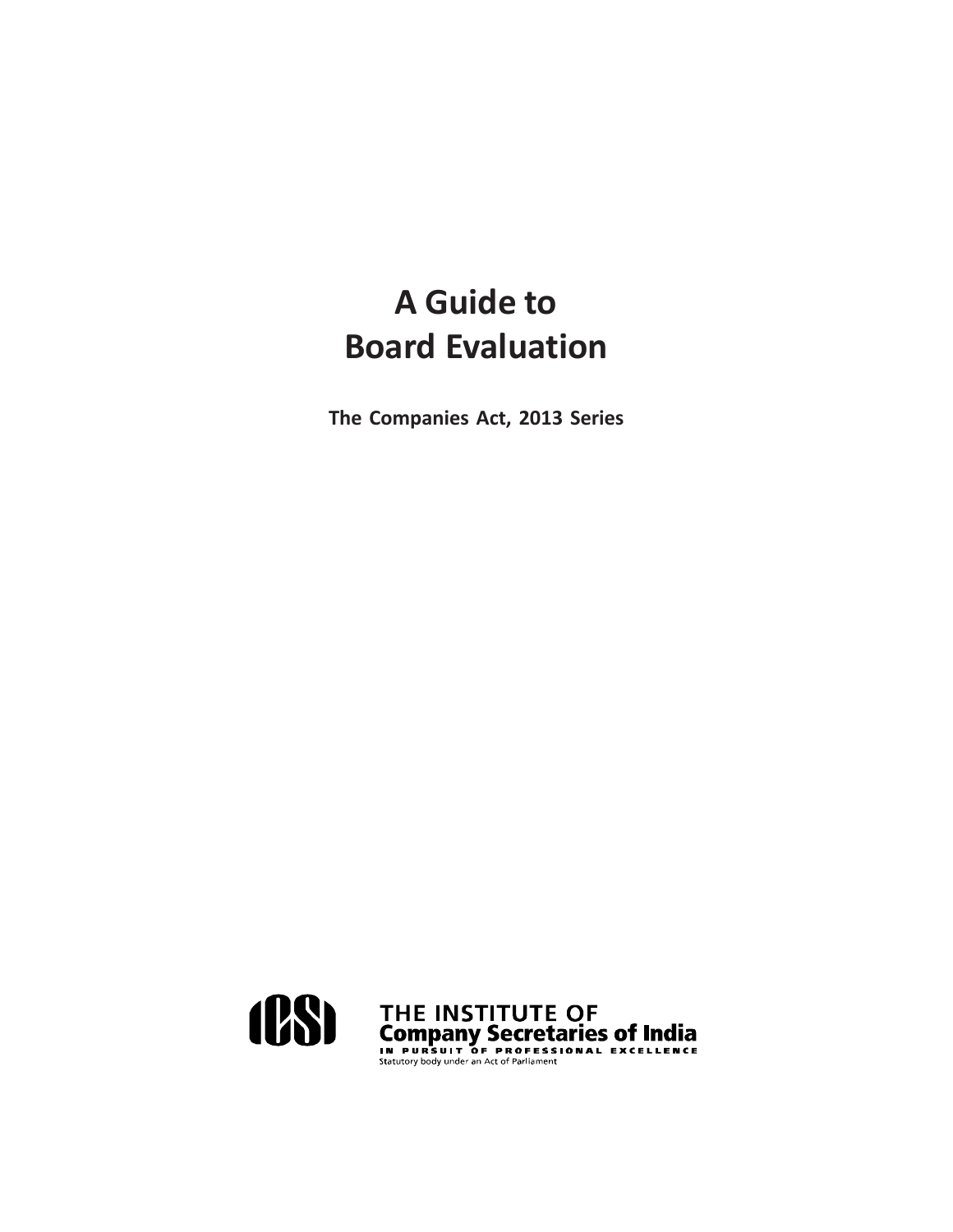APRIL 2015

**PRICE** : Rs. 200/- (Excluding Postage)

#### © **THE INSTITUTE OF COMPANY SECRETARIES OF INDIA**

*All rights reserved. No part of this publication may be translated or copied in any form or by any means without the prior written permission of The Institute of Company Secretaries of India.*

ISBN : 9789382207-48-1

*Published by :*

#### **THE INSTITUTE OF COMPANY SECRETARIES OF INDIA**

ICSI House, 22, Institutional Area, Lodi Road, New Delhi - 110 003 *Phones* : 41504444, 45341000 *Fax* : 24626727 *Website* : www.icsi.edu <sup>E</sup>*-mail* : info@icsi.edu

*Printed at :*

Chandu Press/1000/April 2015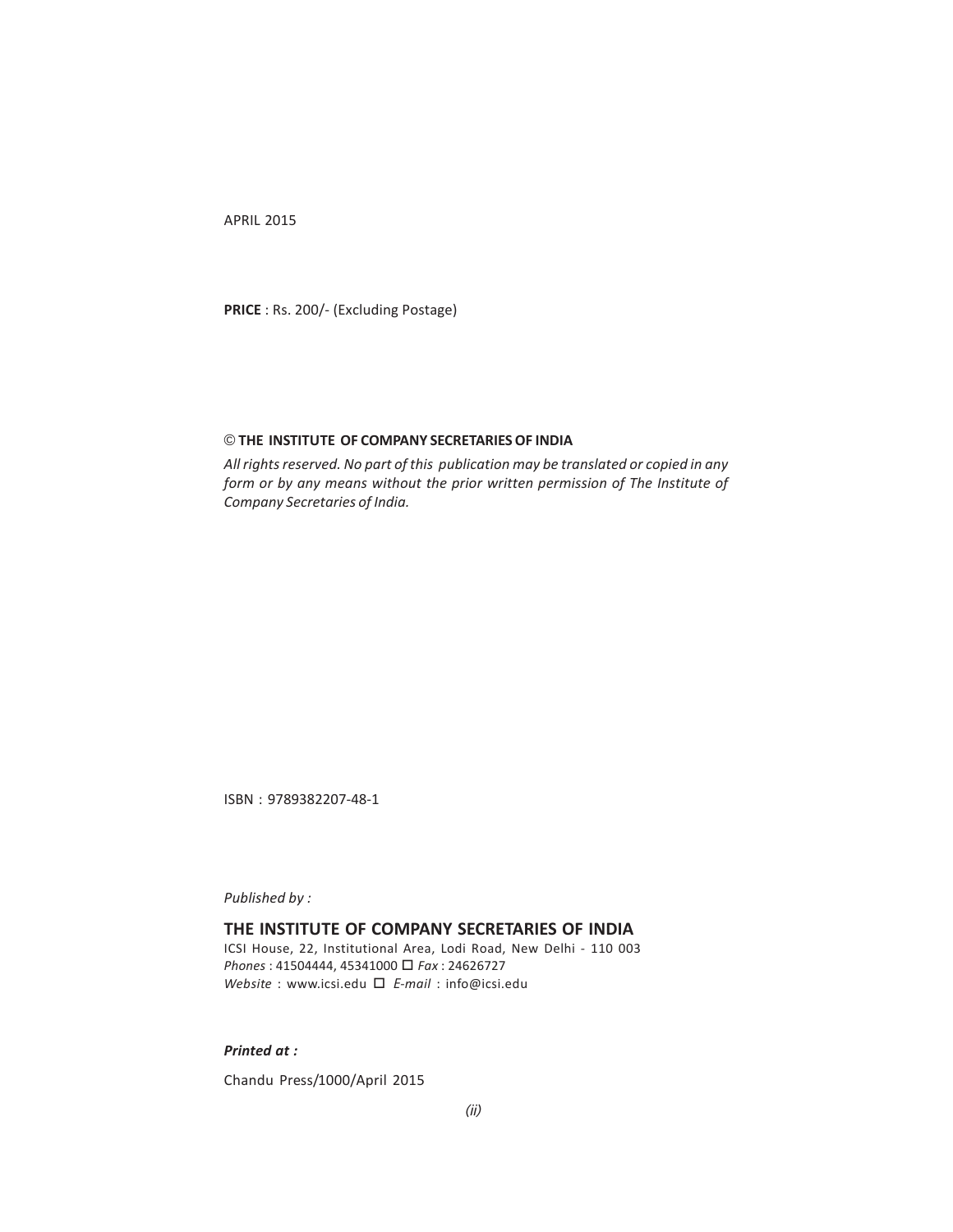#### **PREFACE**

*"Everything that can be counted does not necessarily count; everything that counts cannot necessarily be counted" Albert Einstein*

The duties of the Board defined under the Companies Act, 2013 clearly codifies that the director of a company shall act in good faith in order to promote the objects of the company for the benefit of its members as a whole, and in the best interests of the company, its employees, the shareholders, the community and for the protection of environment. This enhanced role of directors requires Boards to be more engaged, more knowledgeable and more effective.

Board Evaluation is the most effective way to ensure Board members understand their duties and to adopt effective good governance practices. To be effective, boardroom appraisals need to have specific, clearly defined steps and practices, and a special commitment from the Board.

Board Evaluation as a good governance practice has found its place in the Companies Act, 2013.This Handbook comprehensively captures all the provisions relating to Board Evaluation in the Companies Act, 2013, Steps involved in Board Evaluation, Parameters and Sample models for evaluation of Chairperson, Managing Director, Executive Director, Non- executive director, Independent Director, Board as whole and the Committees and also provides guidance on how to conduct evaluation of Board.

I am confident that the publication will prove to be of immense benefit to companies and professionals.

I place on record my sincere thanks to CS S. K Agrawala, Central Council member, CS Ahalada Rao, Central Council member, Mr. N Hariharan Vice President (Secretarial) & Company Secretary, Larsen & Toubro Ltd for their valuable inputs in finalizing the hand book.

I commend the dedicated efforts put in by team ICSI led by CS Alka Kapoor, Joint Secretary and comprising CS Banu Dandona, Deputy Director, Mr. Chittaranjan Pal, CS Disha Kant, Assistant Education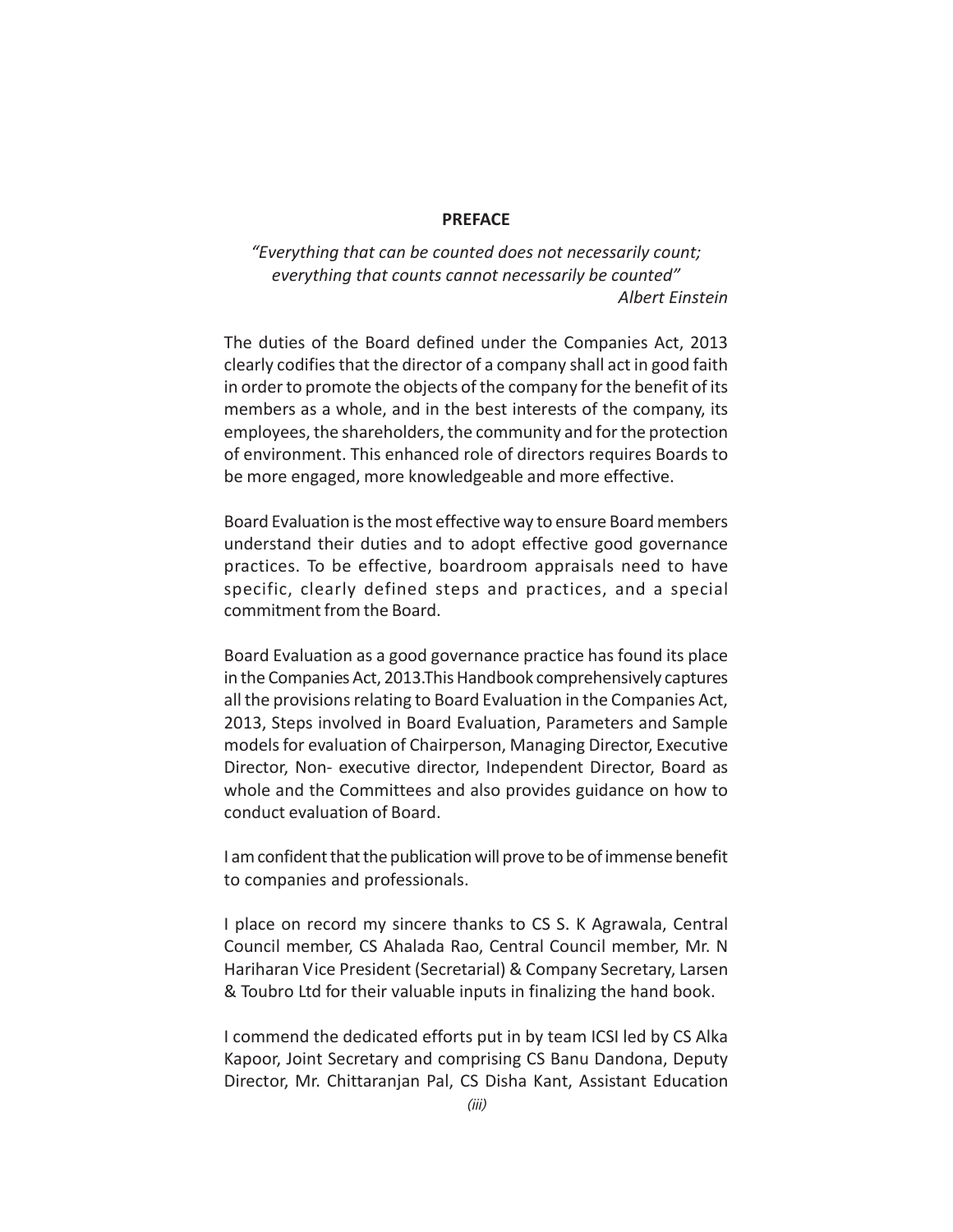Officers under the overall guidance of CS Sutanu Sinha, Chief Executive & Officiating Secretary and leadership of CS Mamta Binani, Vice President and CS Vineet Chaudhary, Central Council Member and Chairman, Corporate Laws and Governance Committee.

In any publication, there is always scope for further improvement. I would personally be grateful to users and readers for offering their suggestions/comments for further refinement.

|                  | (CS Atul H Mehta)                         |
|------------------|-------------------------------------------|
| Place: New Delhi | President                                 |
| Date: 15-04-15   | Institute of Company Secretaries of India |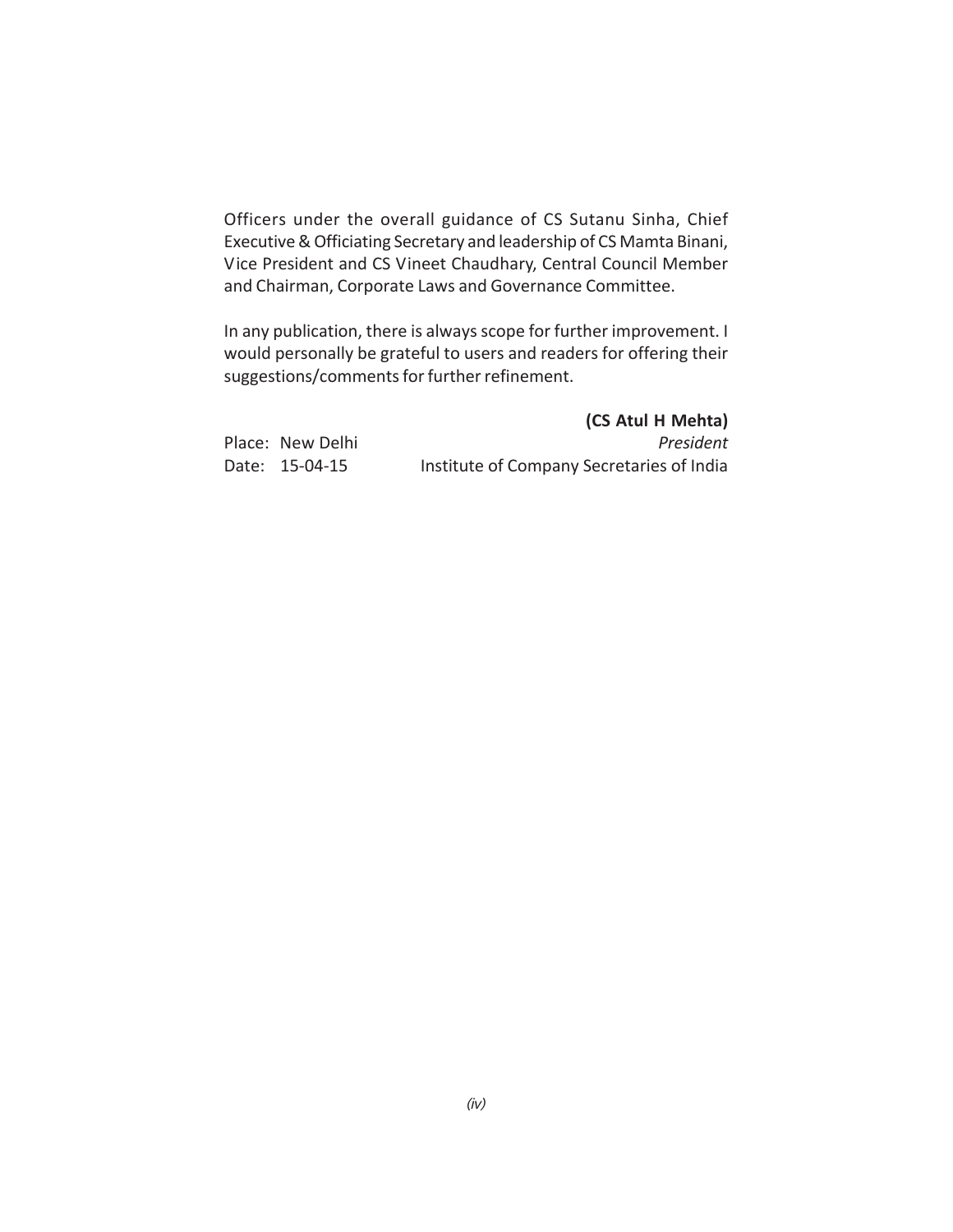## **INDEX**

| <b>INTRODUCTION</b>                                                           | 1  |
|-------------------------------------------------------------------------------|----|
| <b>NEED FOR BOARD EVALUATION</b>                                              | 3  |
| <b>LEGAL FRAMEWORK IN INDIA</b>                                               | 4  |
| Requirements under schedule IV                                                | 5  |
| Role of Nomination & Remuneration<br>Committee in Board Evaluation            | 6  |
| <b>Listing Agreement</b>                                                      | 6  |
| <b>BROAD EVALUATION METHODOLOGIES</b>                                         | 7  |
| <b>EVALUATION OF THE BOARD</b>                                                | 9  |
| EVALUATION OF INDIVIDUAL DIRECTOR(s)                                          | 10 |
| Evaluation of Managing Director /<br>Whole time Director / Executive Director | 10 |
| <b>Evaluation of Non-Executive Directors</b>                                  | 11 |
| <b>Evaluation of Independent Directors</b>                                    | 12 |
| <b>EVALUATION OF THE COMMITTEES</b>                                           | 12 |
| EVALUATION OF CHAIRPERSON OF THE BOARD                                        | 13 |
| FREQUENCY OF BOARD EVALUATION                                                 | 14 |
| <b>DISCLOSURE</b>                                                             | 14 |
| STEPS FOR BOARD EVALUATION                                                    | 15 |
| Identification of objectives                                                  | 15 |
| What is to be evaluated?                                                      | 15 |
| <b>Important Steps for Evaluation Process</b>                                 | 17 |
| <b>REVIEW</b>                                                                 | 17 |
| <b>POST DISCLOSURE</b>                                                        | 18 |
| SNAP SHOT OF INDIAN LEGISLATIVE FRAMEWORK                                     | 19 |
| INTERNATIONAL PERSPECTIVE                                                     | 23 |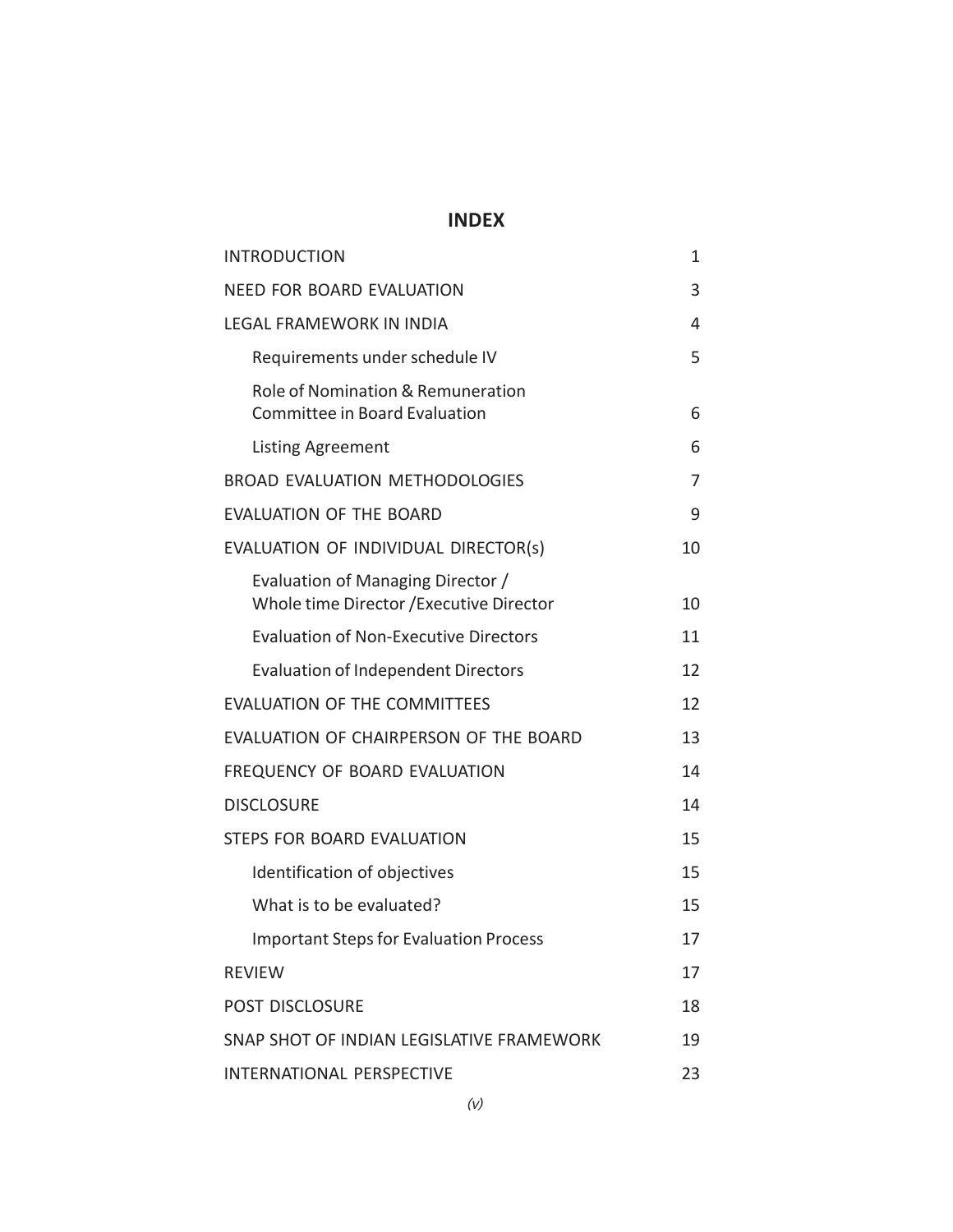|                                          | SAMPLE POLICY FOR EVALUATION OF THE<br>PERFORMANCE OF THE BOARD OF DIRECTORS           | 36  |
|------------------------------------------|----------------------------------------------------------------------------------------|-----|
|                                          | SAMPLE EVALUATION TOOLS                                                                |     |
| PART-I                                   | <b>Board of Directors Evaluations</b>                                                  | 39  |
| PART-II                                  | Managing Director / Whole Time Director /<br><b>Executive Director Assessment Form</b> | 47  |
| PART-III                                 | Director Self Assessment / Peer Review                                                 | 56  |
| PART-IV                                  | Non-Executive Director and Independent<br>Director Evaluation Form                     | 59  |
| PART-V                                   | <b>Evaluation of Board Committees</b>                                                  | 64  |
| <b>PART VI</b>                           | Chairperson Assessment                                                                 | 67  |
|                                          | SAMPLE BOARD ASSESSMENT MODELS                                                         |     |
|                                          | Deloitte: Sample Board Performance Form                                                | 69  |
| Genome Canada                            |                                                                                        | 77  |
| KPMG: Audit Committee Institute, Ireland |                                                                                        | 90  |
| <b>BIBLIOGRAPHY</b>                      |                                                                                        | 102 |
|                                          |                                                                                        |     |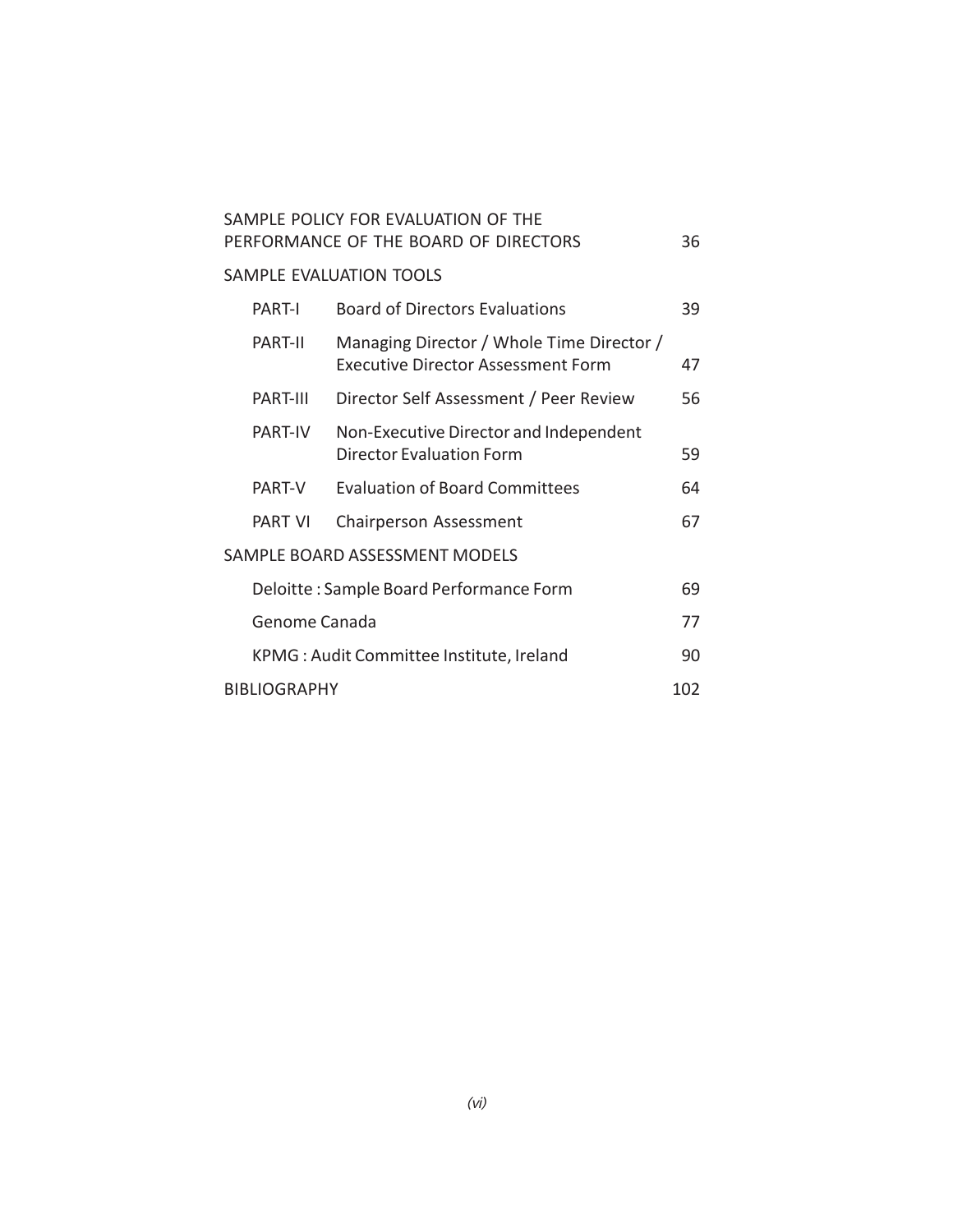## **Introduction**

*"Why should boards exhibit less responsibility than they require of the people who work for them? Why should the parts of an organisation make more sense than the whole? Why must the most powerful organizational unit be less studied, least developed, and least rational? Why should board be excused from taking responsibility for their own jobs?..... given the massive accountabilities and powers of boards, why should we not expect heroic performance? Do we have any right to accept less?" "virtually without question we countenance far less competence in boards than we demand in pilots, surgeons, cosmetologists".*

*Dr. John Carver – Creator of Model Policy Governance*

At the core of the corporate governance practices is the Board of Directors which oversees how the management serves and protects the long term interests of all the stakeholders of the company. The institution of Board or directors was based on the premise that a group of trustworthy and respectable people should look after the interests of the large number of shareholders who are not directly involved in the management of the company. The position of Board of Directors is that of trust as the Board is entrusted with the responsibility to act in the best interests of the company. It is accountable to the shareholders for creating, protecting and enhancing wealth, ensuring optimum utilisation of resources of the company, and reporting to them on the performance in a timely and transparent manner. The Board is ultimately responsible for ensuring compliance of various applicable laws in the best interests of stakeholders.

The shareholders and investors repose confidence on the Board of Directors as their representatives for conducting and monitoring the affairs of the company. Board behavior and effectiveness are becoming increasingly visible to investors and other stakeholders.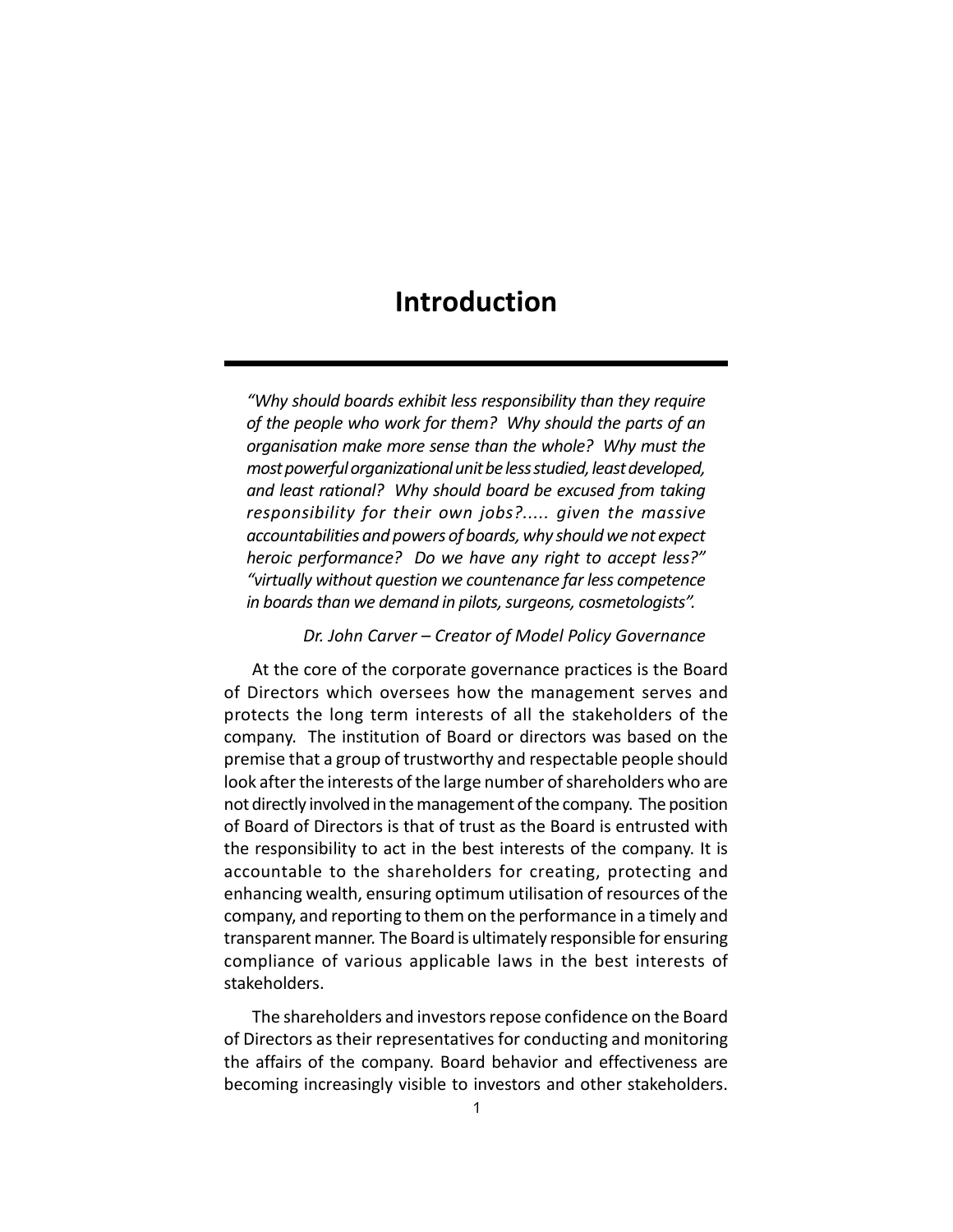Corporate boards are expected to be more engaged, more knowledgeable and more effective than in the past. One tool that a growing number of boards are using to examine and improve their effectiveness is the Board evaluation.

According to Heidrick & Struggles Asia Pacific Corporate Governance Report 2014 "Foundations and Building Blocks for Highperforming Boards", regular Board evaluations is the core driver necessary to promote change and deliver best practice. The four capabilities of high-performing boards include as "top talent performance and succession planning" (people), "clarity of vision/ strategy that is both shared and understood" (vision), "leadership on the Board that promotes team dynamics" (leadership) and "capacity to adapt to risk and innovation" (innovation).

The Companies Act 2013 for the first time codifies the duties of directors, and specifies that the director of a company shall act in accordance with the articles of the company. It is further provided:

- A director of a company shall act in good faith in order to promote the objects of the company for the benefit of its members as a whole, and in the best interests of the company, its employees, the shareholders, the community and for the protection of environment.
- A director of a company shall exercise his duties with due and reasonable care, skill and diligence and shall exercise independent judgment.
- A director of a company shall not involve in a situation in which he may have a direct or indirect interest that conflicts, or possibly may conflict, with the interest of the company.
- A director of a company shall not achieve or attempt to achieve any undue gain or advantage either to himself or to his relatives, partners, or associates and if such director is found guilty of making any undue gain, he shall be liable to pay an amount equal to that gain to the company.
- A director of a company shall not assign his office and any assignment so made shall be void.

The stakeholders and investors are interested to know whether the members of Board are effectively functioning individually and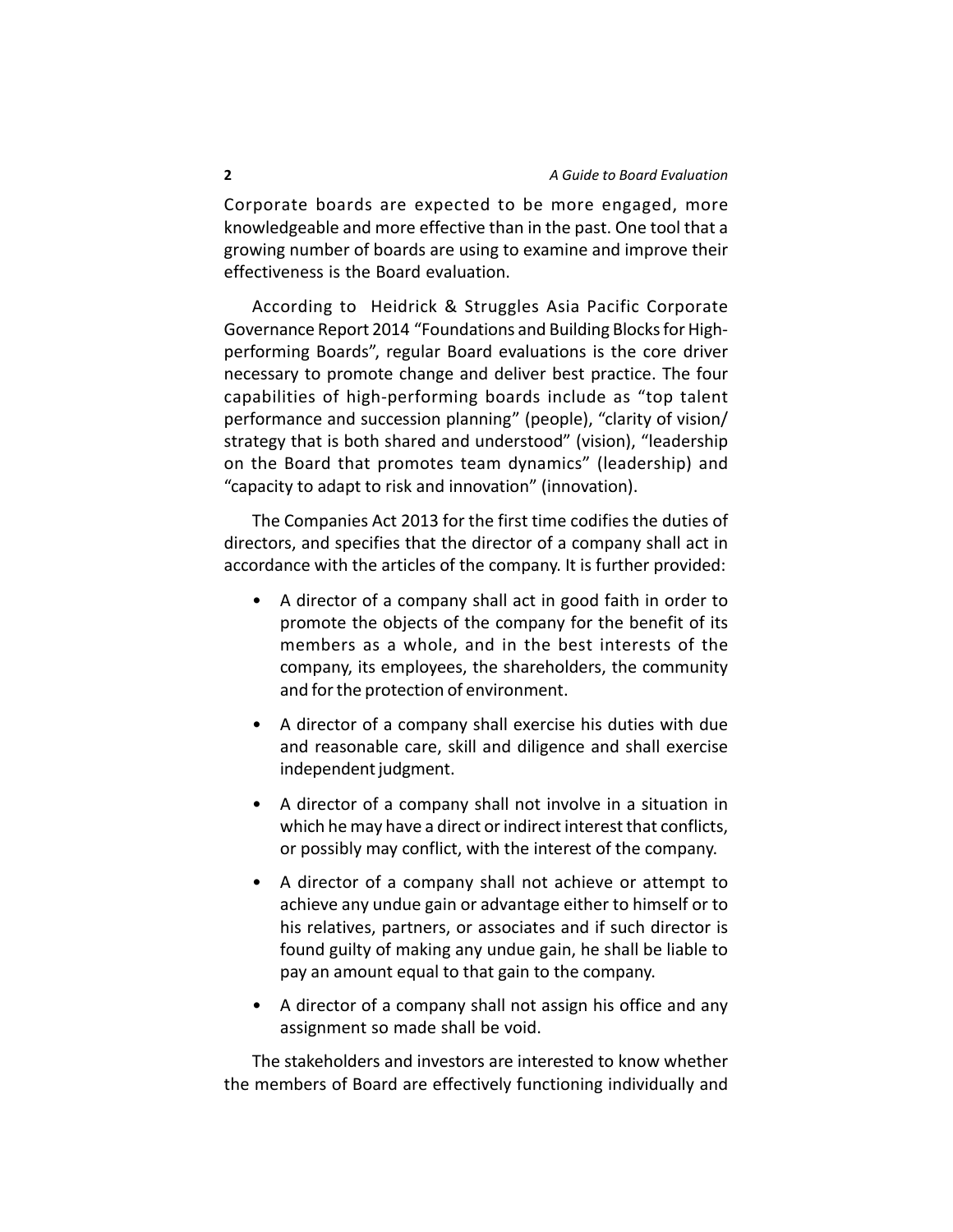collectively. The Board at many times requires new skills for promptly responding to the dynamic changing business environment. Performance measurement, against the set benchmarks, in the form of Board evaluation (also called "Board assessment", "Board review") has the potential to significantly enhance Board effectiveness, maximize strengths, tackle weaknesses and improve corporate relationships. Annual assessment is a powerful tool to convert good boards into great boards.

#### **NEED FOR BOARD EVALUATION**

The purposes of the Board evaluation can be enumerated as under:

- Improving the performance of Board towards corporate goals and objectives.
- Assessing the balance of skills, knowledge and experience on the Board.
- Identifying the areas of concern and areas to be focussed for improvement.
- Identifying and creating awareness about the role of Directors individually and collectively as Board.
- Building Team work among Board members.
- Effective Coordination between Board and Management.
- Overall growth of the organisation.

Appraisal of Board's performance includes fixing up of individual and collective roles and responsibilities of its directors, creating awareness among Directors about their expected level of performance and thereby improving the effectiveness of the Board. Board evaluation contributes significantly to improved performance at three levels - organizational, Board and individual Board member level. It also improves the leadership, teamwork, accountability, decision-making, communication and efficiency of the board. A commitment to annual evaluation is powerful change agent.

The Board evaluation sets the standards of performance and improves the culture of collective action by Board.

Evaluation also improves teamwork by creating better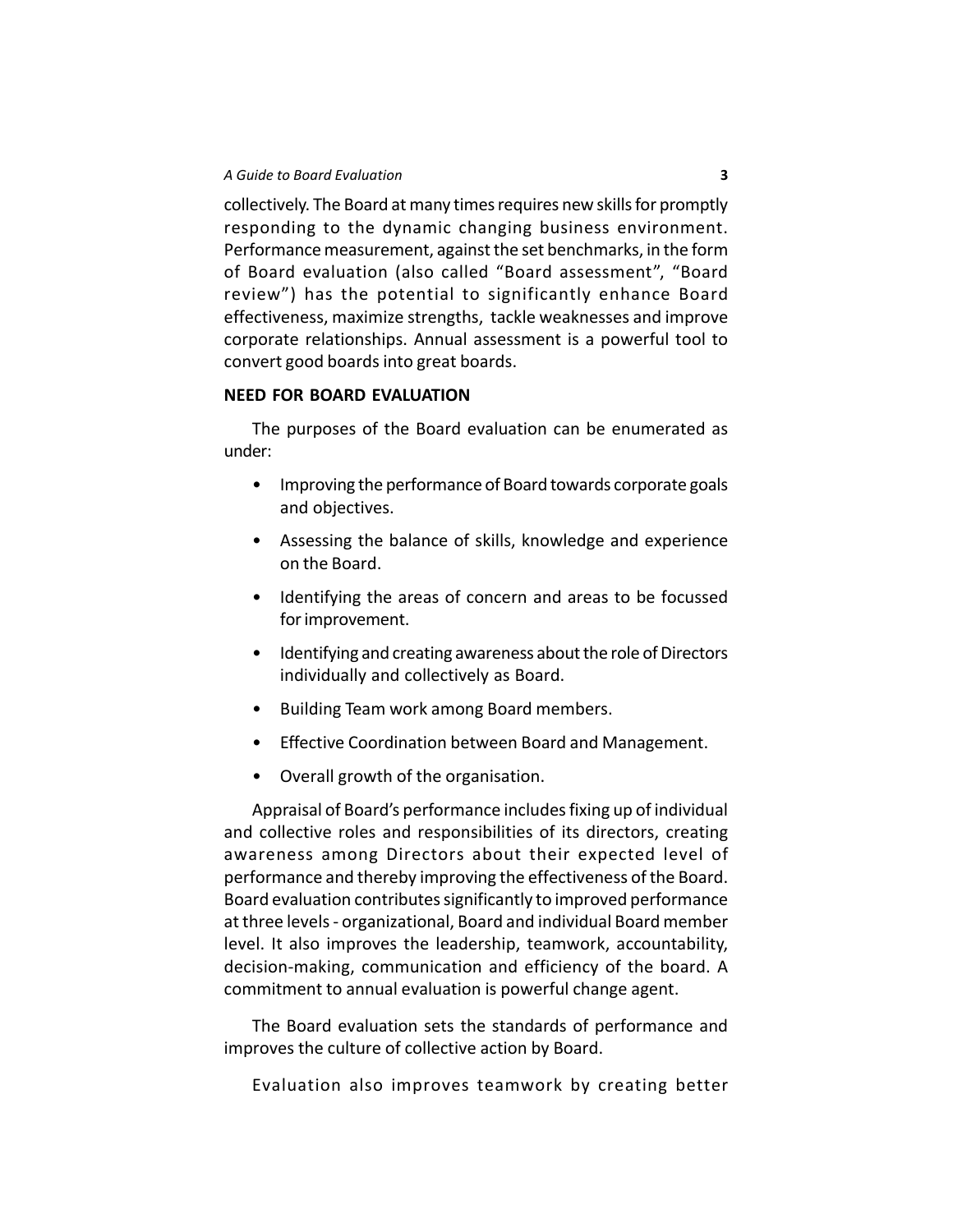understating of Board dynamics, board-management relations and thinking as a group within the board. It helps to maximize board/ director contribution by encouraging participation in meetings and highlighting the skill gaps on the Board and those of individual members. Directors demonstrate commitment to improvement, based on the feedback provided on individual and collective skill gaps.

Even beyond the legal mandate many good governed companies have been undertaking evaluation of its Board.

The "Review of the Role and Effective Functioning of Non-Executive Directors" carried out under the chairmanship of **Sir Derek Higgs in 2003 (the Higgs Review) in U.K.** for the first time noted the importance of Board performance evaluation. It stated that it is 'best practice that the performance of the Board as a whole, of its committees and of its members, is evaluated at least once a year' and that 'Companies should disclose in their annual report whether such performance evaluation is taking place.'

#### **LEGAL FRAMEWORK IN INDIA**

Board evaluation, until recently, was recognised as a good corporate governance practice and largely undertaken voluntarily. The erstwhile Clause 49 of the Listing Agreement as a non-mandatory requirement, provided for performance evaluation of non-executive directors by a peer group. Further, the Corporate Governance Voluntary Guidelines 2009 recommended that the Board should undertake a formal and rigorous evaluation of its own performance and that of its committee and individual directors.

The Companies Act, 2013 (the Act) now mandates formal annual evaluation of the Board, its committees and individual directors.

Section 134 of the Companies Act, 2013 *inter- alia* specifies the contents that are required to be part of Board's Report.

According to Section 134 sub-section 3(p) read with Sub-rule (4) of Rule 8 of the Companies (Accounts) Rules, 2014 every listed company and every other public company having paid- up share capital of twenty five crores or more calculated at the end of the preceding financial year should include in the report by its Board of Directors, a statement indicating the manner in which formal annual evaluation has been made by the Board of its own performance and that of its committees and individual directors.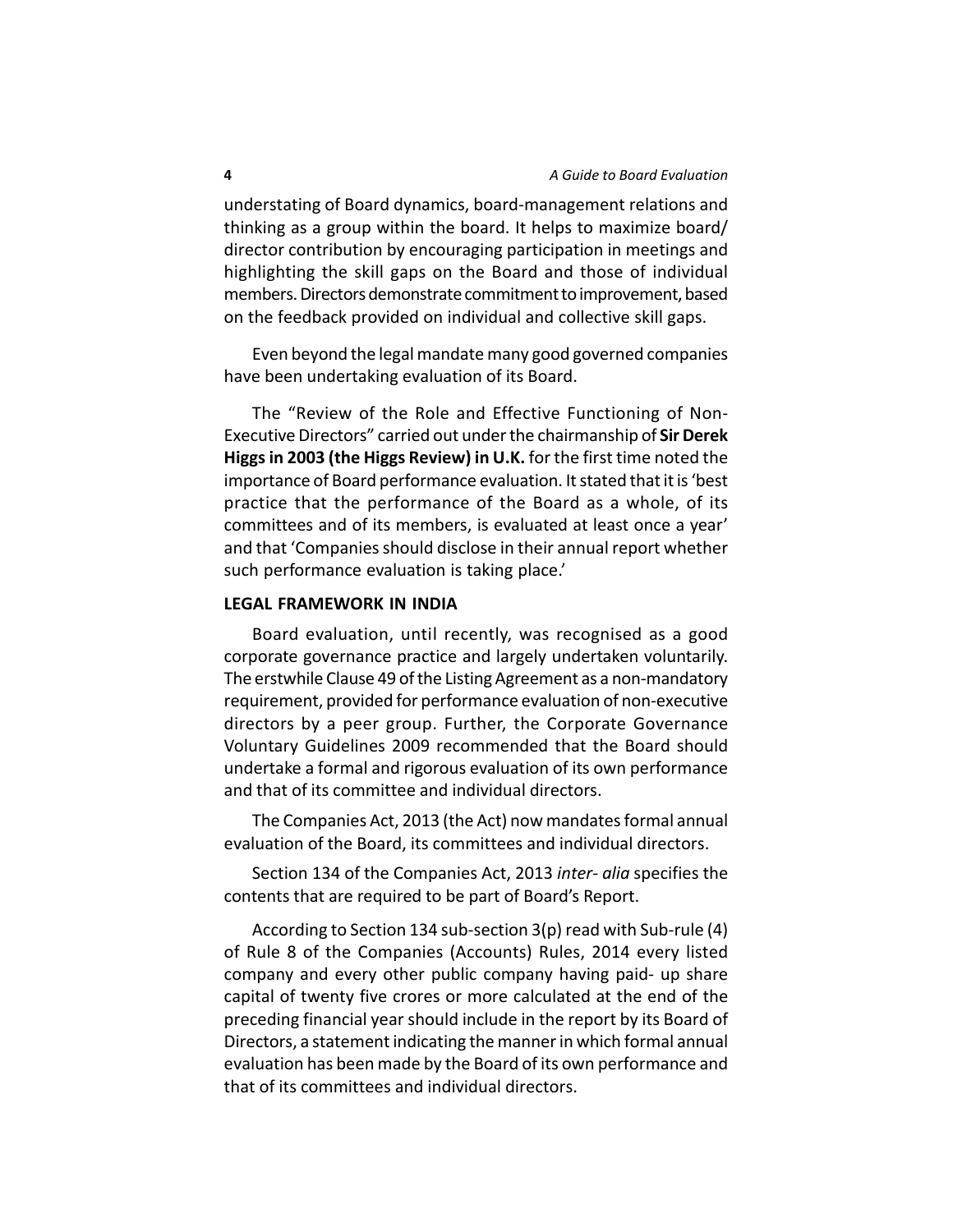**'Listed company'** as per section 2(52) of the Act means a company which has any of its *securities* listed on any recognised stock exchange.

**"Securities"** under section 2(81) of the Act securities means "the securities as defined in clause (h) of section 2 of the Securities Contracts (Regulation) Act, 1956". The relevant section states that securities include:-

- (i) shares, scrips, stocks, bonds, debentures, debenture stock or other marketable securities of a like nature in or of any incorporated company or other body corporate;
- (ia) derivative;
- (ib) units or any other instrument issued by any collective investment scheme to the investors in such schemes;
- (ic) security receipt as defined in clause (zg) of section 2 of the Securitisation and Reconstruction of Financial Assets and Enforcement of Security Interest Act, 2002;
- (id) units or any other such instrument issued to the investors under any mutual fund scheme;
- (ie) any certificate or instrument (by whatever name called), issued to an investor by any issuer being a special purpose distinct entity which possesses any debt or receivable, including mortgage debt, assigned to such entity, and acknowledging beneficial interest of such investor in such debt or receivable, including mortgage debt, as the case may be;
- (ii) Government securities;
- (iia) such other instruments as may be declared by the Central Government to be securities; and
- (iii) Rights or interest in securities;

#### **Requirements under schedule IV**

The Schedule IV i.e. "Code for Independent Directors" provides that independent directors shall bring an objective view in the evaluation of the performance of Board and management.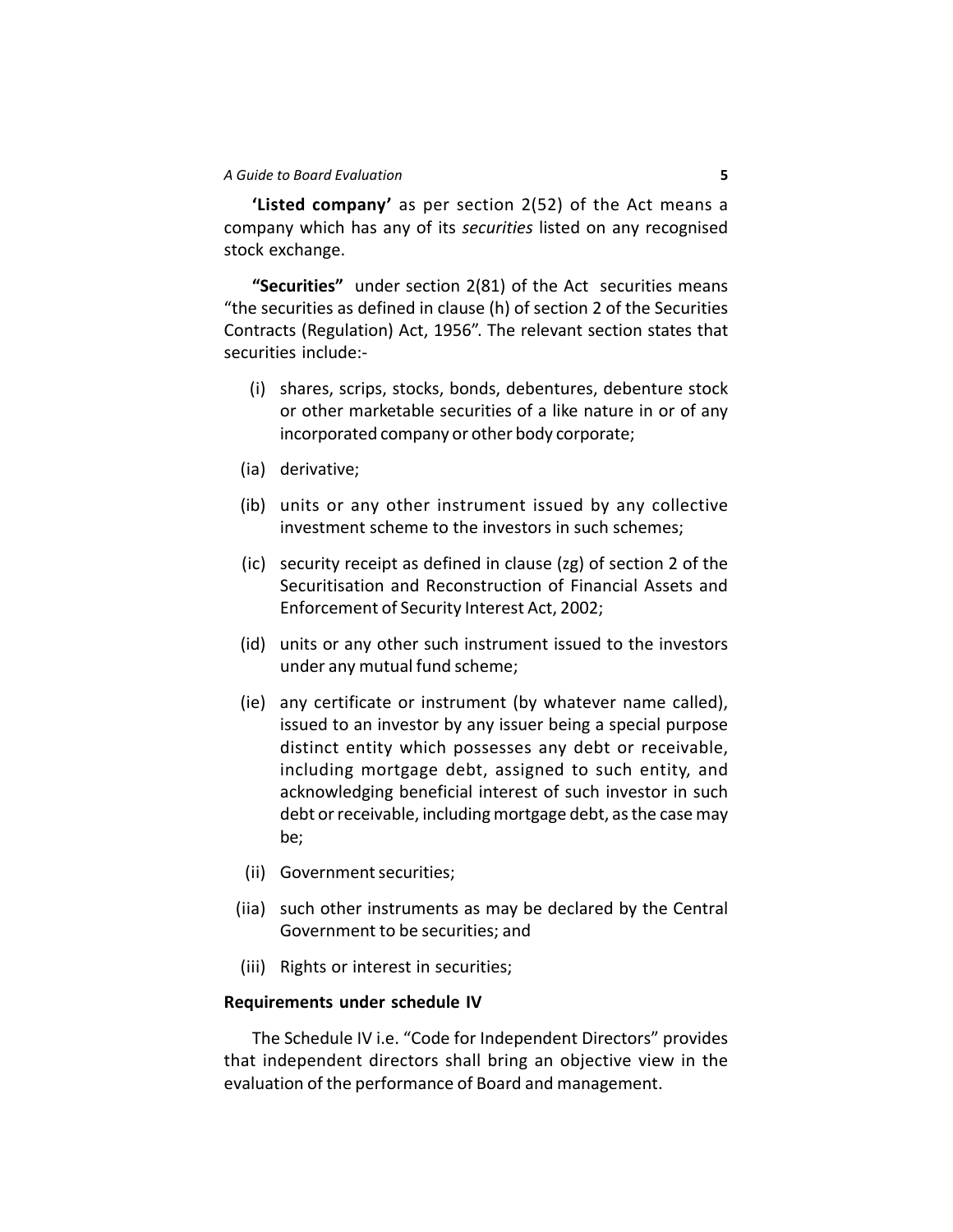The independent directors of the company shall hold at least one meeting in a year, without the attendance of non-independent directors and members of management. All the independent directors of the company shall strive to be present at such meeting. The meeting shall:

- (a) review the performance of non-independent directors and the Board as a whole;
- (b) review the performance of the Chairperson of the company, taking into account the views of executive directors and nonexecutive directors;
- (c) assess the quality, quantity and timeliness of flow of information between the company management and the Board that is necessary for the Board to effectively and reasonably perform their duties.

### **Role of Nomination & Remuneration Committee in Board Evaluation**

Nomination & Remuneration committee constituted under section 178 of the Act has been made responsible for carrying out evaluation of every director's performance.

Section 178(2) states that the Nomination and Remuneration Committee shall identify persons who are qualified to become directors and who may be appointed in senior management in accordance with the criteria laid down, recommend to the Board their appointment and removal and shall carry out evaluation of every director's performance.

It is pertinent to note that for the smooth and timely evaluation, the Nomination and Remuneration Committee plays a crucial role starting from developing the questionnaire to overseeing the evaluation and finally analyzing the feedback.

#### **Listing Agreement**

SEBI has revised the listing agreement, effective October 01, 2014 whereby the Board of Directors have to fulfil certain key functions, including monitoring and reviewing the Board evaluation framework.

The revised Listing Agreement mandates evaluation with respect to performance evaluation of Independent Directors.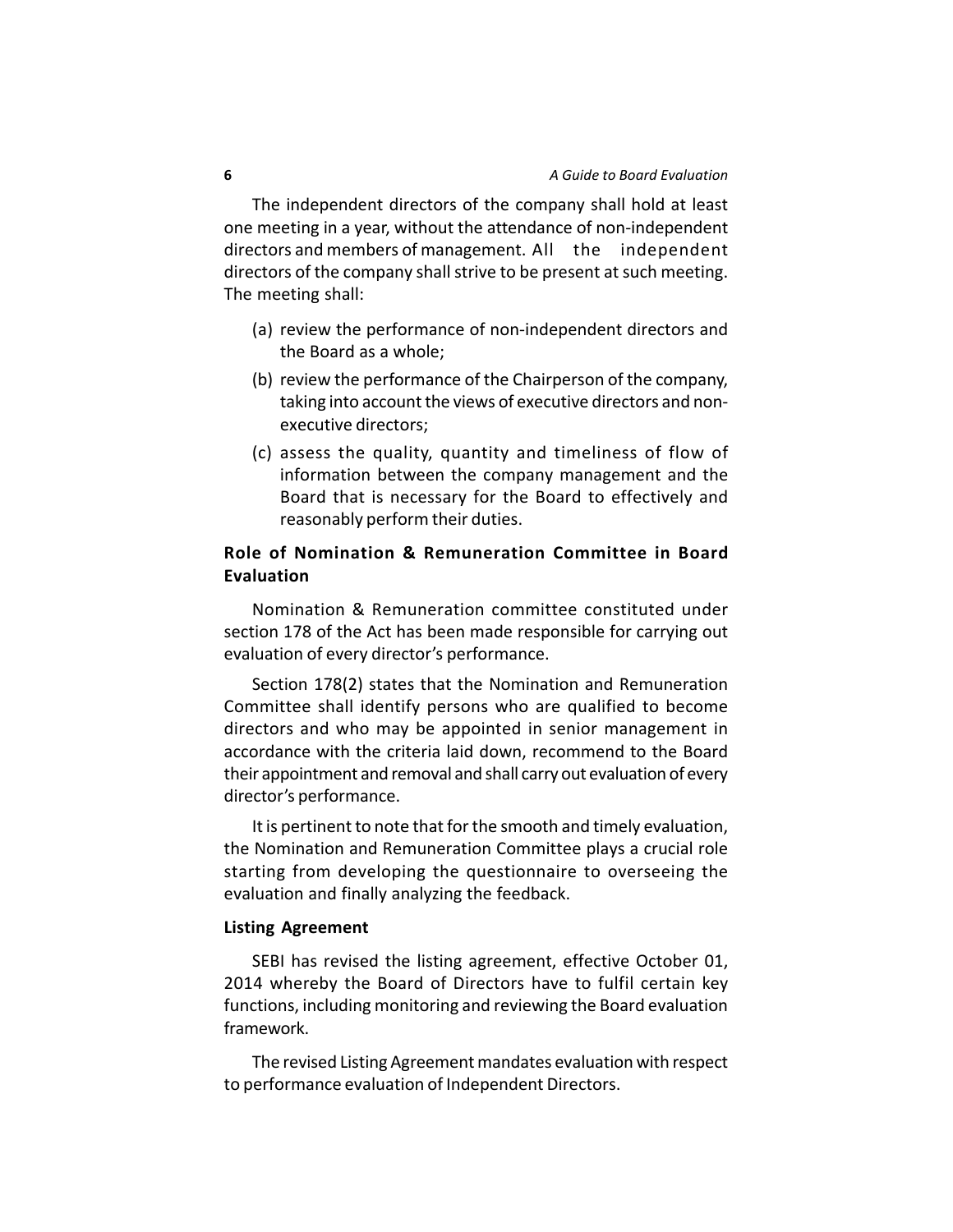Additionally, for listed companies, as mentioned above, Nomination & Remuneration Committee shall lay down the evaluation criteria for performance evaluation of Independent Directors.

The Listing Agreement further provides that the company shall familiarise the independent directors with the company, their roles, rights, responsibilities in the company, nature of the industry in which the company operates, business model of the company, etc., through various programmes. The details of such familiarisation programmes shall also be disclosed on the company's website and a web link thereto shall also be given in the Annual Report.

Attention is drawn to the different words used in different places, like "review", "assess", "evaluate". Each of these words carries specific meanings, according to which the scope may also vary.

#### **BROAD EVALUATION METHODOLOGIES**

The Act is silent on how the Board evaluation is to be undertaken. It only provides that the Nomination & Remuneration Committee shall carry out Board evaluation. Further Schedule IV of the Act provides that the independent directors shall bring an objective view in the evaluation of the performance of Board and management.

Listing Agreement is also silent on what process needs to be adopted for the purpose of evaluation.

Companies should ensure that the process for evaluation of the board, committees and directors should be developmental rather than just a compliance exercise. Doing just bare minimum of compliance would mean squandering the opportunity of genuinely improving the work of the Board.

Typically, the Board evaluation process should comprise of both assessment and review. This would include analysis of how the Board and its committees are functioning, the time spent by the Board considering matters and whether the terms of reference of the Board committees have been met, besides compliance of the provisions of the Act.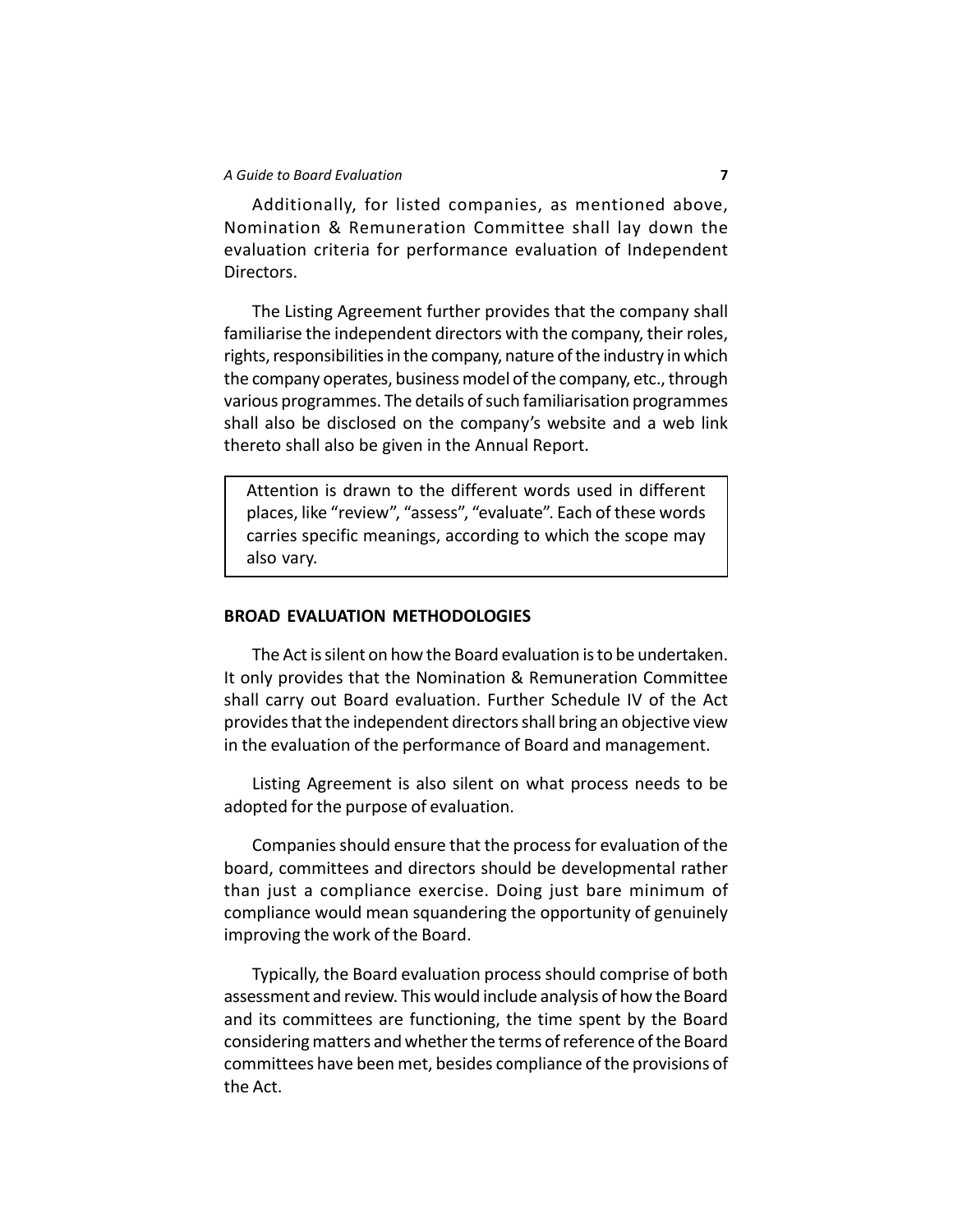Generally Board appraisals include following components:

- 1. Evaluation of the Board as a whole
	- a. Internally
	- b. Externally
- 2. Evaluation of Individual Directors (Independent, Executive, Non- executive, Whole Time Director)
	- a. Self evaluation
	- b. Peer to Peer evaluation
	- c. External
- 3. Evaluation of the Committees
	- a. Internal (by the Board)
	- b. External
- 4. Evaluation of the Chairperson
	- a. All Directors
	- b. External

These are elaborated below :

(a) *Internal Evaluation* : In case of internal evaluation, the Board is responsible for managing both the process as well as the content. Evaluation methodology may be set by the Nomination and Remuneration Committee. The Boards' performance may generally be evaluated by a standard questionnaire and/or through one-on-one interviews.

This approach has certain drawbacks, which includes:

- Reluctance of directors to share issues within the company.
- The approach may not be entirely acceptable to stakeholders, as they may question the rigour of the process.
- (b) *External evaluation* : External evaluation may be externally facilitated. Externally facilitated evaluations are undertaken with the assistance of a external expert, this adds to the level of independence of the evaluation. This approach is also recommended by the UK Code for Corporate Governance for FTSE 350 companies and also in the revised ASX Corporate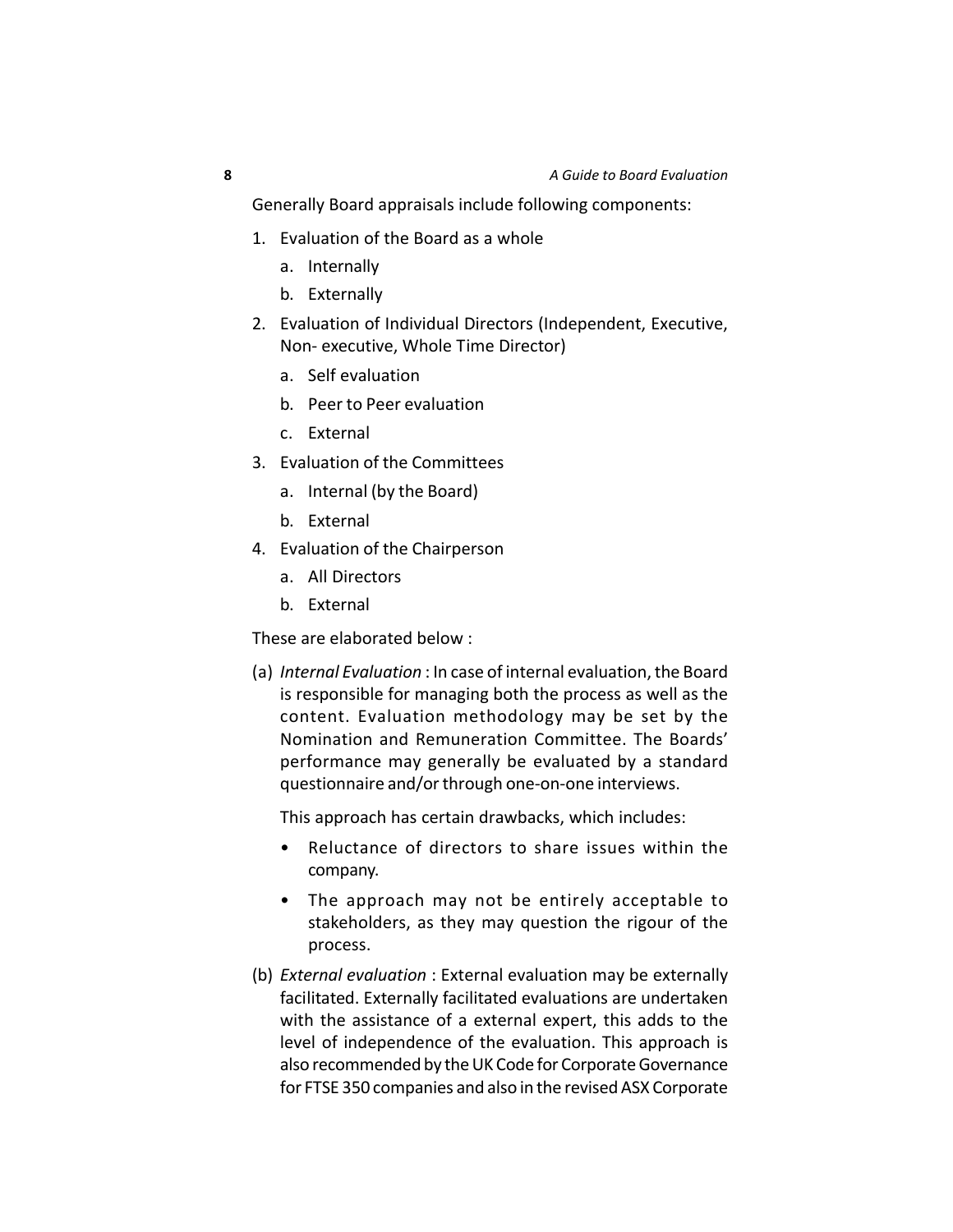Governance Council Principles & Recommendations. The Higgs Review states: "The conduct of the evaluation by an external third party can bring objectivity to the process".

These evaluations may be made by using a questionnaire and/or one-on-one interviews. External evaluators are expected to bring their own judgment on the quality of the Board's performance during the evaluation.

(c) *Peer Review* : In this case the evaluation of each Director is done by the Directors other than the one being evaluated.

It is of great importance that trust is established in the credibility and confidentiality of the process of Board evaluations, regardless of whether it is managed by the Board itself or by a third party.

#### **1. EVALUATION OF THE BOARD**

The performance of the Board as a whole may be evaluated either from the reviews/ feedback of the directors themselves or by some external source. The broad parameters for reviewing the performance of the Board, inter alia, shall contain the following:

- Development of suitable strategies and business plans at appropriate time and its effectiveness;
- Implementation of robust policies and procedures;
- Size, structure and expertise of the Board;
- Oversight of the Financial Reporting Process, including Internal Controls;
- Willingness to spend time and effort to learn about the Company and its business; and
- Awareness about the latest developments in the areas such as corporate governance framework, financial reporting, industry and market conditions.

The Independent Directors at their separate meeting shall also assess the quality, quantity and timeliness of flow of information between the company management and the Board that is necessary for the Board to effectively and reasonably perform their duties.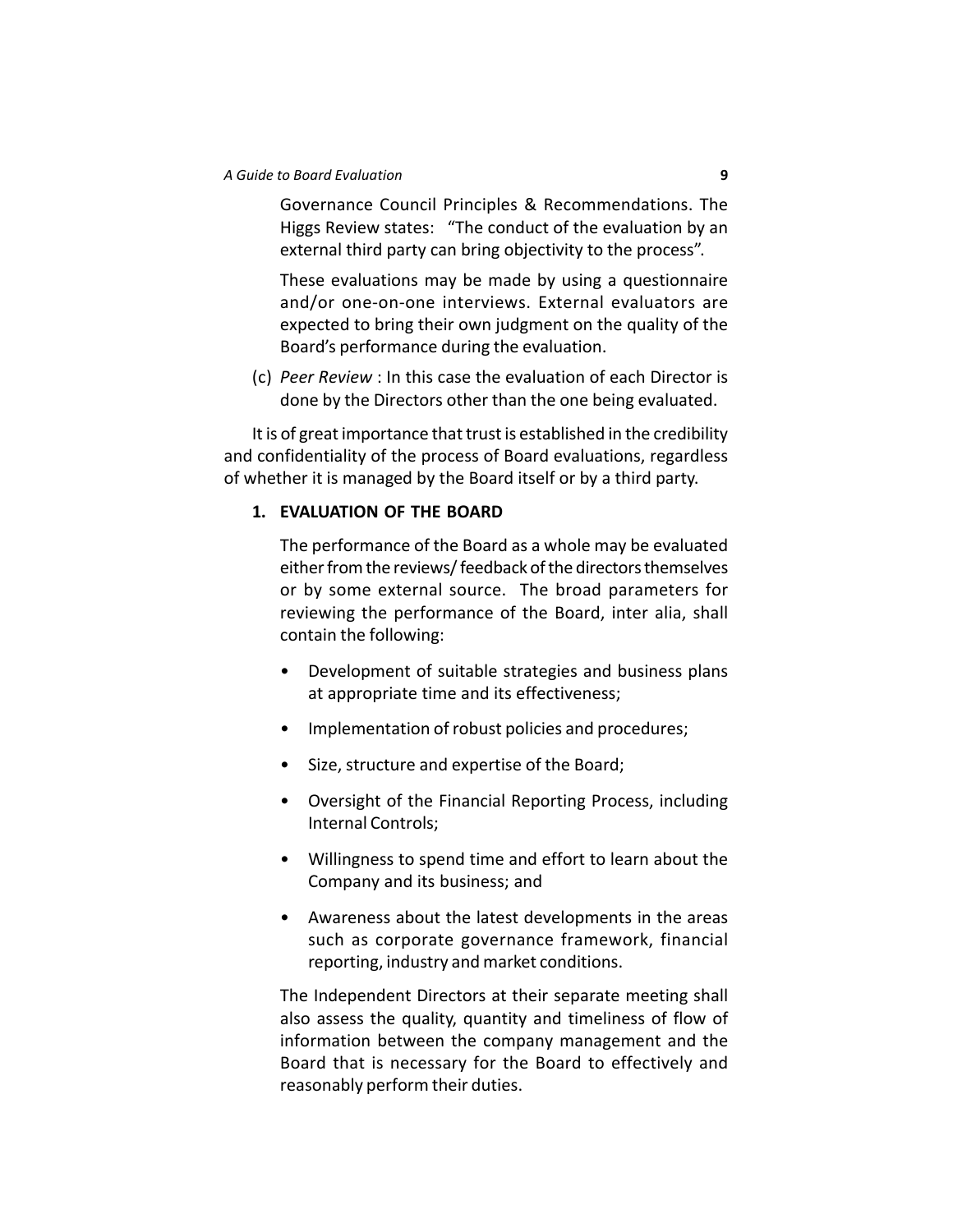Quality of information includes its relevance, completeness, authenticity, how comprehensive and concise and clear such information is. As regards quantity, the independent director need to assess that the information is neither too less nor too much resulting in an information overload. Typically the information to the board members should carry an executive summary which is supplemented by detailed notes and where necessary back-up papers as annexures. Timeliness of information flow can be gauged from facts such as how soon are important events communicated between board meetings, timeliness of the agenda papers, etc.

#### **The evaluation form placed later as Part I in Sample Evaluation Tools may be referred.**

#### **2. EVALUATION OF INDIVIDUAL DIRECTOR(s)**

i. *Evaluation of Managing Director / Whole time Director / Executive Director*

The performance evaluation of Managing Director, Executive Director of the Company may be done by all the directors. The external facilitation may also serve as the efficient tool for evaluation. The Code for Independent Directors also provides that Independent Directors shall review the performance of non-independent Directors, which include Managing Director / Whole time Director/ Executive Director.

The broad parameters for reviewing the performance of Managing Director/Executive Director are:

- Achievement of financial/business targets prescribed by the Board;
- Developing and managing / executing business plans, operational plans, risk management, and financial affairs of the organization;
- Display of leadership qualities i.e. correctly anticipating business trends, opportunities, and priorities affecting the Company's prosperity and operations;
- Development of policies, and strategic plans aligned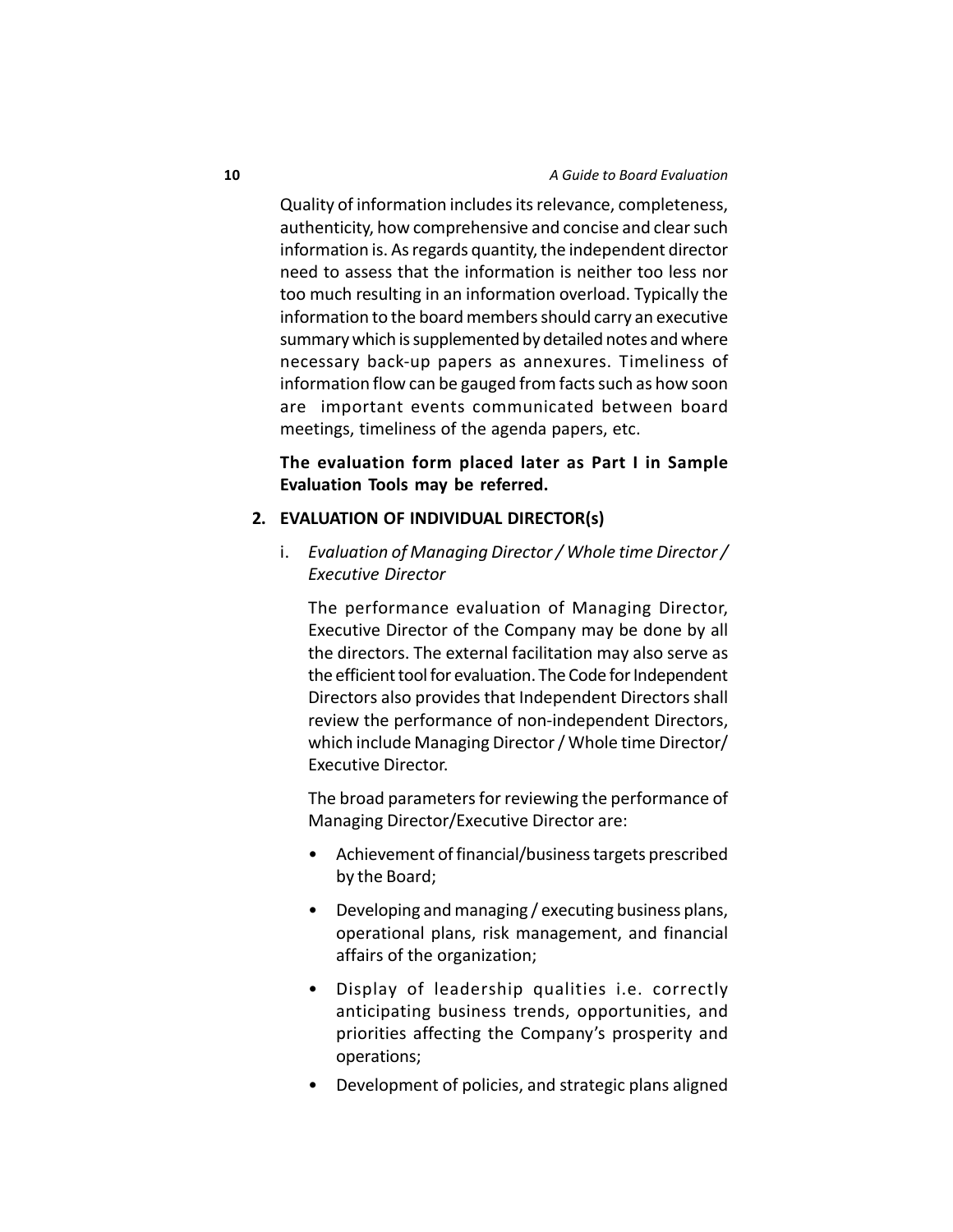with the vision and mission of Company and which harmoniously balance the needs of shareholders, clients, employees, and other stakeholders;

- Establishment of an effective organization structure to ensure that there is management focus on key functions necessary for the organization to align with its mission; and
- Managing relationships with the Board, management team, regulators, bankers, industry representatives and other stakeholders.

### **The evaluation form placed later as Part II Sample Evaluation Tools may be referred.**

(ii) *Evaluation of Non-Executive Directors*

In terms of the Code for Independent Directors, the Independent director(s) on the Board of the Company can evaluate the performance of Non-independent director(s) which include non-executive director(s). Peer Review method or external evaluation may also facilitate the purpose of evaluating Non-executive directors.

The broad parameters for reviewing the performance of Non-executive Directors are:

- Participation at the Board / Committee meetings;
- Commitment (including guidance provided to senior management outside of Board/ Committee meetings);
- Effective deployment of knowledge and expertise;
- Effective management of relationship with stakeholders;
- Integrity and maintaining of confidentiality;
- Independence of behaviour and judgment; and
- Impact and influence.

**The evaluation form placed later as Part III of Sample Evaluation Tools may be referred for self assessment.**

**The evaluation form placed later as Part IV of Sample Evaluation Tools may be referred for Peer review.**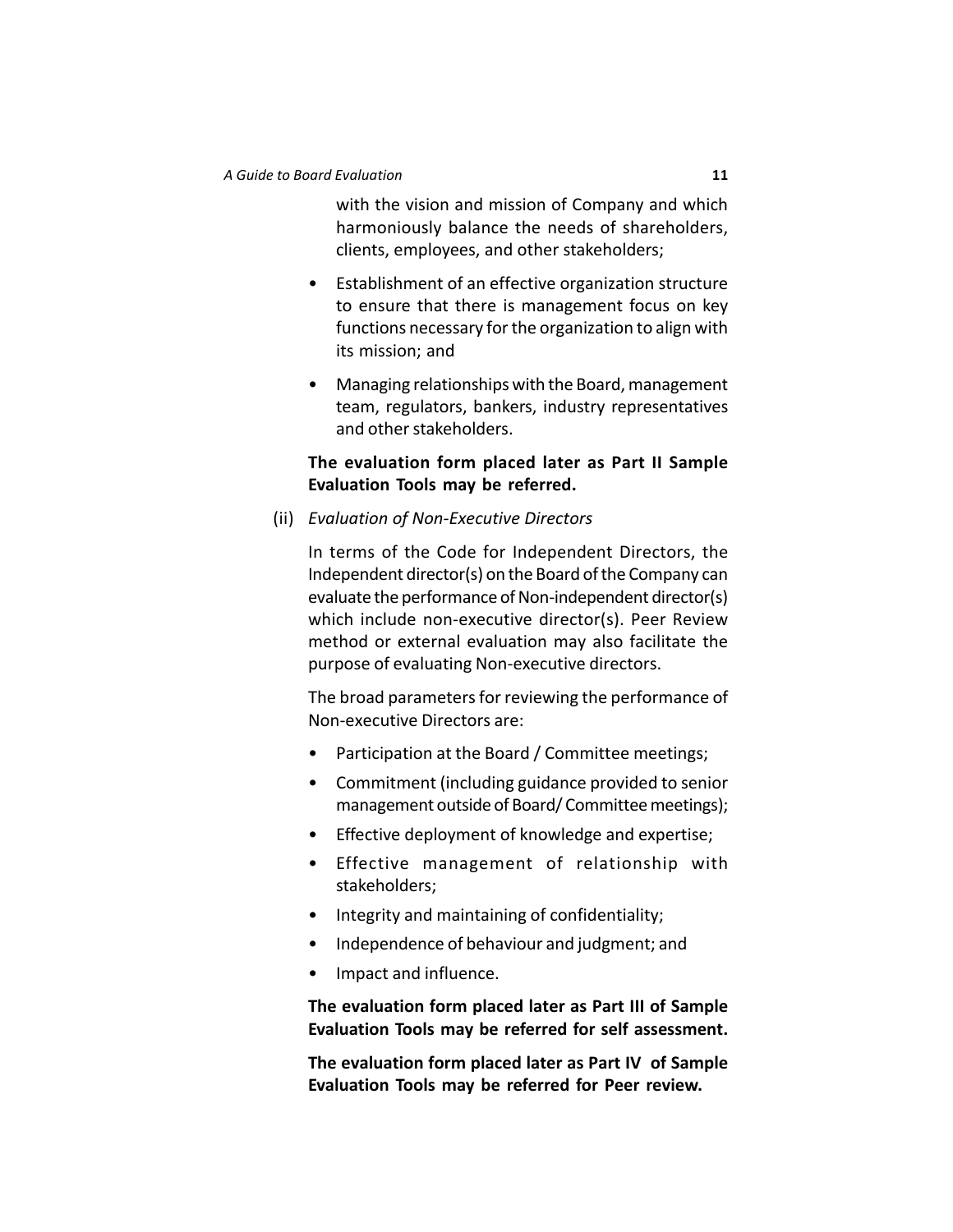#### (iii) *Evaluation of Independent Directors*

The Schedule IV of the Act i.e. "Code for Independent Directors" also provides for the evaluation of Independent Directors. It requires that the performance evaluation of independent directors shall be done by the entire Board of Directors, excluding the director being evaluated. On the basis of the report of performance evaluation, it shall be determined whether to extend or continue the term of appointment of the independent director. This also means that Independent Directors (other than the Independent Director being evaluated) also become a part to assess the Independent Director being evaluated.

The revised Listing Agreement provides that the Nomination Committee shall lay down the evaluation criteria for performance evaluation of independent directors. The company shall disclose the criteria for performance evaluation, as laid down by the Nomination Committee, in its Annual Report. The performance evaluation of independent directors shall be done by the entire Board of Directors (excluding the director being evaluated).

In addition to the parameters laid down for Directors, which shall be common for evaluation to both Independent and Non- executive directors, an Independent director shall also be evaluated on the following parameters:

- Exercise of objective independent judgment in the best interest of Company;
- Ability to contribute to and monitor corporate governance practice; and
- Adherence to the code of conduct for independent directors.

**The evaluation form placed later as Part IV of Sample Evaluation Toolsmay be referred.**

#### **3. EVALUATION OF THE COMMITTEES**

The performance of the committees may be evaluated by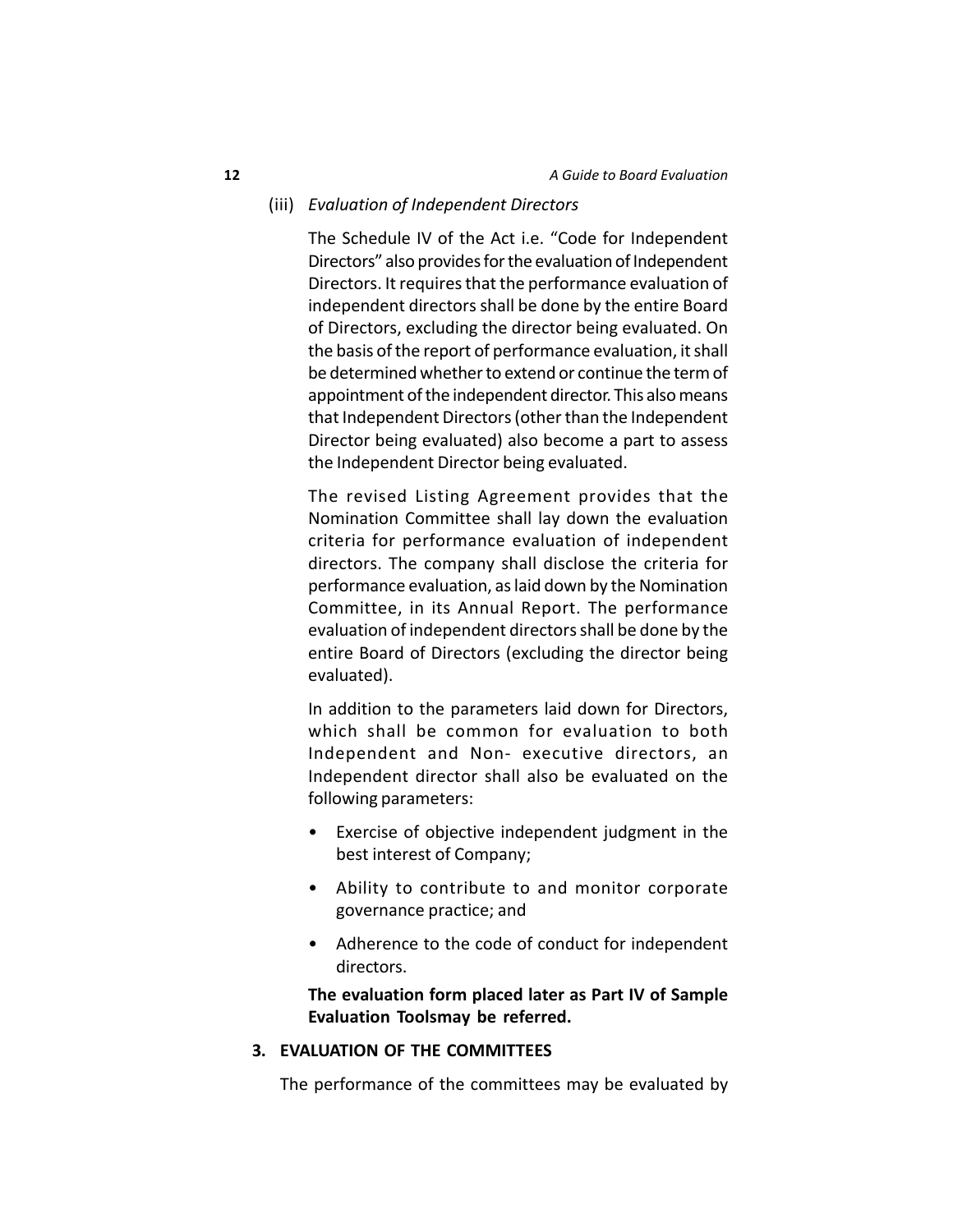the Directors, on the basis of the terms of reference of the committee being evaluated. The evaluation may be externally facilitated.

The broad parameters of reviewing the performance of the Committees, *inter alia*, are :

- Discharge of its functions and duties as per its terms of reference;
- Process and procedures followed for discharging its functions;
- Effectiveness of suggestions and recommendations received;
- Size, structure and expertise of the Committee; and
- Conduct of its meetings and procedures followed in this regard.

**The evaluation form placed later as Part V of Sample Evaluation Tools may be referred.**

#### **4. EVALUATION OF CHAIRPERSON OF THE BOARD**

The performance of the Chairperson is linked to both the functioning of the Board as a whole as well as the performance of each director.

In terms of Code for Independent Directors, the Independent Director shall review the performance of the Chairperson of the company taking into account the views of the executive directors and non-executive directors.

All the directors of the Board of the company thereof contribute in evaluating the performance of the Chairperson of the Board. External agencies may also be involved in evaluating the Chairperson.

The broad parameters for reviewing the performance of Chairperson of the Board are:

- Managing relationship with the members of the Board and management;
- Demonstration of leadership qualities;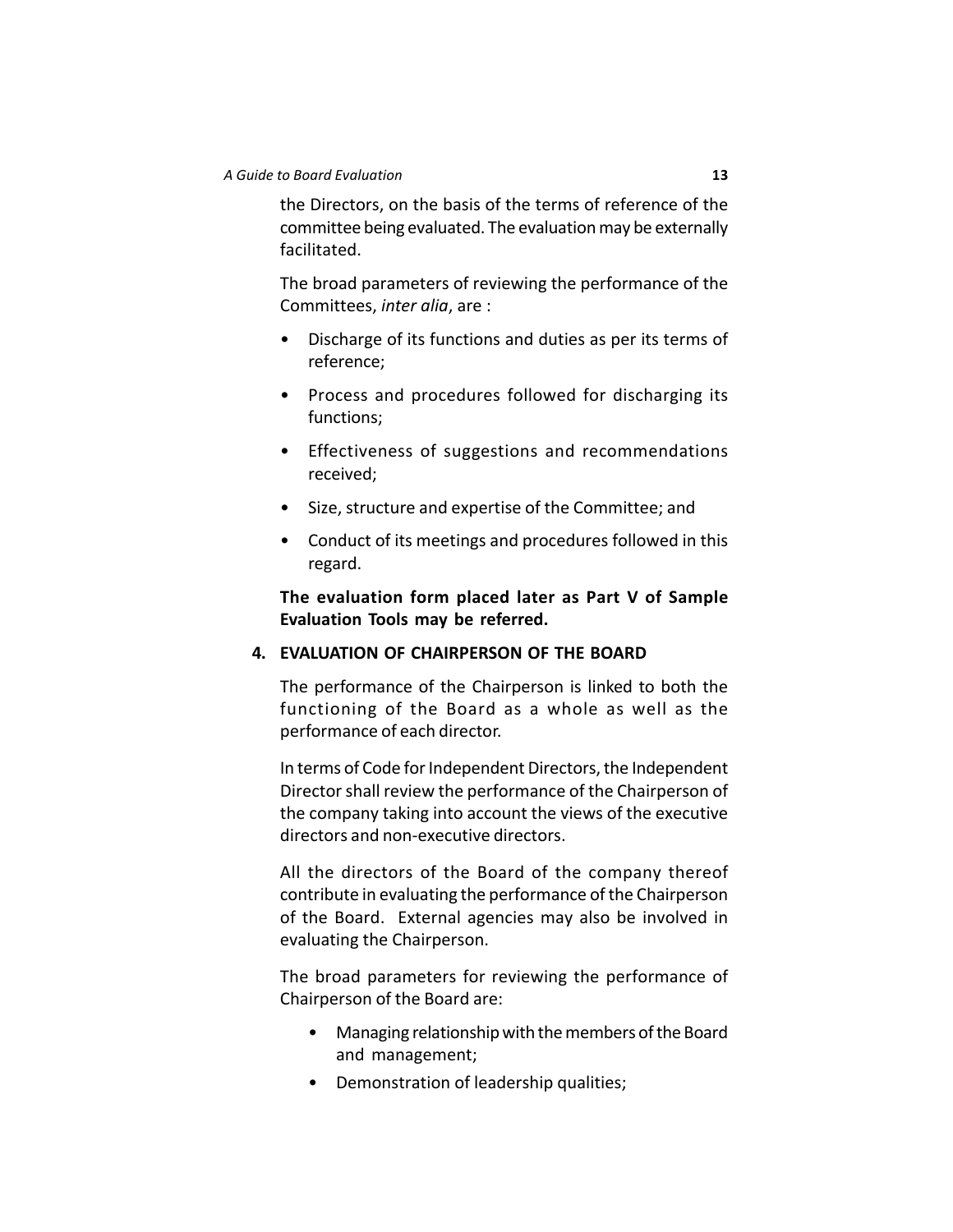- Relationship and communication within the Board;
- Providing ease of raising of issues and concerns by the Board members; and
- Promoting constructive debate and effective decision making at the board;
- Relationship and effectiveness of communication with the shareholders and other stakeholders;
- Promoting shareholder confidence in the Board and
- Personal attributes i.e. Integrity, Honesty, Knowledge etc.

### **The evaluation form placed later as Part VI of Sample Evaluation Tools may be referred.**

#### **FREQUENCY OF BOARD EVALUATION**

Reading section 134(3)(p) it can be inferred that there has to be a formal **annual evaluation** of Board of its own performance and that of its committees and individual directors.

The Company may undertake annual evaluation either in accordance with calendar year or financial year, as there is no clarity on this. Ideally, the same should be as per financial year.

#### **DISCLOSURE**

The Companies Act, 2013 requires the Board's report to include a statement indicating the manner in which formal annual evaluation by the Board of its own performance and that of its committees and individual directors. (Section 134(3)(p))

Additionally, the Listing Agreement provides that the company shall disclose the evaluation criteria as laid down by the Nomination committee, in its Annual Report. (Clause 49(II)(B)(5)(b))

Therefore all the listed companies and public companies with paid- up share capital of Rs. 25 crore or more shall have to include such a statement in Board's Report indicating the manner and criteria of formal Board evaluation. (Section 134 sub-section 3(p) read with Sub-rule (4) of Rule 8 of the Companies (Accounts) Rules, 2014)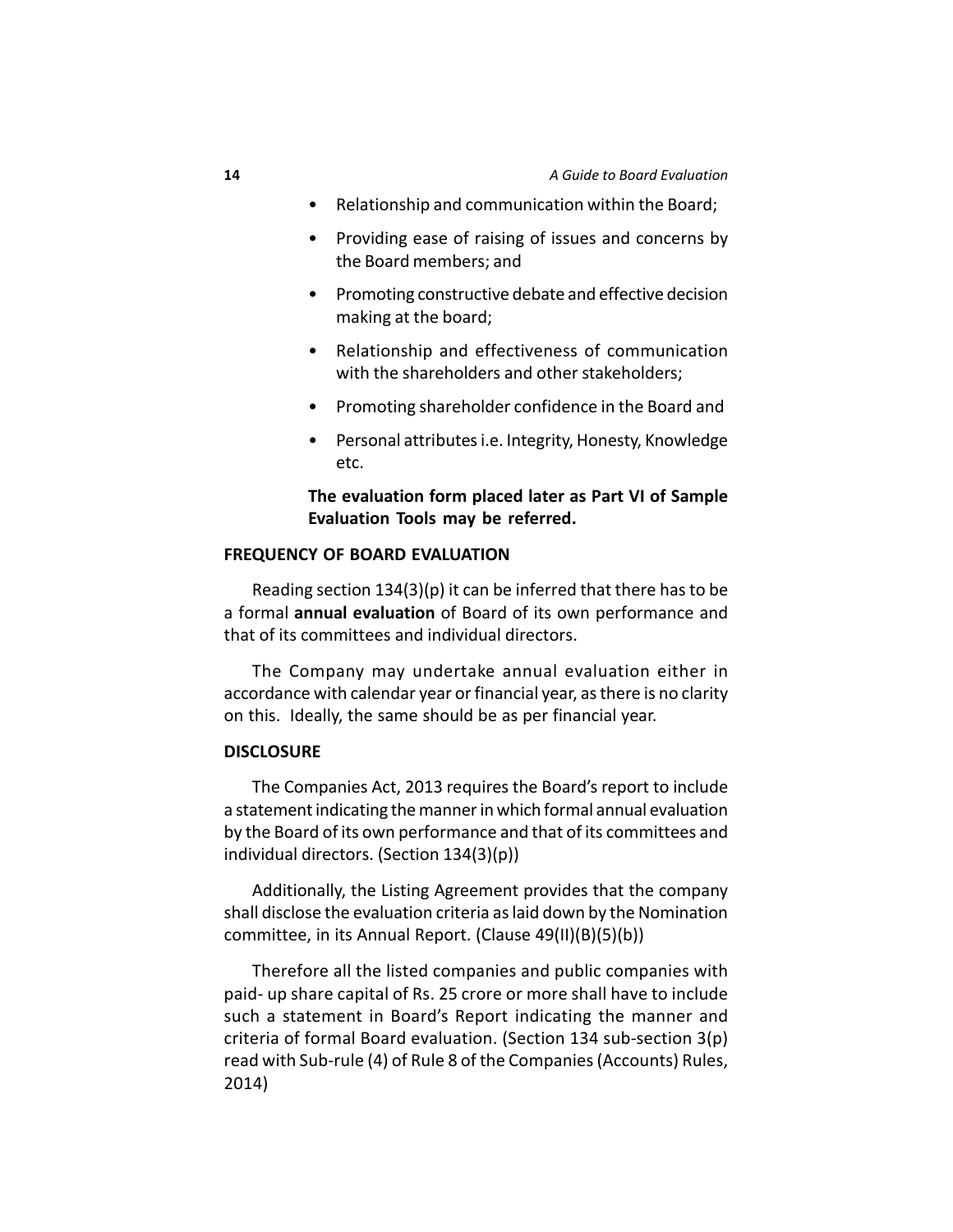This type of disclosure does not however, discuss the findings of specific evaluation. Instead, it details the criteria of the assessment process to show how the Board identifies gaps in the skills generally.

#### **STEPS FOR BOARD EVALUATION**

#### **Identification of objectives**

The first step for Board evaluation is to identify the objective of evaluation. It is important to determine what to assess, since it is critical in designing an appropriate evaluation framework. The Board has to undertake various important responsibilities including strategic development, risk management, etc. Before the evaluation even begins it is important that the directors set the targets of the company against which the performances can be measured, after thorough Board discussion.

### **What is to be evaluated?**

The evaluation process should be used constructively as a mechanism to improve Board effectiveness, maximise strengths and tackle weaknesses.

Board evaluation can be divided into two main factors; people factors (knowledge, personal characteristics, Board size, structure, directors contribution, interpersonal skills, level of commitment, Board room behaviour, etc); and process factors (planning and managing Board meetings, information flow, oversight management, risk management, coordination, succession planning, etc.)

The **Higgs Review** suggests the following as some of the areas that should be considered in a performance evaluation:

- How well has the Board performed against any performance objectives that have been set?
- What has been the board's contribution to the testing and development of strategy?
- What has been the board's contribution to ensuring robust and effective risk management?
- Is the composition of the Board and its committees appropriate, with the right mix of knowledge and skills to maximise performance in the light of future strategy? Are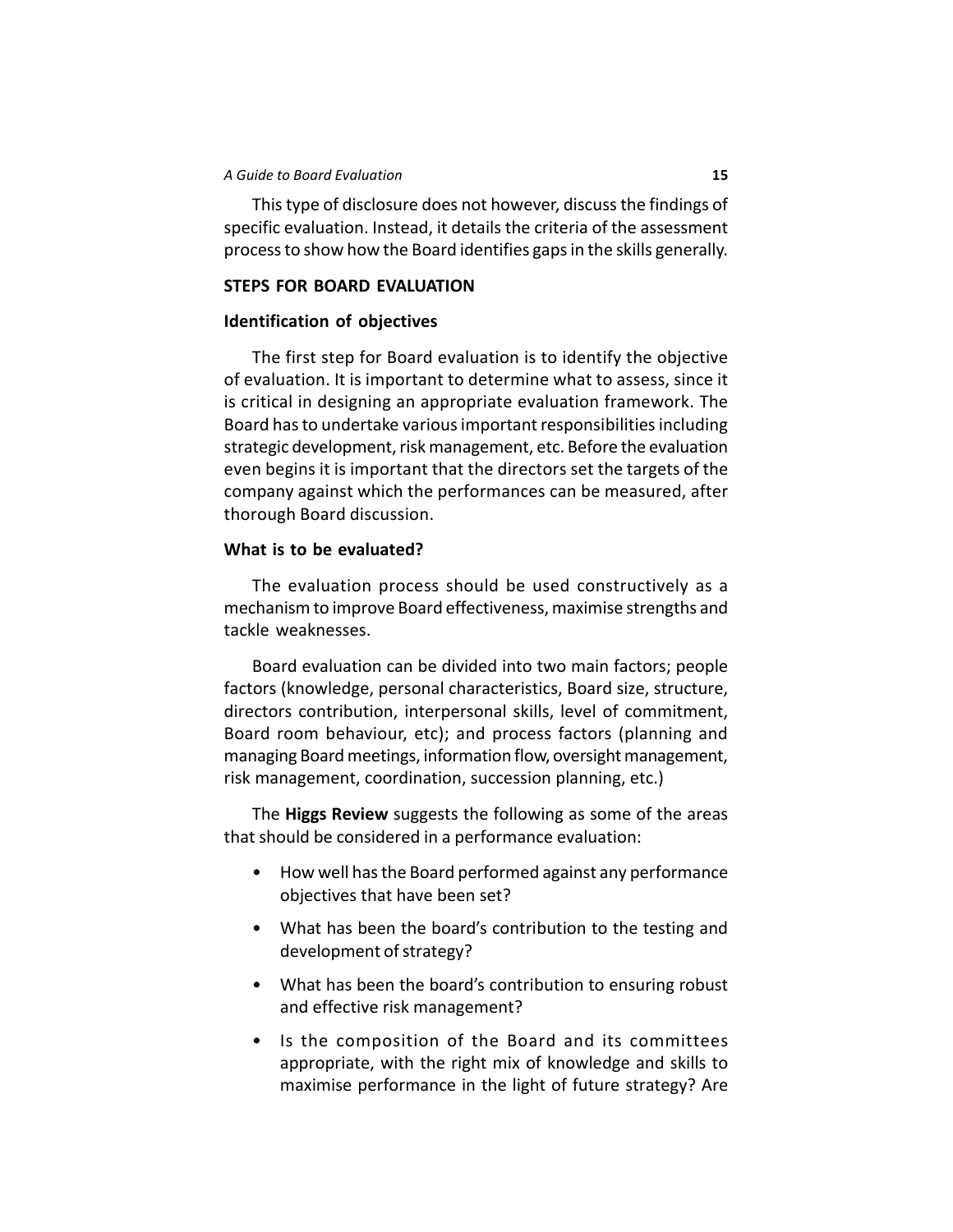inside and outside the Board relationships working effectively?

- How has the Board responded to any problems or crises that have emerged and could or should these have been foreseen?
- Are the matters specifically reserved for the Board the right ones?
- How well does the Board communicate with the management team, company employees and others? How effectively does it use mechanisms such as the AGM and the annual report?
- Is the Board as a whole up to date with latest developments in the regulatory environment and the market?
- How effective are the board's committees? (Specific questions on the performance of each committee should be included such as, for example, their role, their composition and their interaction with the board.)

The processes that help underpin the board's effectiveness should also be evaluated e.g.:

- Is appropriate, timely information of the right length and quality provided to the Board and is management responsive to requests for clarification or amplification? Does the Board provide helpful feedback to management on its requirements?
- Are sufficient Board and committee meetings of appropriate length held to enable proper consideration of issues? Do all the Board members attend and actively contribute at meetings? Is time used effectively?
- Are Board procedures conducive to effective performance and flexible enough to deal with all eventualities?

The leadership skills of the Chairperson are central to an effective Board process.

In addition, according to Higgs Review some specific issues relating to the Chairperson should be included as part of an evaluation of the board's performance e.g.:

• Is the Chairperson demonstrating effective leadership of the board?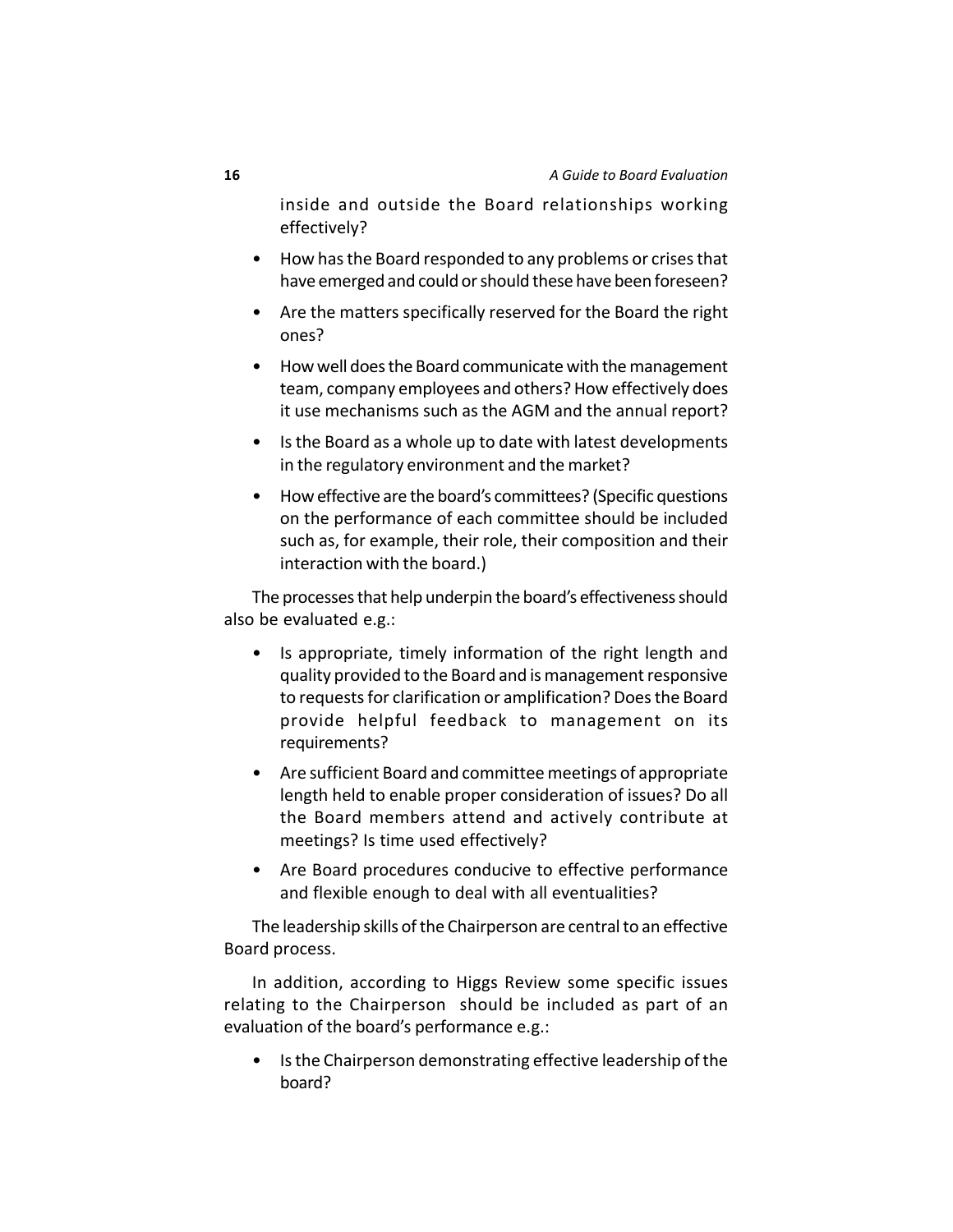- Does his leadership style promote effective decision making and constructive feedback?
- Are relationships and communications with shareholders well managed?
- Are relationships and communications within the Board constructive?
- Do the Chairperson and CEO work well together to complement their skills and experience?
- Are the processes for setting the agenda working? Do they enable Board members to raise issues and concerns?

#### **Important Steps for Evaluation Process**

- To develop a methodology for evaluation. It may be different for different Companies.
- As a good practice, the Company may also develop a Policy on Board Evaluation.
- Ideally, evaluation process could commence each year (during last quarter) to evaluate the performance of concerned body or individual in the succeeding year.
- It is a good practice that each director is given a copy of the form for assessing the overall performance of Board/ Committees/Directors/ Chairperson/ Managing Director/ wholetime director / Executive Director, as the case may be, sufficiently in advance.
- The forms which include a set of questions, should have a rating mechanism or subjective questions, which may be analysed by the Nomination & Remuneration Committee.
- Ideally, the Nomination & Remuneration Committee should compile the feedback and comments in the evaluation forms and appropriately review the same.
- Thereafter the consolidated feedback and comments along with its recommendation be placed before the Board.

#### **REVIEW**

This evaluation methodology may be reviewed once in a year by the Nomination and Remuneration Committee based on the recommendation of the Board and/ or to ensure compliance with regulatory requirements.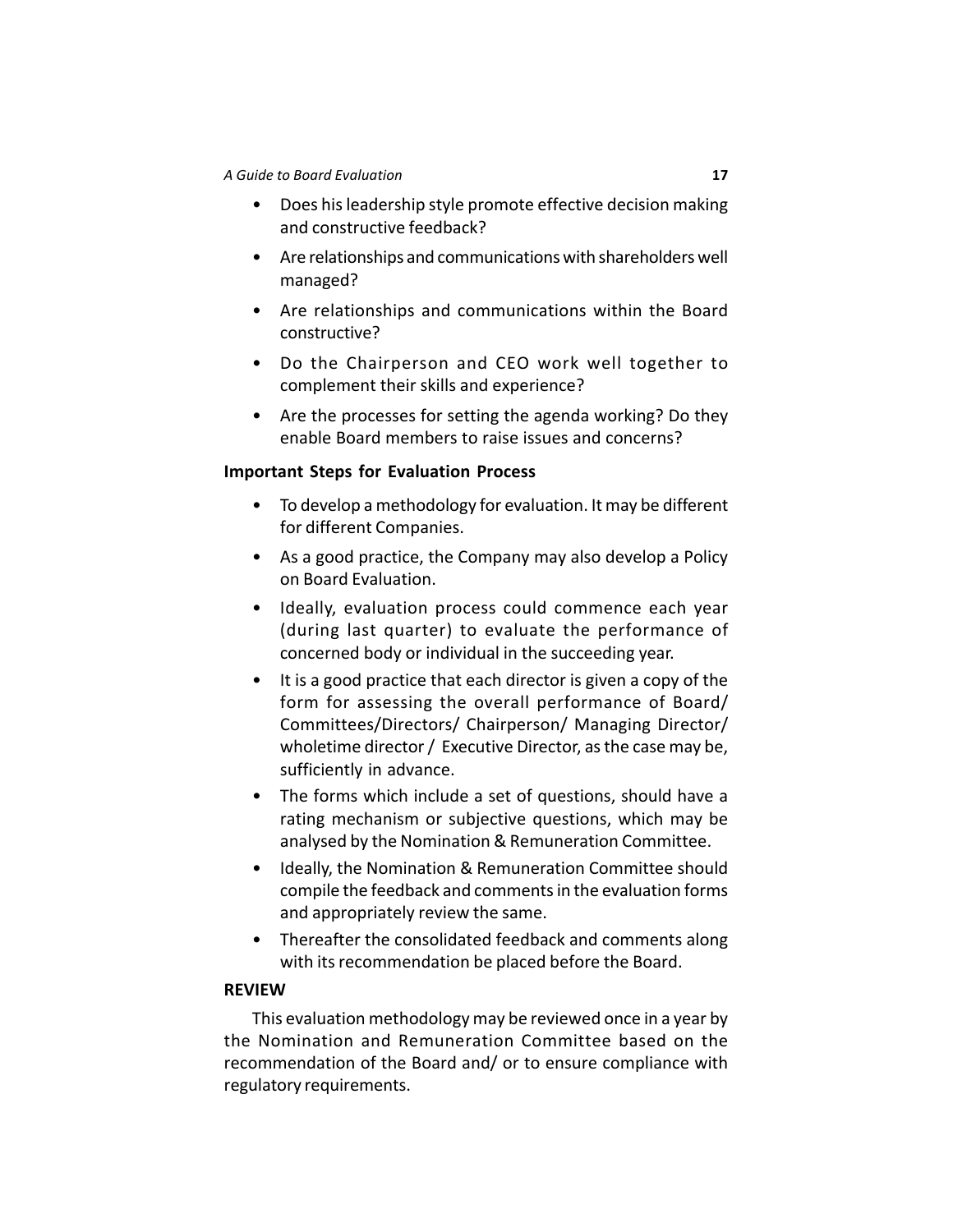#### **POST DISCLOSURE**

Apart from disclosures in the Boards' Report, follow-up is critical for having the maximum impact. Once the evaluation is complete, directors should be encouraged to formally recognize the results and enable follow-up activities. Follow up should include developing a plan of action for addressing points that arise from the discussion and assigning follow-up responsibilities to the governance committee, if any or the Board Chair. This may include :

- Communication to individual director the feedback or concerns may be shared with directors preferably by the Chairperson in a delicate and subtle manner in one to one meeting. Such meetings should be interactive so that cordial future action can be derived.
- Systemic changes can be introduced which shall include director development programmes, director dashboard, better information flow to directors, committees etc.

For the sake of convenience of the readers, the Snap Shot of Indian Legislative Framework is given in tabular form here: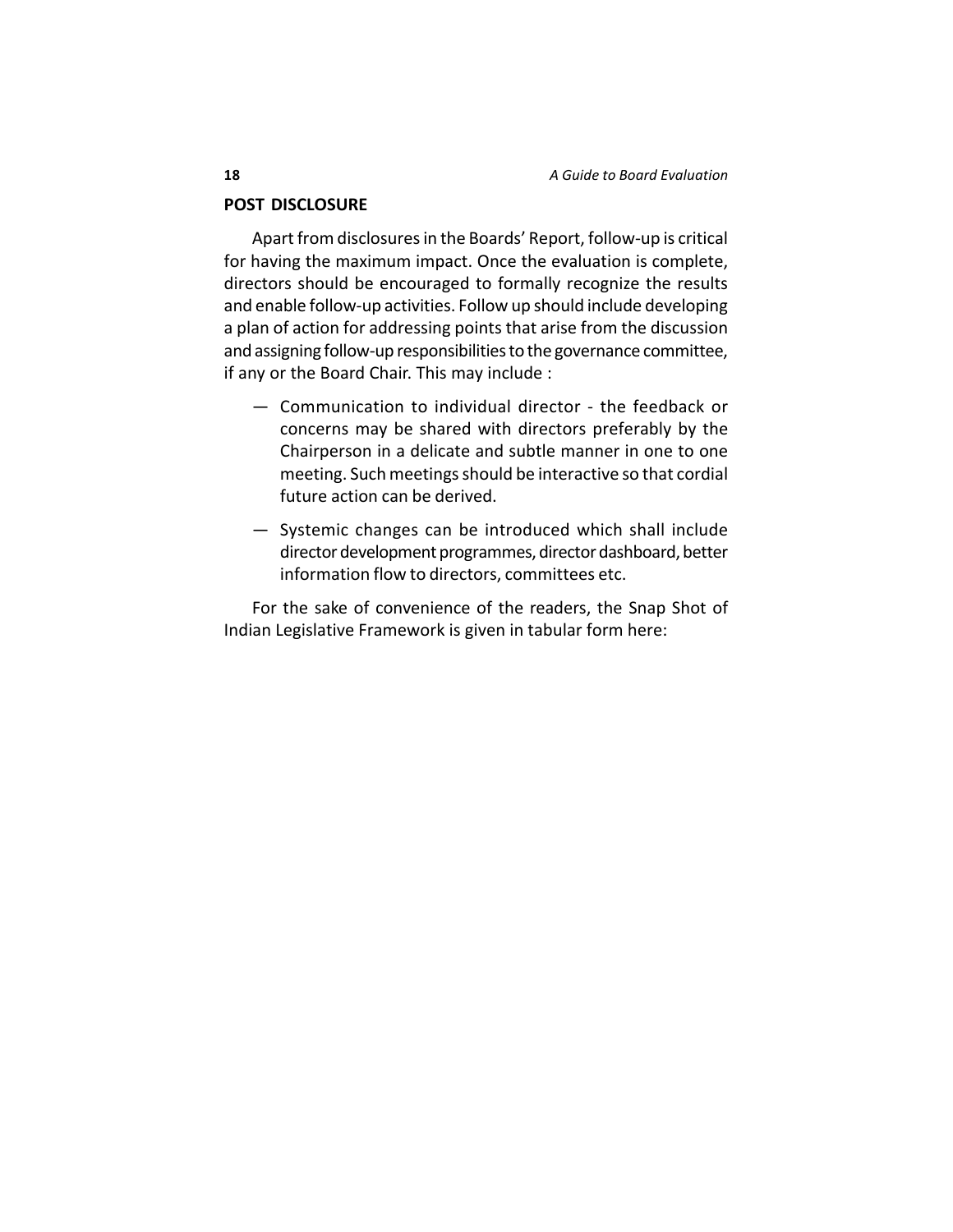|                                                                                                         |                                              | Snap Shot of Indian Legislative Framework                                                                 |                                                                                                                                                                                                                                                 |
|---------------------------------------------------------------------------------------------------------|----------------------------------------------|-----------------------------------------------------------------------------------------------------------|-------------------------------------------------------------------------------------------------------------------------------------------------------------------------------------------------------------------------------------------------|
| Board of Directors and Evaluation                                                                       |                                              |                                                                                                           |                                                                                                                                                                                                                                                 |
| Source                                                                                                  | Particulars                                  | Board's Role in evaluation                                                                                | <b>Remarks</b>                                                                                                                                                                                                                                  |
| Companies Act-Section 134(3)(p)                                                                         | Evaluation to be done by the<br>entire Board | Has to do formal annual<br>evaluation of its own performance                                              | Board overall evaluation                                                                                                                                                                                                                        |
|                                                                                                         |                                              | Has to do formal annual<br>evaluation of its Committees                                                   | <b>Evaluation of Committees</b>                                                                                                                                                                                                                 |
|                                                                                                         |                                              | Has to do formal annual evaluation<br>of all the individual directors                                     | Evaluation of individual directors                                                                                                                                                                                                              |
|                                                                                                         |                                              | Has to do performance evaluation<br>of Independent Director's (excluding<br>the director being evaluated) | The said evaluation will be the basis<br>for continuation of the extension/<br>the term of the Independent<br>Director.                                                                                                                         |
| Companies Act- Section 134(3)(p)   Disclosure<br>read with Rule 8 of companies<br>(Accounts) Rules 2014 |                                              | Board's Report                                                                                            | All the listed companies and public<br>companies with paid-up share<br>capital of Rs. Twenty Five crore or<br>more shall have to include such a<br>statement in Board Report<br>indicating the manner & criteria of<br>formal Board evaluation. |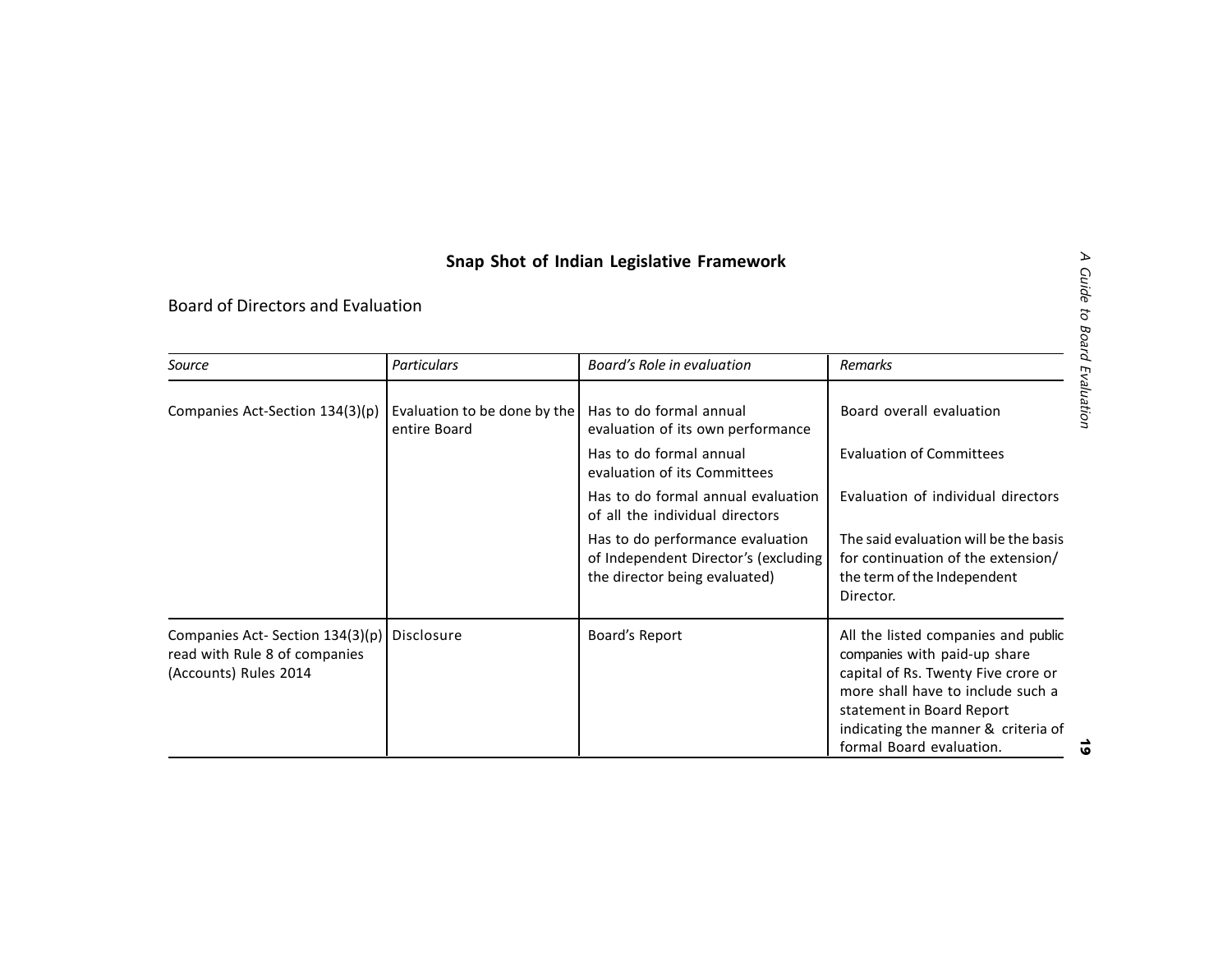| <b>Nomination &amp; Remuneration</b><br>Shall lay down the evaluation criterial The evaluation criteria for Indepen-<br><b>Listing Agreement</b><br><b>Committee (NRC)</b><br>for performance evaluation of Inde-<br>dent Directors shall be prepared by<br>pendent Directors<br>NRC.<br>(This criteria is also required to be<br>disclosed in the Annual Report of<br>the Company)<br>Evaluation of directors include:<br>Evaluate every director's<br>Companies Act-<br>section 178(2)<br>performance<br>Independent directors<br>а.<br>Non executive directors<br>b.<br>Executive directors and whole<br>c.<br>time directors<br><b>Managing Directors</b><br>d. |  | <b>Particulars</b> | Committee's Role in evaluation | Remarks           |
|---------------------------------------------------------------------------------------------------------------------------------------------------------------------------------------------------------------------------------------------------------------------------------------------------------------------------------------------------------------------------------------------------------------------------------------------------------------------------------------------------------------------------------------------------------------------------------------------------------------------------------------------------------------------|--|--------------------|--------------------------------|-------------------|
|                                                                                                                                                                                                                                                                                                                                                                                                                                                                                                                                                                                                                                                                     |  |                    |                                |                   |
|                                                                                                                                                                                                                                                                                                                                                                                                                                                                                                                                                                                                                                                                     |  |                    |                                |                   |
|                                                                                                                                                                                                                                                                                                                                                                                                                                                                                                                                                                                                                                                                     |  |                    |                                |                   |
|                                                                                                                                                                                                                                                                                                                                                                                                                                                                                                                                                                                                                                                                     |  |                    |                                |                   |
|                                                                                                                                                                                                                                                                                                                                                                                                                                                                                                                                                                                                                                                                     |  |                    |                                |                   |
|                                                                                                                                                                                                                                                                                                                                                                                                                                                                                                                                                                                                                                                                     |  |                    |                                |                   |
|                                                                                                                                                                                                                                                                                                                                                                                                                                                                                                                                                                                                                                                                     |  |                    |                                | Chairperson<br>e. |
|                                                                                                                                                                                                                                                                                                                                                                                                                                                                                                                                                                                                                                                                     |  |                    |                                |                   |
|                                                                                                                                                                                                                                                                                                                                                                                                                                                                                                                                                                                                                                                                     |  |                    |                                |                   |
| to Board Evaluation                                                                                                                                                                                                                                                                                                                                                                                                                                                                                                                                                                                                                                                 |  |                    |                                |                   |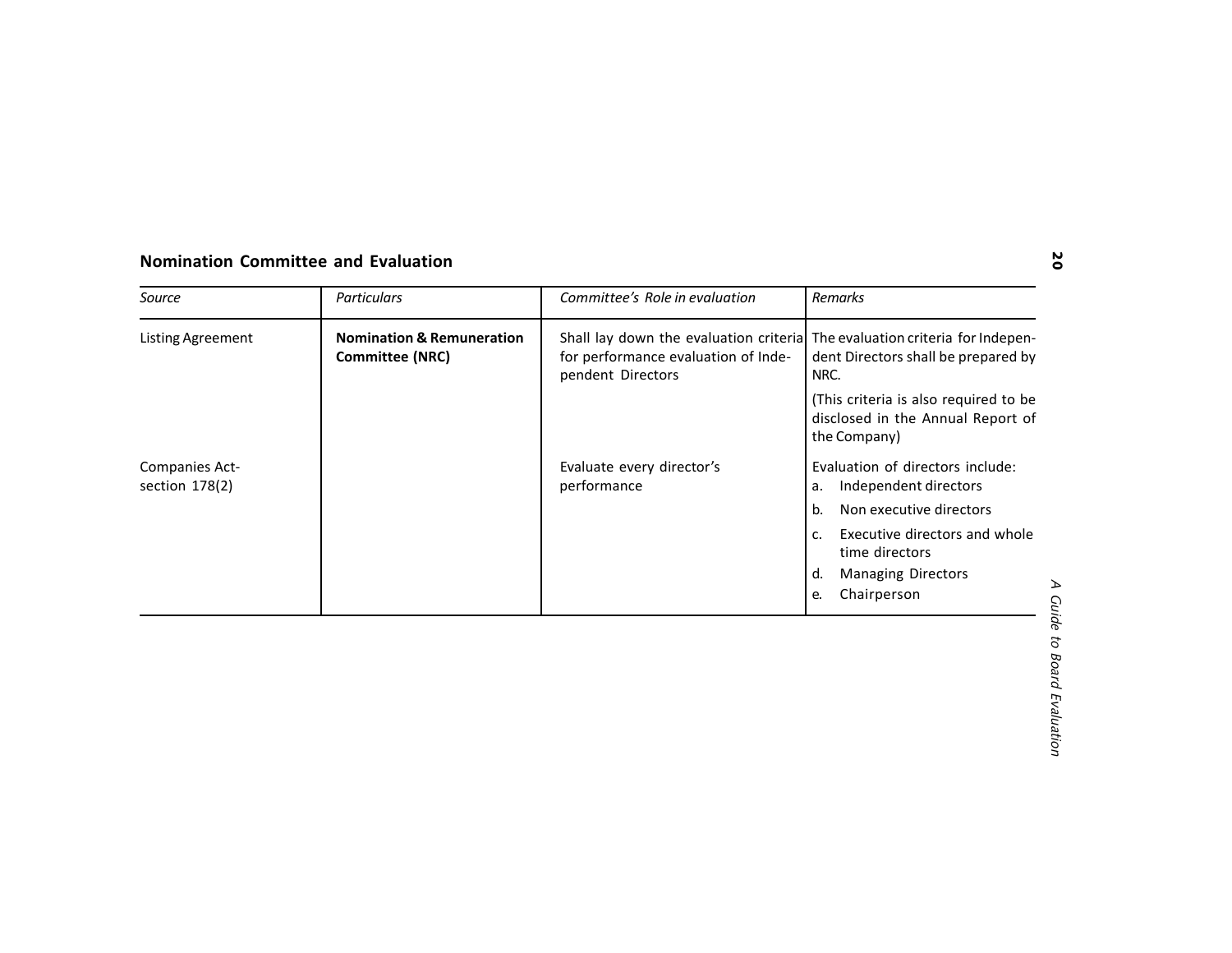| Source                                                 | Particulars                                           | Independent Directors'<br>Role in evaluation                                                                                                                                                                                                                                            | Remarks                                                                                                                    |
|--------------------------------------------------------|-------------------------------------------------------|-----------------------------------------------------------------------------------------------------------------------------------------------------------------------------------------------------------------------------------------------------------------------------------------|----------------------------------------------------------------------------------------------------------------------------|
| Companies Act - Schedule IV-<br>Code for ID (Part VII) | In the separate meeting of Inde-<br>pendent Directors | Review the performance<br>of Non-Independent Directors                                                                                                                                                                                                                                  | Review of:<br>Non executive directors<br>a.<br>Managing Director, whole time<br>b.<br>directors and Executive<br>directors |
|                                                        |                                                       | Review the performance of the<br>Board as a whole<br>Review the performance of the<br>Chairperson of the Company,<br>taking into account the views<br>of Executive Director's and<br>Non executive director's<br>Assess the:<br>quality<br>а.<br>quantity and<br>b.<br>timeliness<br>c. | Review the performance of the<br>Board as a whole.<br>Review the performance of the<br>Chairperson.                        |
|                                                        |                                                       | of flow of informationbetween<br>the Company management and                                                                                                                                                                                                                             | Quality of information includes<br>its relevance, completeness,                                                            |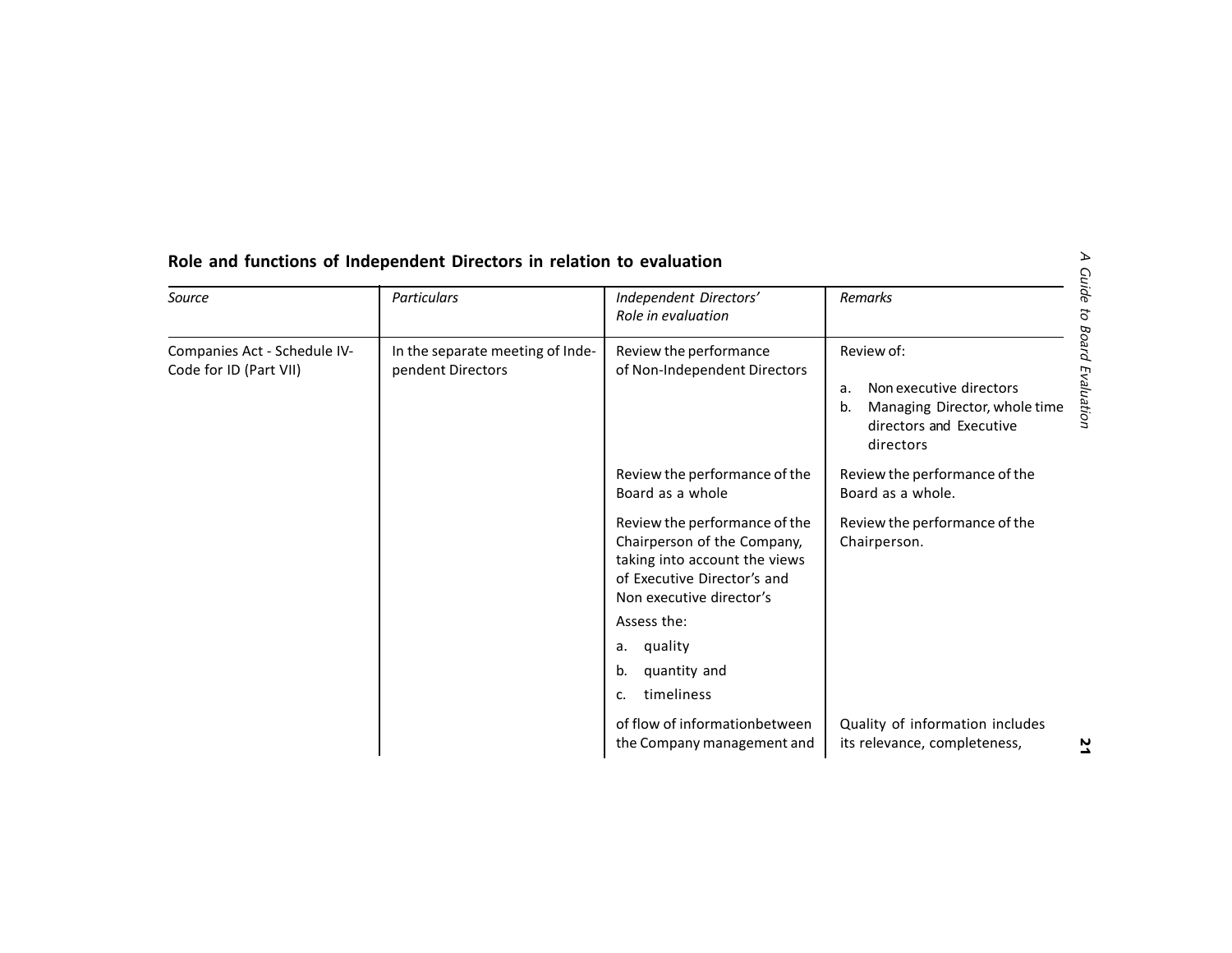| the Board, that is necessary<br>for the Board to effectively and<br>reasonably perform their duties. | authenticity, how comprehensive, $\mathbb{N}$<br>concise and clear such infor-<br>mation is. As regards quantity, the<br>independent director need to assess<br>that the information is neither too<br>less nor too much resulting in an<br>information overload. Typically the<br>information to the board members<br>should carry an executive summary<br>which is supplemented by detailed<br>notes and where necessary back-up<br>papers as annexure. Timeliness of<br>information flow can be gauged<br>from facts such as how soon are<br>important events communicated<br>between board meetings, timeliness<br>of the agenda papers, etc. |                                |
|------------------------------------------------------------------------------------------------------|---------------------------------------------------------------------------------------------------------------------------------------------------------------------------------------------------------------------------------------------------------------------------------------------------------------------------------------------------------------------------------------------------------------------------------------------------------------------------------------------------------------------------------------------------------------------------------------------------------------------------------------------------|--------------------------------|
|                                                                                                      |                                                                                                                                                                                                                                                                                                                                                                                                                                                                                                                                                                                                                                                   | ↘<br>Guide to Board Evaluation |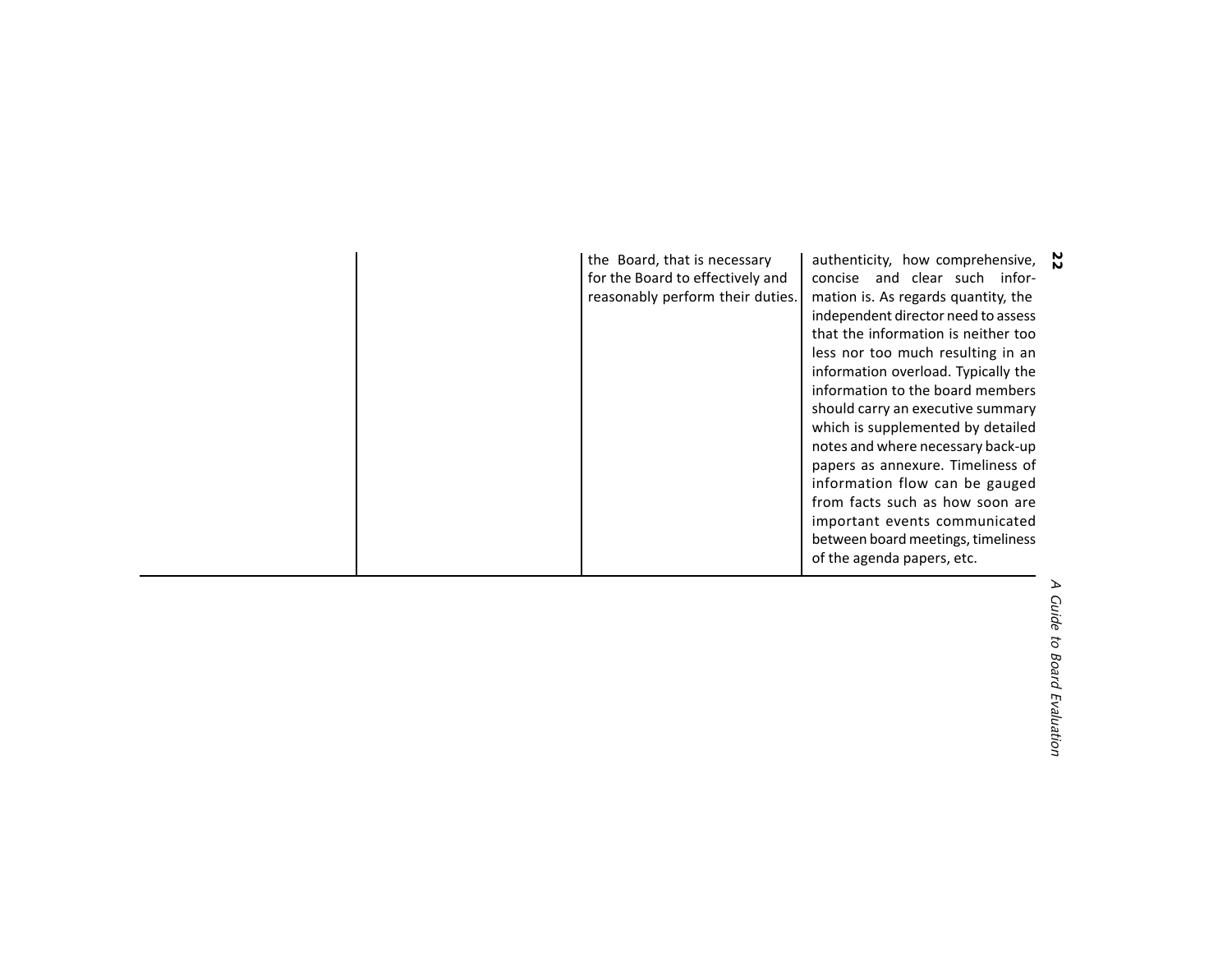## **International Perspective**

#### **UK CORPORATE GOVERNANCE CODE 2014**

**For board effectiveness it is required that the board should undertake a formal and rigorous annual evaluation of its own performance and that of its committees and individual directors.**

**The board should undertake a formal and rigorous annual evaluation of its own performance and that of its committees and individual directors.**

#### **Supporting Principles**

Evaluation of the board should consider the balance of skills, experience, independence and knowledge of the company on the board, its diversity, including gender, how the board works together as a unit, and other factors relevant to its effectiveness.

The chairman should act on the results of the performance evaluation by recognising the strengths and addressing the weaknesses of the board and, where appropriate, proposing new members be appointed to the board or seeking the resignation of directors.

Individual evaluation should aim to show whether each director continues to contribute effectively and to demonstrate commitment to the role (including commitment of time for board and committee meetings and any other duties).

#### *Code Provisions B.6.1.*

The board should state in the annual report how performance evaluation of the board, its committees and its individual directors has been conducted.

B.6.2. Evaluation of the board of FTSE 350 companies should be externally facilitated at least every three years. The external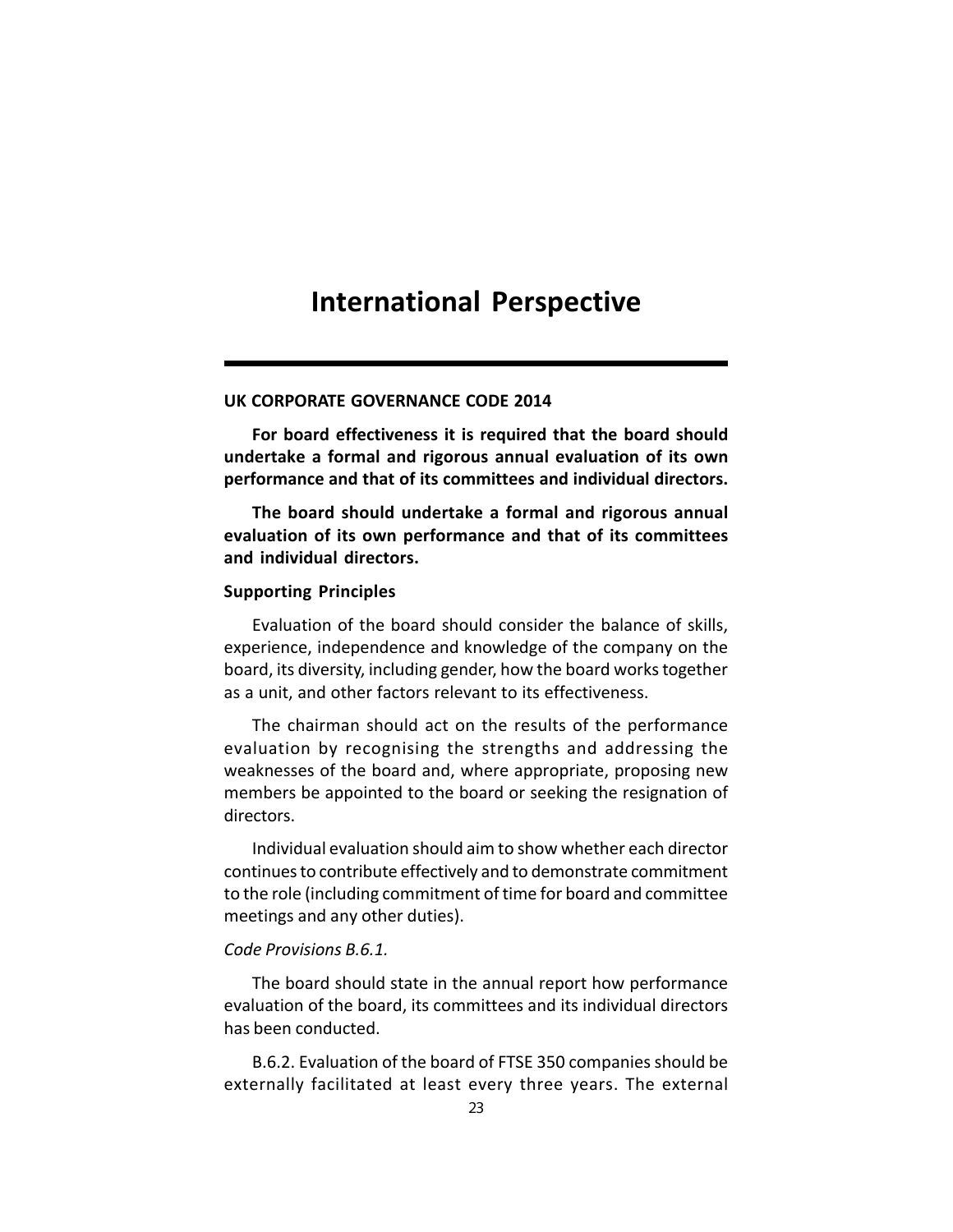facilitator should be identified in the annual report and a statement made as to whether they have any other connection with the company.

B.6.3. The non-executive directors, led by the senior independent director, should be responsible for performance evaluation of the chairman, taking into account the views of executive directors.

#### **Australia**

### **The ASX Corporate Governance Council Principles and Recommendations 3rd Edition (2014)**

#### *Recommendation 1.6:*

**A listed entity should:**

- **(a) have and disclose a process for periodically evaluating the performance of the board, its committees and individual directors; and**
- **(b) disclose, in relation to each reporting period, whether a performance evaluation was undertaken in the reporting period in accordance with that process.**

#### *Commentary*

The board performs a pivotal role in the governance framework of a listed entity. It is essential that the board has in place a formal and rigorous process for regularly reviewing the performance of the board, its committees and individual directors and addressing any issues that may emerge from that review. The board should consider periodically using external facilitators to conduct its performance reviews.

A suitable non-executive director (such as the deputy chair or the senior independent director, if the entity has one), should be responsible for the performance evaluation of the chair, after having canvassed the views of the other directors.

When disclosing whether a performance evaluation has been undertaken the entity should, where appropriate, also disclose any insights it has gained from the evaluation and any governance changes it has made as a result.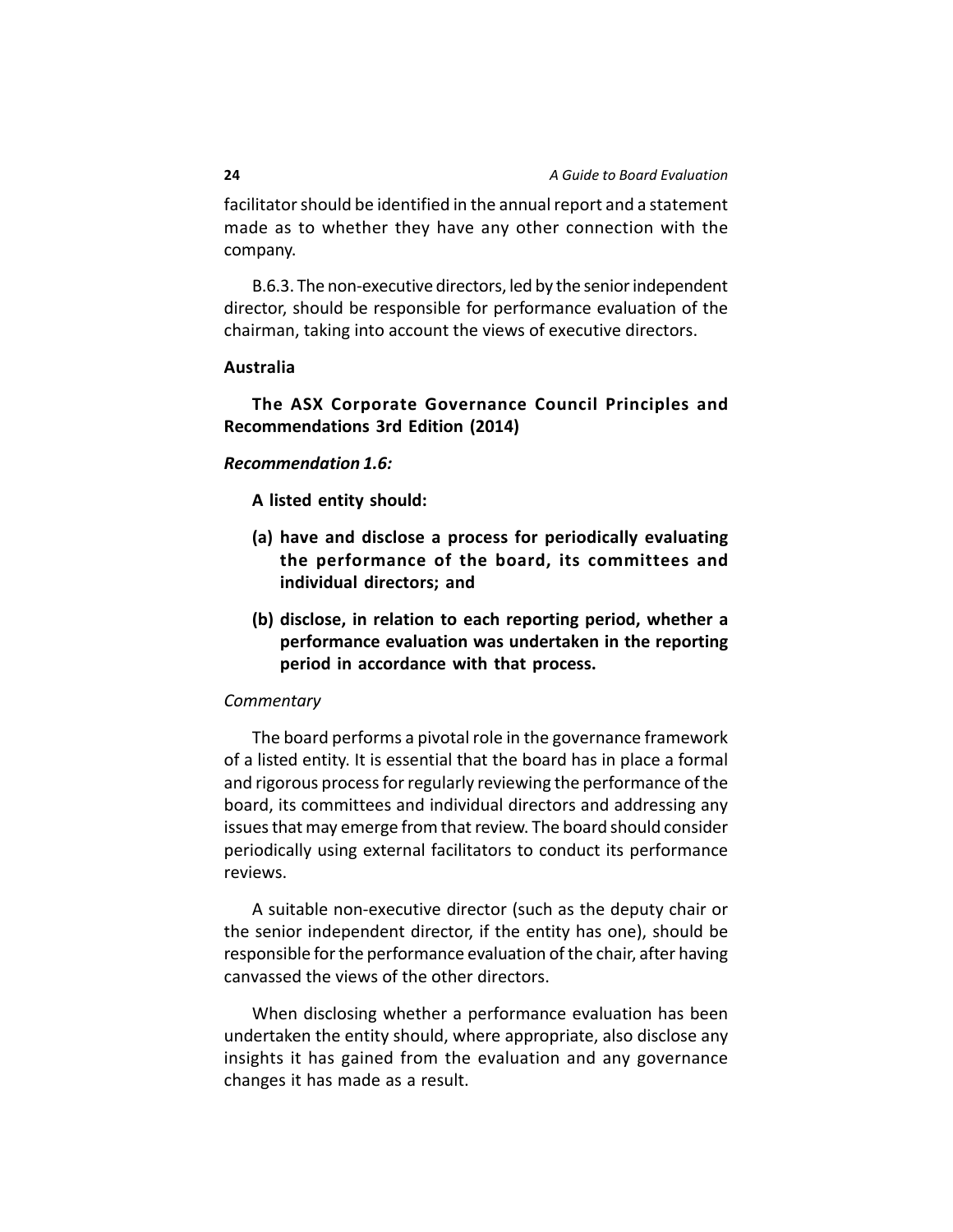#### **Singapore**

### *Code of Corporate Governance 2012*

The Nomination Committee should make recommendations to the Board on relevant matters relating to the development of a process for evaluation of the performance of the Board, its board committees and directors.

Individual evaluation should aim to assess whether each director continues to contribute effectively and demonstrate commitment to the role (including commitment of time for meetings of the Board and board committees, and any other duties). The Chairman should act on the results of the performance evaluation, and, in consultation with the Nomination Committee, propose, where appropriate, new members to be appointed to the Board or seek the resignation of directors.

#### **South Africa**

#### *King III Report 2009*

On Performance assessment it has been provided that the evaluation of the board, its committees and the individual directors should be performed every year.

Yearly evaluations should be performed by the chairman or an independent provider.

The results of performance evaluations should identify training needs for directors.

An overview of the appraisal process, results and action plans should be disclosed in the integrated report.

The nomination for the re-appointment of a director should only occur after the evaluation of the performance and attendance of the director.

It is provided that the chairman's ability to add value, and his performance against what is expected of his role and function, should be assessed every year.

#### **NYSE LISTING RULES**

The NYSE mandates that the boards of listed companies undertake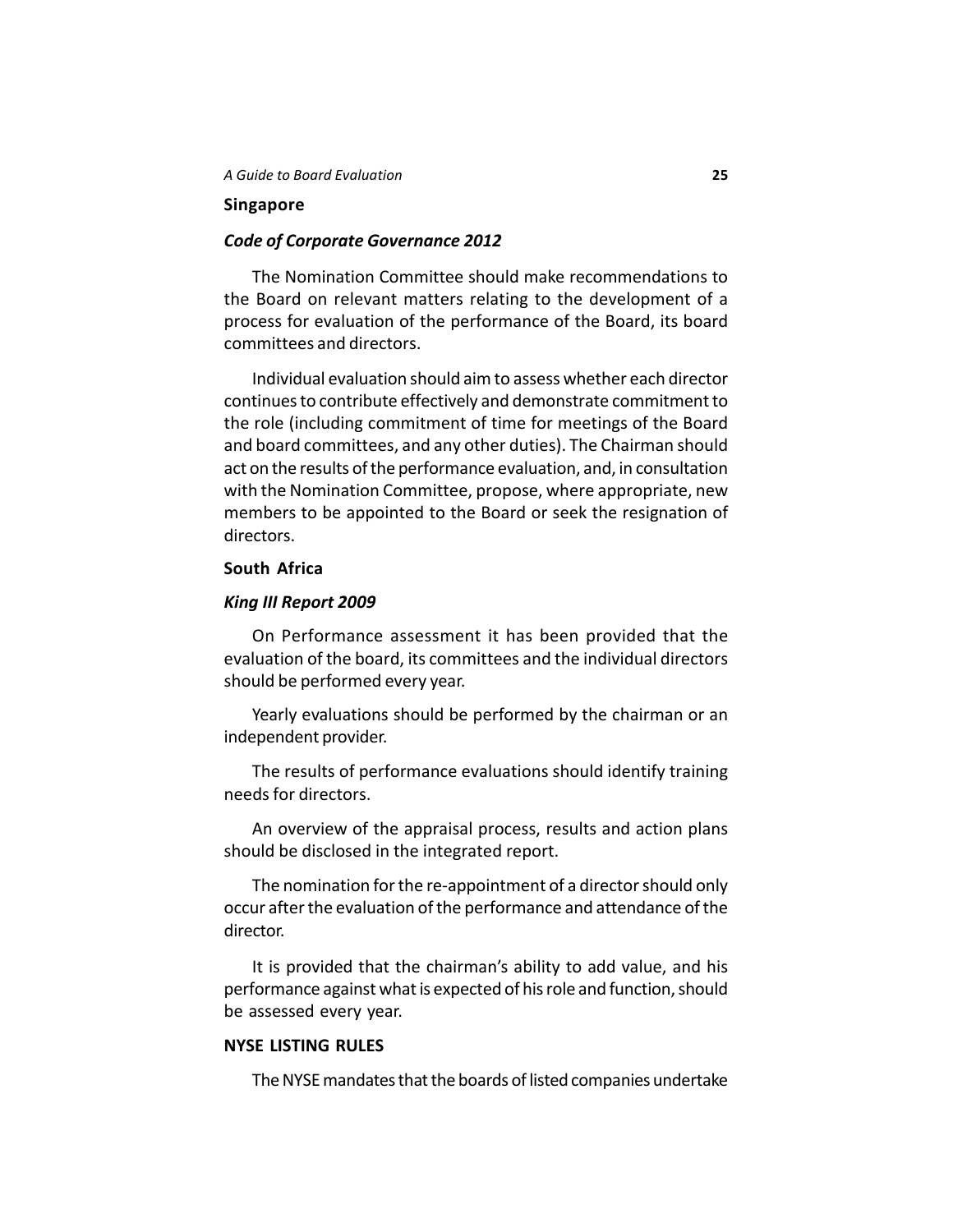an annual self-evaluation to determine whether they and each of their committees are functioning effectively.

#### **303A.04 Nominating/Corporate Governance Committee**

The nominating/corporate governance committee must have a written charter that includes that the committee's purpose and responsibilities – which, at minimum, must be to: identify individuals qualified to become board members, consistent with criteria approved by the board, and to select, or to recommend that the board select, the director nominees for the next annual meeting of shareholders; develop and recommend to the board a set of corporate governance guidelines applicable to the corporation; and oversee the evaluation of the board and management.

303A.09 Corporate Governance Guidelines further provide for Annual performance evaluation of the board. The board should conduct a self-evaluation at least annually to determine whether it and its committees are functioning effectively.

#### **CALIFORNIA PUBLIC EMPLOYEES' RETIREMENT SYSTEM**

CALPERS administer health and retirement benefits on behalf of more than 3,000 public school, local agency and State employers. They ensure that the boards adopted the best governance practices, accordingly board evaluation.

Global Principles of Accountable Corporate Governance, 2014 recommend the following on Board, Director, and CEO Evaluation.

No board can truly perform its function of overseeing a company's strategic direction and monitoring management's success without a system of evaluating itself. Each director should fit within the skill sets identified by the board as necessary to focus board attention on optimizing company operating performance and returns to shareowners. No director can ulfil his or her potential as an effective board member without a personal dedication of time and energy. Corporate boards should therefore have an effective means of evaluating itself and individual director performance.

With this in mind, it has been recommended that:

2.1 *Corporate Governance Principles* : The board adopts and discloses a written statement of its own governance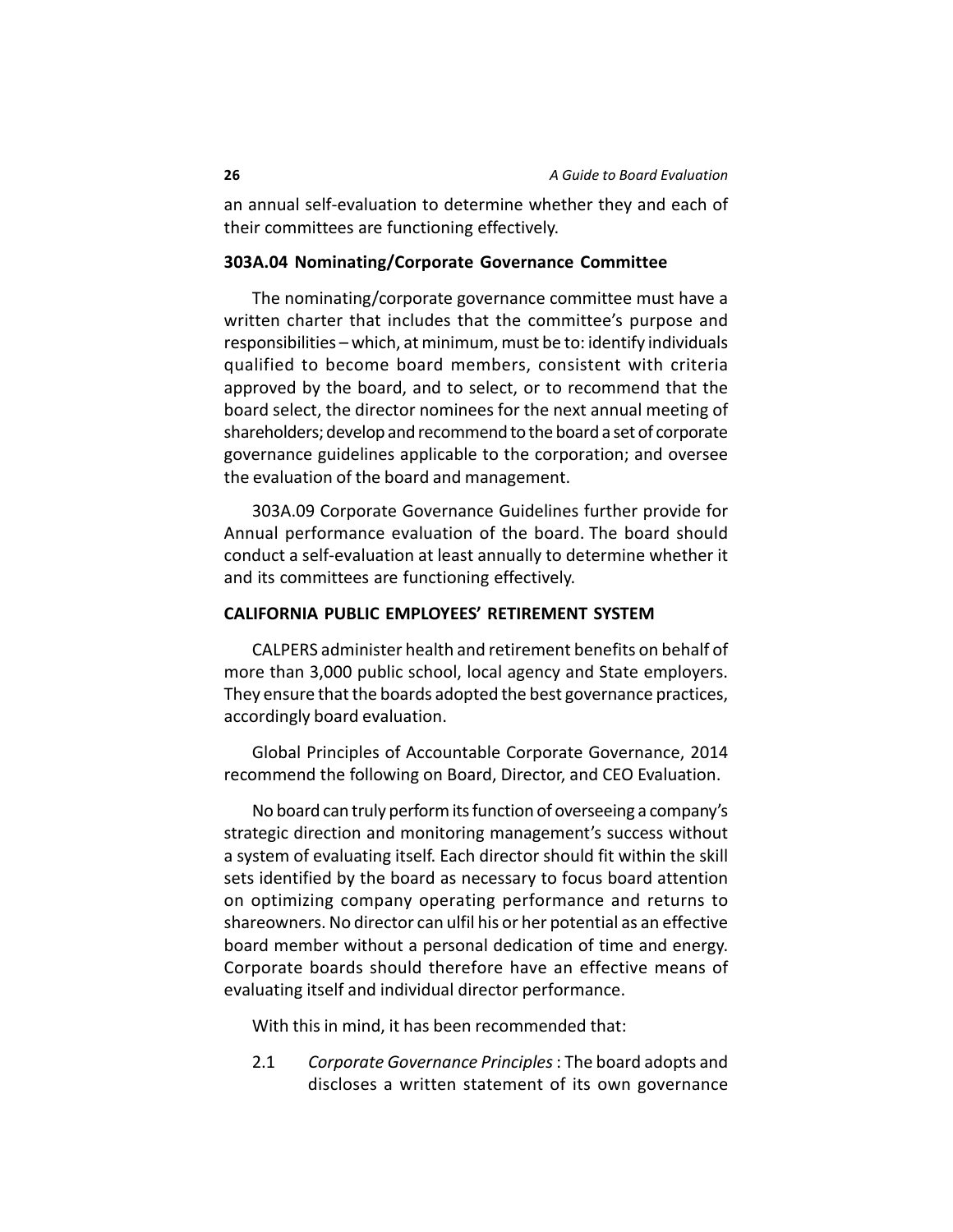principles, and re-evaluates them on at least an annual basis.

- 2.2 *Board Talent Assessment and Diversity* : The board should facilitate a process that ensures a thorough understanding of the diverse characteristics necessary to effectively oversee management's execution of a longterm business strategy. Board diversity should be thought of in terms of skill sets, gender, age, nationality, race, and historically under-represented groups. Consideration should go beyond the traditional notion of diversity to include a more broad range of experience, thoughts, perspectives, and competencies to help enable effective board leadership. A robust process for how diversity is considered when assessing board talent and diversity should be adequately disclosed, and entail:
	- a. *Director Talent Evaluation* : To focus on the evolving global capital markets, a board should disclose its process for evaluating the diverse talent and skills needed on the board and its key committees.
	- b. *Director Attributes* : Board attributes should include a range of skills and experience which provide a diverse and dynamic team to oversee business strategy, risk mitigation and senior management performance. The board should establish and disclose a diverse mix of director attributes, experiences, perspectives and skill sets that are most appropriate for the company. At a minimum, director attributes should include expertise in accounting or finance, international markets, business or management, industry knowledge, governance, customer-base experience or perspective, crisis response, risk assessment, leadership and strategic planning. Additionally, existing directors should receive continuing education surrounding a company's activities and operations to ensure they maintain the necessary skill sets and knowledge to meet their fiduciary responsibilities.
	- c. *Director Nominations* : With each director nomination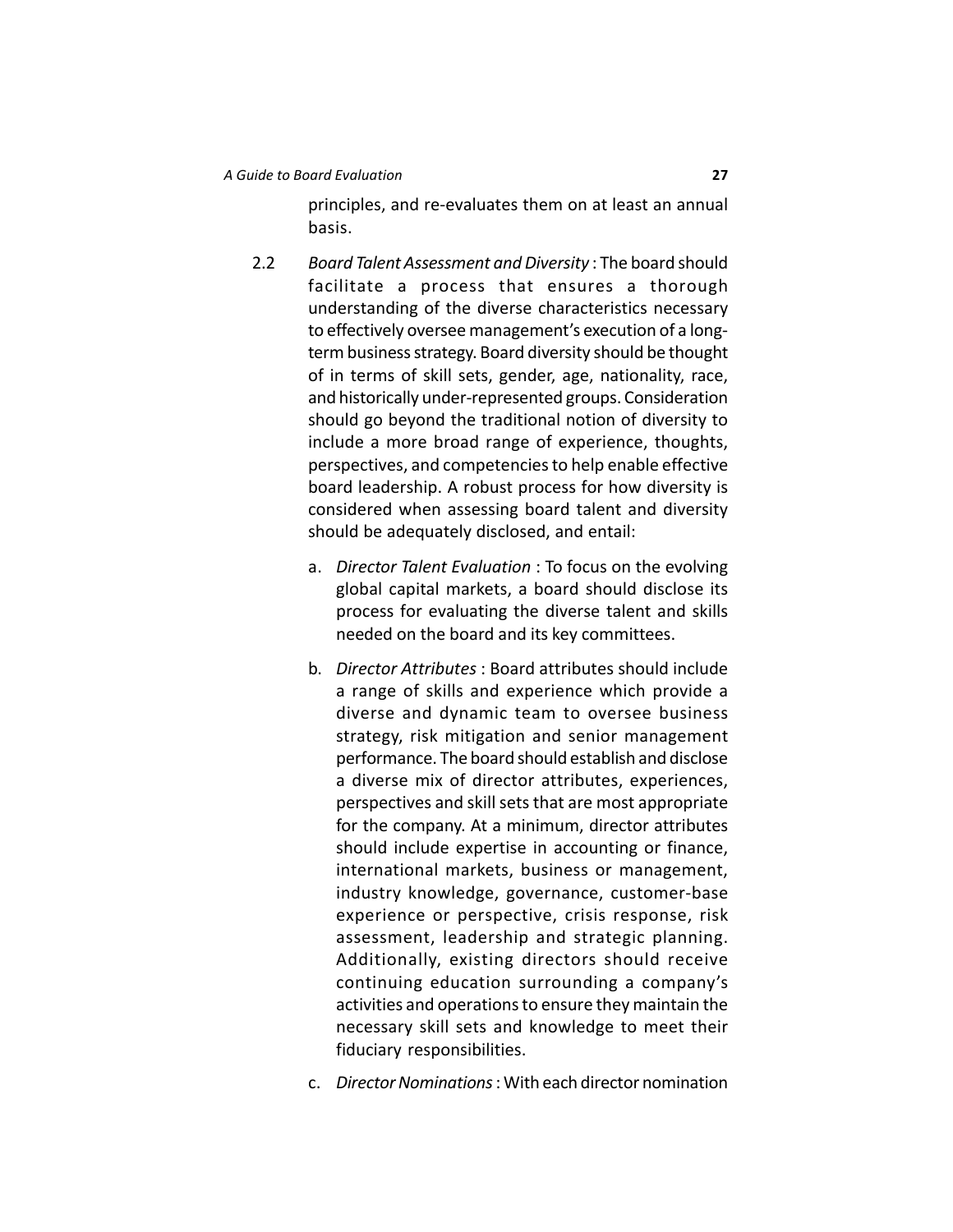recommendation, the board should consider the issue of continuing director tenure, as well as board diversity, and take steps as necessary to ensure that the board maintains openness to new ideas and a willingness to re-examine the status quo.

- 2.3 *Board, Committee, and Director Expectations* : The board establishes preparation, participation and performance expectations for itself (acting as a collective body), for the key committees and each of the individual directors. A process by which these established board, key committee and individual director expectations are evaluated on an annual basis should be disclosed to shareowners. Directors must satisfactorily perform based on the established expectations with re-nomination based on any other basis being neither expected nor guaranteed.
- 2.4 *Director Time Commitment* : The board adopts and discloses guidelines in the company's proxy statement to address competing time commitments that are faced when directors, especially acting CEOs, serve on multiple boards.
- 2.5 *Director Attendance* : Directors should be expected to attend at least 75% of the board and key committee meetings on which they sit.
- 2.6 *Board Size* : The board periodically reviews its own size, and determines the size that is most effective toward future operations.
- 2.7 *CEO Performance* : Independent directors establish CEO performance criteria focused on optimizing operating performance, profitability and shareowner value creation; and regularly review the CEO's performance against those criteria.
- 2.8 *CEO Succession Plan* : The board should proactively lead and be accountable for the development, implementation, and continual review of a CEO succession plan. Board members should be required to have a thorough understanding of the characteristics necessary for a CEO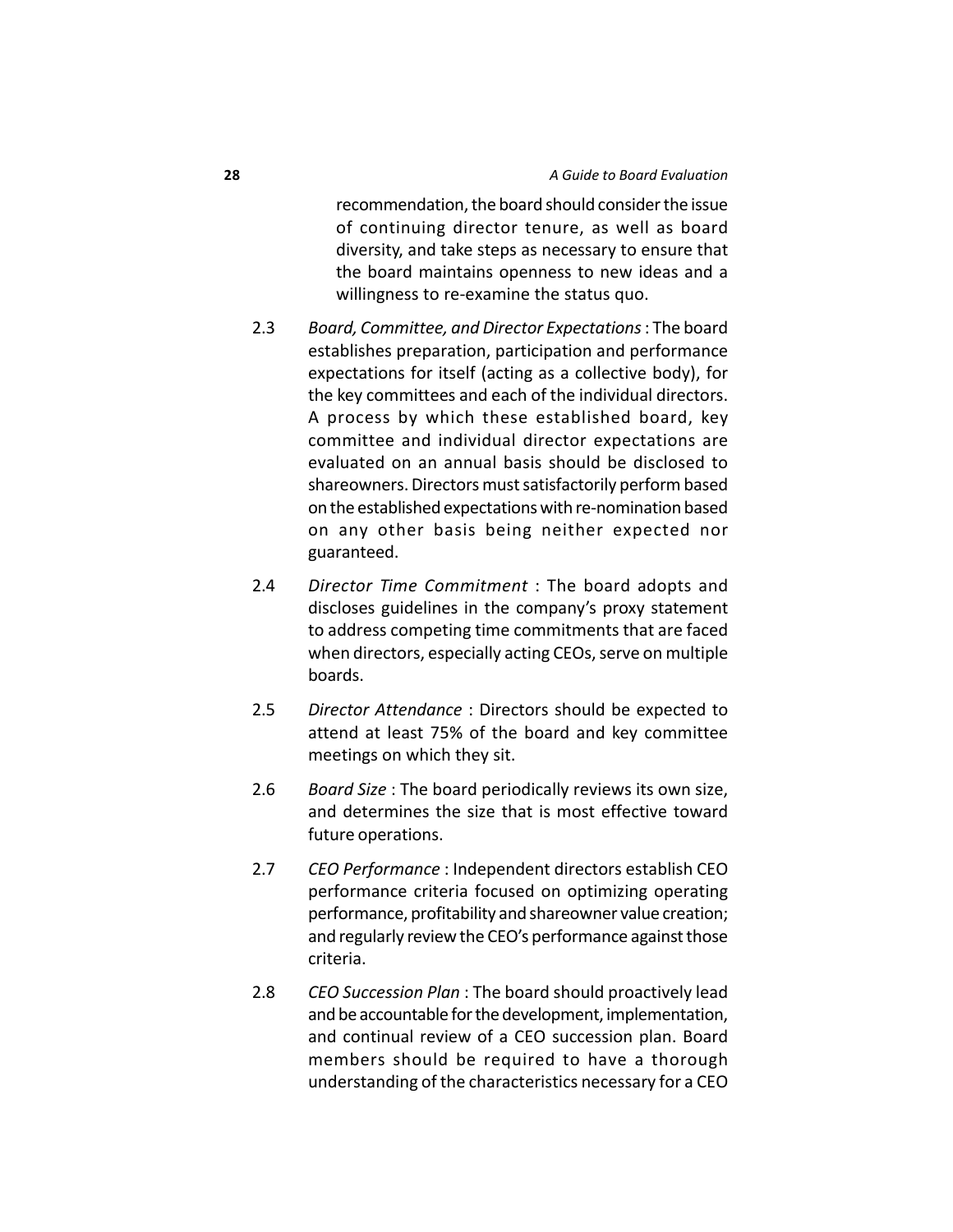to execute on a long-term strategy that optimizes operating performance, profitability and shareowner value creation. At a minimum, the CEO succession planning process should:

- (a) Become a routine topic of discussion by the board.
- (b) Extend down throughout the company emphasizing the development of internal CEO candidates and senior managers while remaining open to external recruitment.
- (c) Require all board members be given exposure to internal candidates.
- (d) Encompass both a long-term perspective to address expected CEO transition periods and a short-term perspective to address crisis management in the event of death, disability or untimely departure of the CEO.
- (e) Provide for open and ongoing dialogue between the CEO and board while incorporating an opportunity for the board to discuss CEO succession planning without the CEO present.
- (f) Be disclosed to shareowners on an annual basis and in a manner that would not jeopardize the implementation of an effective and timely CEO succession plan.
- 2.9 *Director Succession Plan* : The board should proactively lead and be accountable for the development, implementation, and continual review of a director succession plan. Board members should be required to have a thorough understanding of the characteristics necessary to effectively oversee management's execution of a long-term strategy that optimizes operating performance, profitability, and shareowner value creation. At a minimum, the director succession planning process should:
	- (a) Become a routine topic of discussion by the board.
	- (b) Encompass how expected future board retirements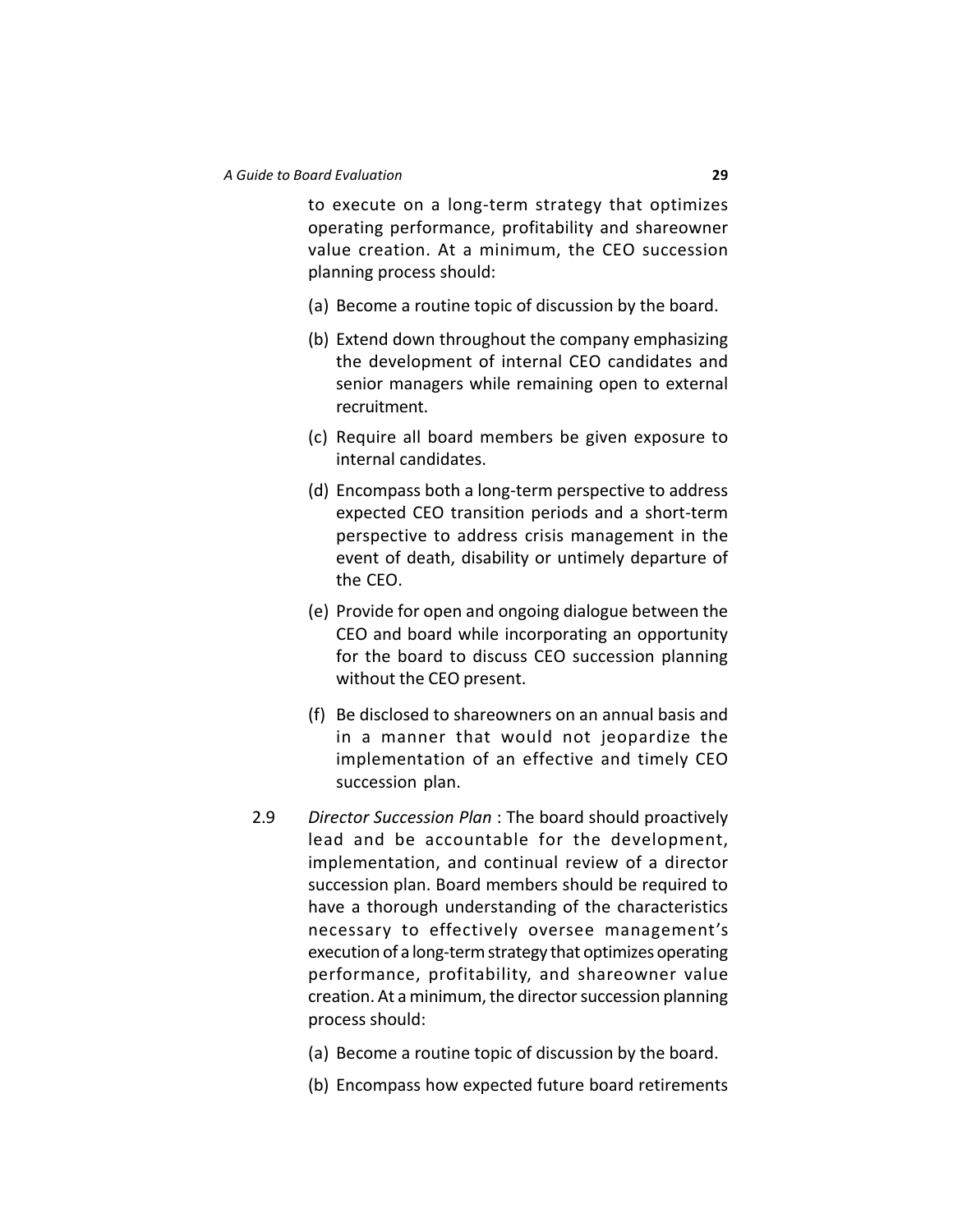or the occurrence of unexpected director turnover as a result of death, disability or untimely departure is addressed in a timely manner.

- (c) Encompass how director turnover either through transitioning off the board or as a result of rotating committee assignments and leadership is addressed in a timely manner.
- (d) Provide for a mechanism to solicit shareowner input.
- (e) Be disclosed to shareowners on an annual basis and in a manner that would not jeopardize the implementation of an effective and timely director succession plan.

#### **INTERNATIONAL CORPORATE GOVERNANCE NETWORK**

#### **GLOBAL GOVERNANCE PRINCIPLES, 2014**

Responsibilities of the Board include ensuring a formal, fair and transparent process for nomination, election & evaluation of directors and conducting an objective board evaluation on a regular basis, consistently seeking to enhance board effectiveness.

The nomination committee should evaluate the process for a rigorous review of the performance of the board, the company secretary (where such a position exists), the board's committees and individual directors prior to being proposed for re-election. The board should also periodically (preferably every three years) engage an independent outside consultant to undertake the evaluation.

The non-executive directors, led by the lead independent director, should be responsible for performance evaluation of the chair, taking into account the views of executive officers. The board should disclose the process for evaluation and, as far as reasonably possible, any material issues of relevance arising from the conclusions and any action taken as a consequence.

For the sake of convenience of the readers, the comparative table of Board Evaluation in various countries is given here: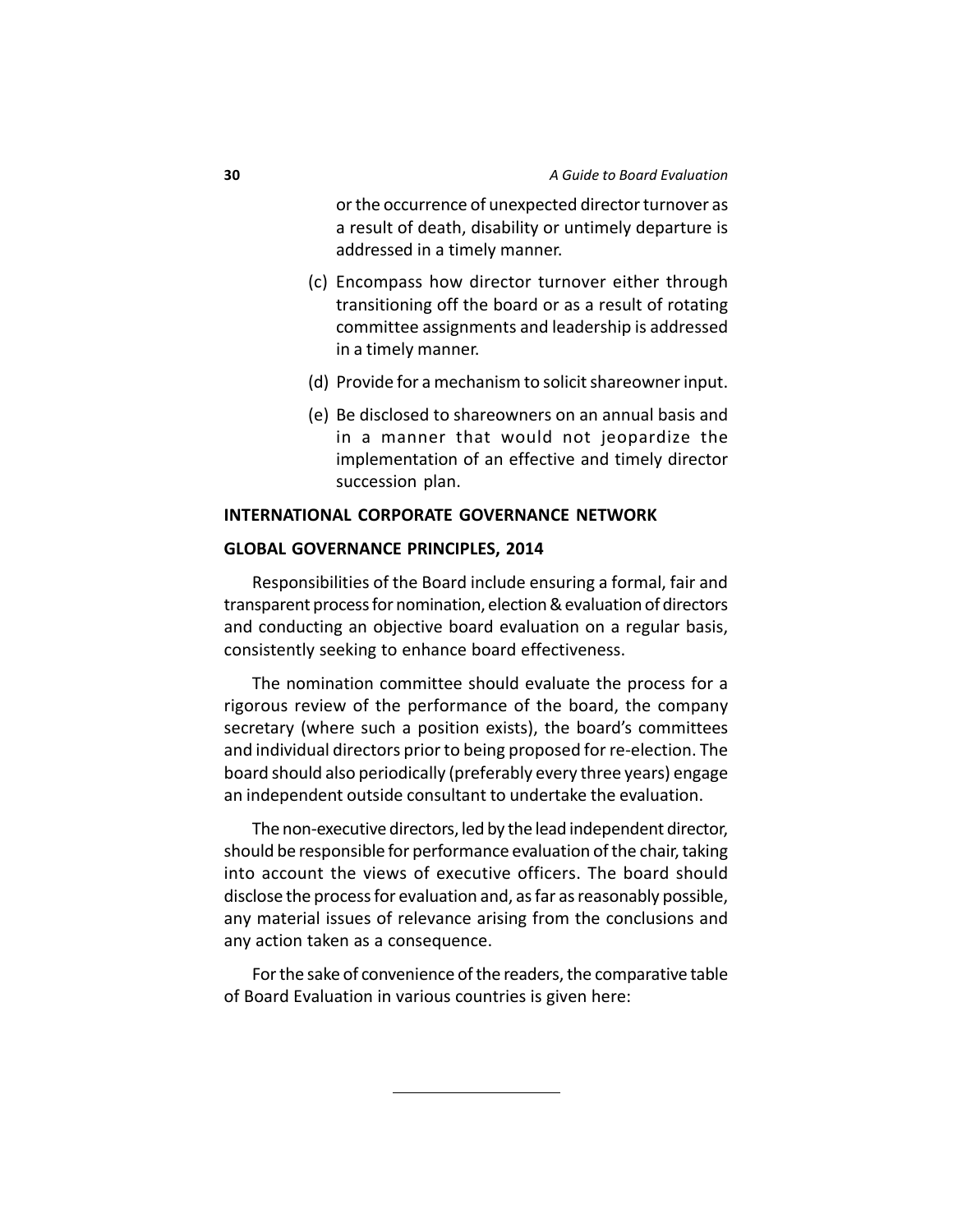|                                                              |                                                                                                             |                                                                                                            | <b>COMPARATIVE TABLE OF BOARD EVALUATION IN VARIOUS COUNTRIES</b>                                                                                                                            |                                                                                                                                                                                                                                                           |                                                                                                                                                                              |
|--------------------------------------------------------------|-------------------------------------------------------------------------------------------------------------|------------------------------------------------------------------------------------------------------------|----------------------------------------------------------------------------------------------------------------------------------------------------------------------------------------------|-----------------------------------------------------------------------------------------------------------------------------------------------------------------------------------------------------------------------------------------------------------|------------------------------------------------------------------------------------------------------------------------------------------------------------------------------|
|                                                              | UK                                                                                                          | <b>USA</b><br>(NYSE Corporate<br>Governance<br>Guidelines)                                                 | <b>SOUTH AFRICA</b>                                                                                                                                                                          | <b>AUSTRALIA</b>                                                                                                                                                                                                                                          | SINGAPORE                                                                                                                                                                    |
| <b>MODE</b>                                                  | Internal<br>and<br>External facilitated<br>evaluation                                                       | self-<br>Annual<br>evaluation                                                                              | Internal<br>and<br>External evaluation<br>(chairman or an<br>independent<br>provider.)                                                                                                       | <b>External facilitators</b><br>is recommended                                                                                                                                                                                                            | Internal and<br>External<br>evaluation                                                                                                                                       |
| <b>EVALUATION OF</b><br><b>INDIVIDUAL</b><br><b>DIRECTOR</b> | The board should<br>undertake a formal<br>and rigorous annual<br>evaluation of its<br>individual directors. | annual self-<br>An<br>evaluation of the<br>performance of the<br>board of directors<br>and its committees. | The evaluation of<br>individual<br>the<br>directors should be<br>performed every<br>year.<br>The nomination for<br>the<br>re-<br>appointment of a<br>director should only<br>occur after the | The board has in place<br>a formal and rigorous<br>process for regularly  <br>reviewing<br>the I<br>performance of the<br>board, its committees<br>individual<br>and<br>directors<br>and<br>addressing any issues<br>that may emerge from<br>that review. | There should be<br>a formal annual<br>assessment of<br>the effective-<br>ness of the<br>contribution by<br>each director to<br>the effective-<br>of<br>the<br>ness<br>Board. |
|                                                              |                                                                                                             |                                                                                                            | evaluation of the                                                                                                                                                                            |                                                                                                                                                                                                                                                           |                                                                                                                                                                              |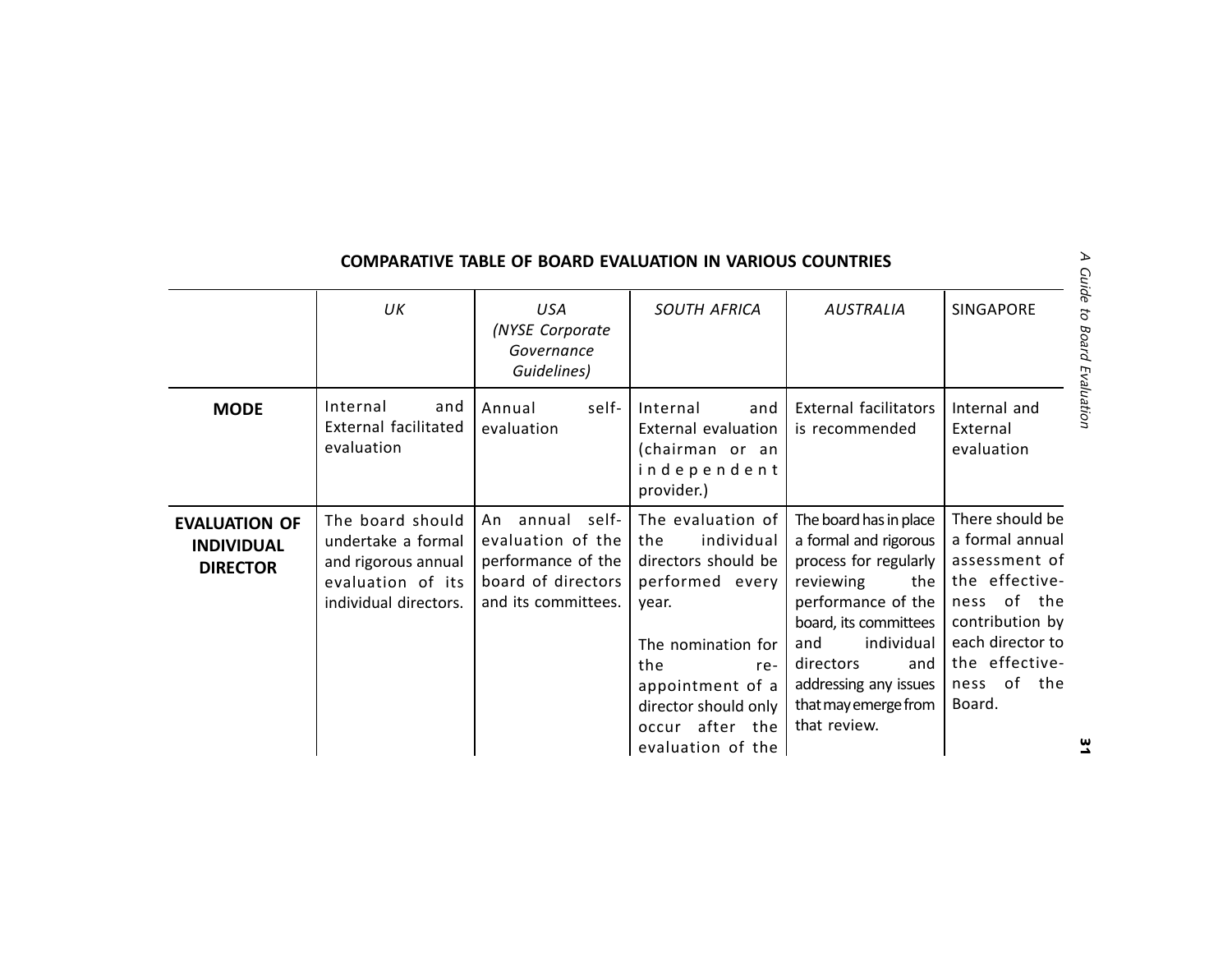|                                      | Individual evalua-<br>tion should aim to<br>show whether each<br>director continues<br>contri-bute<br>to<br>effectively and to<br>demonstrate<br>commitment to the<br>role. |      | performance and<br>attendance of the<br>director.                    |      | Individual eva- $\frac{\omega}{\omega}$<br>luation should<br>aim to assess<br>whether each<br>director<br>continues to<br>contribute<br>effectively and<br>demonstrate<br>commitment to<br>role<br>the<br>(including<br>commitment of<br>for<br>time<br>meetings of the |       |
|--------------------------------------|-----------------------------------------------------------------------------------------------------------------------------------------------------------------------------|------|----------------------------------------------------------------------|------|-------------------------------------------------------------------------------------------------------------------------------------------------------------------------------------------------------------------------------------------------------------------------|-------|
|                                      |                                                                                                                                                                             |      |                                                                      |      | Board<br>and<br>r d<br>b o a<br>committees, $\frac{S}{\hat{a}}$<br>and any other<br>and any other<br>duties)                                                                                                                                                            |       |
| <b>EVALUATION OF</b><br><b>BOARD</b> | The board should<br>undertake a formal<br>and rigorous annual<br>evaluation of its                                                                                          | -do- | The evaluation of<br>the board should<br>be performed every<br>year. | -do- | There should be<br>a formal annual<br>assessment of the<br>effectiveness                                                                                                                                                                                                | Board |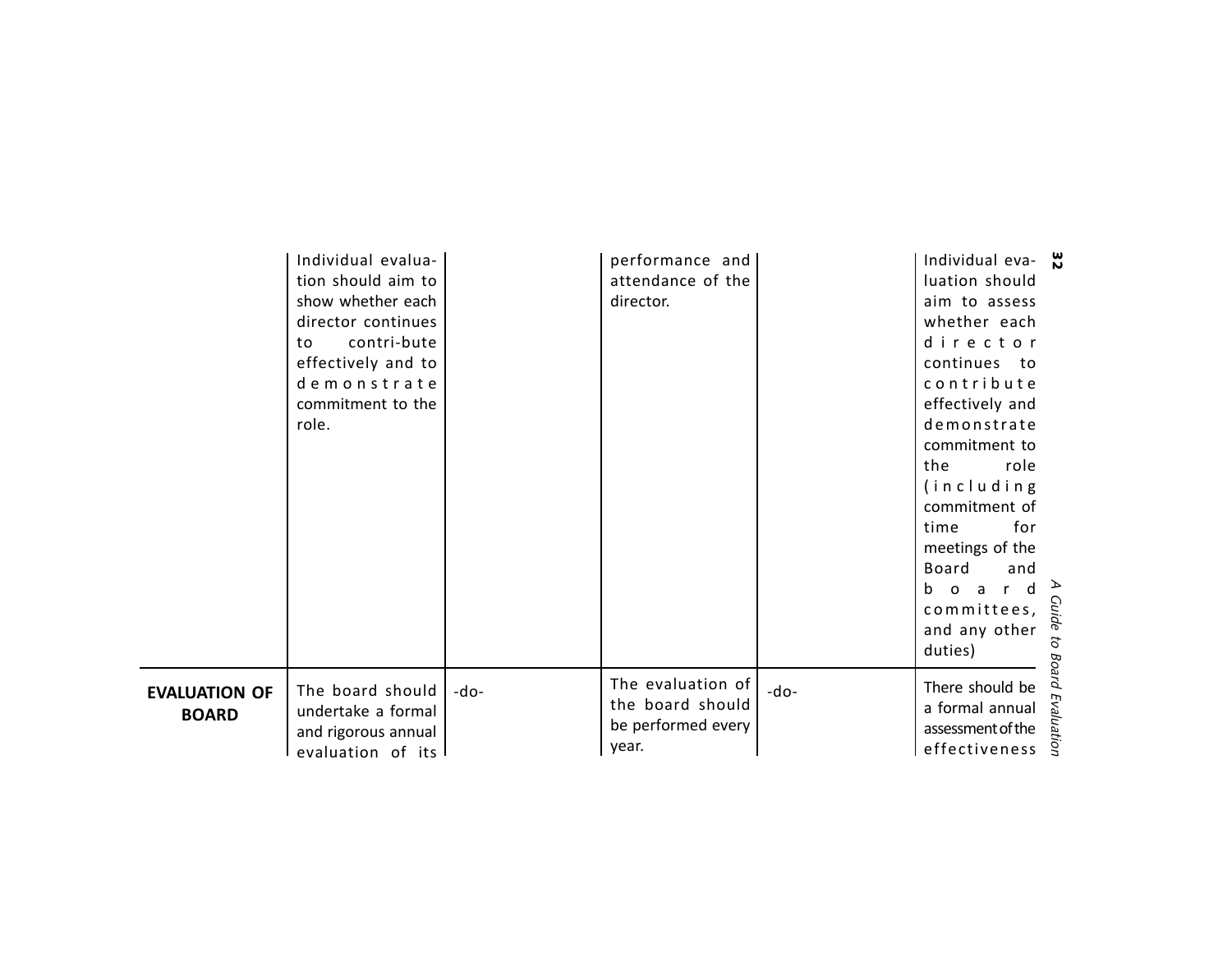|                                                           | perfor-<br>own<br>mance.<br>Evaluation of the<br>board of FTSE 350<br>companies should<br>externally<br>be<br>facilitated at least<br>every three years. |        | results<br>of I<br>The<br>performance eva-<br><i>luations</i><br>should<br>identify training<br>needs for directors. |      | of the Board as $\triangleright$<br>a whole.<br>If an external<br>facilitator has $\frac{88}{8}$<br>been used, the $\frac{88}{8}$<br>Board should $\sum_{\substack{n=1\\n\text{is}}}\text{C}$<br>company's $\overline{S}$<br>Annual Report<br>whether the<br>external facili-<br>tator has any<br>other connec-<br>tion with the<br>company or any<br>of its directors. | $\overline{c}$ |
|-----------------------------------------------------------|----------------------------------------------------------------------------------------------------------------------------------------------------------|--------|----------------------------------------------------------------------------------------------------------------------|------|-------------------------------------------------------------------------------------------------------------------------------------------------------------------------------------------------------------------------------------------------------------------------------------------------------------------------------------------------------------------------|----------------|
| <b>EVALUATION OF</b><br><b>BOARD</b><br><b>COMMITTEES</b> | The board should<br>undertake a formal<br>and rigorous annual<br>evaluation of its<br>committees.                                                        | $-do-$ | The evaluation of $ $<br>the<br>board<br>committees should<br>be performed every<br>year.                            | -do- | There should be<br>a formal annual<br>assessment of<br>the effective-<br>ness of the board<br>committees.                                                                                                                                                                                                                                                               | w<br>ω         |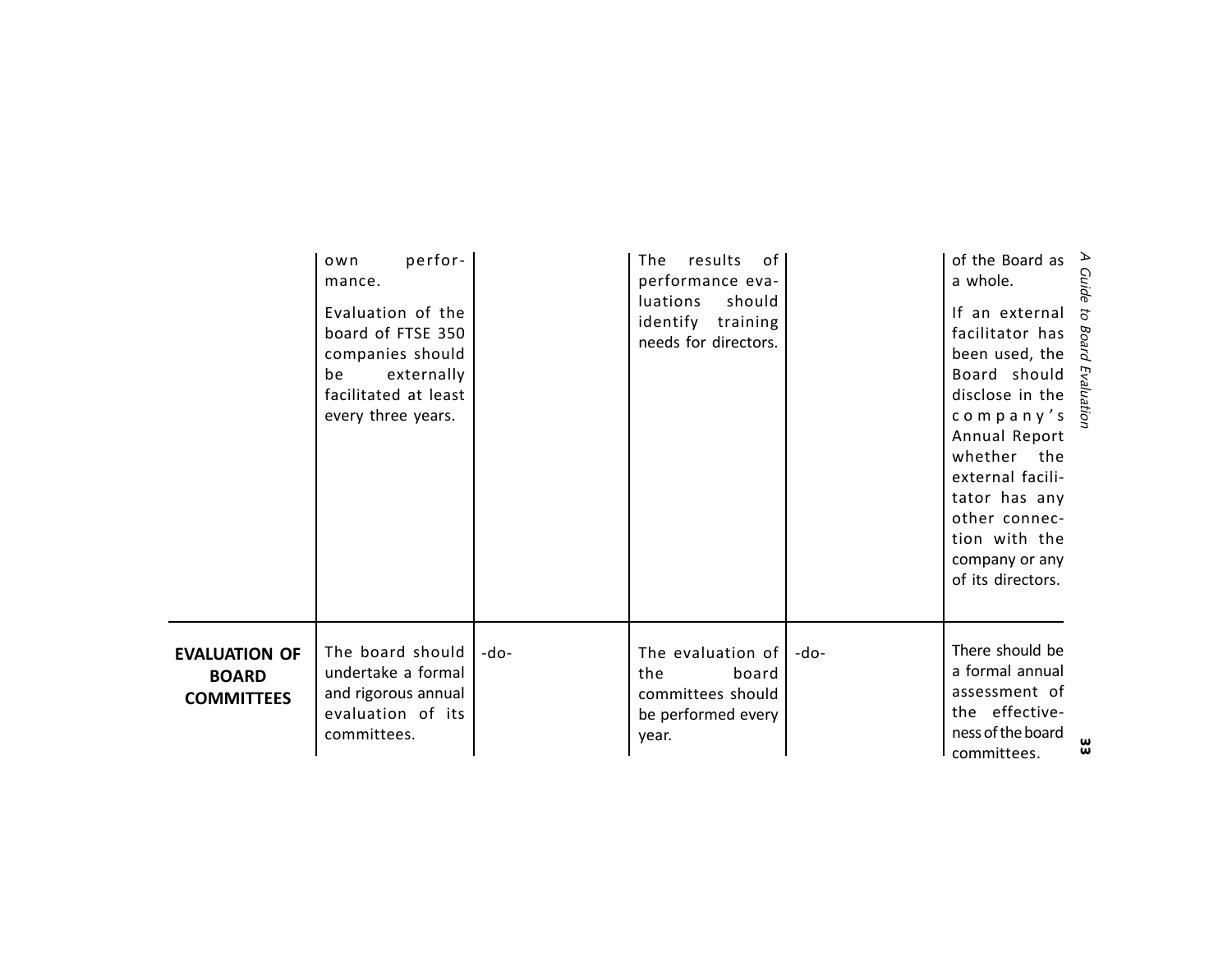|                                         |                                                                                                                                                                                                                               |                                                                            |                                                                                                                                                                |                                                                                                                                                                                                                                                                                                      | Nothing<br>specific                                                                                        | 34                                        |
|-----------------------------------------|-------------------------------------------------------------------------------------------------------------------------------------------------------------------------------------------------------------------------------|----------------------------------------------------------------------------|----------------------------------------------------------------------------------------------------------------------------------------------------------------|------------------------------------------------------------------------------------------------------------------------------------------------------------------------------------------------------------------------------------------------------------------------------------------------------|------------------------------------------------------------------------------------------------------------|-------------------------------------------|
| <b>EVALUATION OF</b><br><b>CHAIRMAN</b> | The non-executive<br>directors, led by the<br>senior independent<br>director, should be<br>responsible<br>for<br>performance<br>evaluation of the<br>chairman, taking<br>into account the<br>views of executive<br>directors. | Nothing Specific                                                           | Chairman's ability to<br>add value, and his<br>performance<br>against what is<br>expected of his role<br>function,<br>and<br>should be assessed<br>every year. | A suitable non-<br>executive director<br>(such as the deputy<br>chair or the senior<br>independent<br>director, if the<br>entity has one),<br>should<br>he<br>responsible for the<br>performance<br>evaluation of the<br>chair, after having<br>canvassed<br>the<br>views of the other<br>directors. |                                                                                                            | <b>Guide</b>                              |
| <b>DISCLOSURES</b>                      | The board should<br>state in the annual<br>how<br>report<br>performance eva-<br>luation of the board<br>has been conducted.                                                                                                   | The results of the<br>self evaluation are<br>disclosed<br>not<br>publicly. | An overview of the<br>appraisal process,<br>results and action<br>plans should be<br>disclosed in the<br>integrated report.                                    | listed<br>entity<br>A<br>should:<br>(a) have<br>and<br>disclose<br>a<br>for  <br>process<br>periodically<br>evaluating the I may                                                                                                                                                                     | $\mathsf{T}$<br>h<br>e<br>Nomination<br>Committee<br>should decide<br>how the Board's<br>performance<br>be | $\overline{c}$<br><b>Board Evaluation</b> |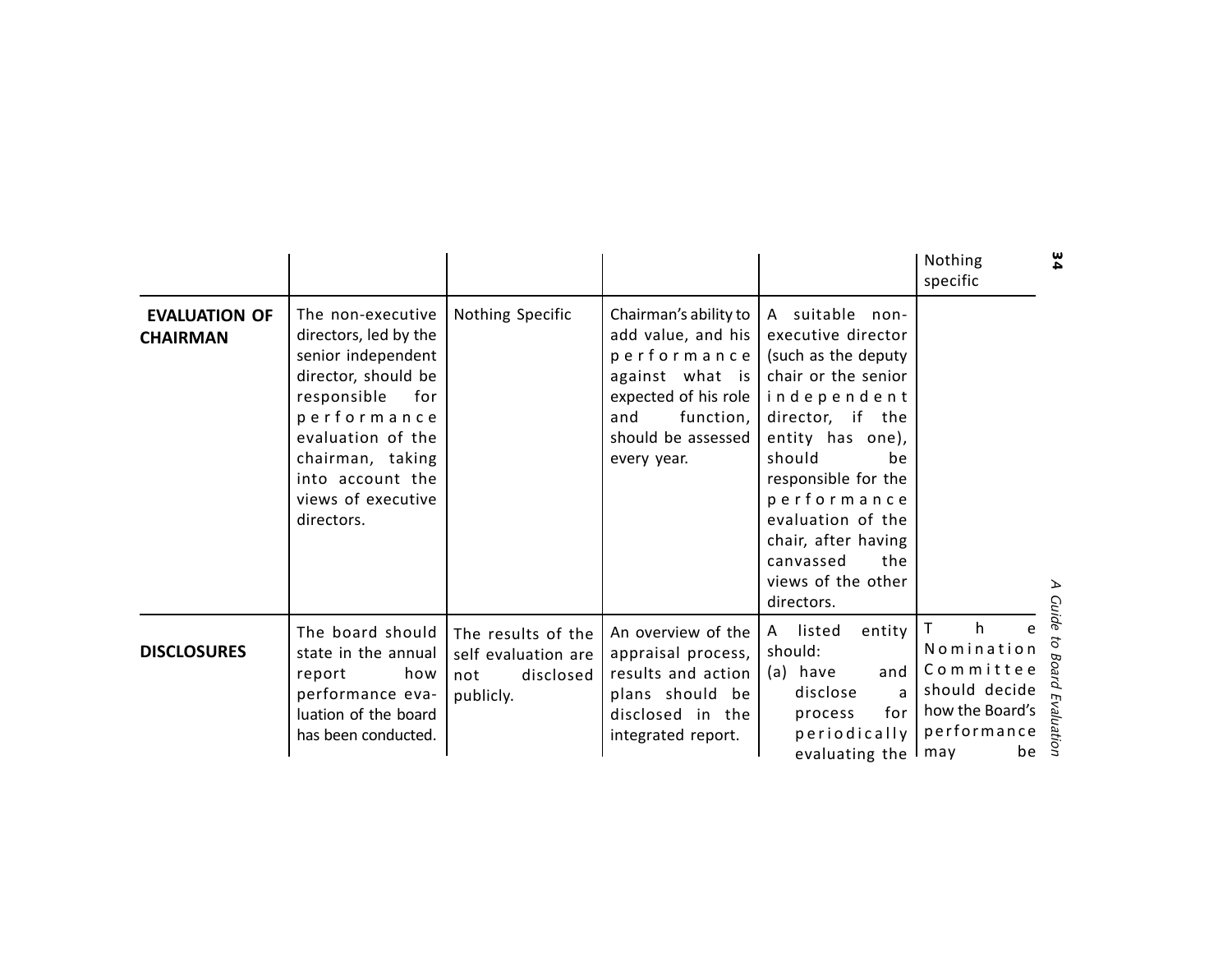|  |  | perfor-<br>the<br>mance of the<br>board,<br>its  <br>committees and<br>individual direc-<br>tors; and<br>(b) disclose,<br>relation to each<br>reporting<br>period, whether<br>a performance<br>evaluation was<br>undertaken in<br>the reporting<br>period in accor-<br>dance with that<br>process. | evaluated and $\geq$<br>propose objec-<br>tive perfor-<br>mance criteria.<br>The Board and chould state in<br>should state in<br>in   the company's<br>Annual Report<br>how its assess-<br>ment has been<br>conducted.<br>There should be a<br>formal<br>annual<br>assessment of the<br>effectiveness of<br>the contri-bution<br>by each director to<br>the Board. The<br>Board should state<br>in the company's | Evaluation |
|--|--|----------------------------------------------------------------------------------------------------------------------------------------------------------------------------------------------------------------------------------------------------------------------------------------------------|------------------------------------------------------------------------------------------------------------------------------------------------------------------------------------------------------------------------------------------------------------------------------------------------------------------------------------------------------------------------------------------------------------------|------------|
|  |  |                                                                                                                                                                                                                                                                                                    | Annual Report<br>how its assess-<br>ment has been<br>conducted.                                                                                                                                                                                                                                                                                                                                                  | ω          |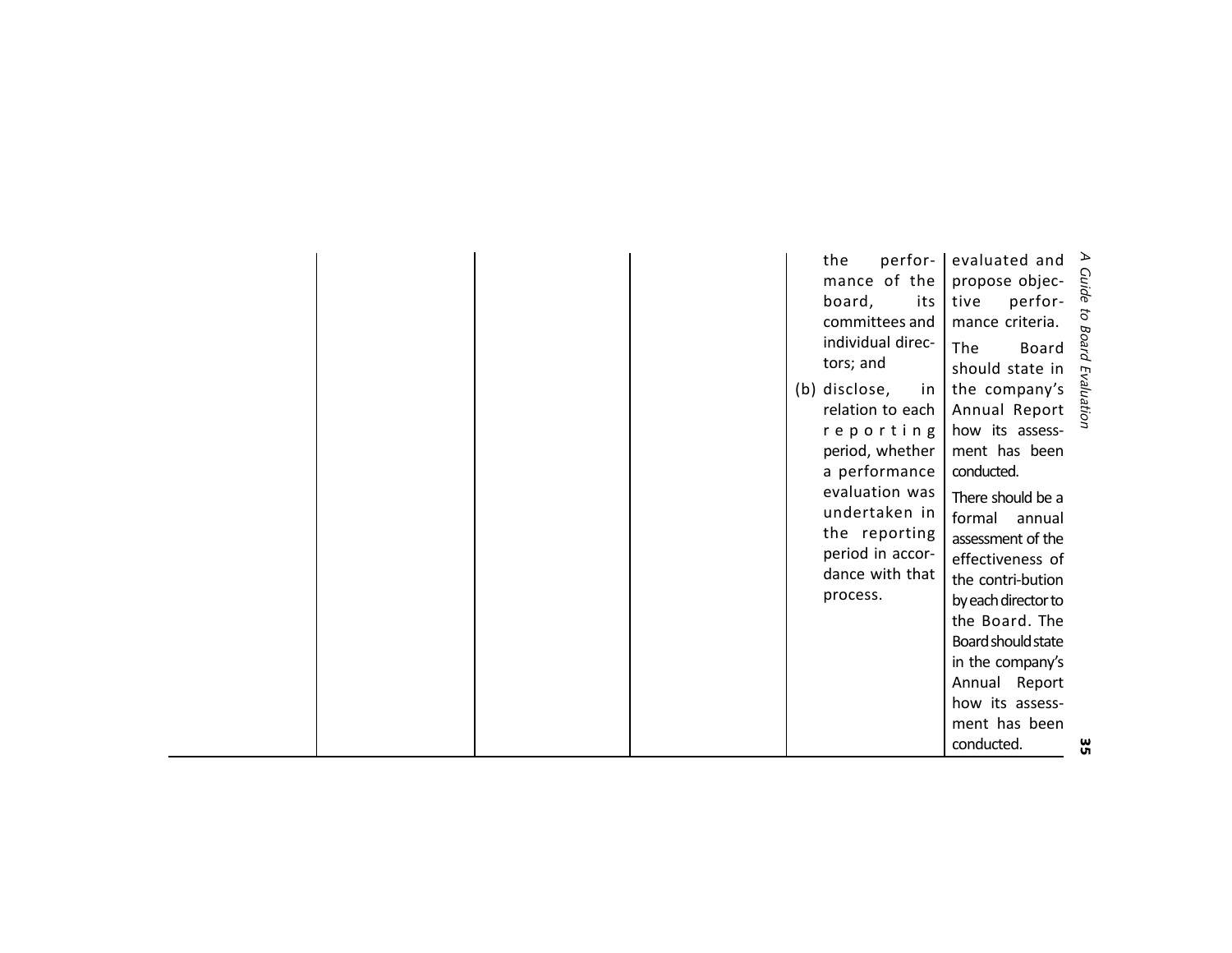# **Sample Policy for Evaluation of the Performance of the Board of Directors**

# **EFFECTIVE DATE**

# **1. INTRODUCTION**

As one of the most important functions of the Board of Directors is to oversee the functioning of company's top management, this policy aims at establishing a procedure for conducting periodical evaluation of directors' performance and formulating the criteria for determining qualification, positive attribute and independence of each and every director of the company in order to effectively determine issues relating to remuneration of every director, key managerial personnel and other employees of the company. This policy further aims at ensuring that the committees to which the Board of Directors has delegated specific responsibilities are performing efficiently in conformity with the prescribed functions and duties. In addition, the Nomination and Remuneration Committee shall carry out the evaluation of performance of every director, key managerial personnel in accordance with the criteria laid down.

# **2. OBJECTIVE**

The object of this policy is to formulate the procedures and also to prescribe and lay down the criteria to evaluate the performance of the entire Board of the Company.

# **3. RESPONSIBILITY**

— *Responsibility of the Board*

It shall be the duty of the chairperson of the board, who shall be supported by a Company Secretary to organise the evaluation process and accordingly conclude the steps required to be taken. The evaluation process will be used constructively as a system to improve the directors' and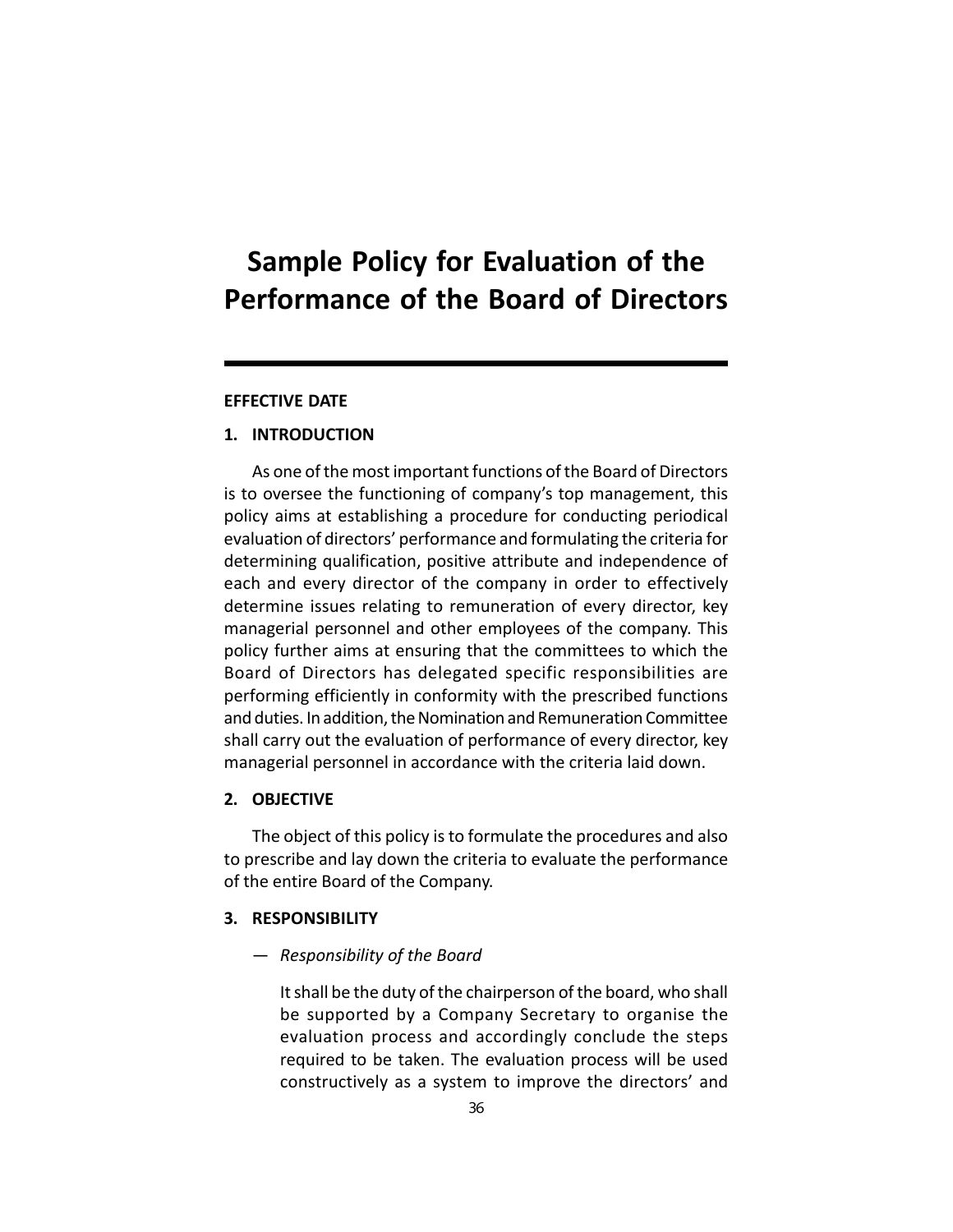committees' effectiveness, to maximise their strength and to tackle their shortcomings.

The Board of Directors shall undertake the following activities on an annual basis

- The board as a whole shall discuss and analyze its own performance during the year together with suggestions for improvement thereon, pursuant to the performance objectives.
- Review performance evaluation reports of various committees along with their suggestions on improving the effectiveness of the committee. Also, the requirement of establishing any new committees shall be reviewed by the Board on an annual basis.
- Review the various strategies of the company and accordingly set the performance objectives for directors.
- Ensure that adequate disclosure is made with regard to performance evaluation in the Board's Report.
- *Responsibility of the Nomination & Remuneration Committee*

It shall evaluate the performance of individual Directors of the Company as per its terms of and the Nomination and Remuneration Policy of the Company framed in accordance with the provisions of section 178 of the Companies Act, 2013

— *Responsibility of Independent Directors*

Independent Directors are duty bound to evaluate the performance of non-independent directors and Board as a whole. The independent directors of the Company shall hold at least one meeting in a year to review the performance of non-independent directors, performance of the chairperson of the Company and Board as a whole, taking into account the views of executive directors and non-executive directors.

The independent directors at their separate meetings shall :

- (a) review the performance of non-independent directors and the Board as a whole;
- (b) review the performance of the Chairperson of the company, taking into account the views of executive directors and non-executive directors;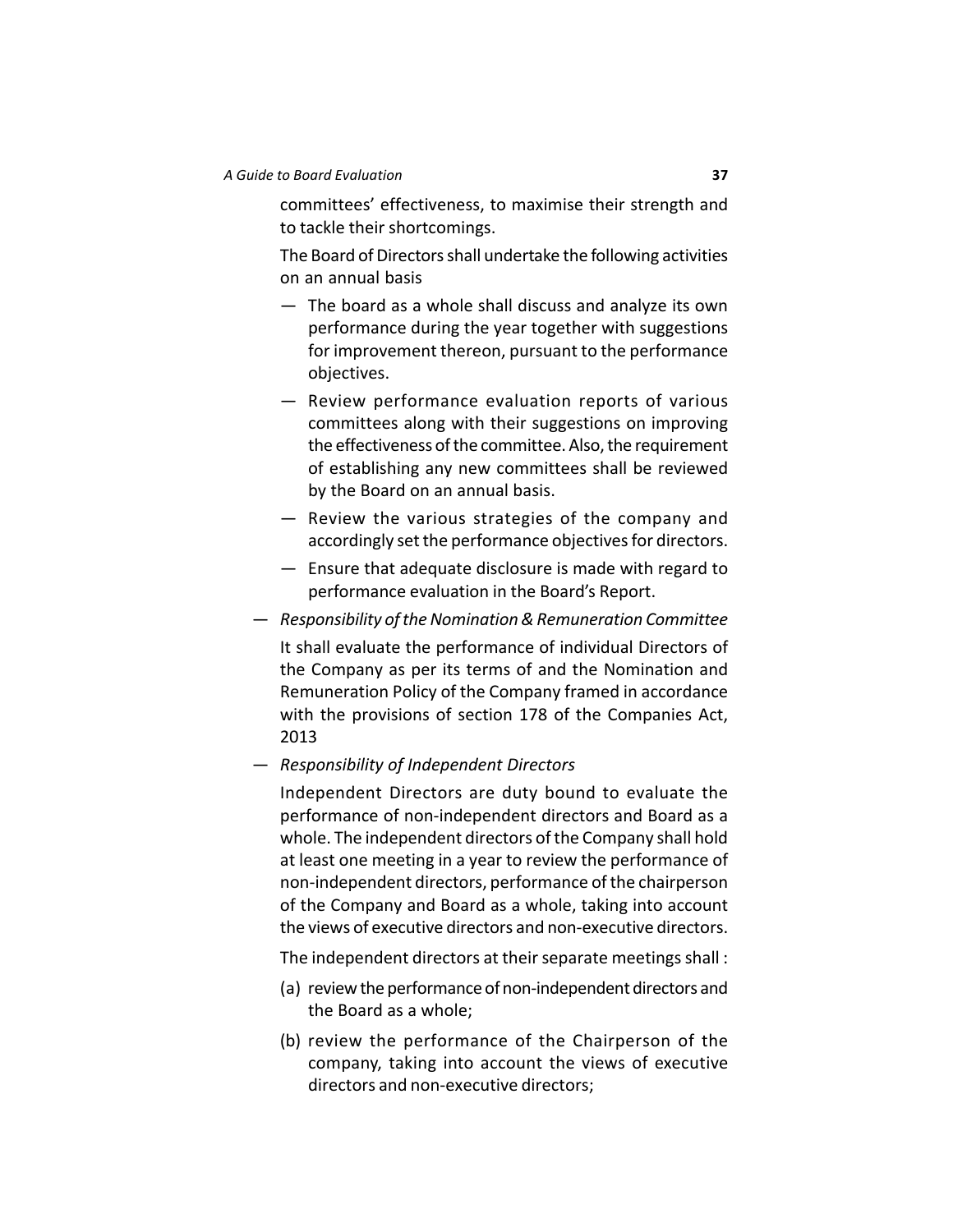- (c) assess the quality, quantity and timeliness of flow of information between the company management and the Board that is necessary for the Board to effectively and reasonably perform their duties.
- Evaluation of Independent Director shall be carried on by the entire Board of Directors of the Company except the Director getting evaluated.

# **4. POLICY REVIEW**

Subject to the approval of Board of Directors, the "Nomination and Remuneration Committee" reserves its right to review and amend this policy, if required, to ascertain its appropriateness as per the needs of the company. The Policy may be amended by passing a resolution at a meeting of the Nomination and Remuneration Committee.

# **5. DISCLOSURE**

In accordance with the requirement under the Act, disclosure regarding the manner in which the performance evaluation has been done by the Board of Directors of its own performance, performance of various committees of directors and individual directors' performance will be made by the Board of Directors in the Board's Report. Further, the Board's Report containing such statement will be made available for the review of shareholders at the general meeting of the Company.

The Policy has been made available on Company's official website and the key features of this Policy have also been included in the corporate governance statement contained in the annual report of the Company.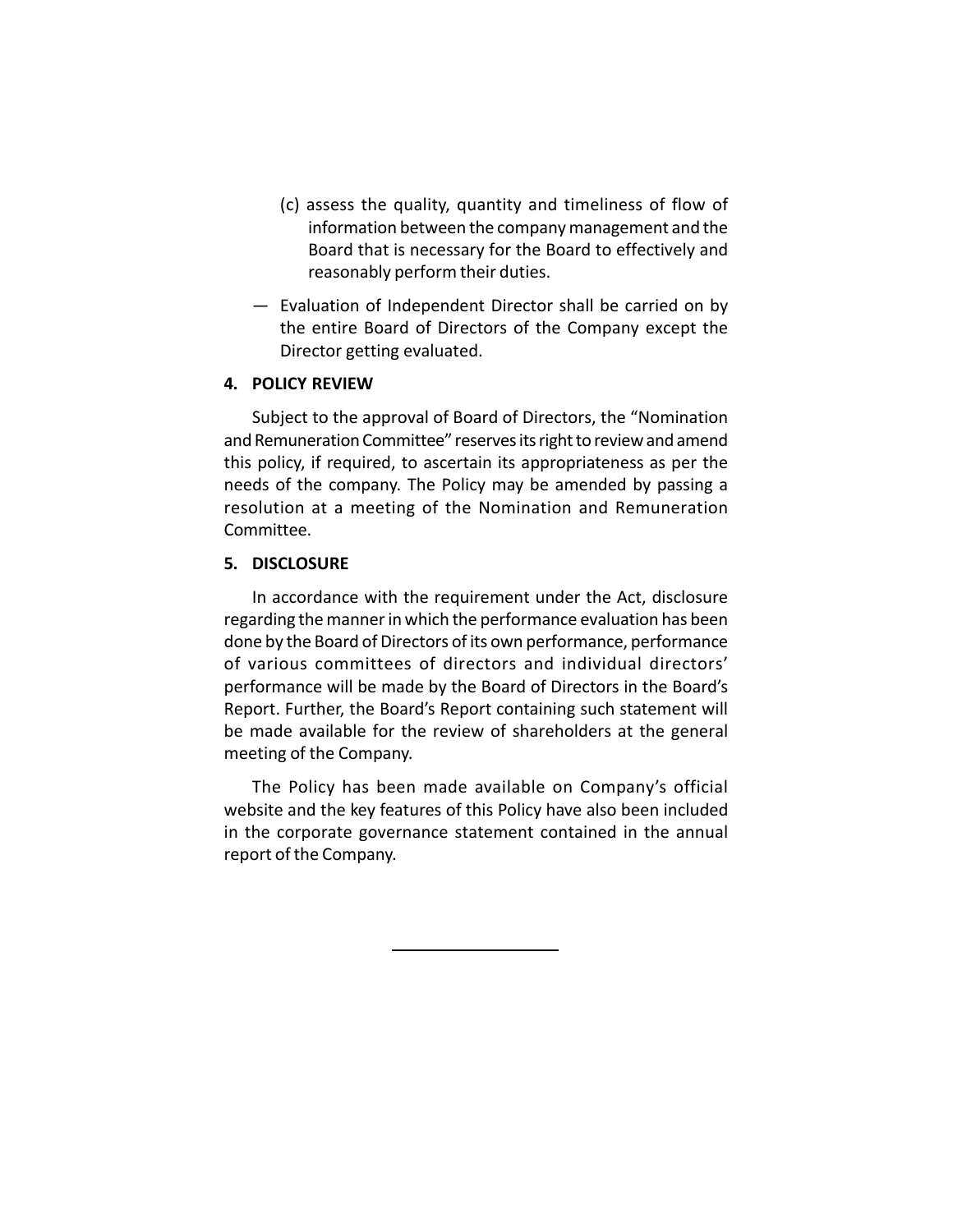- 
- 
- 
- 

| SAMPLE EVALUATION TOOLS |                                                                                                                |              |   |                |                |   |                                                     | Guide to Board Evaluation |
|-------------------------|----------------------------------------------------------------------------------------------------------------|--------------|---|----------------|----------------|---|-----------------------------------------------------|---------------------------|
|                         | <b>Rating Scale:</b>                                                                                           |              |   |                |                |   |                                                     |                           |
| 1.                      | Outstanding,                                                                                                   |              |   |                |                |   |                                                     |                           |
| 2.                      | Exceeds Expectation,                                                                                           |              |   |                |                |   |                                                     |                           |
| 3.                      | Meets Expectation,                                                                                             |              |   |                |                |   |                                                     |                           |
| 4.                      | Needs Improvement,                                                                                             |              |   |                |                |   |                                                     |                           |
| .5.                     | Poor                                                                                                           |              |   |                |                |   |                                                     |                           |
|                         | <b>PARTI</b>                                                                                                   |              |   |                |                |   |                                                     |                           |
|                         | <b>Board of Directors Evaluation</b><br>(By all the directors or externally facilitated)                       |              |   |                |                |   |                                                     |                           |
|                         | Criteria                                                                                                       | $\mathbf{1}$ | 2 | $\mathfrak{Z}$ | $\overline{a}$ | 5 | How can the board<br>do it better or<br>differently |                           |
|                         | <b>Board Composition &amp; Quality</b>                                                                         |              |   |                |                |   |                                                     |                           |
| 1                       | The Board has appropriate expertise and experience to meet the best<br>interests of the company.               |              |   |                |                |   |                                                     |                           |
| $\mathbf{2}$            | The board has appropriate combination of industry knowledge and diversity<br>(gender, experience, background). |              |   |                |                |   |                                                     | မ္မ                       |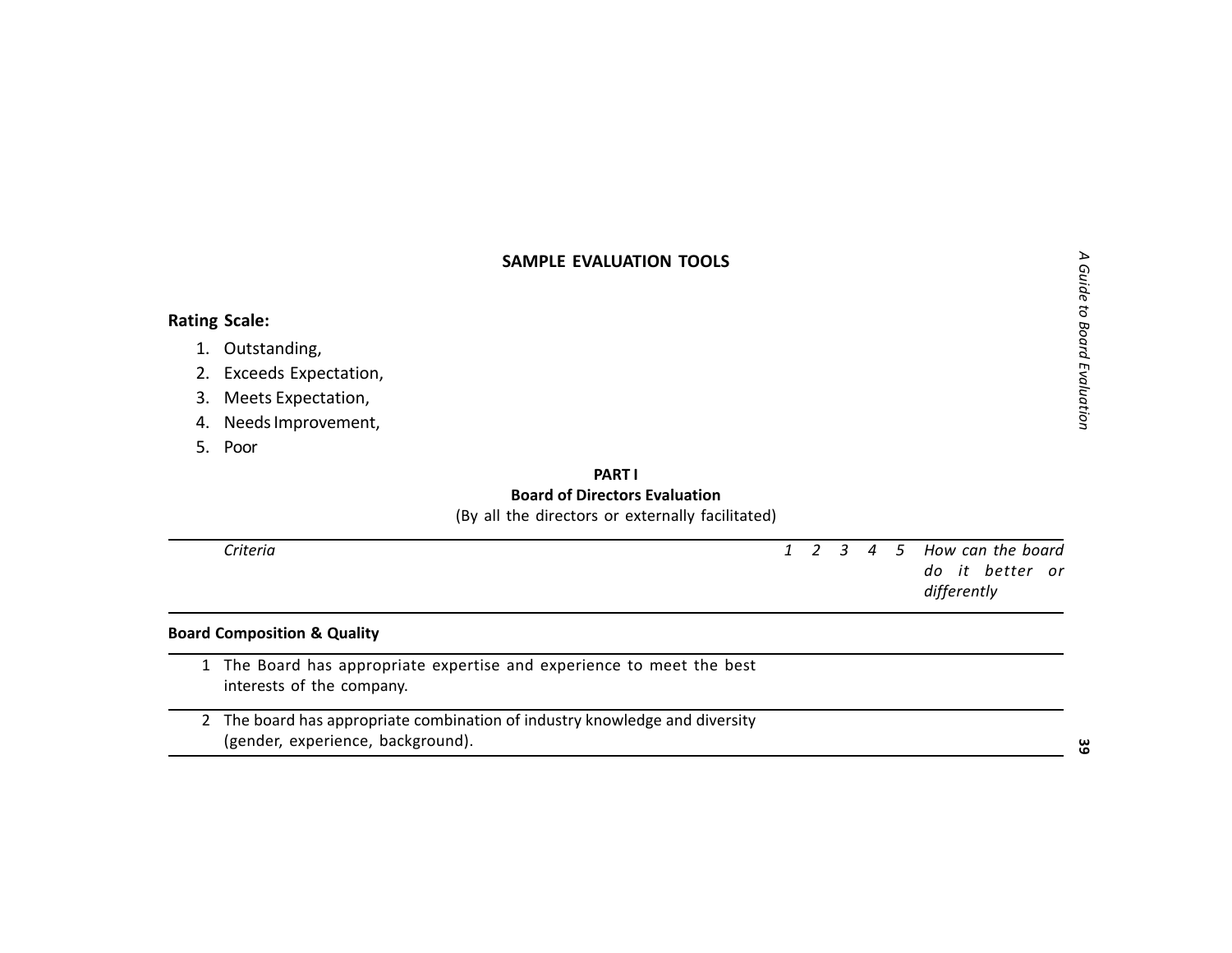- 3 All the independent directors are independent in true letter and spirit i.e.<br>
whether the independent Director has given declaration of independence<br>
and they exercise their cown judgement, voice their concerns and act
- 
- 
- 
- 
- 
-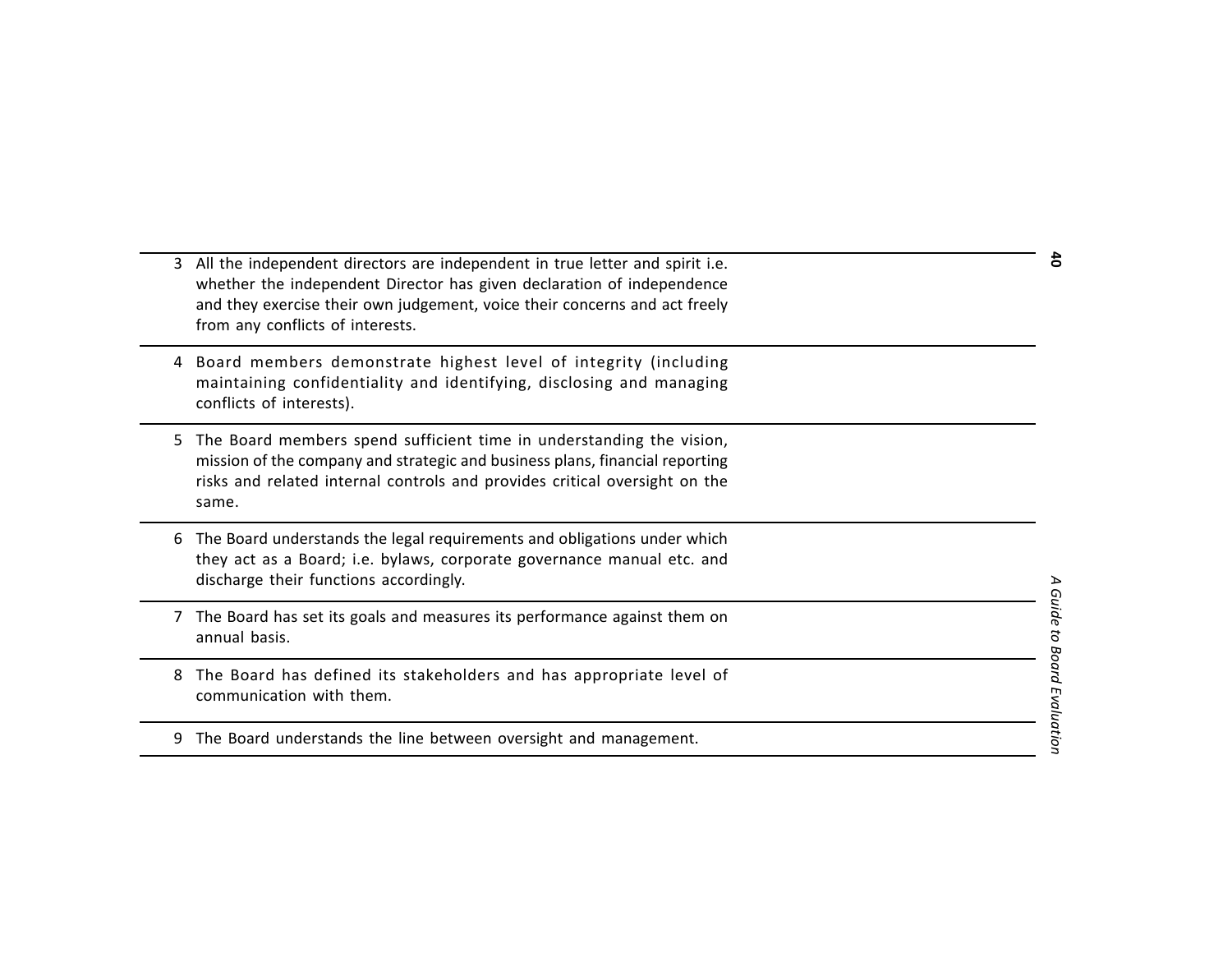- 
- 
- 10 The board monitors compliances with corporate governance regulations<br>
and guidelines.<br>
11 An effective succession plan of board in place.<br>
12 The Board has the proper number of committees as required by legislation<br>
and

- 
- 
- 
- 
- 
-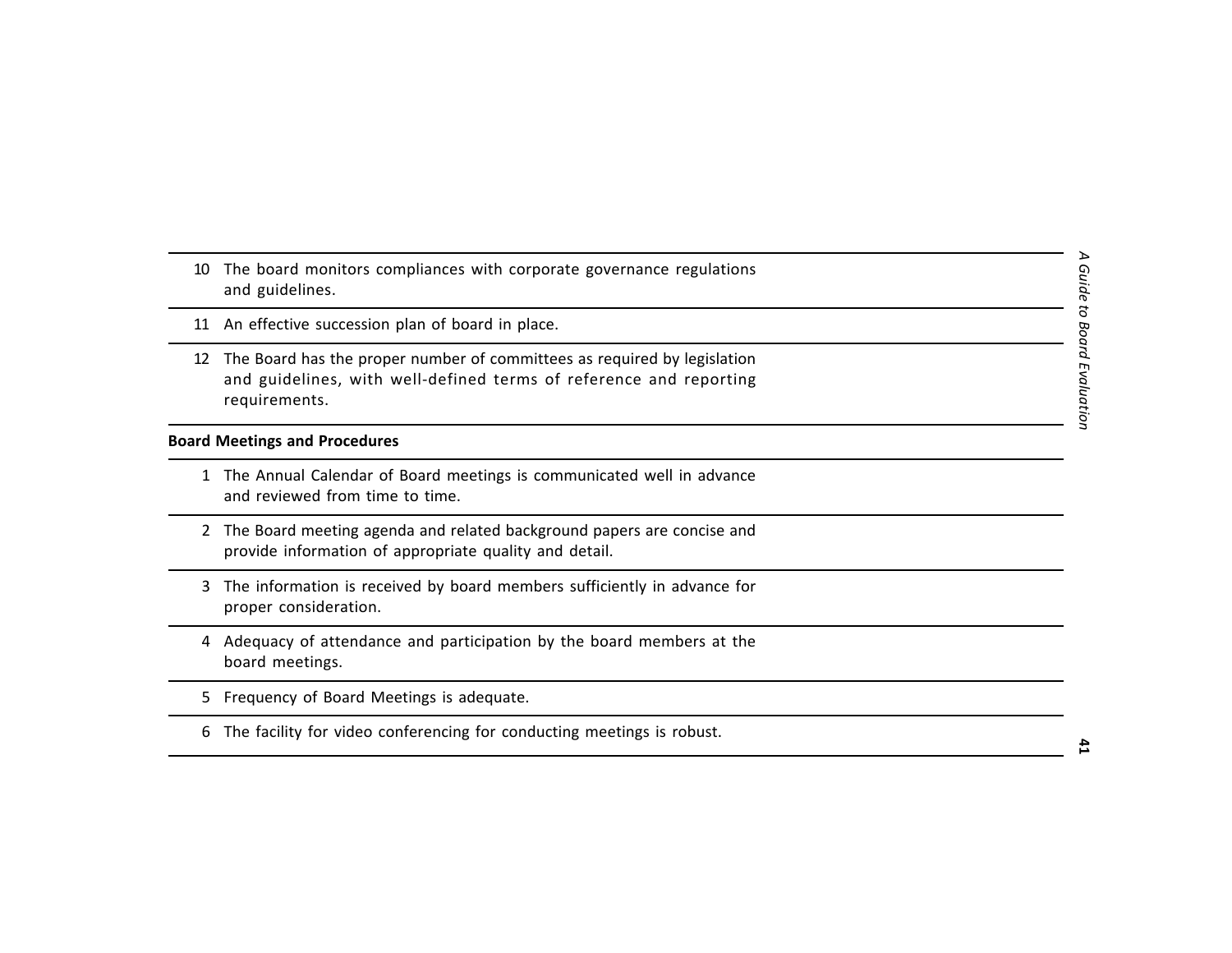|    | 7 Location of Board Meeting( As a good governance practice the Board<br>meeting should be held at different places).                                                                                                          | 42                        |
|----|-------------------------------------------------------------------------------------------------------------------------------------------------------------------------------------------------------------------------------|---------------------------|
| 8  | The Board meetings encourage a high quality of discussions and decision<br>making.                                                                                                                                            |                           |
| 9  | Openness to ideas and ability to challenge the practices and throwing up<br>new ideas.                                                                                                                                        |                           |
| 10 | The amount of time spent on discussions on strategic and general issues is<br>sufficient.                                                                                                                                     |                           |
| 11 | How effectively does the Board works collectively as a team in the best<br>interest of the company?                                                                                                                           |                           |
| 12 | The minutes of Board meetings are clear, accurate, consistent, complete<br>and timely.                                                                                                                                        |                           |
| 13 | The actions arising from board meetings are properly followed up and<br>reviewed in subsequent board meetings.                                                                                                                |                           |
| 14 | The processes are in place for ensuring that the board is kept fully informed<br>on all material matters between meetings (including appropriate external<br>information eg. emerging risks and material regulatory changes). | Guide to Board Evaluation |
| 15 | Adequacy of the separate meetings of independent directors.                                                                                                                                                                   |                           |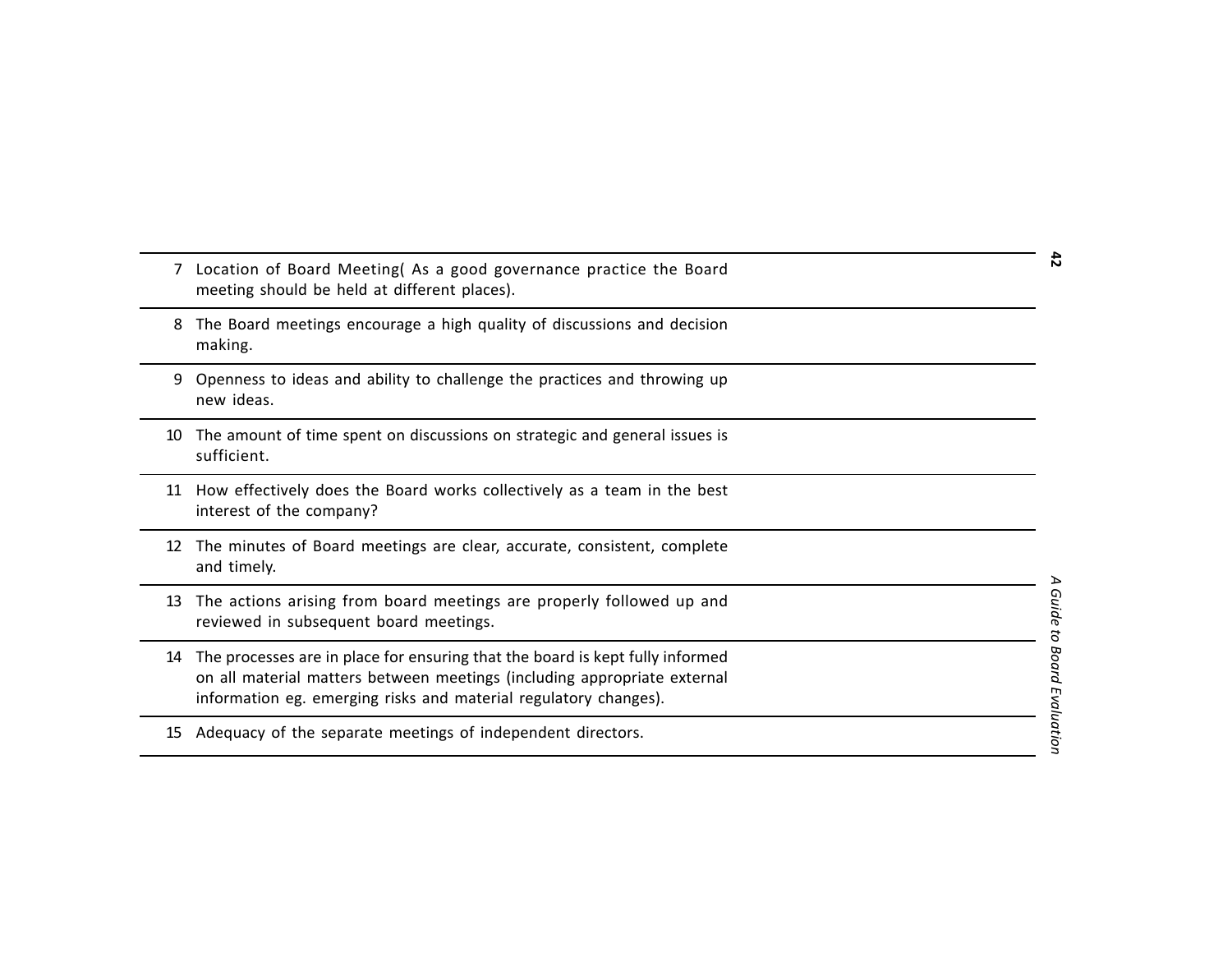- 
- 
- 

- 
- 
- 

- 
- 16 Appropriateness of secretarial support made available to the Board.<br>
17 The Board members understand the terms and conditions of D & O<br>
insurance.<br>
18 All proceedings and resolutions of the Board are recorded accurately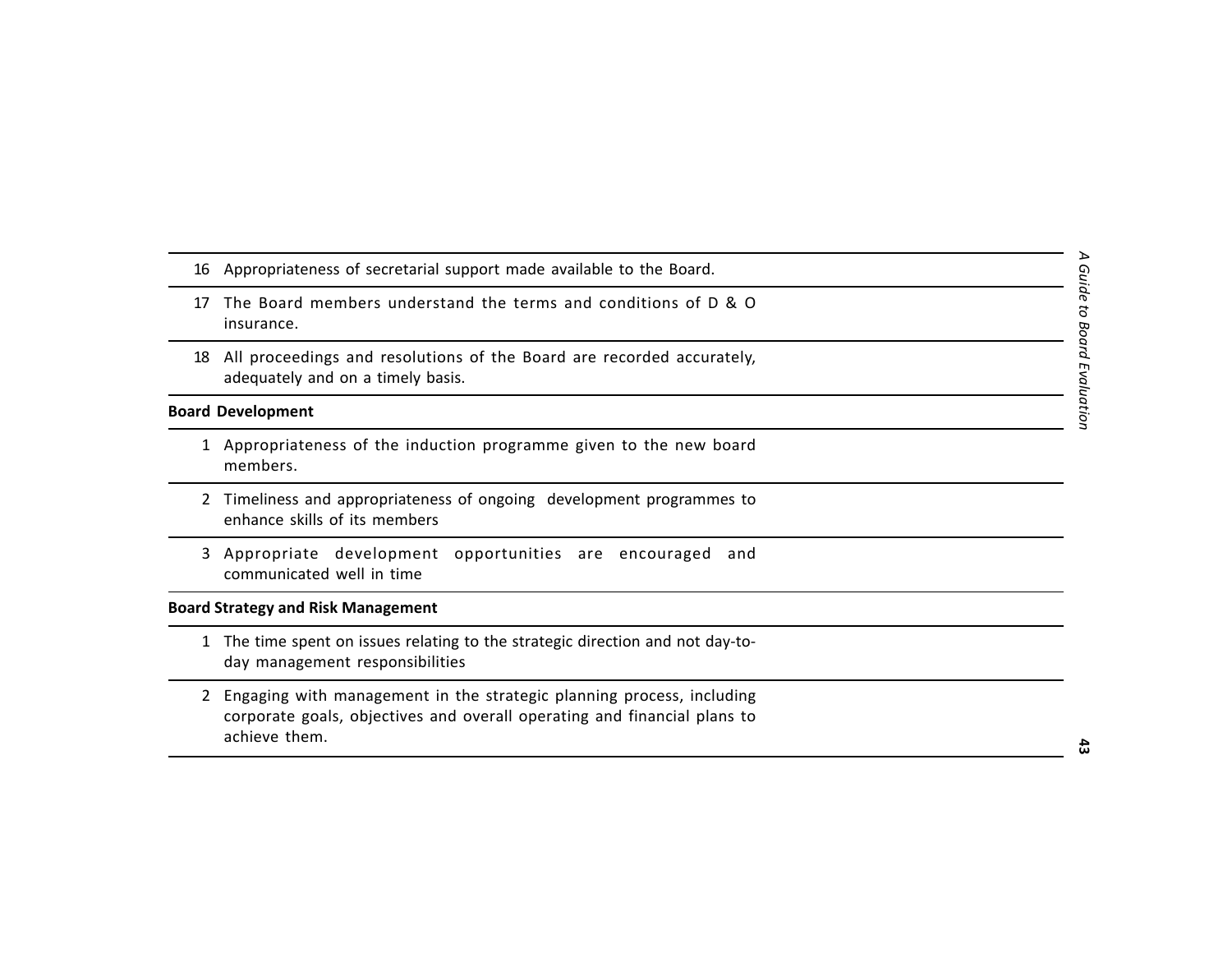- 
- 3 The Board has developed a strategic plan / policies and the same would<br>
meet the future requirement of the Company.<br>
4 The Board Mass difficient understanding of the risk attached with the business<br>
structure and the Bo
- 
- 
- 
- 
- 
- 
-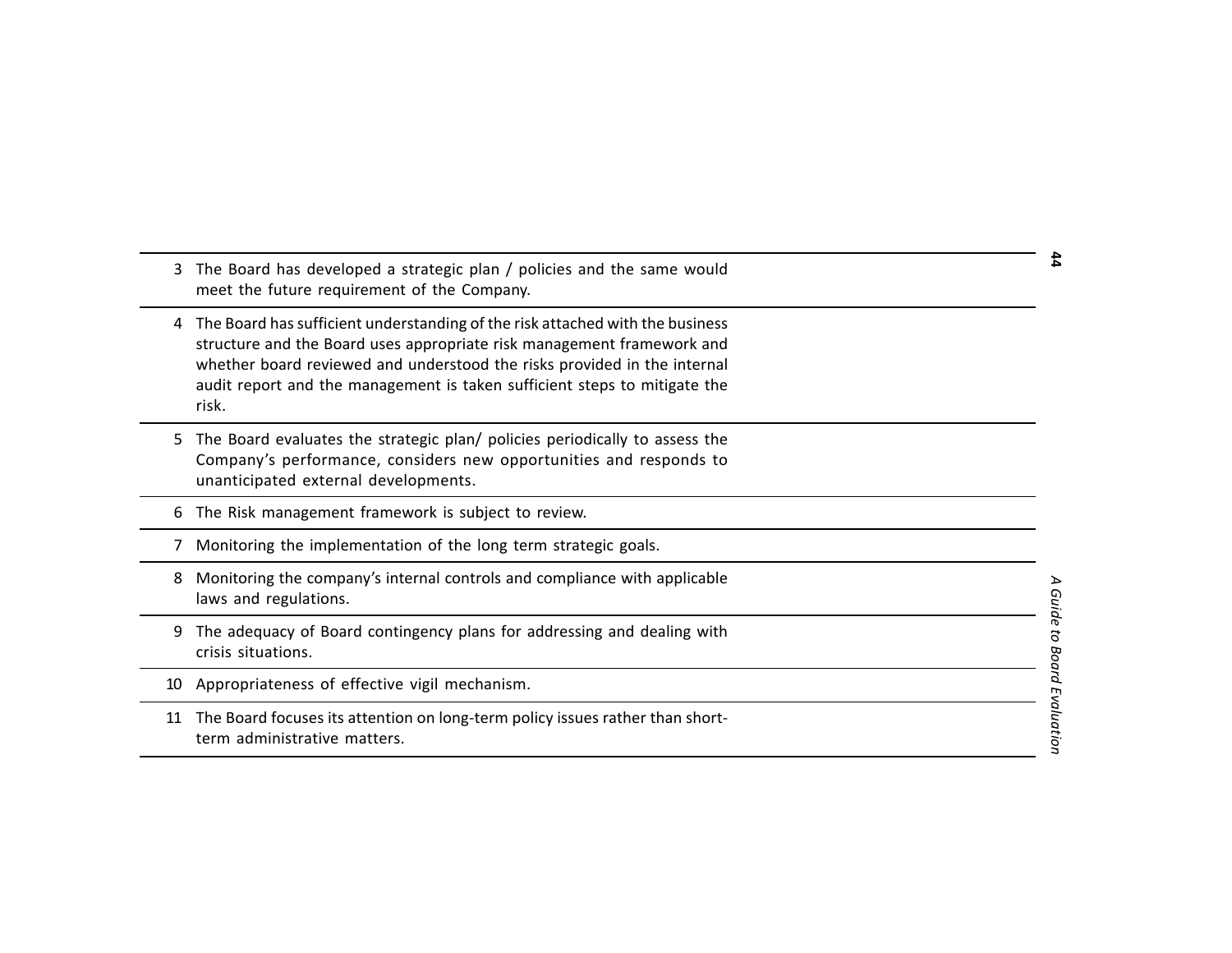- $\triangleright$ *A Guide to Board Evaluation* 12 The Board discusses throughly the annual budget of the Company and its<br>
implications before approving it.<br>
13 The Board periodically reviews the actual result of the Company vis-à-vis<br>
the plan/ policies devised earlier
	-
	-

- 
-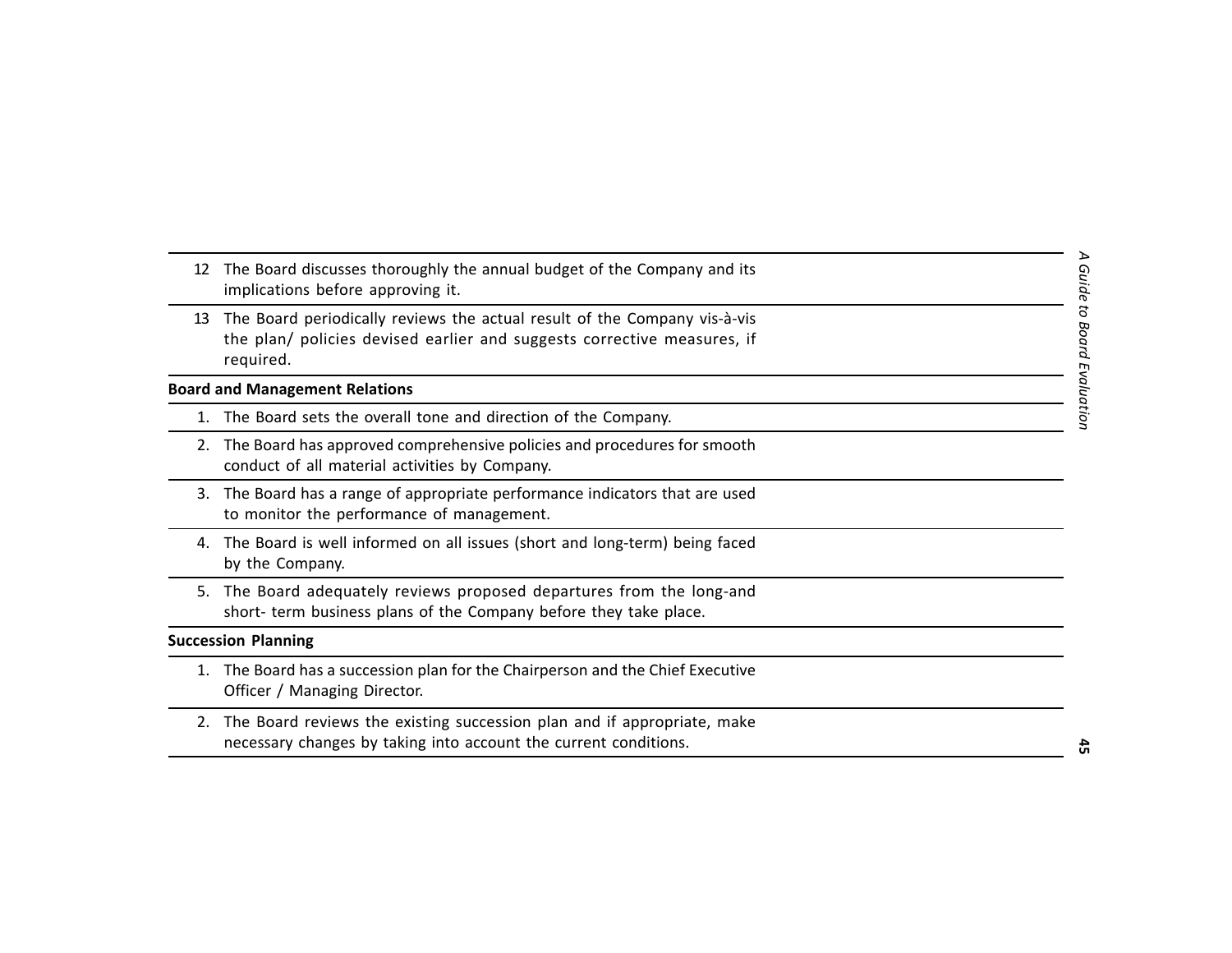|                                        | Outstanding | <b>Exceeds Expectation</b>                                          | Meets Expectation | Needs Improvement | Poor |
|----------------------------------------|-------------|---------------------------------------------------------------------|-------------------|-------------------|------|
| Overall rating of<br>Board performance |             |                                                                     |                   |                   |      |
| Comment                                |             |                                                                     |                   |                   |      |
|                                        |             |                                                                     |                   |                   |      |
|                                        |             |                                                                     |                   |                   |      |
|                                        |             | Please suggest three things that could improve Board's performance. |                   | Name of Director: |      |
| a)                                     |             |                                                                     |                   |                   |      |
| b)                                     |             |                                                                     |                   | Signature:        |      |
| C)                                     |             |                                                                     |                   |                   |      |
|                                        |             |                                                                     | Date:             |                   |      |
|                                        |             |                                                                     |                   |                   |      |
| If Externally facilitated,             |             |                                                                     |                   |                   |      |
| Comments of evaluator:                 |             |                                                                     |                   |                   |      |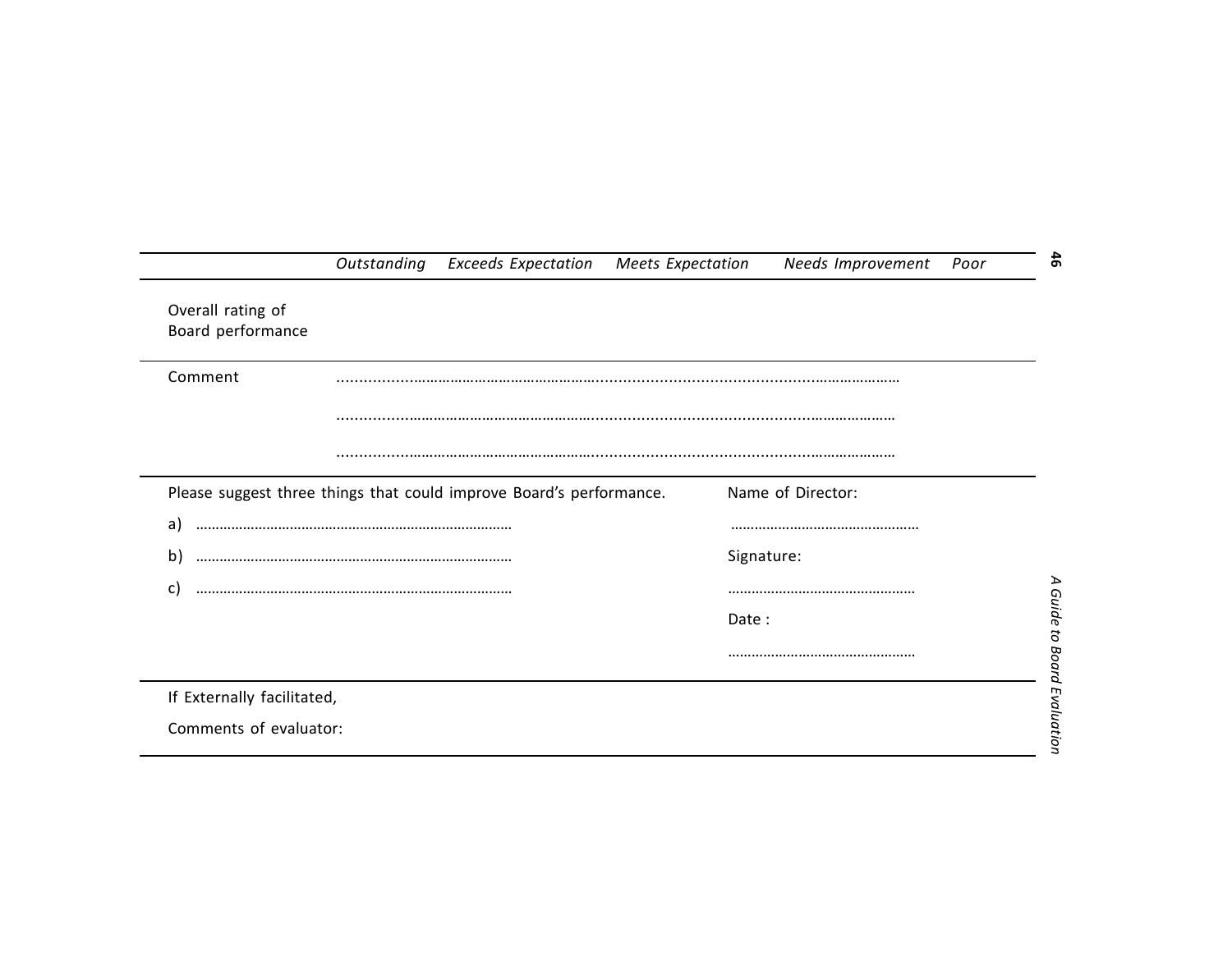# **PARTII**<br>
MANAGING DIRECTOR / EXECUTIVE DIRECTOR ASSESSMENT FORM<br>
(By all the Board members)<br>
(By all the Board members)<br>
EVALUATION FACTOR<br>
EVALUATION FACTOR<br>
1 2 3 4 5<br>
Leadership<br>
1. The MD / ED has shown clear vision i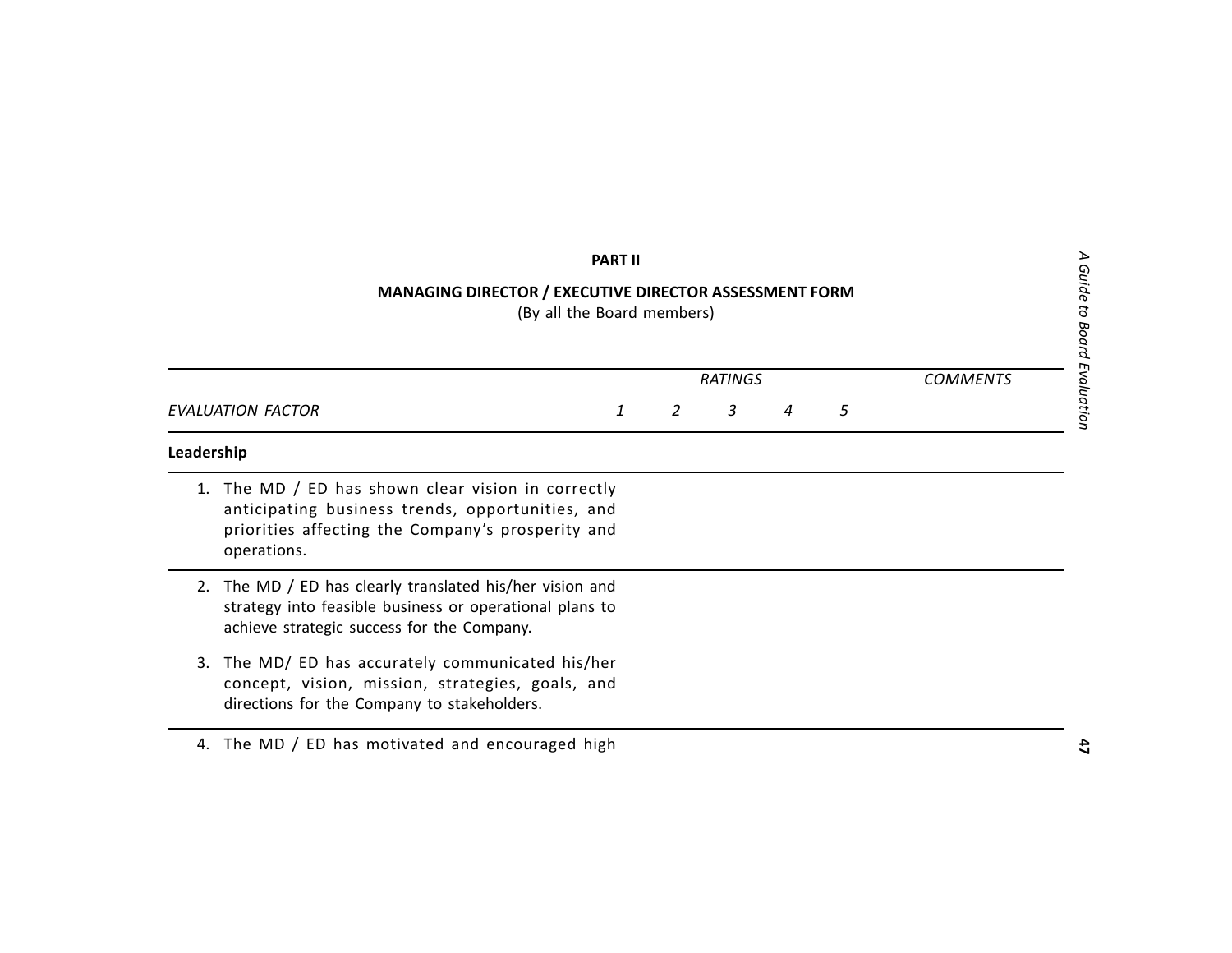- 
- 

- employee morals and loyalty to the organization, and<br>
facilitated team-building and cohesiveness among the<br>
Company's employees to achieve the Company's vision.<br>
5. The MD / ED is open to constructive suggestions, and<br>
ex
	-
	-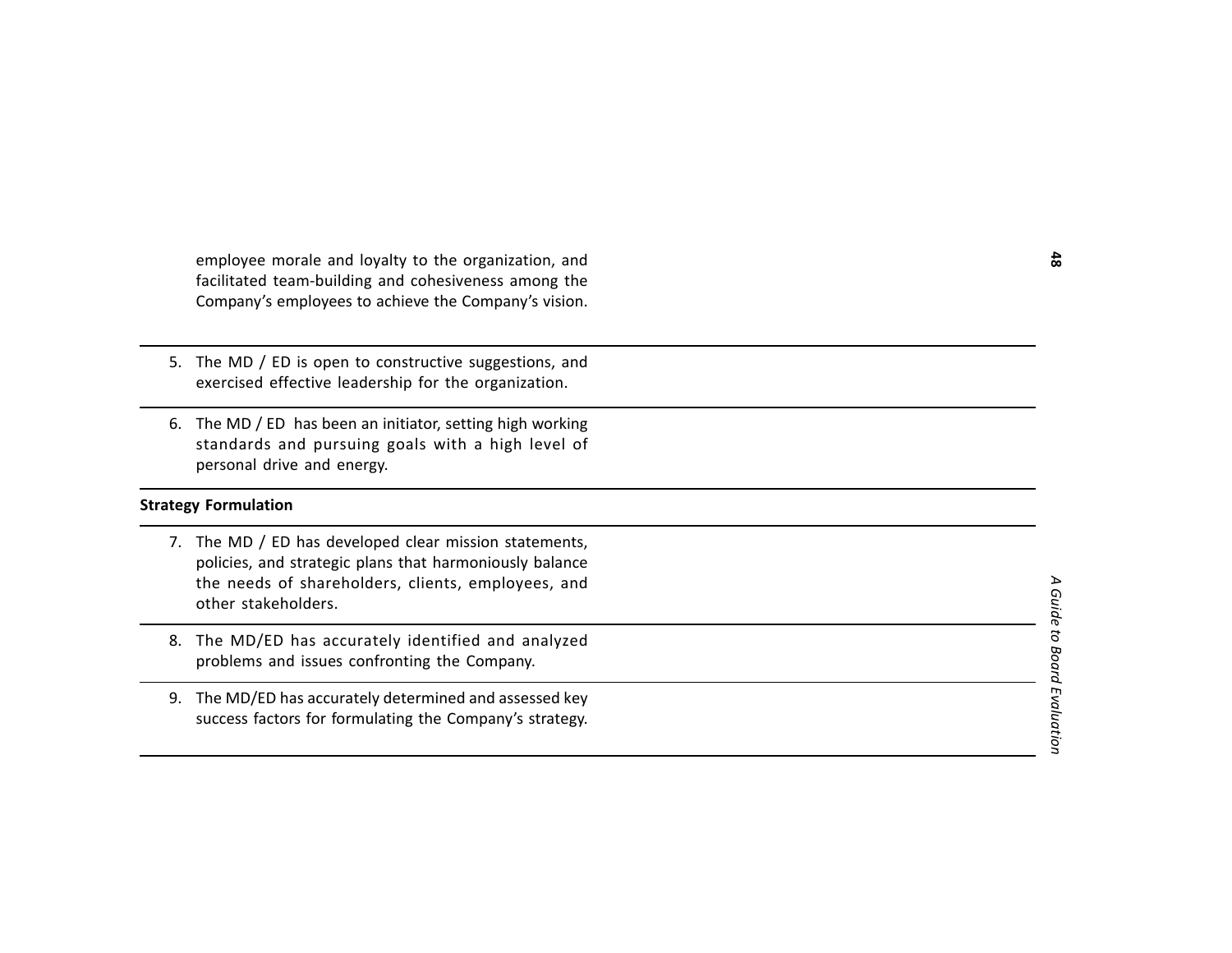- 
- 
- 

- 10. The MD/ED has ensured that board members, senior<br>
management and other employees had participated in<br>
the formulation of strategic plans so that they had the<br>
ownership of the plans.<br>
11. The MD/ED has assured that com
	-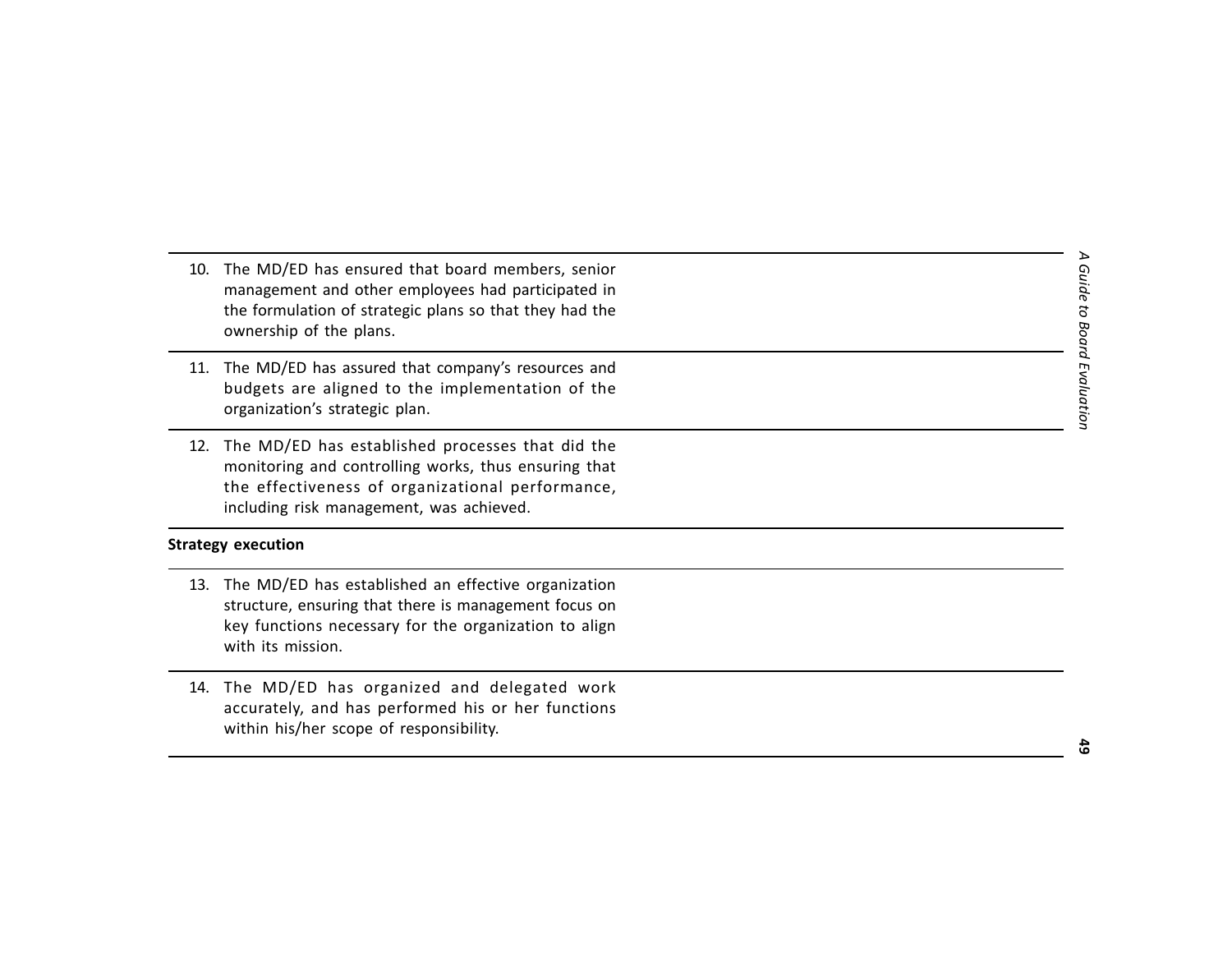| 15. | The MD/ED has consistently made sound decisions and |
|-----|-----------------------------------------------------|
|     | made timely adjustments in strategies, if required. |

- 
- 
- 

- 
- 
- 15. The MD/ED has consistently made sound decisions and<br>
16. The MD/ED has stimely and effectively executed<br>
16. The MD/ED has stimely and effectively executed<br>
article gives accurately supervised performance<br>
monitoring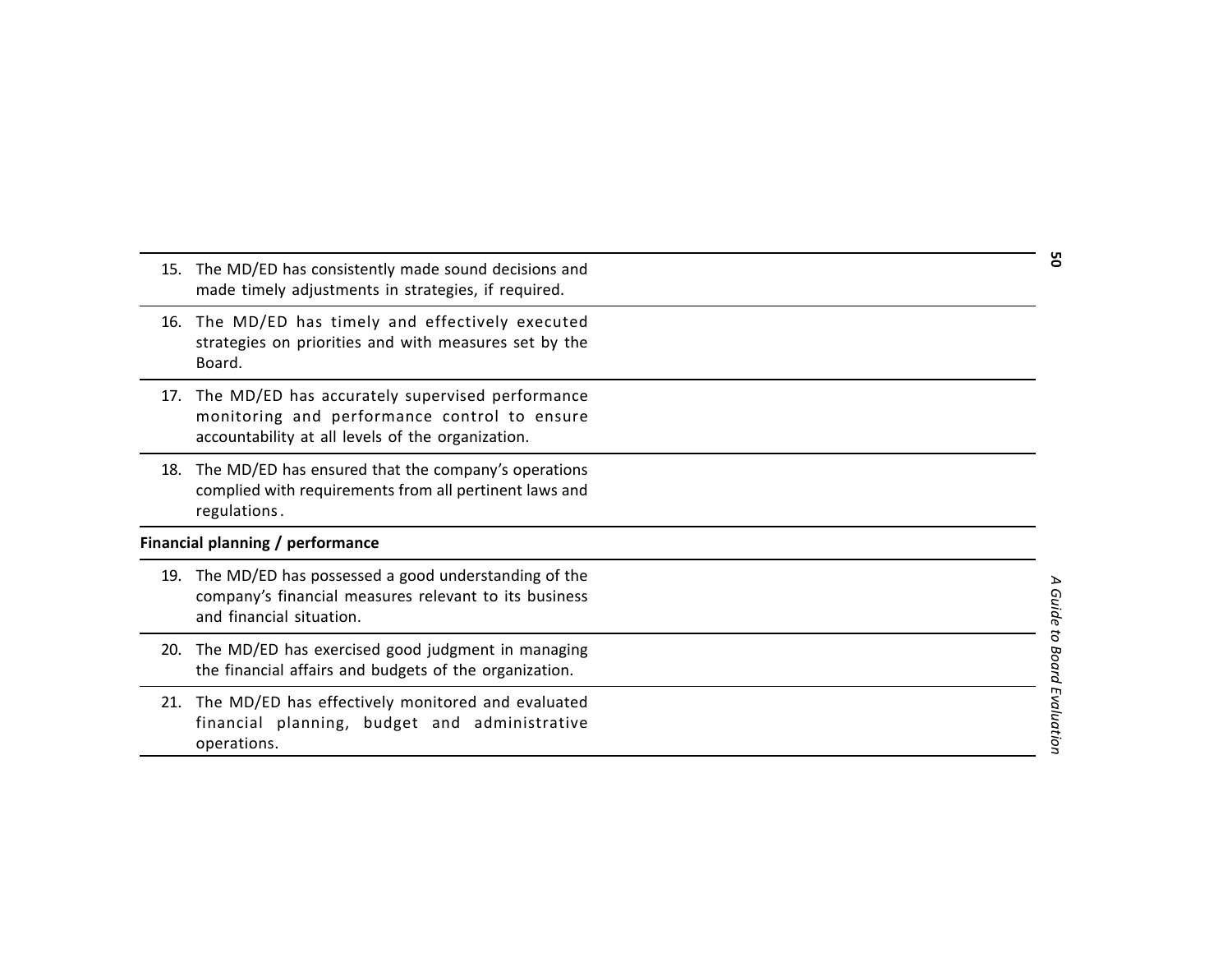- Nelationships with the Board<br>
22. The MD/ED has bullt strong working relationships with<br>
6 Board members and has worked closely and<br>
cooperatively with the board in developing the mission,<br>
and short, medium and long-term
	-
	-
	-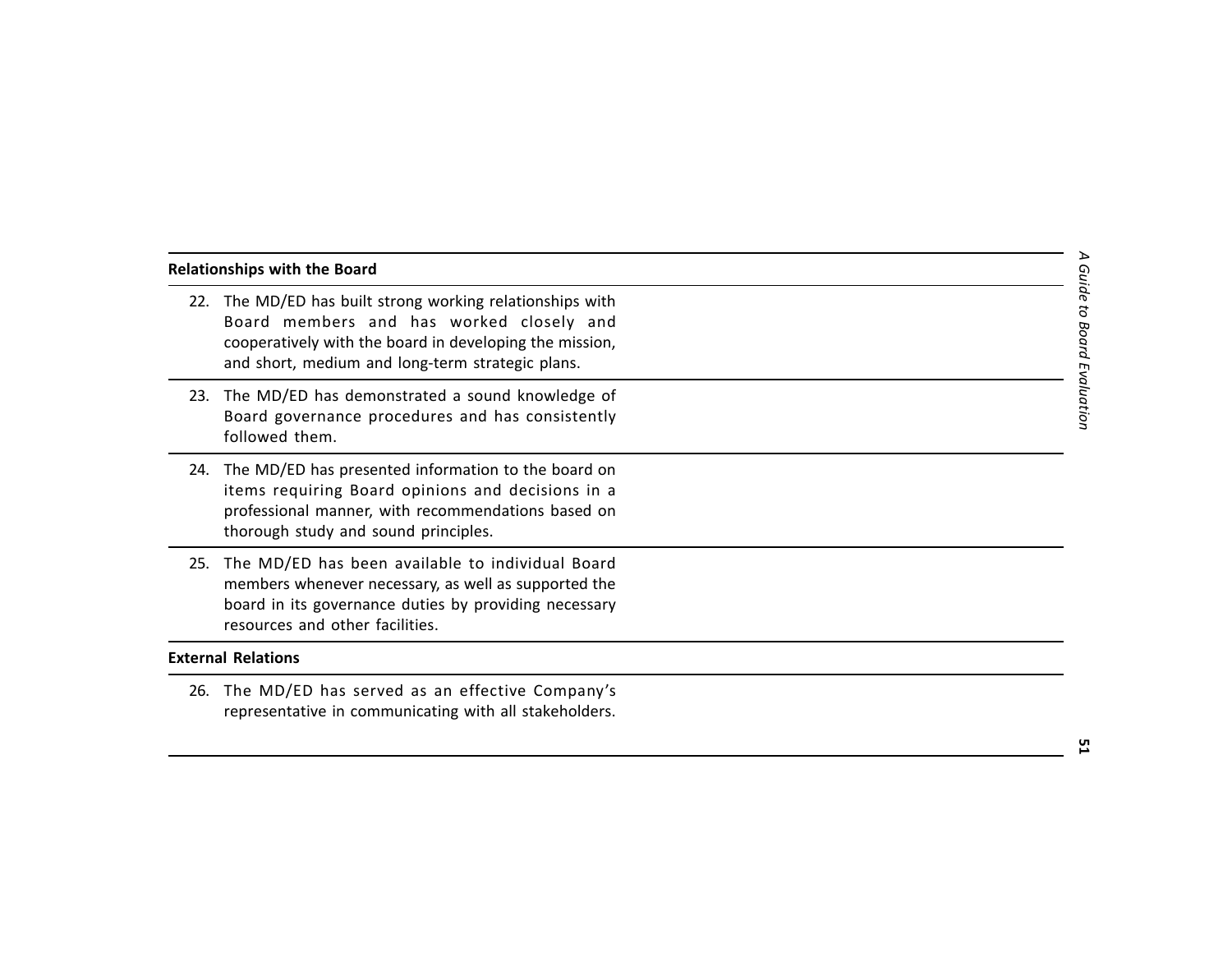- 
- 

- 27. The MD/ED has encouraged corporate social<br>
responsibility and community involvement in<br>
promoting a positive image of Company.<br>
28. The MD/ED has assured that the Company maintains<br>
positive relationships in the commu
	-
	-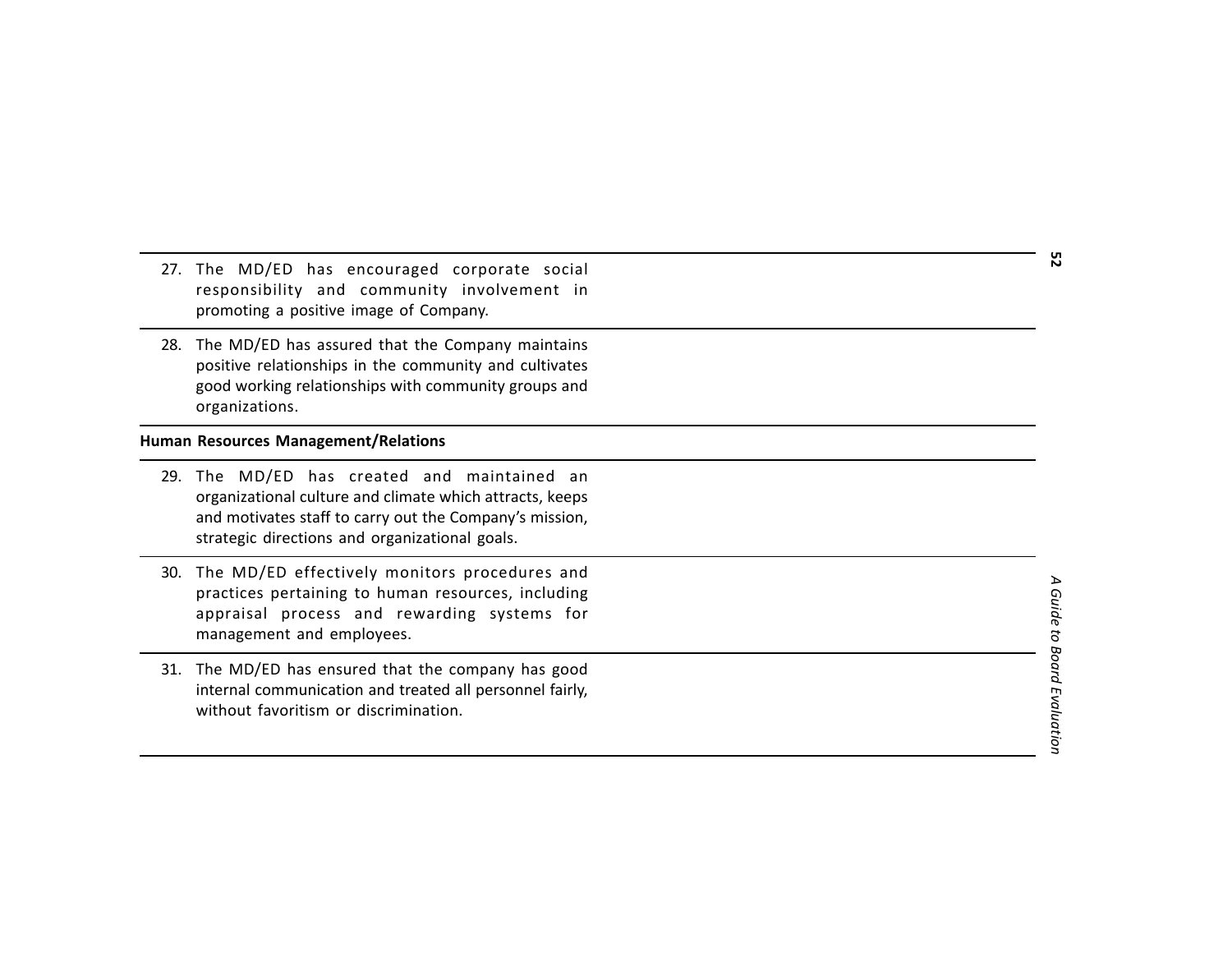- Succession<br>
32. The MD/ED has effectively reviewed the Company's<br>
succession plan, and, if appropriate, made necessary<br>
changes by taking into account conditions that are<br>
external or internal to the Company.<br>
33. The MD/
	-

- 
- 
- 
-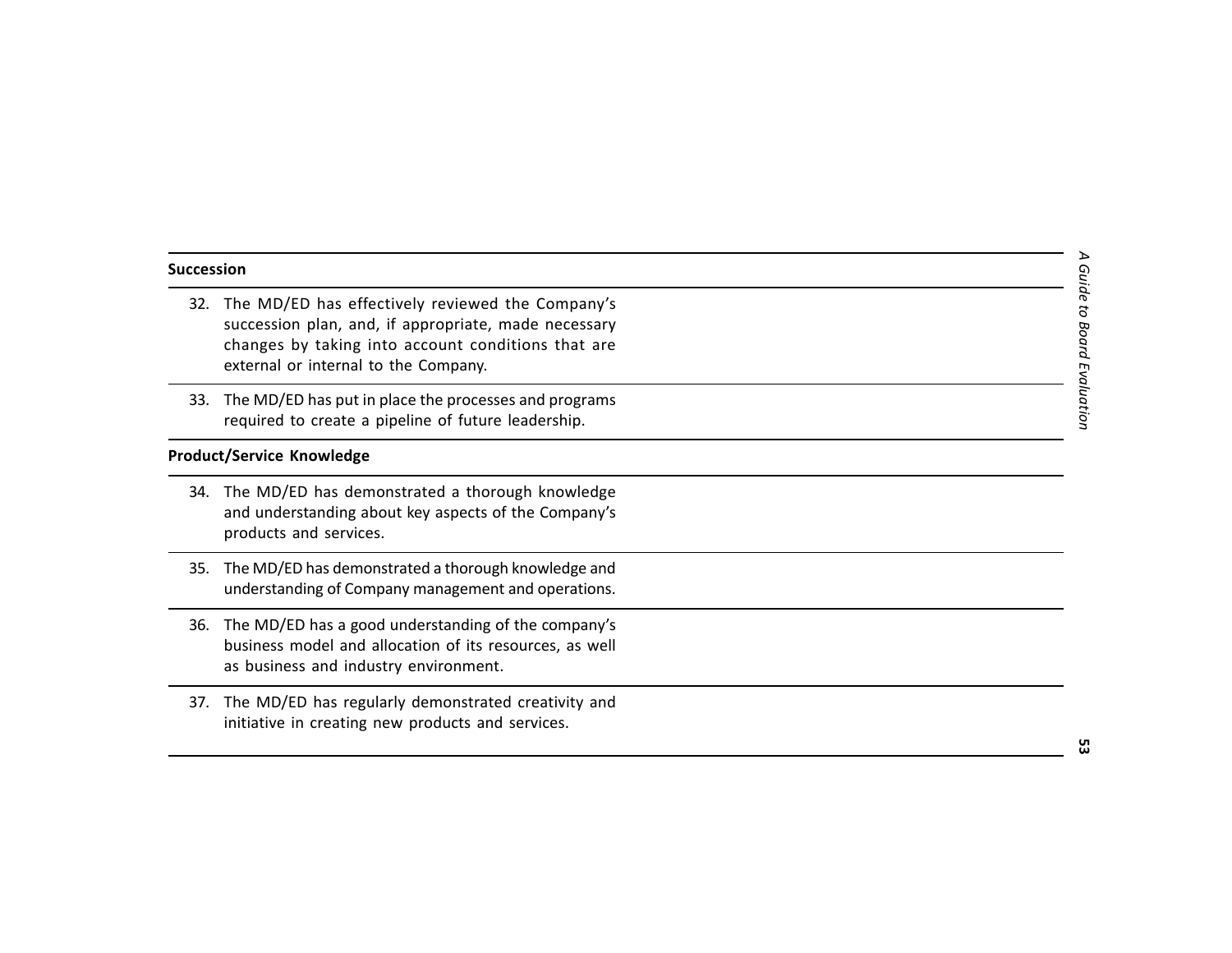|     | <b>Personal Qualities</b>                                                                            |             |                                                                                                                                                                 |                          |                   |      |
|-----|------------------------------------------------------------------------------------------------------|-------------|-----------------------------------------------------------------------------------------------------------------------------------------------------------------|--------------------------|-------------------|------|
| 38. | support from all stakeholders.                                                                       |             | The MD/ED has attained an image that reflects<br>positively on the company, as well as demonstrated a<br>personality, outlook, and attitude that wins trust and |                          |                   |      |
| 39. |                                                                                                      |             | The MD/ED has exercised good judgment in dealing with<br>sensitive issues between people and between groups.                                                    |                          |                   |      |
| 40. | comfortable with ambiguity and complexity.                                                           |             | The MD/ED has shown skills at analyzing and addressing<br>problems, challenges and conflicts, and has been                                                      |                          |                   |      |
| 41. | personal matters.                                                                                    |             | The MD/ED has maintained a high standard of ethics<br>and integrity, as well as a healthy balance of time<br>management and priorities in both work-related and |                          |                   |      |
|     |                                                                                                      | Outstanding | <b>Exceeds Expectation</b>                                                                                                                                      | <b>Meets Expectation</b> | Needs Improvement | Poor |
|     | Overall rating of<br>Overall rating of<br>Managing Director /<br>Executive Director's<br>performance |             |                                                                                                                                                                 |                          |                   |      |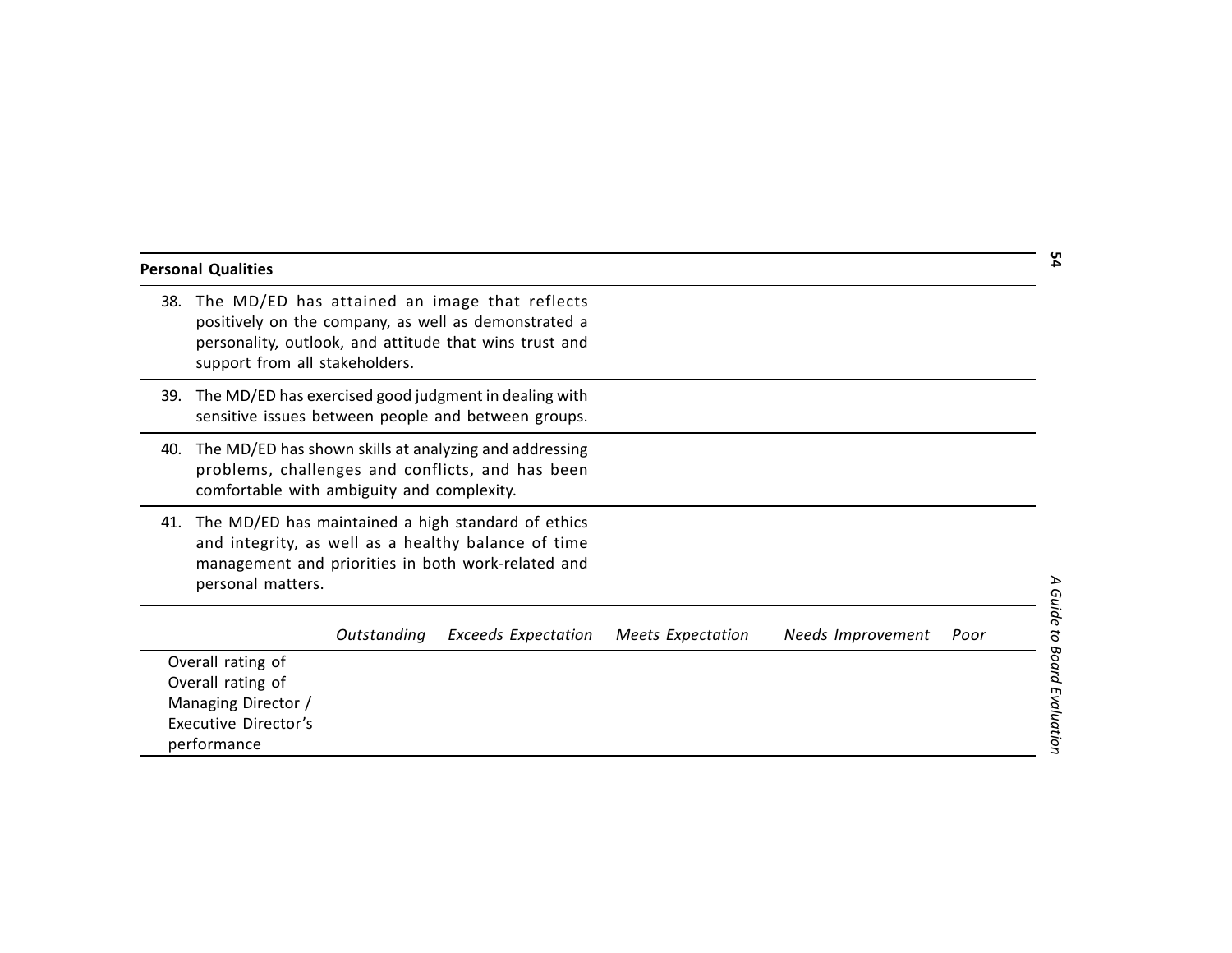| Comment |                                                                     |                   |
|---------|---------------------------------------------------------------------|-------------------|
|         |                                                                     |                   |
|         |                                                                     |                   |
|         | Please suggest three things that could improve Board's performance. | Name of Director: |
| a       |                                                                     |                   |
| b       |                                                                     | Signature:        |
|         |                                                                     |                   |
|         |                                                                     | Date:             |
|         |                                                                     |                   |

 $\overline{\phantom{a}}$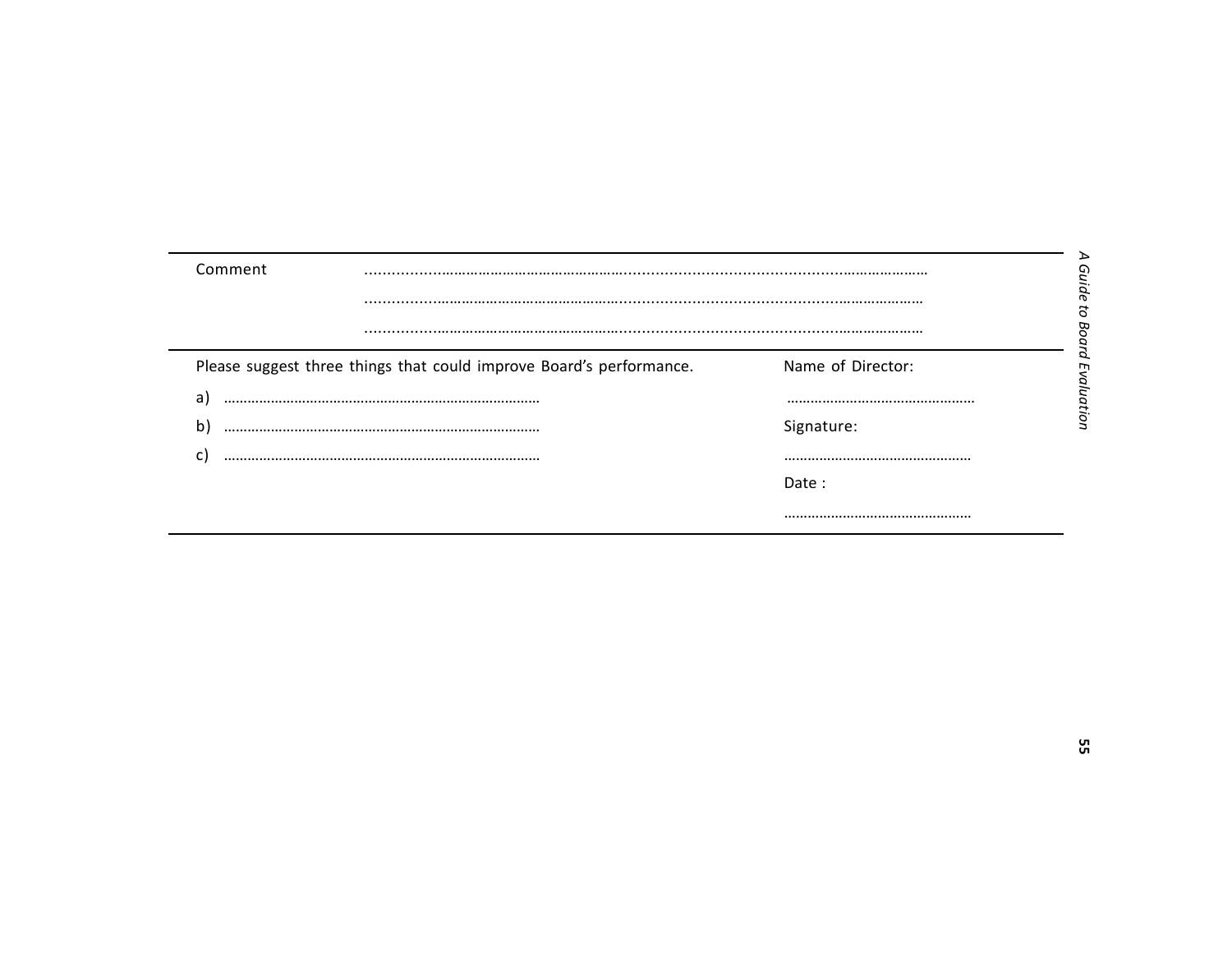|   | <b>PART III</b>                                                                                                                                                                                      |              |                |   |   |   | ვ                 |
|---|------------------------------------------------------------------------------------------------------------------------------------------------------------------------------------------------------|--------------|----------------|---|---|---|-------------------|
|   | DIRECTOR SELF ASSESSMENT/ PEER REVIEW                                                                                                                                                                |              |                |   |   |   |                   |
|   | Criteria                                                                                                                                                                                             | $\mathbf{1}$ | $\overline{2}$ | 3 | 4 | 5 |                   |
|   | KNOWLEDGEABLE                                                                                                                                                                                        |              |                |   |   |   |                   |
| 1 | Understands duties, responsibilities, qualifications, disqualifications and liabilities<br>as a director.                                                                                            |              |                |   |   |   |                   |
| 2 | Brings relevant experience to the board and uses it effectively.                                                                                                                                     |              |                |   |   |   |                   |
| 3 | Understands the vision and mission of the company, strategic plan and key issues.                                                                                                                    |              |                |   |   |   |                   |
| 4 | Staying abreast of issues, trends and risks (including opportunities and competitive<br>factors) affecting the company, and using this information to assess and guide the<br>company's performance. |              |                |   |   |   | Guid              |
| 5 | Takes advantage of opportunity to upgrade skills by regularly attending professional<br>development programmes.                                                                                      |              |                |   |   |   | 5<br><b>Board</b> |
| 6 | The management communications are sufficient to enhance company specific<br>updates.                                                                                                                 |              |                |   |   |   | Evaluation        |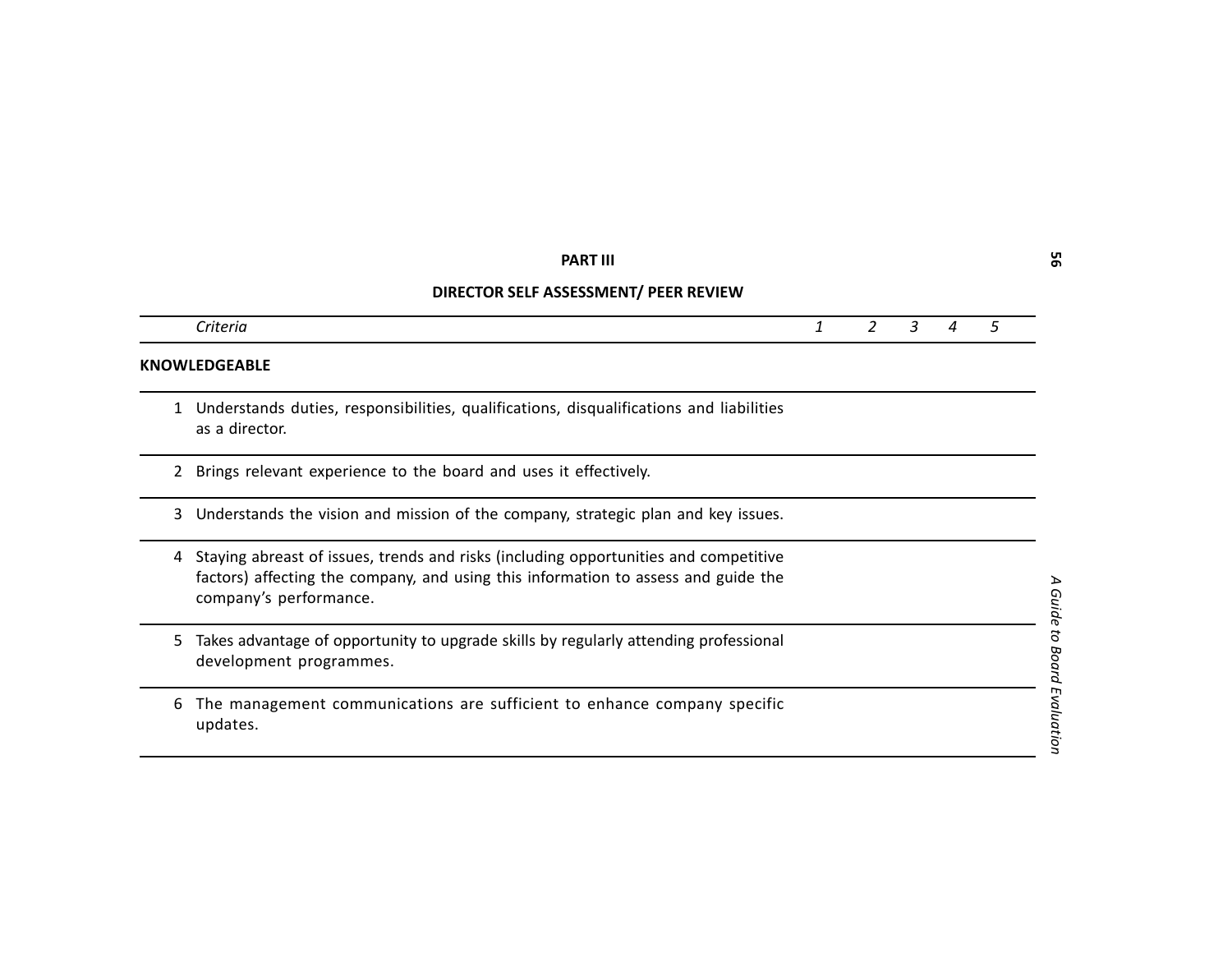- 
- 
- DILIGENCE & PARTICIPATION<br>
1 Regularly and constructively attend board, committee and general meetings.<br>
2 Prepares in advance for board and committee meetings.<br>
3 Communicates opinions and concerns in a persuasive yet cle
	-
	-
	-
	-
	-
	-
	-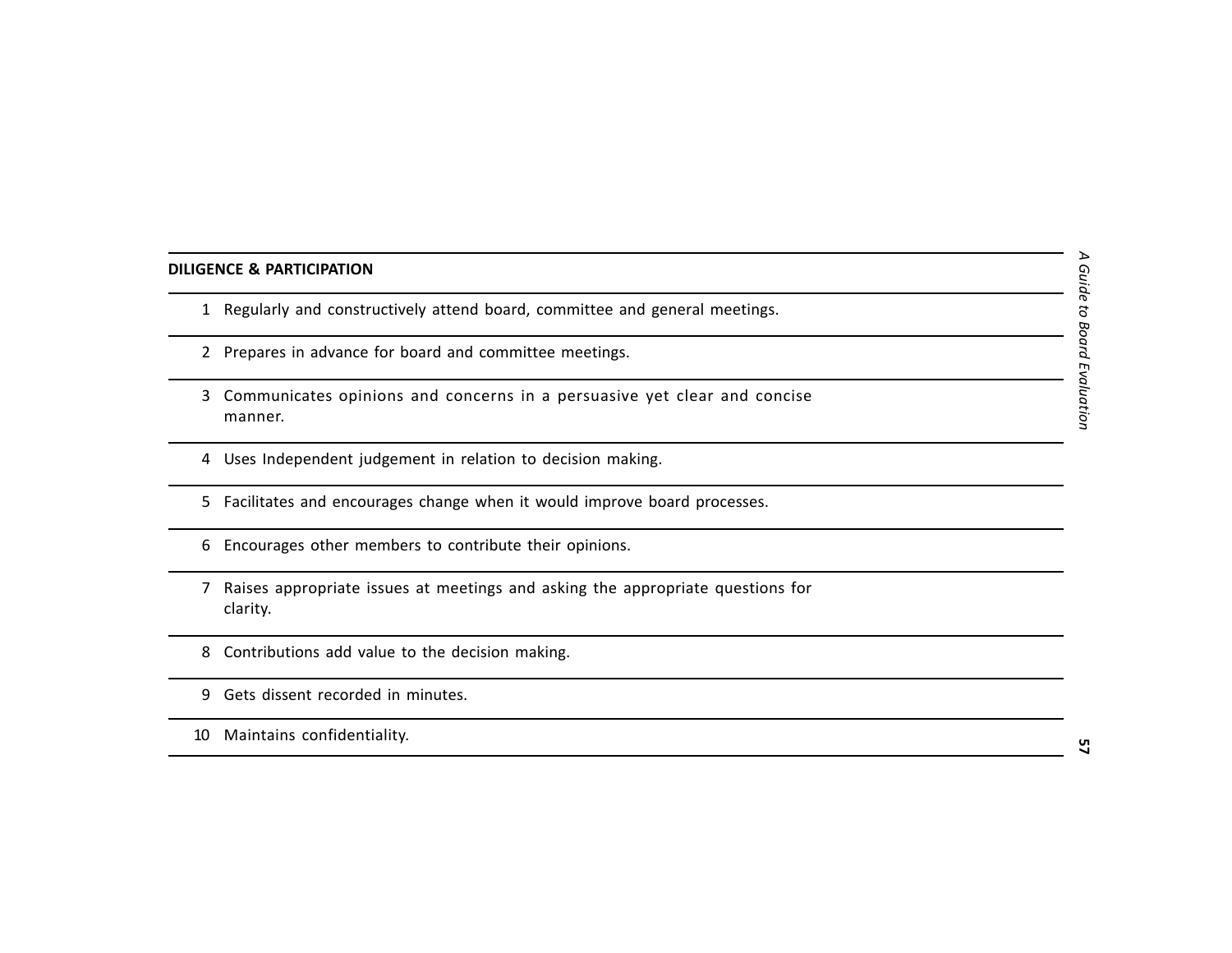- 
- 

- 
- 
- 
- 
- 
- 11 Abides by the legal obligations and code of conduct.<br>
12 Reports concerns about unethical behaviour, actual and suspected fraud.<br>
1 Listens attentively to the contributions of others.<br>
2 Initiates discussions on issues
	-
	-
	-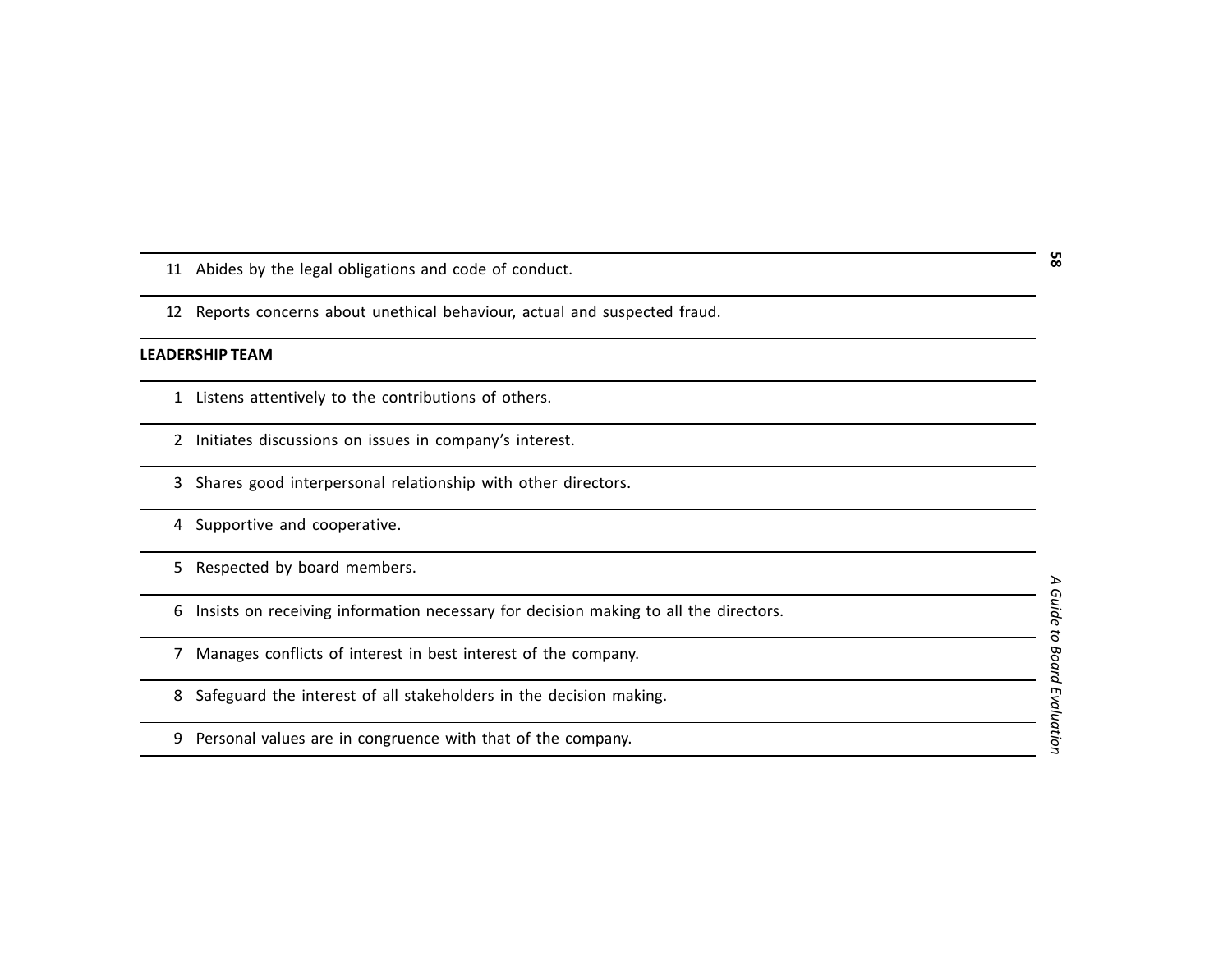|               | <b>PART IV</b><br>NON-EXECUTIVE DIRECTOR AND INDEPENDENT DIRECTOR EVALUATION FORM<br>(PEER REVIEW- by Directors other than director being evaluated)<br>Name of the Director:<br><u> 1990 - Johann Barbara, martxa alemani</u> ar a<br>Category: Independent / Non-executive |   |   |                |   |                 | Guide<br>Board |
|---------------|------------------------------------------------------------------------------------------------------------------------------------------------------------------------------------------------------------------------------------------------------------------------------|---|---|----------------|---|-----------------|----------------|
| <b>PART A</b> |                                                                                                                                                                                                                                                                              |   |   |                |   |                 | Evaluatior     |
|               |                                                                                                                                                                                                                                                                              |   |   | <b>RATINGS</b> |   | <b>COMMENTS</b> |                |
|               | <b>EVALUATION FACTOR</b>                                                                                                                                                                                                                                                     | 1 | 2 | 3              | 5 |                 |                |
|               | <b>Participation at Board/ Committee Meetings</b>                                                                                                                                                                                                                            |   |   |                |   |                 |                |
|               | 1. Director comes well prepared and informed for the<br>Board / committee meeting(s).                                                                                                                                                                                        |   |   |                |   |                 |                |
| 2.            | Director demonstrates a willingness to devote time and<br>effort to understand the Company and its business and<br>a readiness to participate in events outside the meeting<br>room, such as site visits?                                                                    |   |   |                |   |                 |                |
| 3.            | Director has ability to remain focused at a governance<br>level in Board/ Committee meetings.                                                                                                                                                                                |   |   |                |   |                 |                |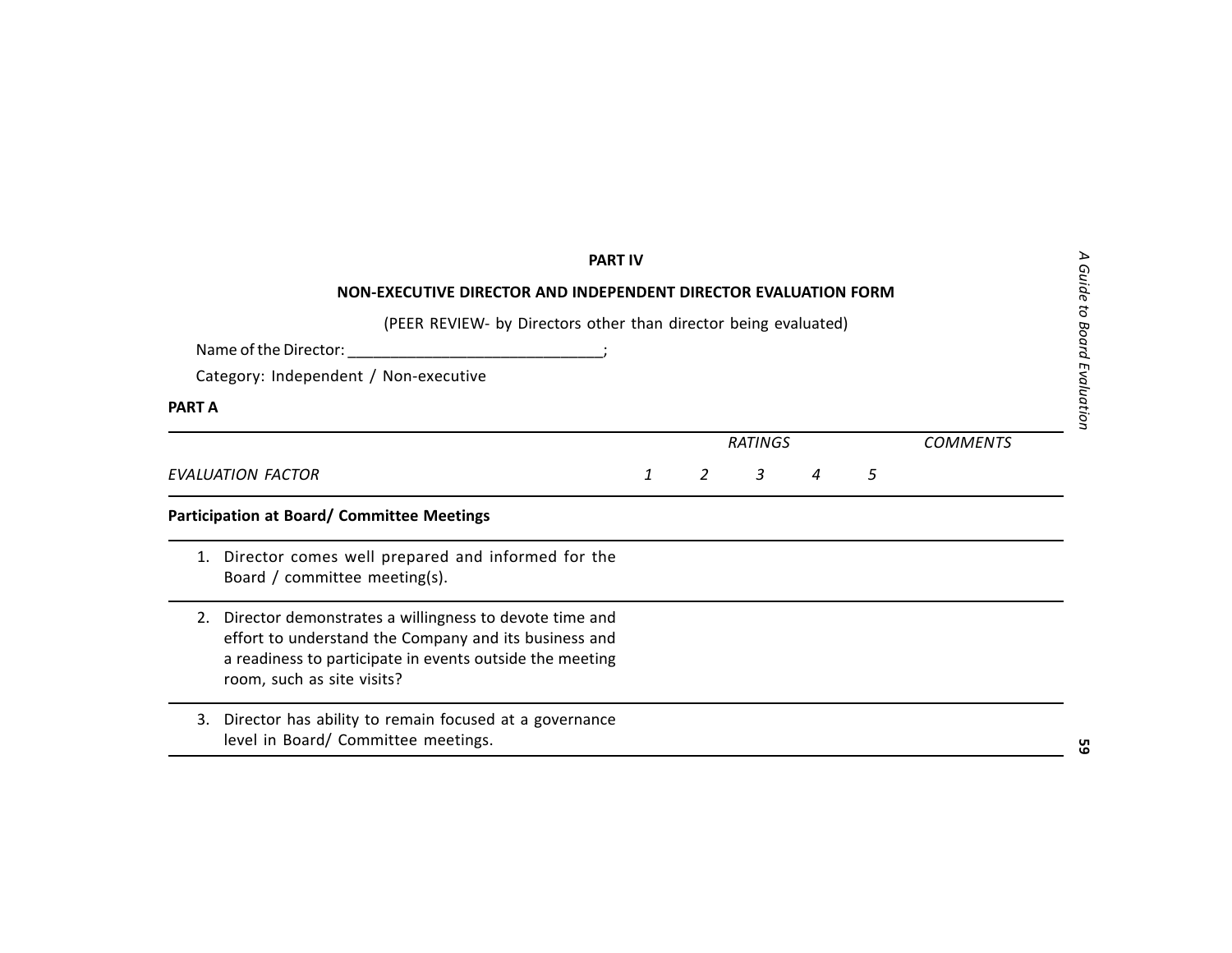- 
- 

- 
- 

- 
- 4. Director's contributions at Board / Committee meetings<br>
3. By check of high quality and innovative.<br>
5. Director's protactively contributes in to development of<br>
strategy and to risk management of the Company.<br> **Managin**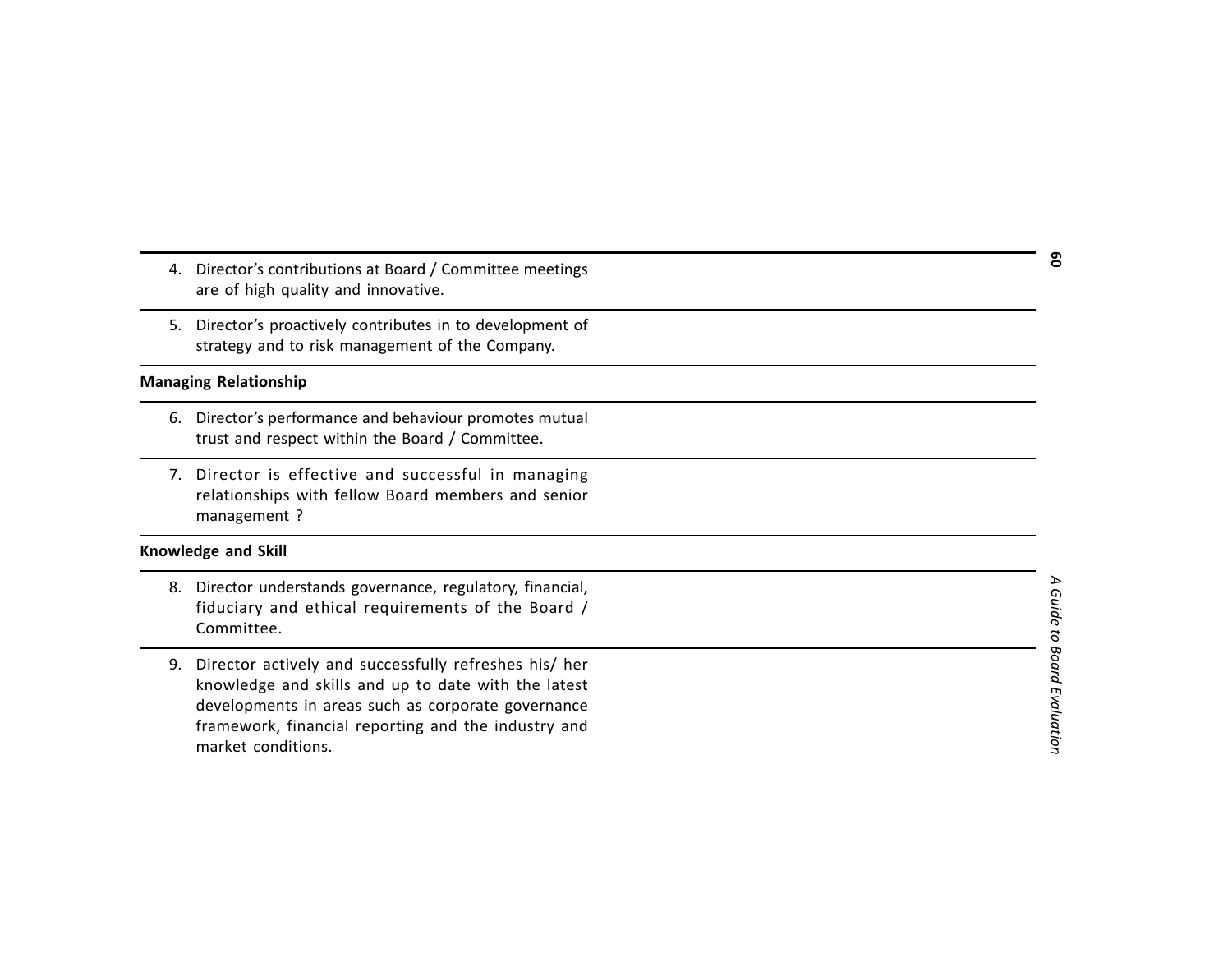|                          | ℶ<br>10. Director is able to present his/ her views convincingly<br>Guide<br>yet diplomatically.                |
|--------------------------|-----------------------------------------------------------------------------------------------------------------|
| 11.                      | Ö<br>Director listens and takes on Board the views of other<br>Board<br>members of Board.                       |
|                          | <b>Personal Attributes</b>                                                                                      |
|                          | valuatior<br>12. Director has maintained high standard of ethics and<br>integrity.                              |
|                          | Outstanding<br><b>Exceeds Expectation</b><br><b>Meets Expectation</b><br>Needs Improvement<br>Poor              |
|                          | Overall rating of<br>Committee performance                                                                      |
|                          | Comment                                                                                                         |
| a)<br>$\mathbf{b}$<br>C) | Please suggest three things that could improve Board's performance.<br>Name of Director:<br>Signature:<br>Date: |
|                          | ᠳ                                                                                                               |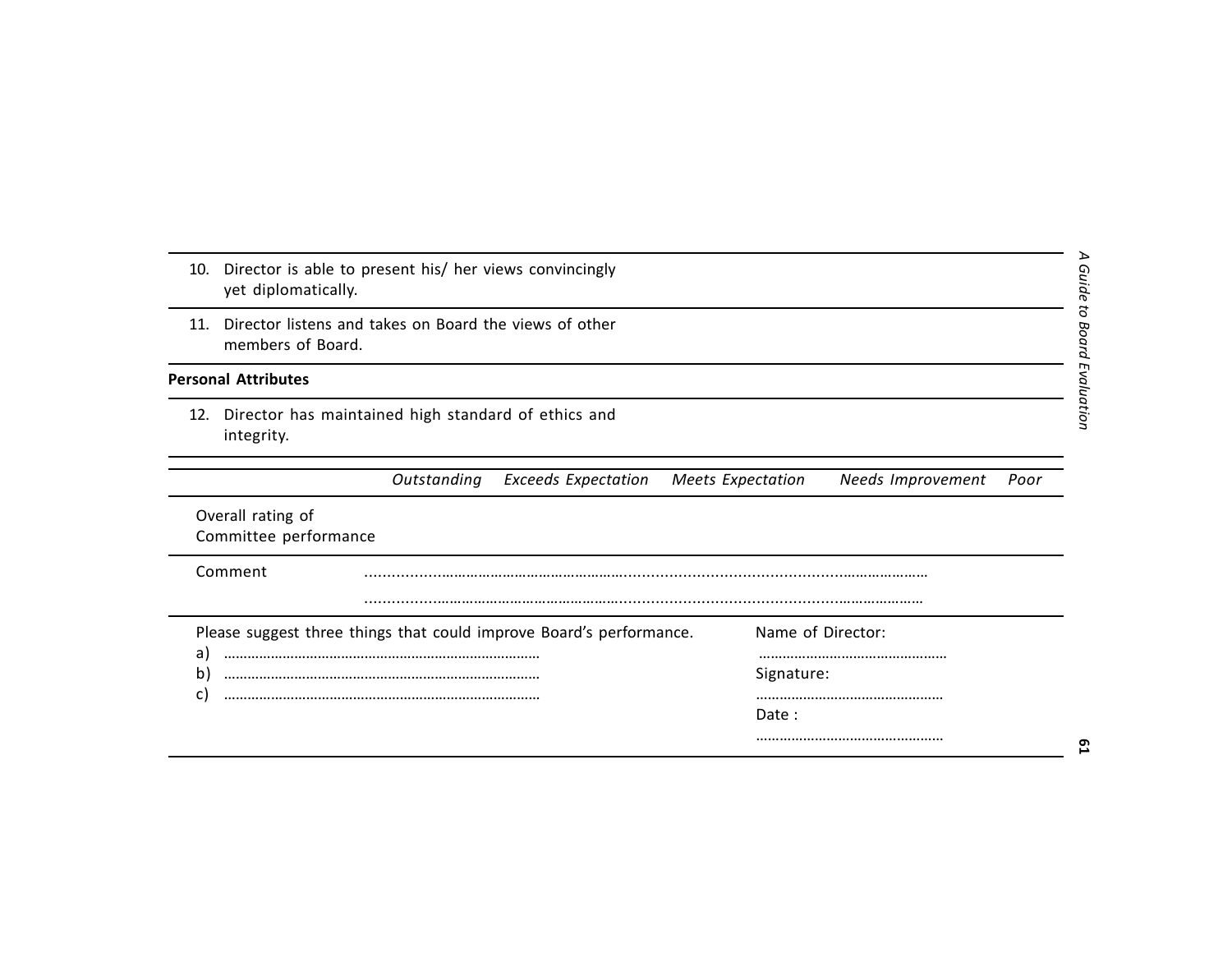| Part - B |                                                                                                                                    |   |   |                |   |   |                 | ဥ                       |
|----------|------------------------------------------------------------------------------------------------------------------------------------|---|---|----------------|---|---|-----------------|-------------------------|
|          | If concerned director is "Independent Director" then in addition to Part-A of this sample tool<br>this may also be used.           |   |   |                |   |   |                 |                         |
|          | Name of the Director:                                                                                                              |   |   |                |   |   |                 |                         |
|          | Category: Independent                                                                                                              |   |   |                |   |   |                 |                         |
|          |                                                                                                                                    |   |   | <b>RATINGS</b> |   |   | <b>COMMENTS</b> |                         |
|          | <b>EVALUATION FACTOR</b>                                                                                                           | 1 | 2 | 3              | 4 | 5 |                 |                         |
| 1.       | Director upholds ethical standards of integrity and probity.                                                                       |   |   |                |   |   |                 |                         |
| 2.       | Director exercises objective independent judgment in the best<br>interest of Company.                                              |   |   |                |   |   |                 |                         |
| 3.       | Director has effectively assisted the Company is implementing<br>best corporate governance practice and then monitors the<br>same. |   |   |                |   |   |                 | ⋗<br>Guide to           |
| 4.       | Director helps in bringing independent judgment during board<br>deliberations on strategy, performance, risk management etc.       |   |   |                |   |   |                 | <b>Board Evaluation</b> |
| 5.       | Director keeps himself/ herself well informed about the<br>Company and external environment in which it operates.                  |   |   |                |   |   |                 |                         |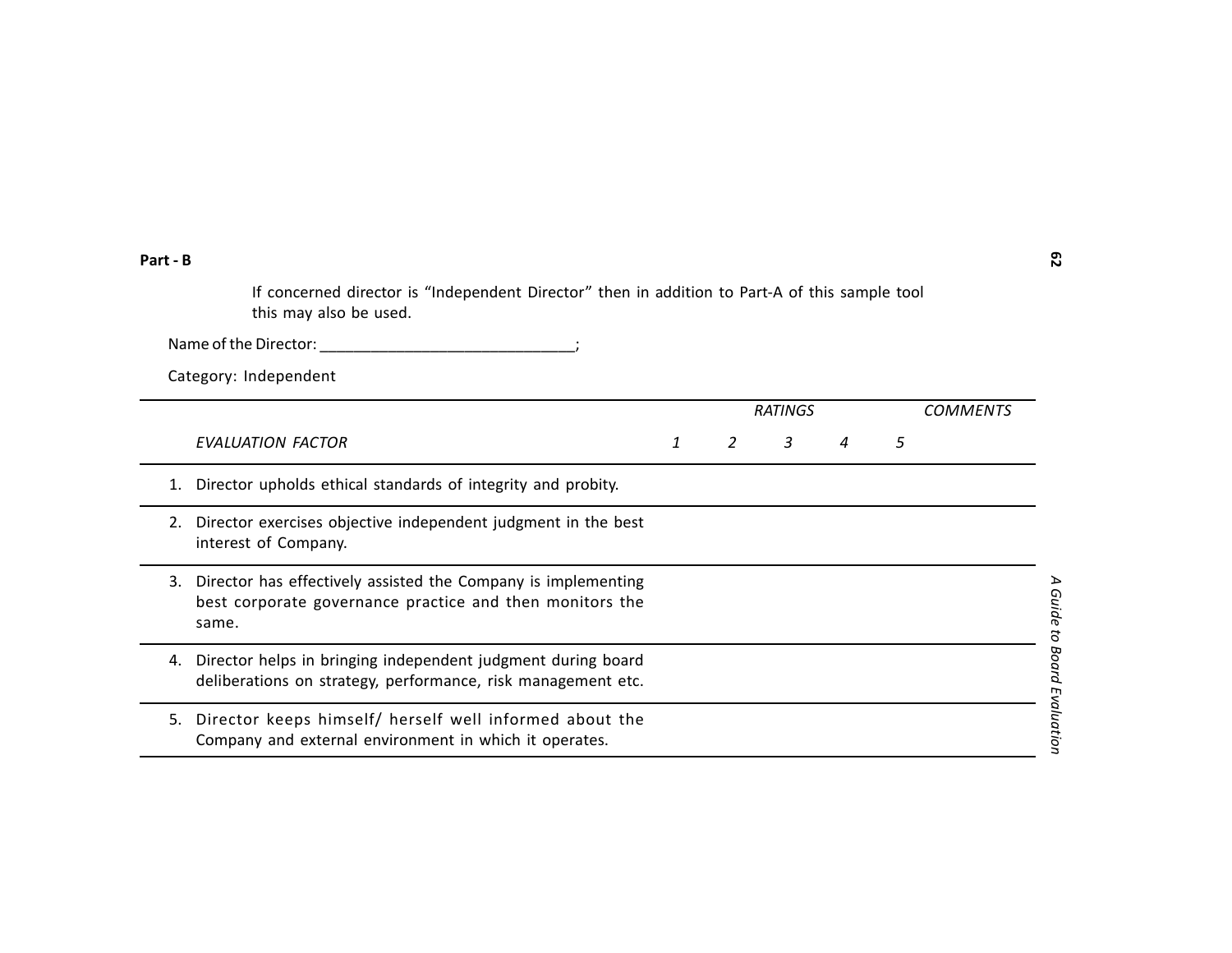| 6.<br>employees.                          | Director acts within his authority and assists in protecting the<br>legitimate interest of the Company, Shareholder and |                                                       |
|-------------------------------------------|-------------------------------------------------------------------------------------------------------------------------|-------------------------------------------------------|
| 7.                                        | Director maintains high level of confidentiality.                                                                       |                                                       |
| 8.<br>independent directors               | Director adheres to the applicable code of conduct for                                                                  |                                                       |
|                                           | Outstanding<br><b>Exceeds Expectation</b>                                                                               | <b>Meets Expectation</b><br>Needs Improvement<br>Poor |
| Overall rating of<br>Director performance |                                                                                                                         |                                                       |
| Comment                                   |                                                                                                                         |                                                       |
|                                           |                                                                                                                         |                                                       |
|                                           | Please suggest three things that could improve Board's performance.                                                     | Name of Director:                                     |
| a)<br>b)                                  |                                                                                                                         | Signature:                                            |
| C)                                        |                                                                                                                         | Date:                                                 |
|                                           |                                                                                                                         |                                                       |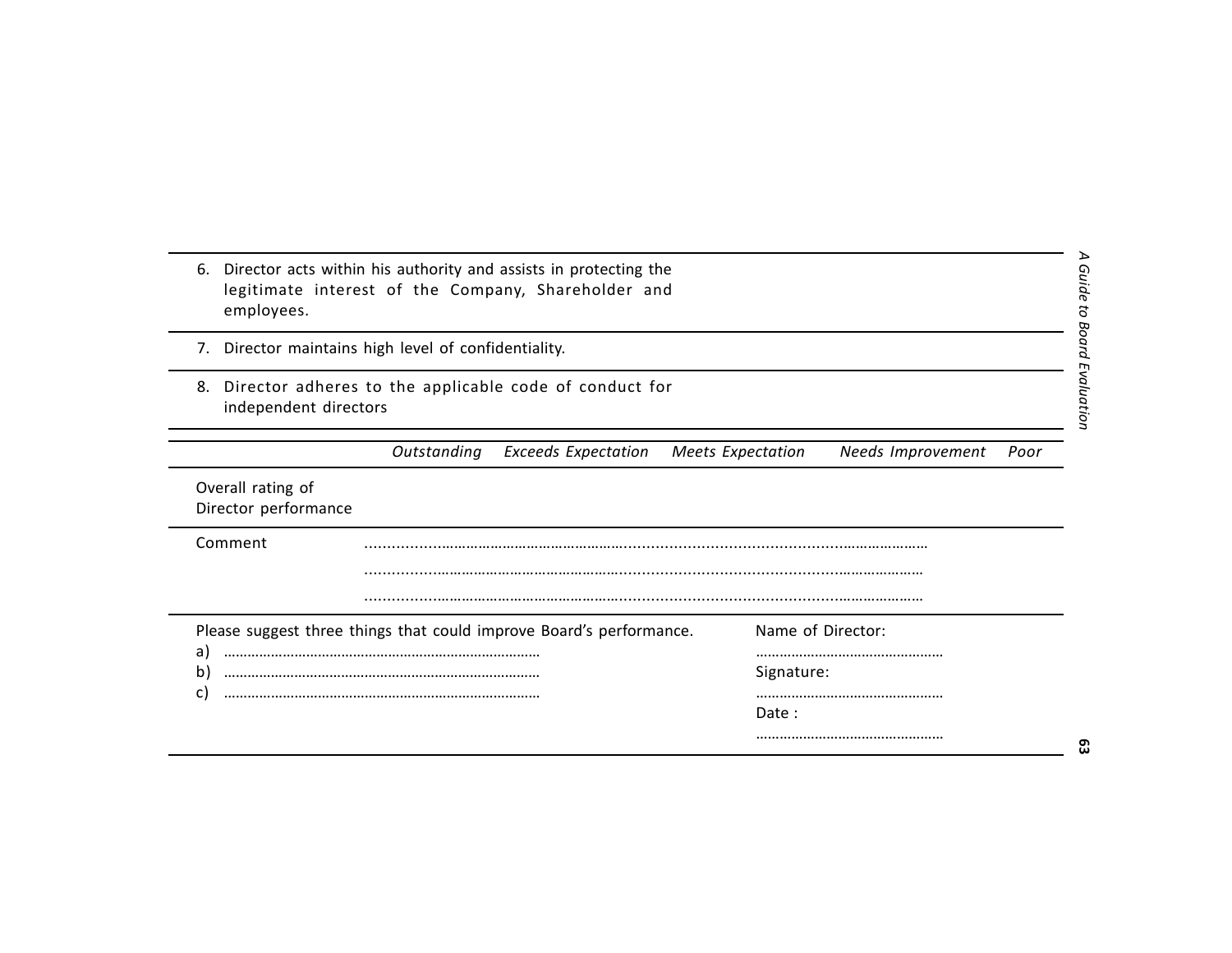|   | <b>PART V</b>                                                                                              |              |   |               |                |      |                                                     |
|---|------------------------------------------------------------------------------------------------------------|--------------|---|---------------|----------------|------|-----------------------------------------------------|
|   | <b>EVALUATION OF BOARD COMMITTEES</b><br>(By Board of Directors)                                           |              |   |               |                |      |                                                     |
|   | Criteria                                                                                                   | $\mathbf{1}$ | 2 | $\mathcal{E}$ | $\overline{A}$ | $-5$ | How can the board<br>do it better or<br>differently |
|   | <b>Function and Duties</b>                                                                                 |              |   |               |                |      |                                                     |
| 1 | The Committee of the Board are appropriately constituted.                                                  |              |   |               |                |      |                                                     |
|   | The terms of reference for the committee are appropriate with clear defined<br>roles and responsibilities. |              |   |               |                |      |                                                     |
| 3 | Observing Committees terms of reference.                                                                   |              |   |               |                |      |                                                     |
| 4 | The composition of the committee is in compliance with the legal<br>requirement.                           |              |   |               |                |      |                                                     |
| 5 | The amount of responsibility delegated by the Board to each of the<br>committees is appropriate.           |              |   |               |                |      |                                                     |
| 6 | The reporting by each of the Committees to the Board is sufficient.                                        |              |   |               |                |      |                                                     |
|   |                                                                                                            |              |   |               |                |      |                                                     |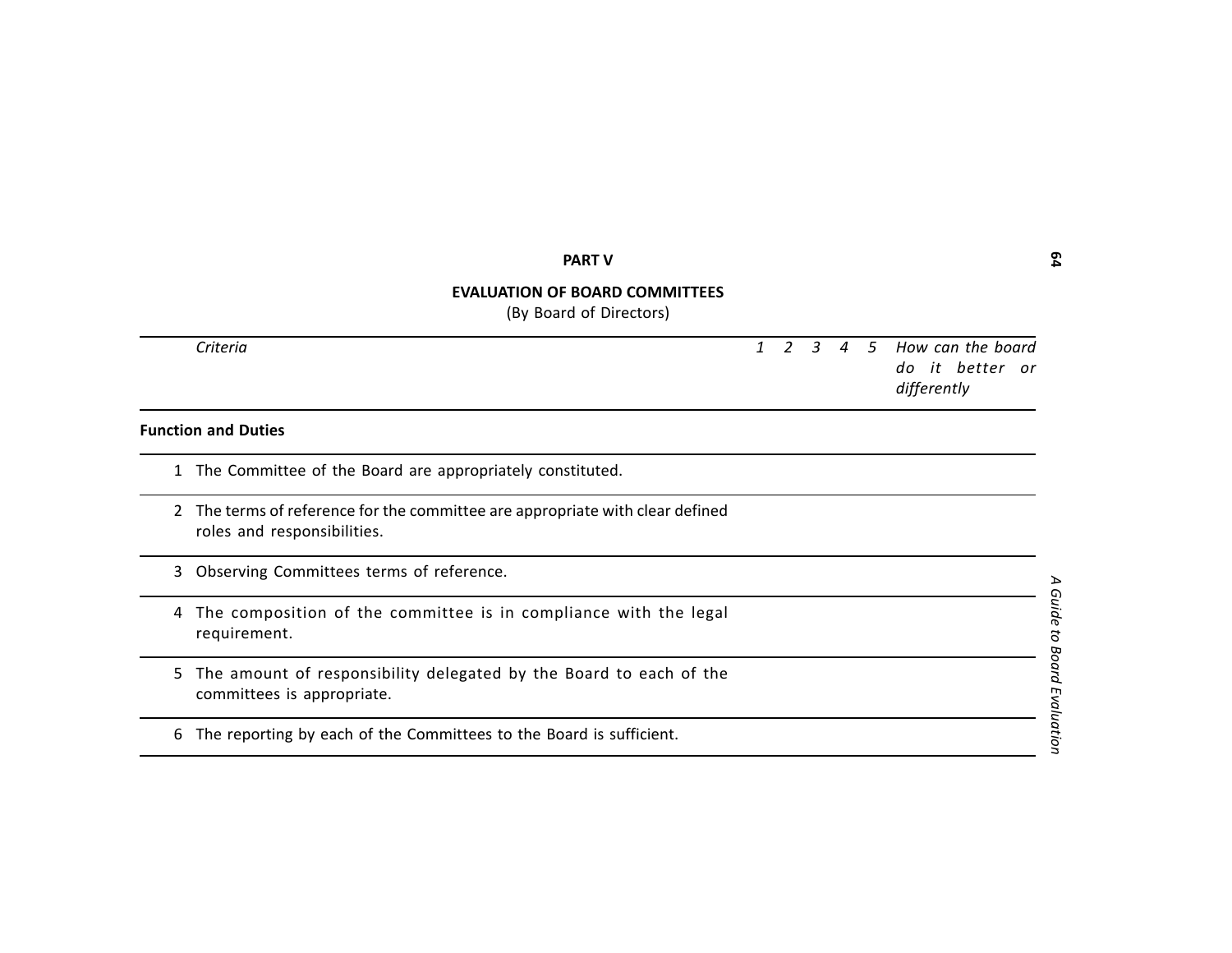- 
- 
- 
- 

- 
- The performance of each of the Committee.<br>
the set goals of the committee.<br>
8 Whether the terms of reference are adequate to serve committee's<br>
9 The committee regularly reviews its mandate and performance.<br>
10 Committee t

- 
- 
-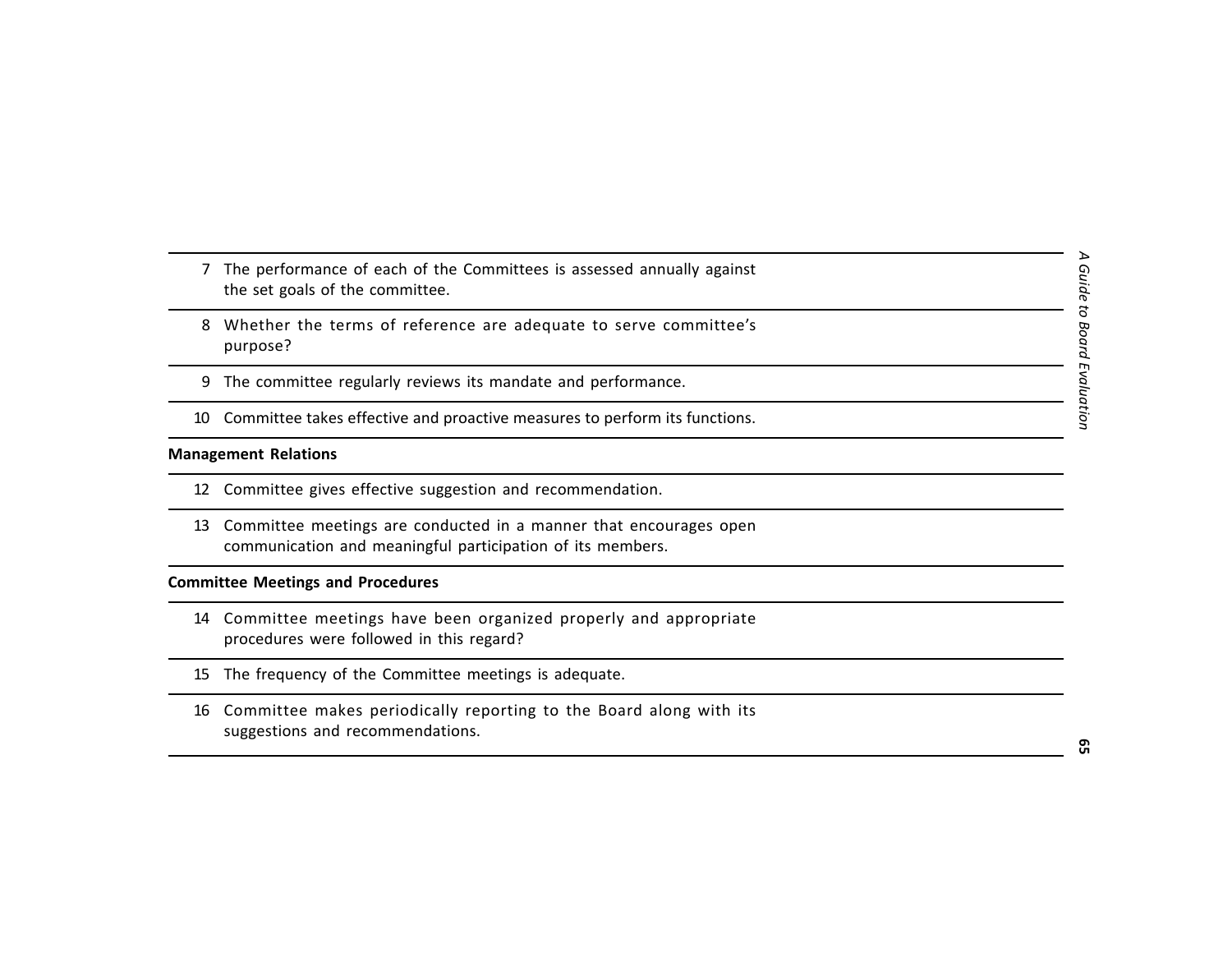|                                        | Outstanding Exceeds Expectation Meets Expectation                   |       | Needs Improvement | Poor |
|----------------------------------------|---------------------------------------------------------------------|-------|-------------------|------|
| Overall rating of<br>Board performance |                                                                     |       |                   |      |
| Comment                                |                                                                     |       |                   |      |
|                                        |                                                                     |       |                   |      |
|                                        |                                                                     |       |                   |      |
|                                        | Please suggest three things that could improve Board's performance. |       | Name of Director: |      |
| a)                                     |                                                                     |       |                   |      |
|                                        |                                                                     |       | Signature:        |      |
|                                        |                                                                     |       |                   |      |
|                                        |                                                                     |       |                   |      |
| b)<br>C)                               |                                                                     | Date: |                   |      |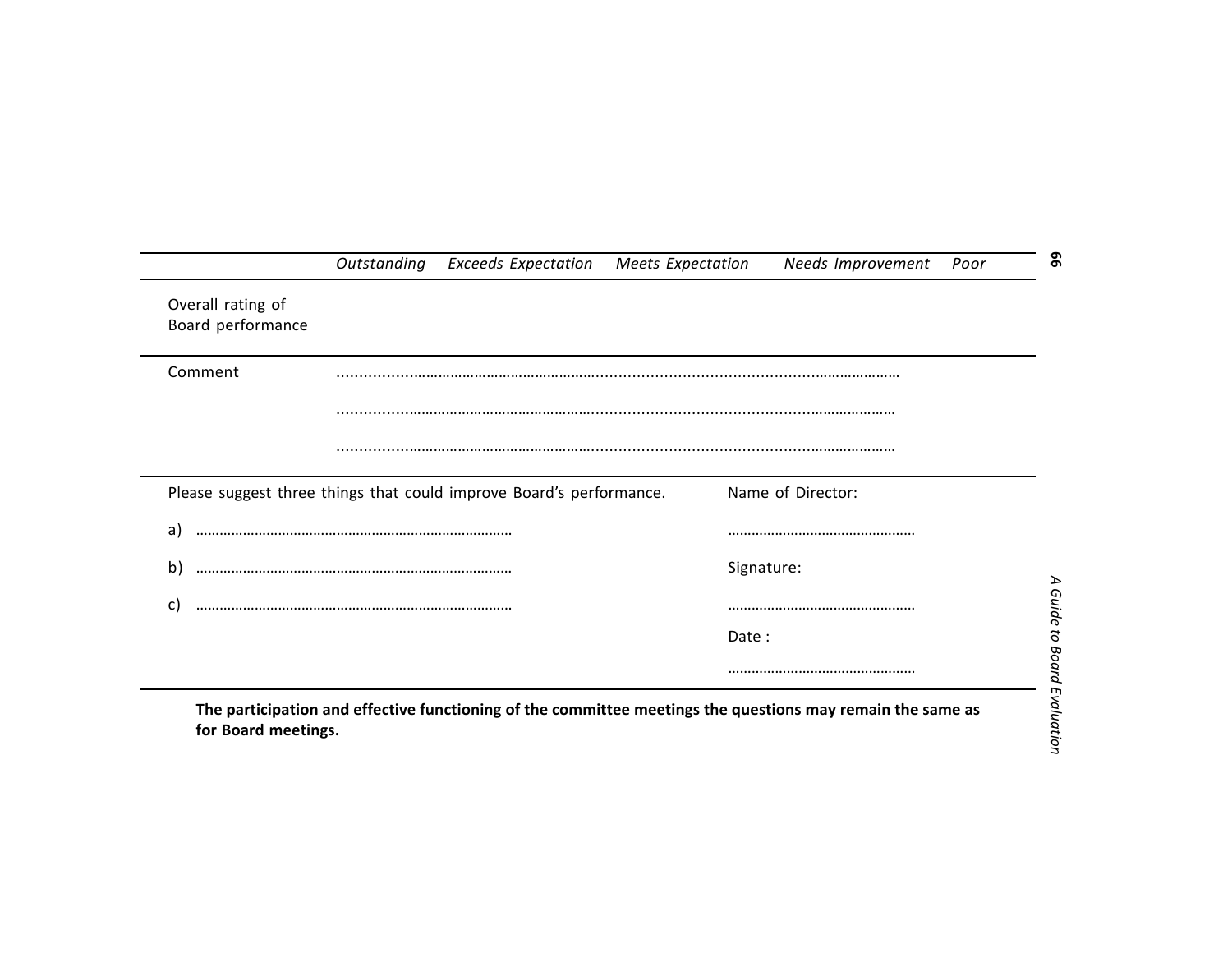|                          | <b>PART VI</b>                                                                                                      |  |   |                |   |                 |
|--------------------------|---------------------------------------------------------------------------------------------------------------------|--|---|----------------|---|-----------------|
|                          | <b>CHAIRPERSON ASSESSMENT</b><br>(By each Board member)                                                             |  |   |                |   |                 |
|                          |                                                                                                                     |  |   | <b>RATINGS</b> |   | <b>COMMENTS</b> |
| <b>EVALUATION FACTOR</b> |                                                                                                                     |  | 2 | 3              | 5 |                 |
|                          | Managing Relationships                                                                                              |  |   |                |   |                 |
| 1.                       | The Chairperson actively manages shareholder, board,<br>management and employee relationships and interests.        |  |   |                |   |                 |
| 2.                       | The Chairperson meets with potential providers of<br>equity and debt capital, if required.                          |  |   |                |   |                 |
| 3.                       | The Chairperson manages meetings effectively and<br>promotes a sense of participation in all the Board<br>meetings. |  |   |                |   |                 |
| Leadership               |                                                                                                                     |  |   |                |   |                 |
| 4.                       | The Chairperson is an effective leader.                                                                             |  |   |                |   |                 |
| 5.                       | The Chairperson promotes effective participation of all<br>Board members in the decision making process.            |  |   |                |   |                 |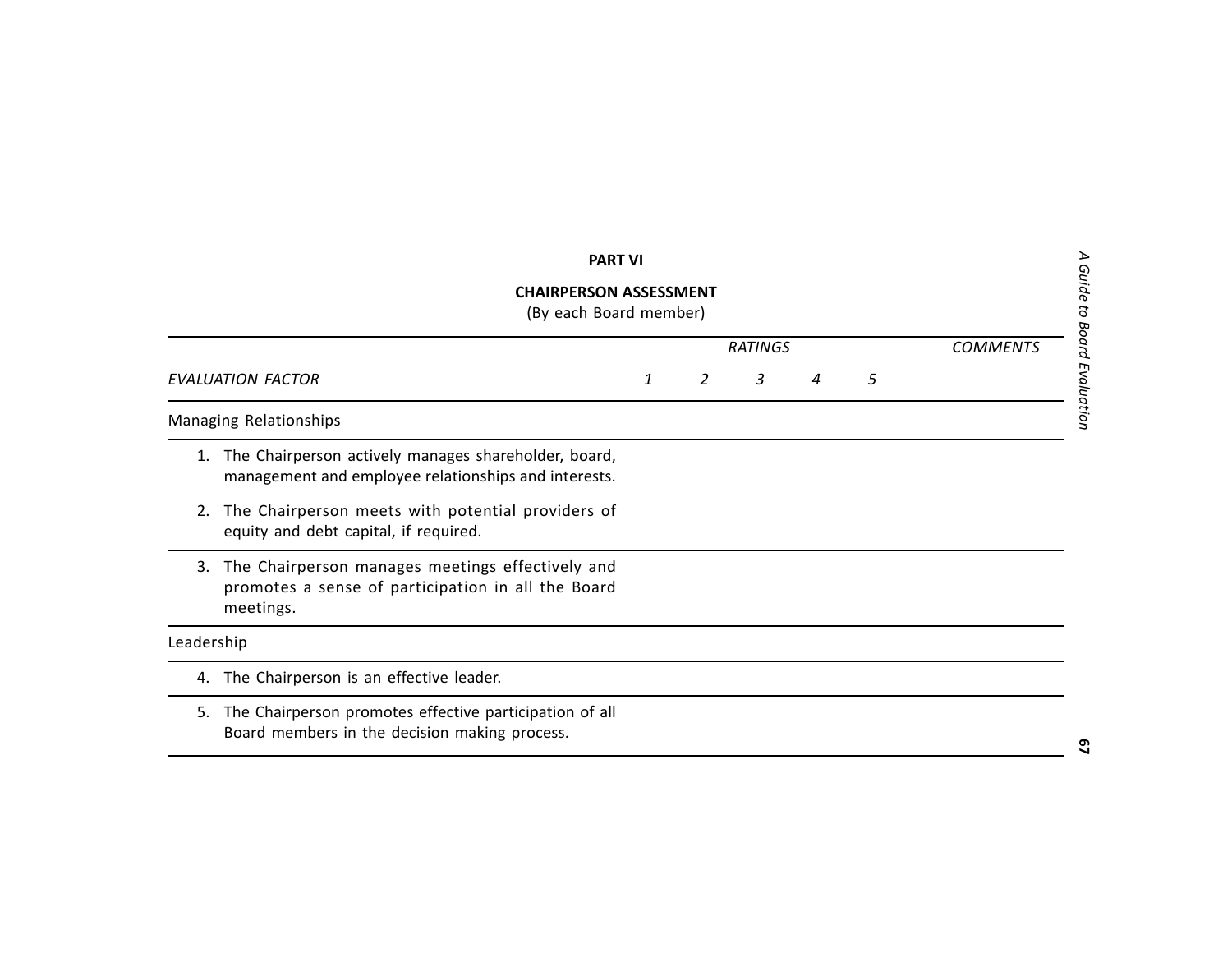| 7.                                             | The Chairperson promotes continuing training and                    |                          |                   |      |
|------------------------------------------------|---------------------------------------------------------------------|--------------------------|-------------------|------|
| development of directors.                      |                                                                     |                          |                   |      |
|                                                | Outstanding<br><b>Exceeds Expectation</b>                           | <b>Meets Expectation</b> | Needs Improvement | Poor |
| Overall rating of<br>Chairperson's performance |                                                                     |                          |                   |      |
| Comment                                        |                                                                     |                          |                   |      |
|                                                |                                                                     |                          |                   |      |
|                                                |                                                                     |                          |                   |      |
|                                                |                                                                     |                          |                   |      |
|                                                | Please suggest three things that could improve Board's performance. | Name of Director:        |                   |      |
| a)                                             |                                                                     |                          |                   |      |
| b)                                             |                                                                     | Signature:               |                   |      |
| C.                                             |                                                                     |                          |                   |      |
|                                                |                                                                     | Date:                    |                   |      |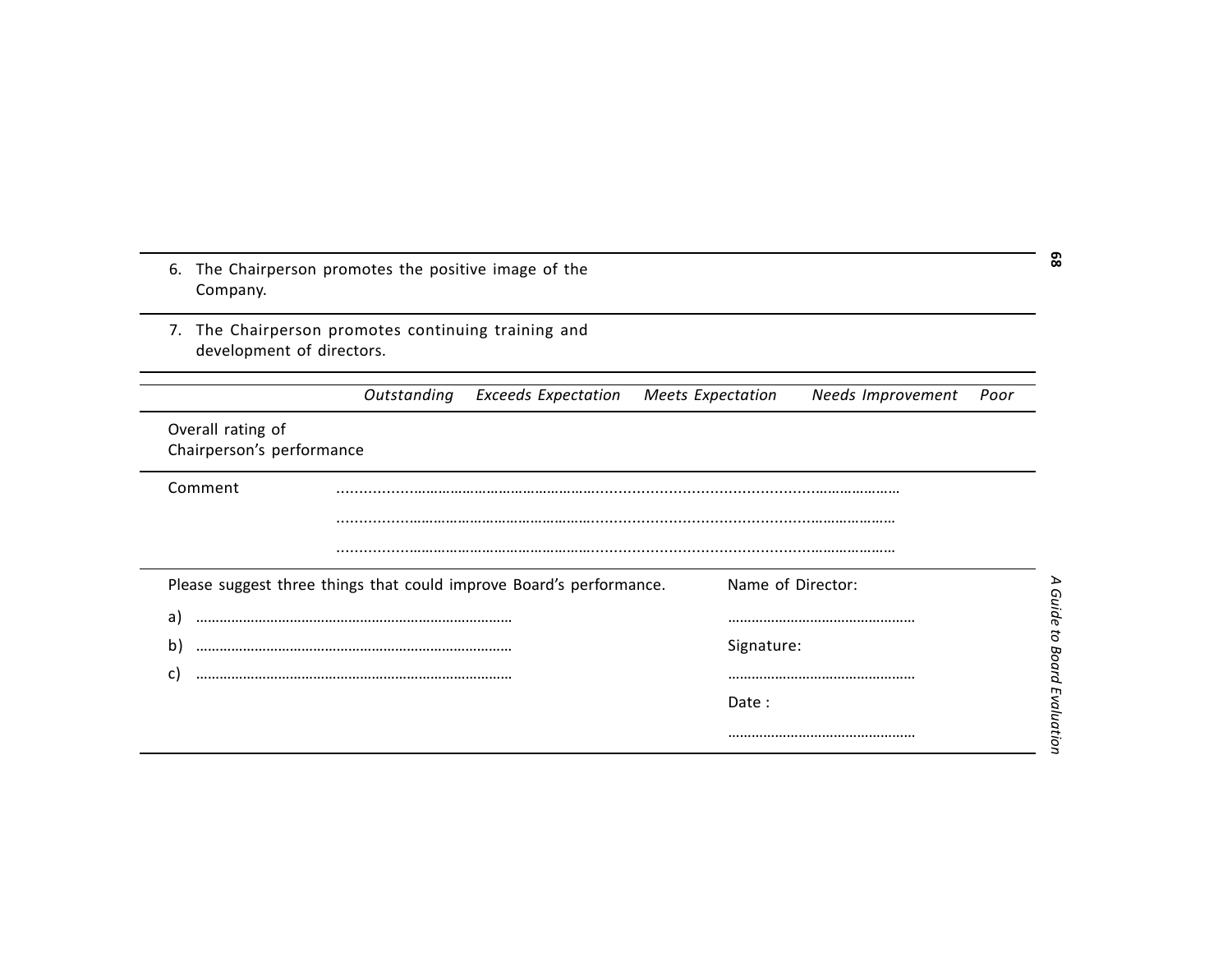# **SAMPLE BOARD ASSESMENT MODELS<br>
Select the appropriate rating for each statement<br>
Select the appropriate rating for each statement<br>
0 Insufficient knowledge/ Not applicable<br>
1 Strongly disagree<br>
5 Strongly agree<br>
5 Strong**

- 
- 
-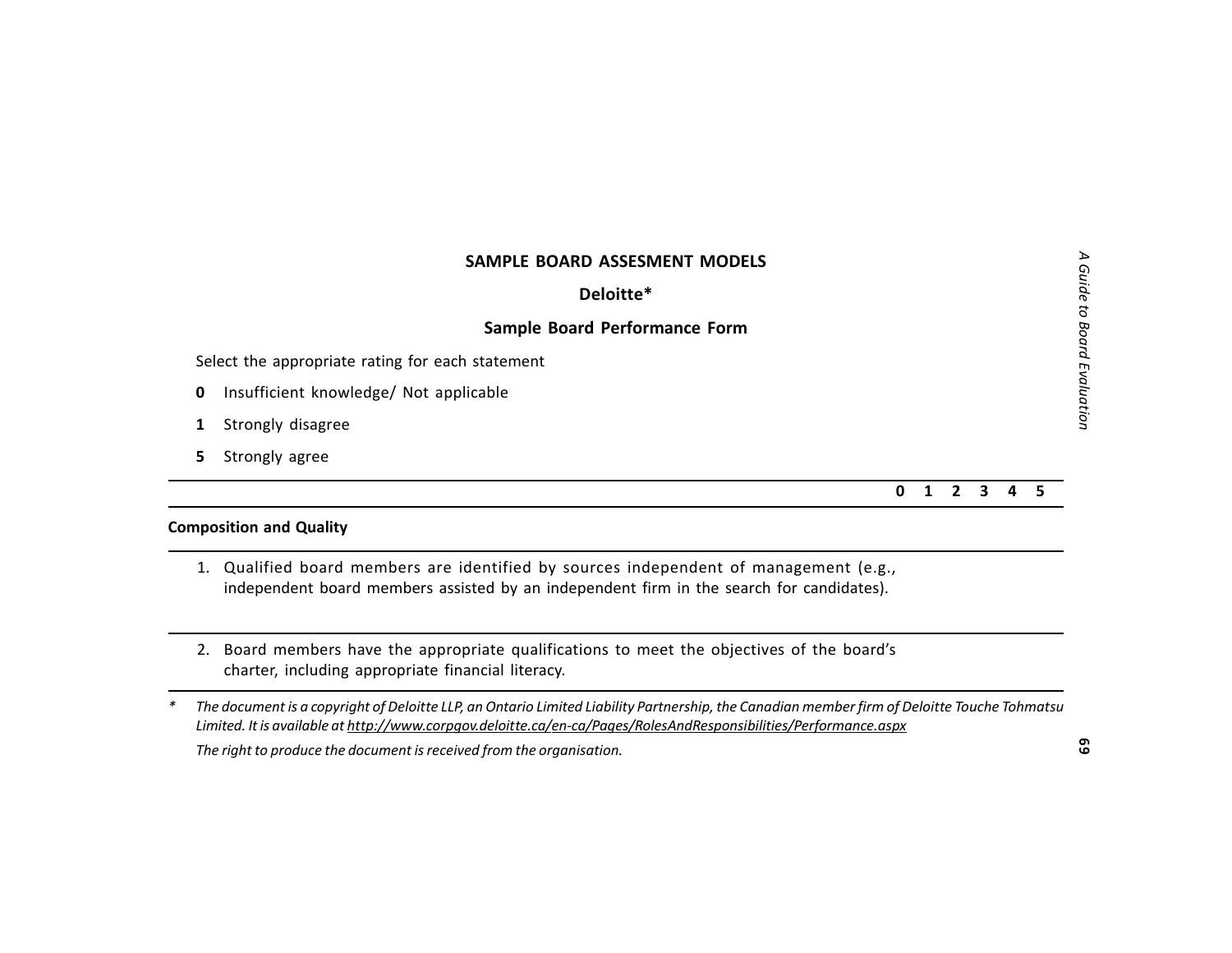- 3. The board demonstrates integrity, credibility, trustworthiness, active participation, an ability<br>
to handle conflict constructively, strong interpersonal skills, and the willingness to address<br>
sisues proactively.<br>
4.
- 
- 
- 
- 
- 
-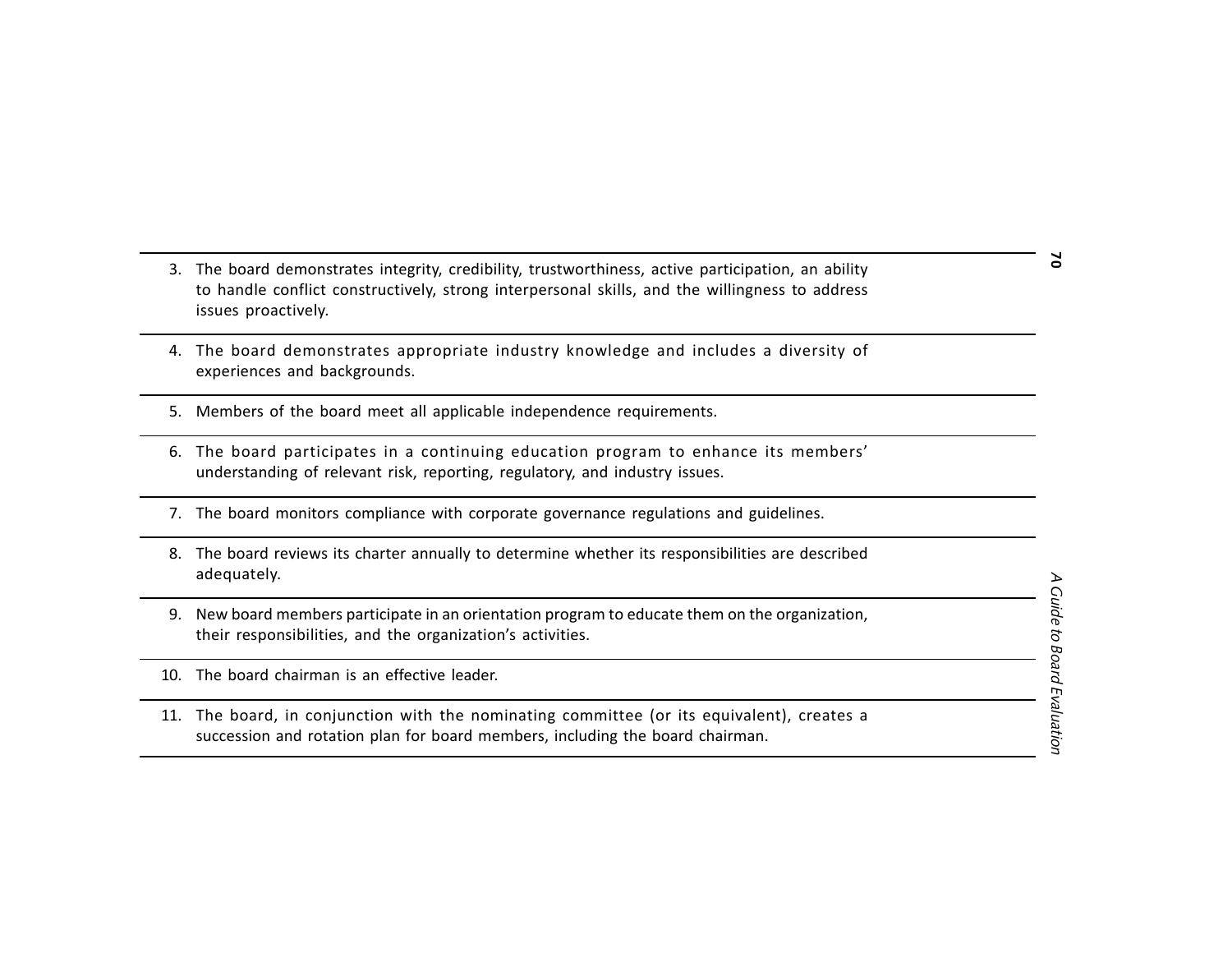| Select the appropriate rating for each statement |  |  |  |
|--------------------------------------------------|--|--|--|
|--------------------------------------------------|--|--|--|

- Select the appropriate rating for each statement<br>
1. The boral takes into account significant risks that may directly or indirectly affect<br>
1. The boral takes into account significant risks that may directly or indirectly
	-
	-
	-
	-
	-
	-
	-
	-
	-
	-
	-
	-
	-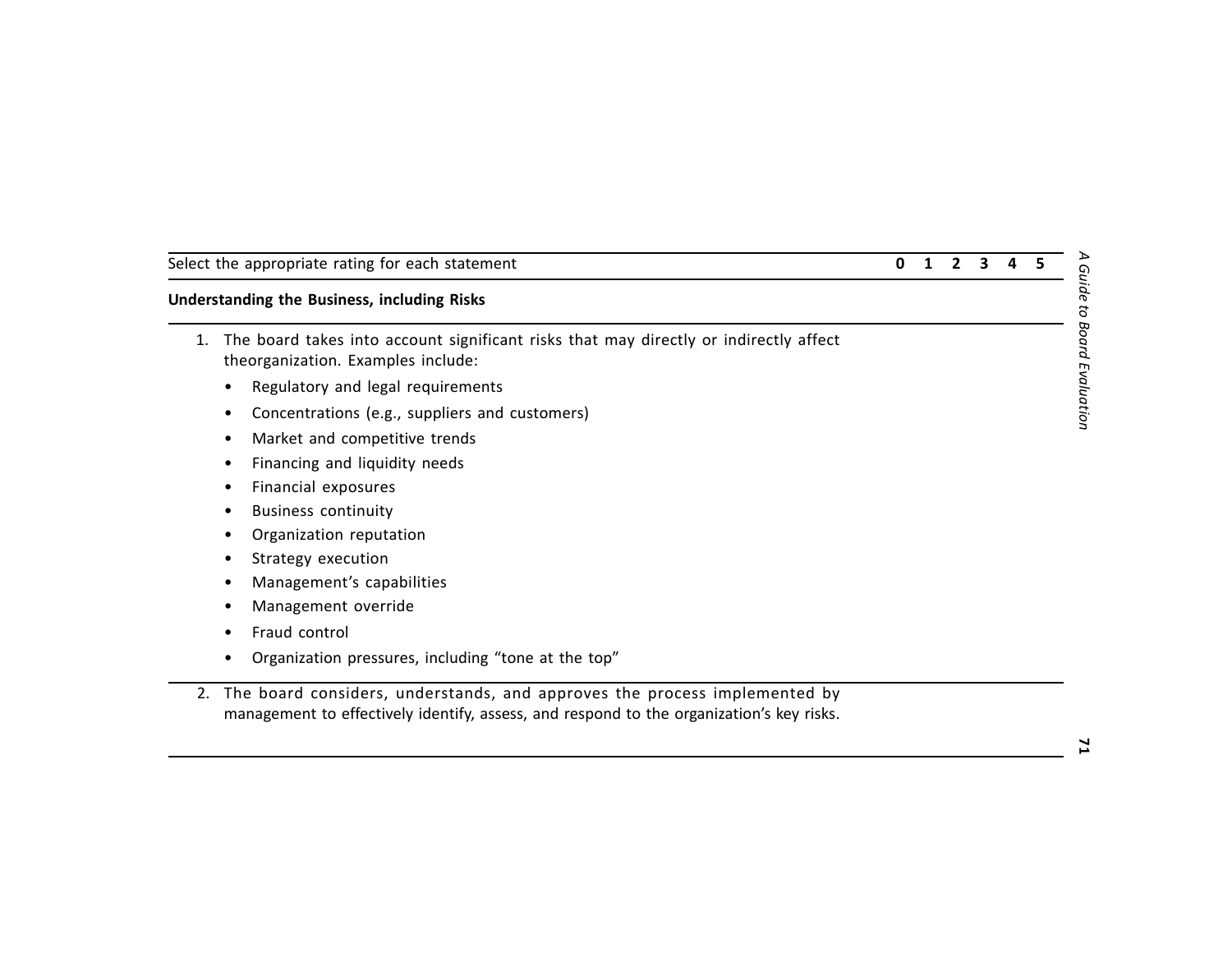- 
- 

| Select the appropriate rating for each statement | 0 1 2 3 4 5 |  |  |  |
|--------------------------------------------------|-------------|--|--|--|
|                                                  |             |  |  |  |

| 3. |                                                                                                                                                                                                                                                                                                                                                                                                                                                                                    |   |  |   | N |                             |
|----|------------------------------------------------------------------------------------------------------------------------------------------------------------------------------------------------------------------------------------------------------------------------------------------------------------------------------------------------------------------------------------------------------------------------------------------------------------------------------------|---|--|---|---|-----------------------------|
| 4. | The board considers the organization's performance versus that of its peers in a manner<br>that enhances comprehensive risk oversight by using reports provided directly by<br>management to the board or at the full board meeting. These may include benchmarking<br>information comparing the organization's performance and ratios with industry and<br>peers, industry trends, and budget analysis with explanations for areas where significant<br>differences are apparent. |   |  |   |   |                             |
|    | Select the appropriate rating for each statement                                                                                                                                                                                                                                                                                                                                                                                                                                   | O |  | 3 |   |                             |
|    | <b>Process and Procedures</b>                                                                                                                                                                                                                                                                                                                                                                                                                                                      |   |  |   |   |                             |
| 1. | The board develops a calendar that dedicates the appropriate time and resources<br>needed to execute its responsibilities.                                                                                                                                                                                                                                                                                                                                                         |   |  |   |   |                             |
| 2. | Board meetings are conducted effectively, with sufficient time spent on significant or<br>emerging.                                                                                                                                                                                                                                                                                                                                                                                |   |  |   |   |                             |
| 3. | The level of communication between the board and relevant parties is appropriate;<br>the board chairman encourages input on meeting agendas from committee and board<br>members, management, the internal auditors, and the independent auditor.                                                                                                                                                                                                                                   |   |  |   |   | A Guide to Board Evaluation |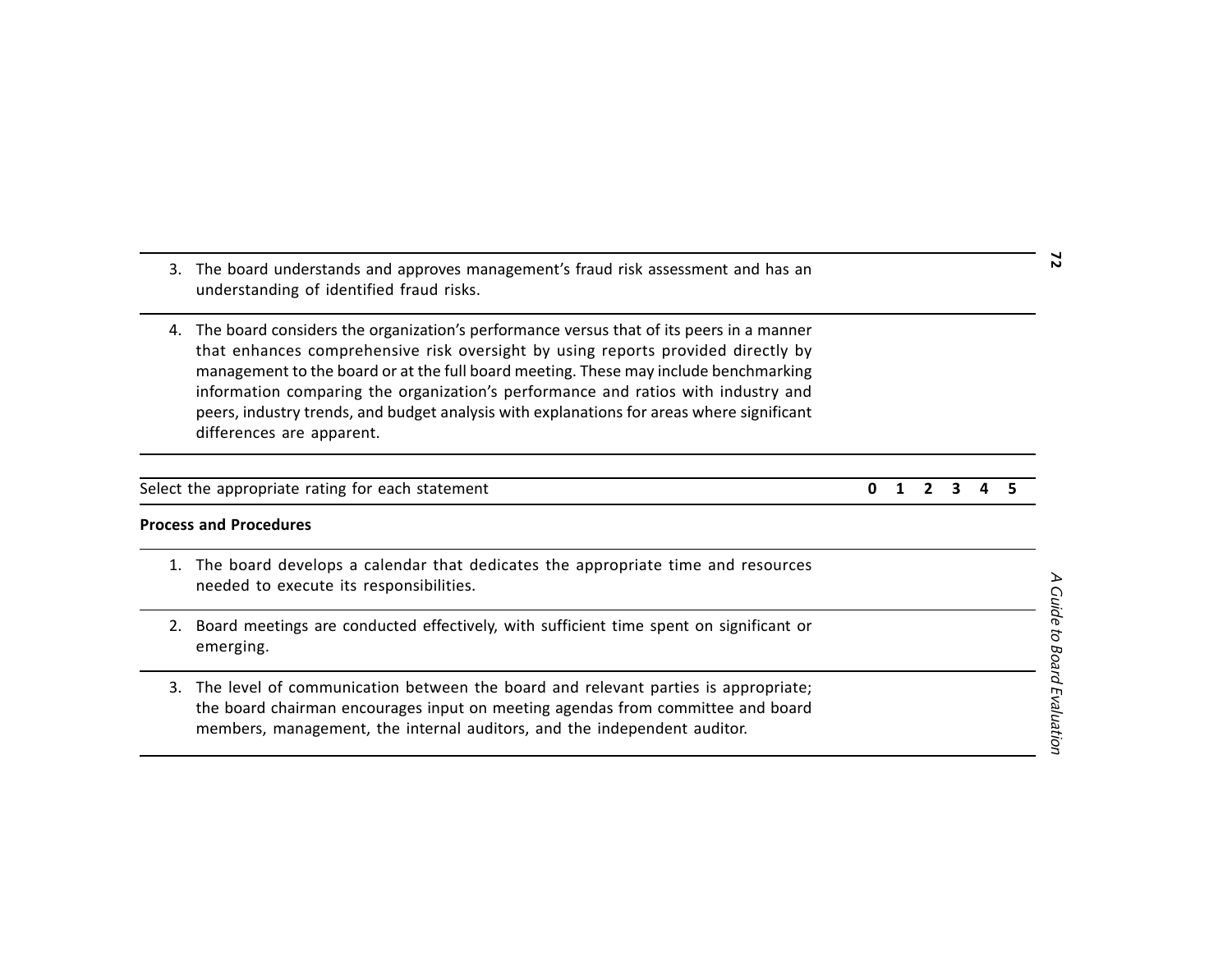- 
- 
- 4. The agenda and related information are circulated in advance of meetings to allow<br>
board members sufficient time to study and understand the information.<br>
5. Written materials provided to board members are relevant and
- 
- 
- 
- 
-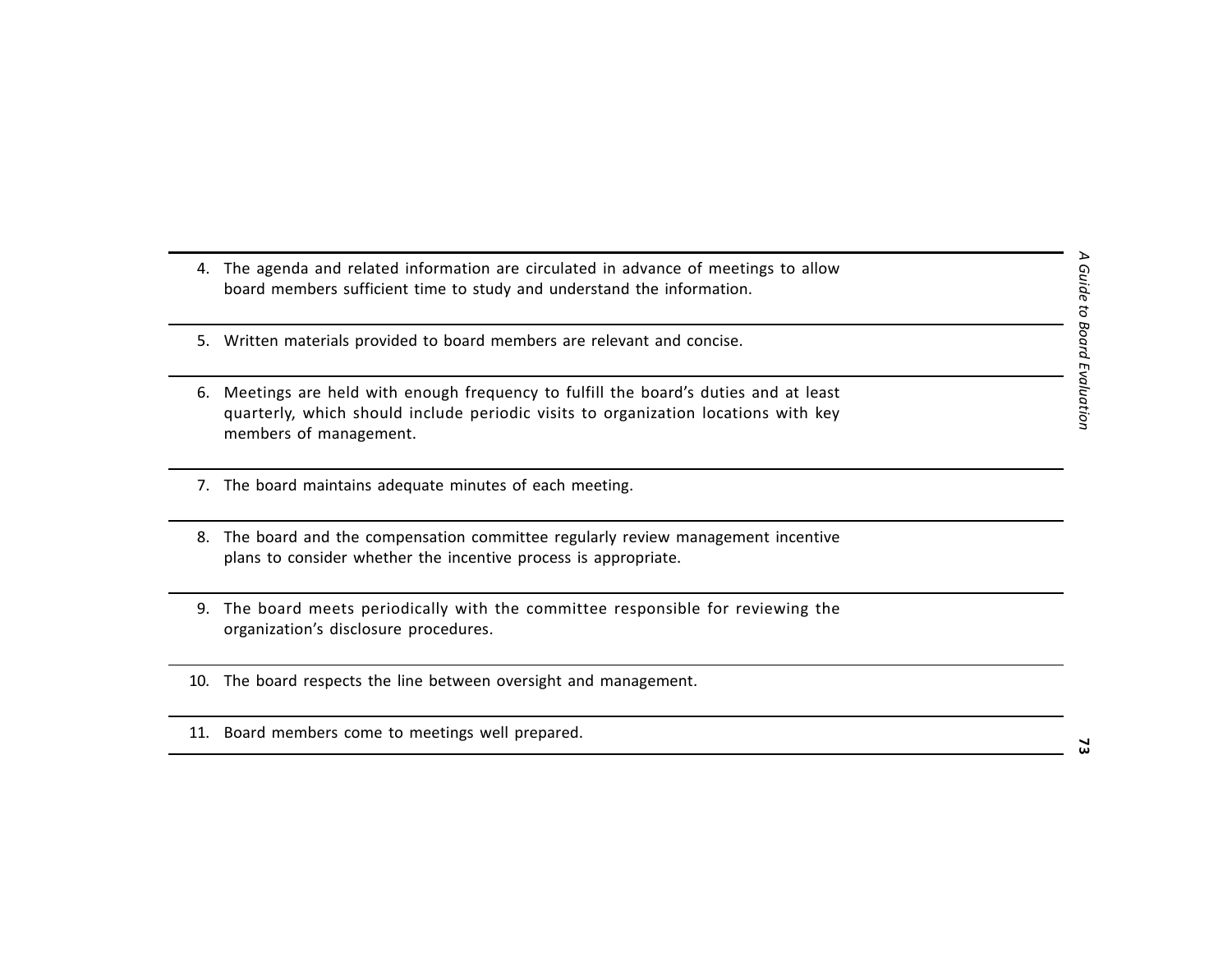- 
- 
- Select the appropriate rating for each statement<br>
1. The board considers the quality and appropriateness of financial accounting and<br>
1. The board considers the quality and appropriateness of financial accounting and<br>
1. T
	-
	-
	-
	-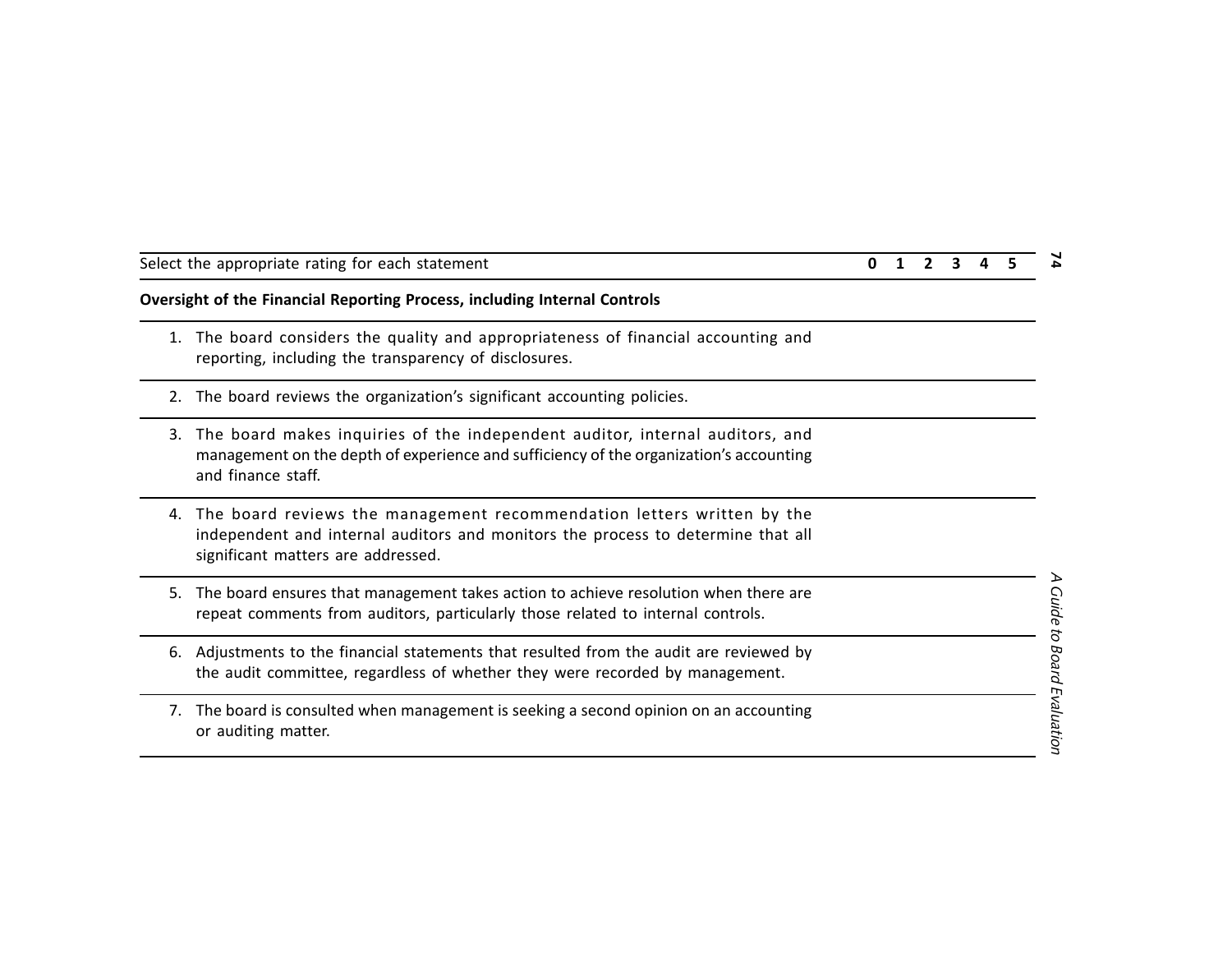- 
- 
- 
- 
- 
- Oversight of Audit Functions<br>
8. The board understands the coordination of work between the independent and internal<br>
auditors and clearly articulates its expectations of each.<br>
9. The board appropriately considers interna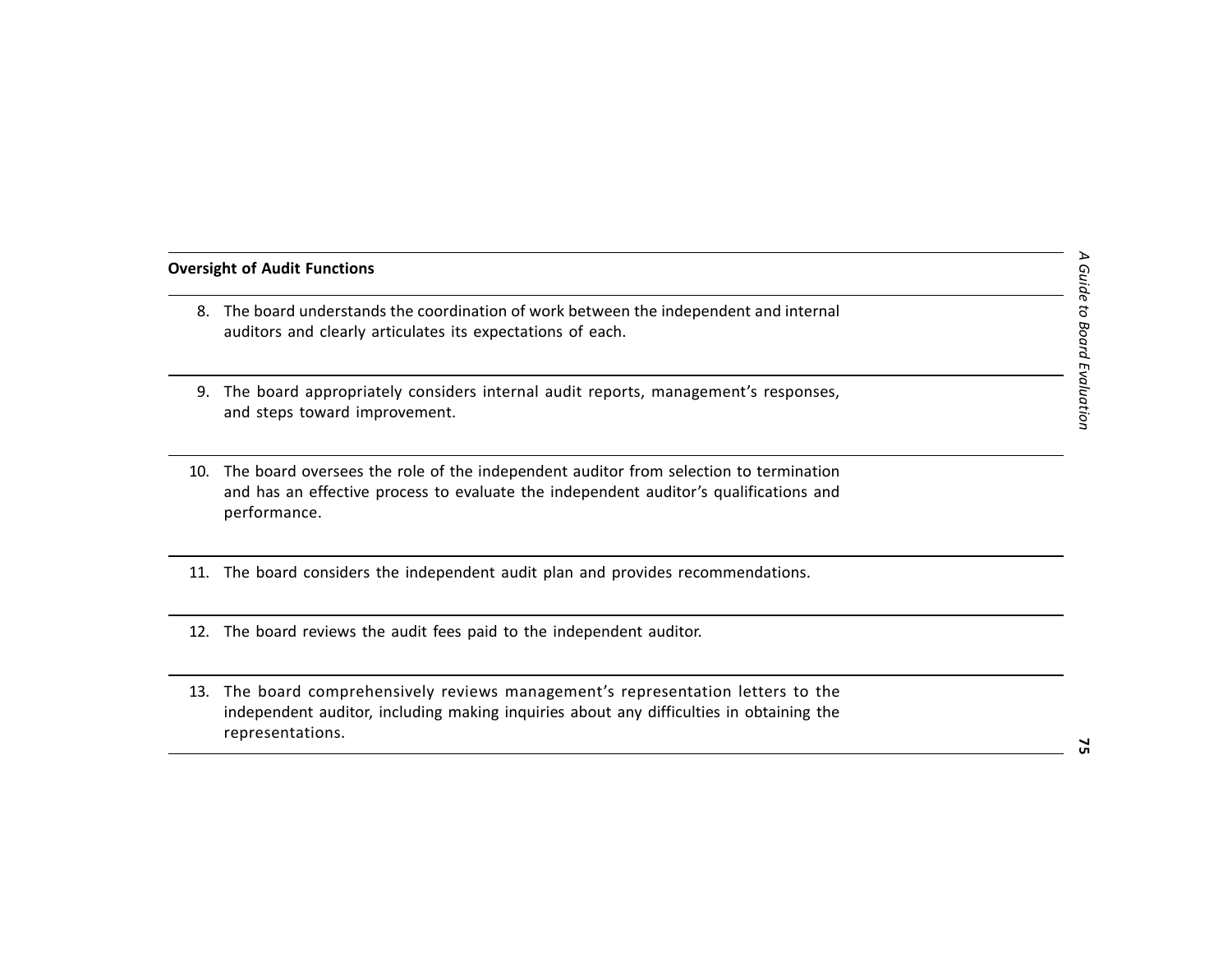- Select the appropriate rating for each statement<br>
1. Board members oversee the process and are notified of communications received<br>
1. Board members oversee the process and are notified of communications received<br>
1. Board
	-
	-
	-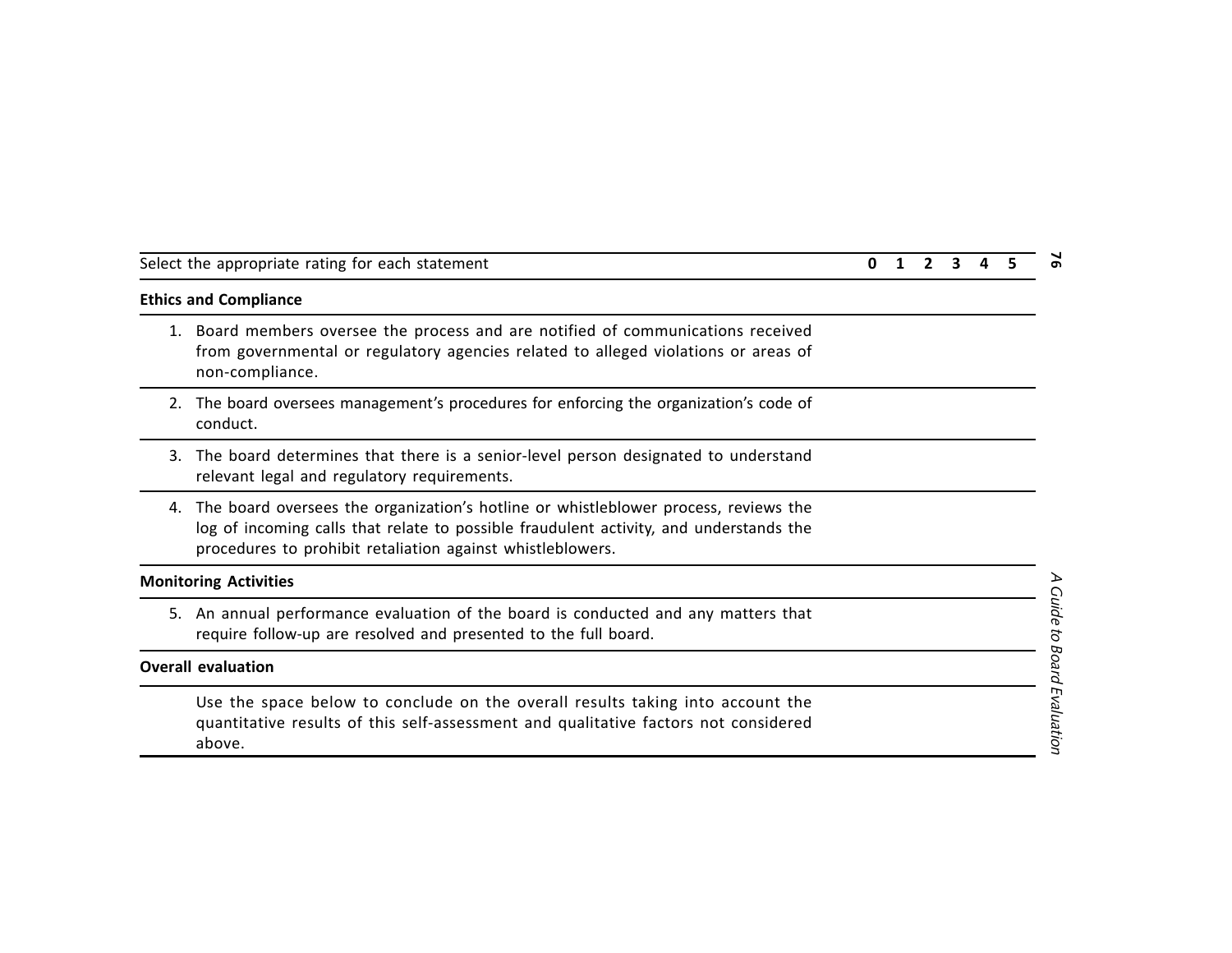- 
- 
- 
- 

**SAMPLE II**<br> **Introduction**<br>
The purpose of this evaluation tool is to assist the Board of Directors to:<br> **Intervaluation and recognize what is working well;**<br> **Intervaluation and recognize what is working well;**<br> **Interv**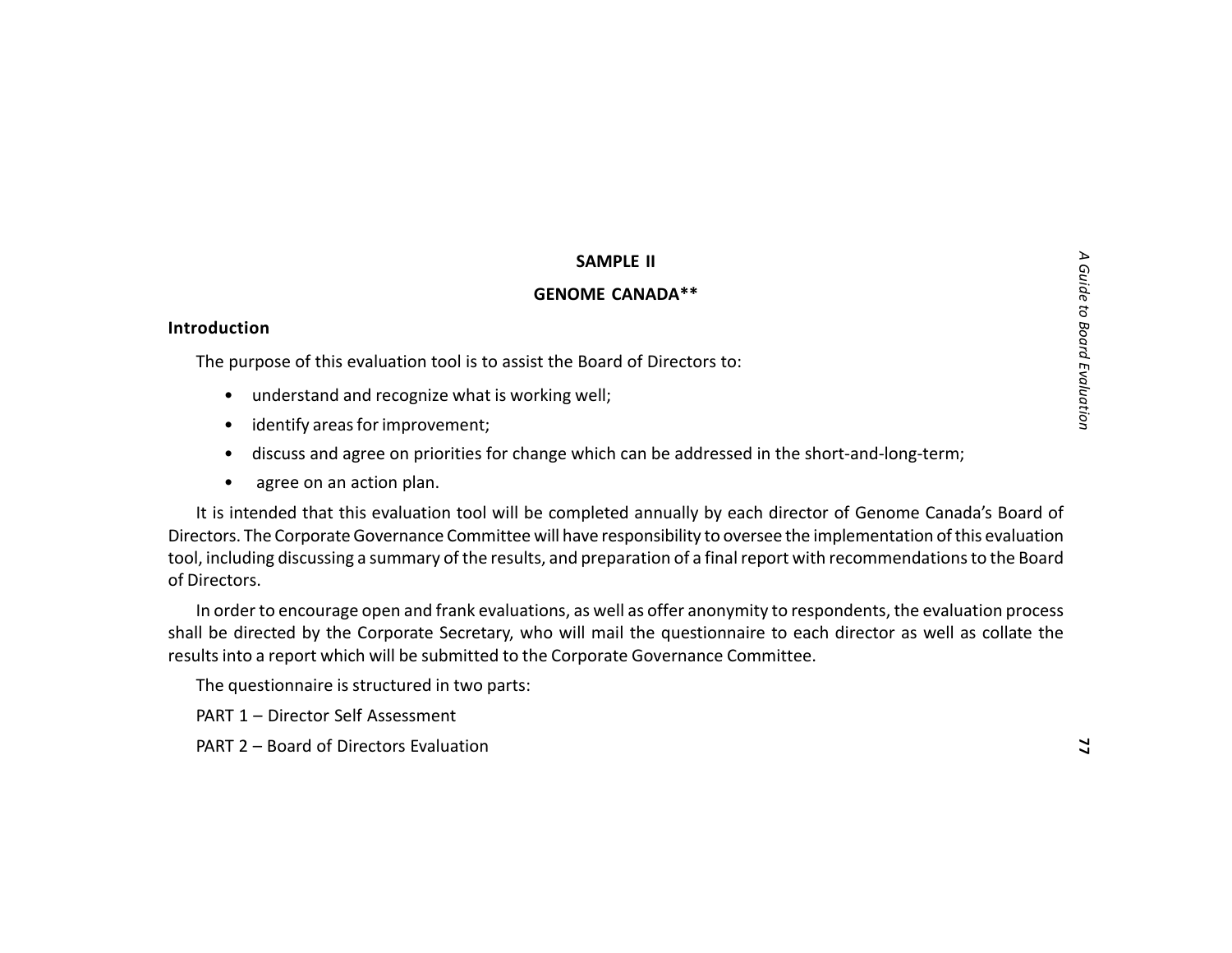Both parts of the questionnaire are to be completed and sealed in the attached envelope and returned to the Corporate<br> **Secretary.**<br> **PART 1 - DIRECTOR SELF ASSESSMENT**<br> **Background**<br>
Genome Canada does not undertake a for

- 
- 
- 
- 
- 
- 
- 
- 
- attendance, confidentiality and preparation for meetings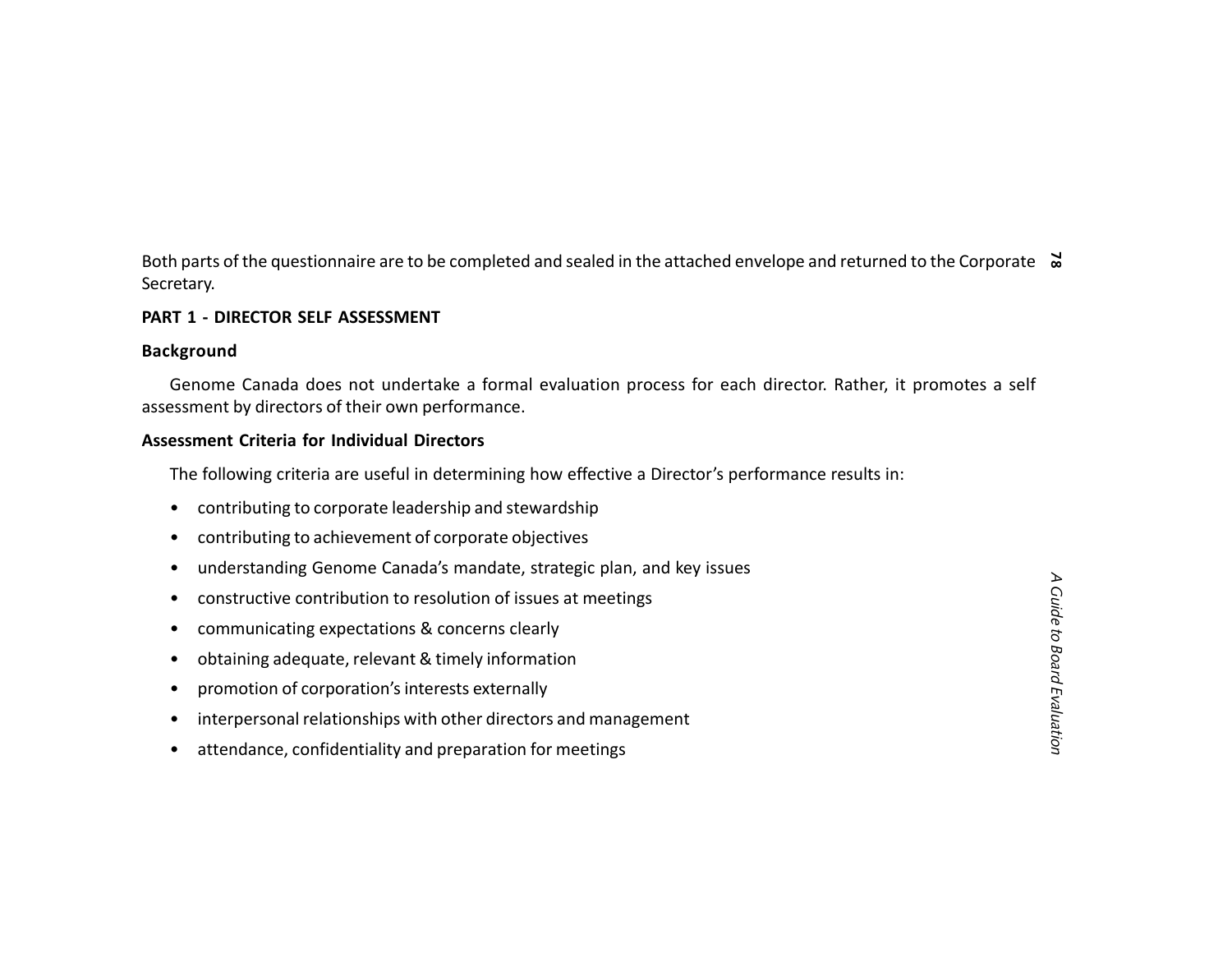|    | PART 1 - DIRECTOR SELF-ASSESSMENT                                                                                                                               |                             |                 |       |                   |                           |
|----|-----------------------------------------------------------------------------------------------------------------------------------------------------------------|-----------------------------|-----------------|-------|-------------------|---------------------------|
|    | <b>Rating Scale:</b>                                                                                                                                            |                             |                 |       |                   |                           |
|    | On a scale from 1 to 5 with 1 being "Strongly Disagree" and 5 being "Very Strongly Agree" please rate your performance<br>as a director based on the following: |                             |                 |       |                   |                           |
|    | Assessment Criteria                                                                                                                                             | Strongly<br><b>Disagree</b> | <b>Disagree</b> | Agree | Strongly<br>Agree | Very<br>Strongly<br>Agree |
|    |                                                                                                                                                                 | 1                           | 2               | 3     | $\overline{4}$    | 5                         |
|    | 1 I have a good understanding of Genome Canada's<br>mandate, strategic plan and key issues.                                                                     |                             |                 |       |                   |                           |
|    | 2 I understand the difference between governing and<br>managing a corporate enterprise and avoid intruding<br>on management's responsibilities.                 |                             |                 |       |                   |                           |
| 3  | My special skills/ expertise provide a unique<br>contribution to the board's overall effectiveness.                                                             |                             |                 |       |                   |                           |
| 4  | I have good interpersonal relationships with the other<br>directors.                                                                                            |                             |                 |       |                   |                           |
| 5. | I think, speak and act independently in relation to<br>decisions the board must make.                                                                           |                             |                 |       |                   |                           |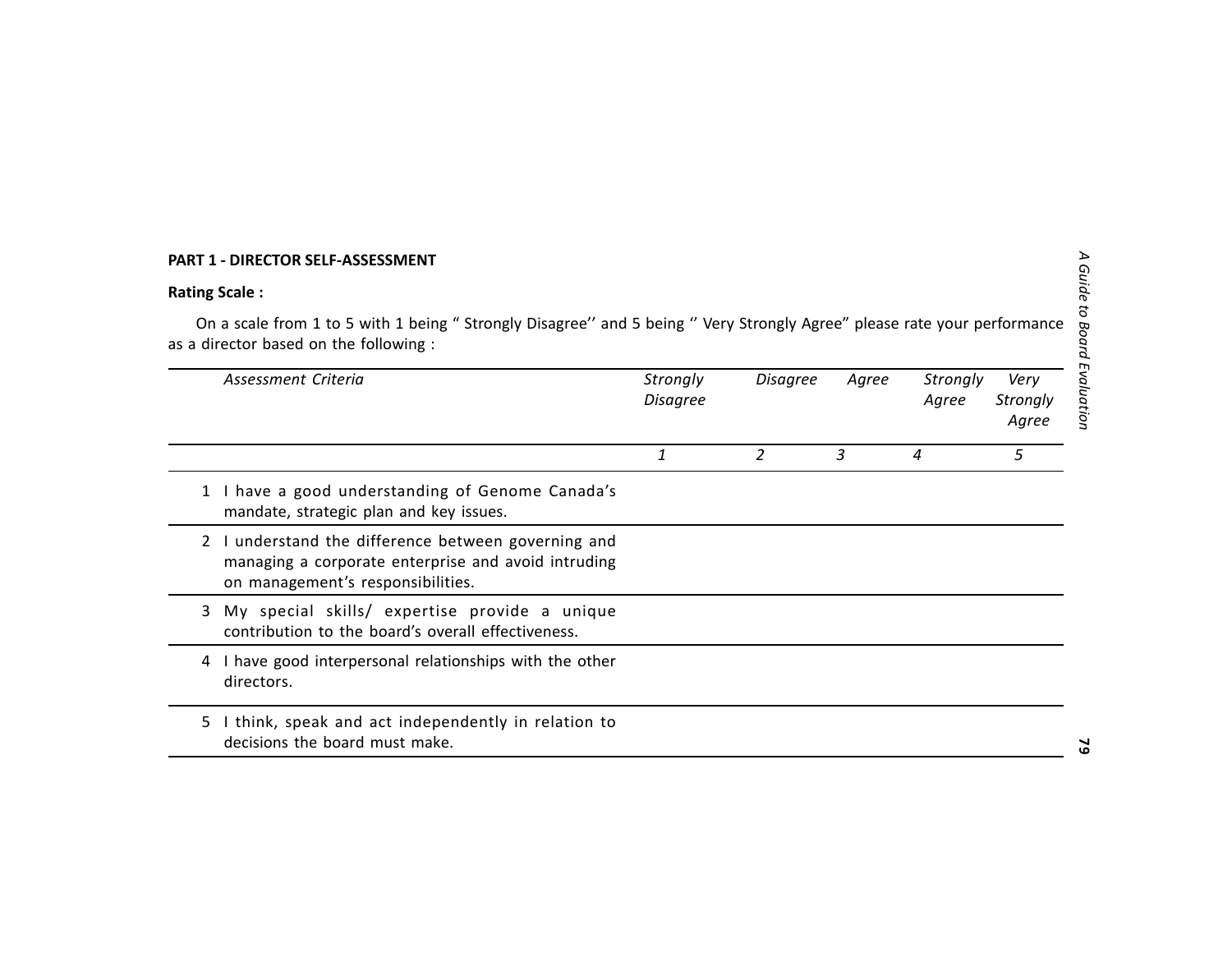| 6  | I facilitate and encourage change when it would<br>improve board processes.                                                                                          | °ة         |
|----|----------------------------------------------------------------------------------------------------------------------------------------------------------------------|------------|
|    | 7 I make a measured and appropriate contribution to<br>board discussions and deliberations.                                                                          |            |
| 8  | I am sensitive to the complex relationships which<br>naturally exist among the board chair, the independent<br>directors and the president and CEO.                  |            |
| 9  | I come to meetings well prepared- having done the<br>necessary prior reading and having consulted other<br>directors and/or management if required.                  |            |
| 10 | I have a good knowledge of the responsibilities of<br>Genome Canada's management team and am able to<br>consult with members of the management team, as<br>required. | Guide<br>5 |
| 11 | I promote Genome Canada's corporate interests<br>externally.                                                                                                         | Board      |
| 12 | I respect the confidentiality of business information and<br>our board's deliberations.                                                                              | Evaluation |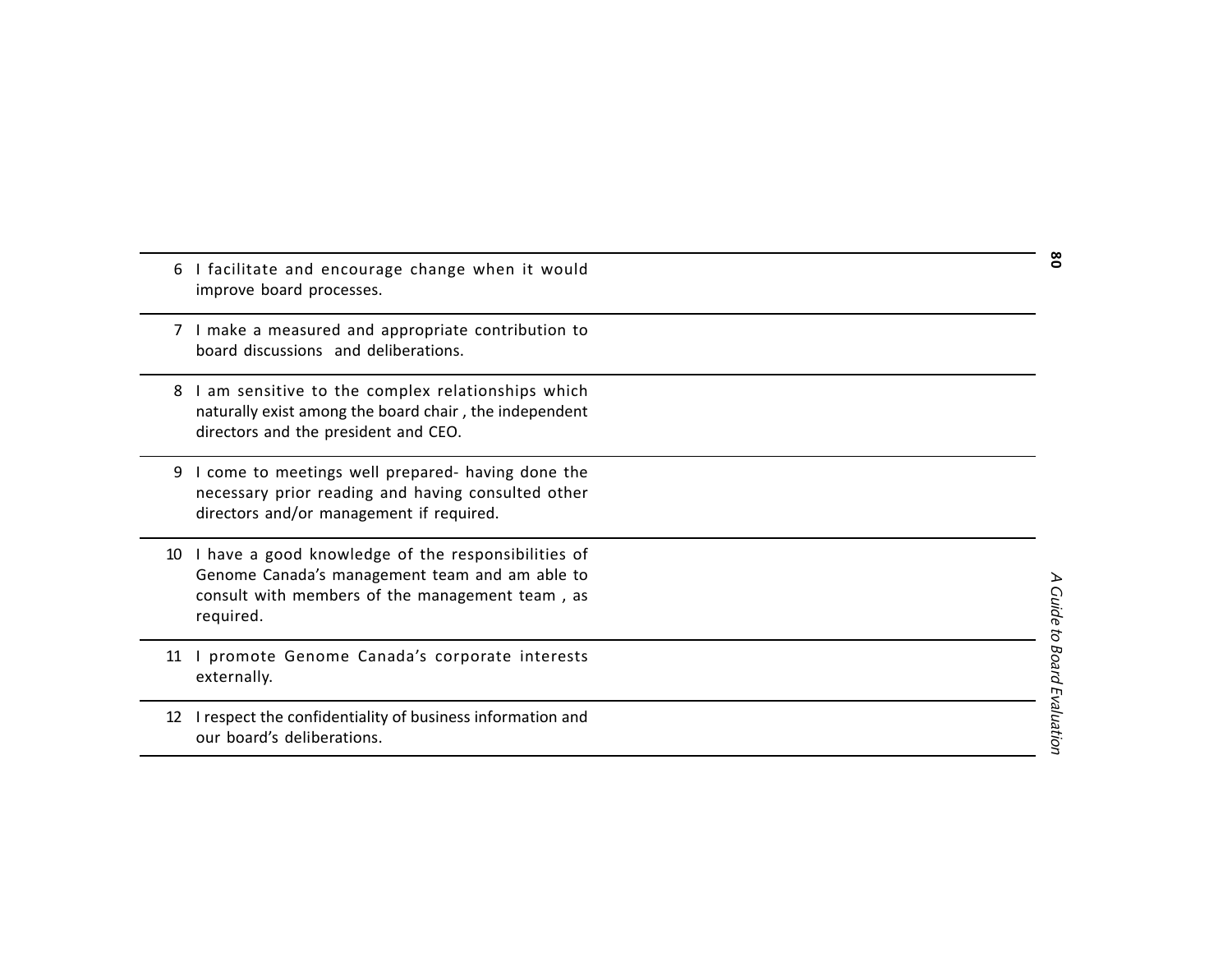| 13 | I understand the legal and fiduciary obligations of<br>individual directors and of the board as a whole.                                                                                                        | <b>Guide</b>             |
|----|-----------------------------------------------------------------------------------------------------------------------------------------------------------------------------------------------------------------|--------------------------|
| 14 | I have a sufficient knowledge of Genome Canada's as a<br>legal entity and not-for-profit corporation, as well as<br>an understanding of its relationship with industry<br>Canada and other federal departments. | O<br>Board<br>Evaluatior |
| 15 | When it is appropriate I communicate privately and<br>constructively with the chair and/or President and CEO<br>between meetings.                                                                               |                          |
| 16 | I expect high levels of performance from myself, my<br>fellow directors and management.                                                                                                                         |                          |
| 17 | I ask probing questions focused on policy and strategy<br>rather than tactics and details.                                                                                                                      |                          |
| 18 | I insist that I and the other directors receive information<br>necessary for decision making.                                                                                                                   |                          |
| 19 | I make a meaningful contribution when I serve on a<br>board committee.                                                                                                                                          |                          |
| 20 | My attendance rate at meetings is satisfactory.                                                                                                                                                                 |                          |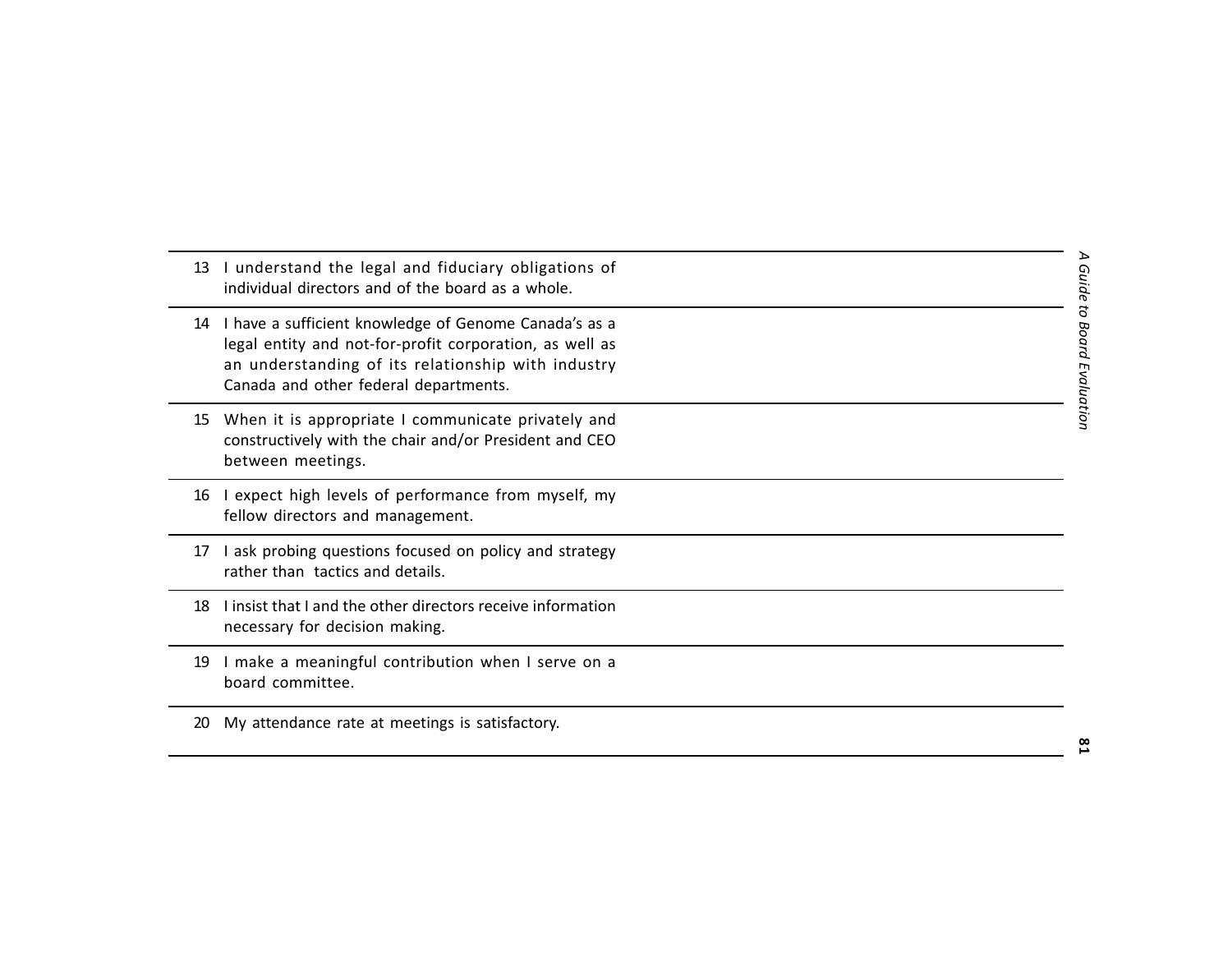- 
- 
- 
- 

21 I serve as a resource to the board and to management.<br>
22 I introduce new thinking and a fresh perspective to<br>
problem solving.<br>
23 My attitude is positive, supportive and enthusiastic.<br>
24 My personal value and ethical

- 
- 
-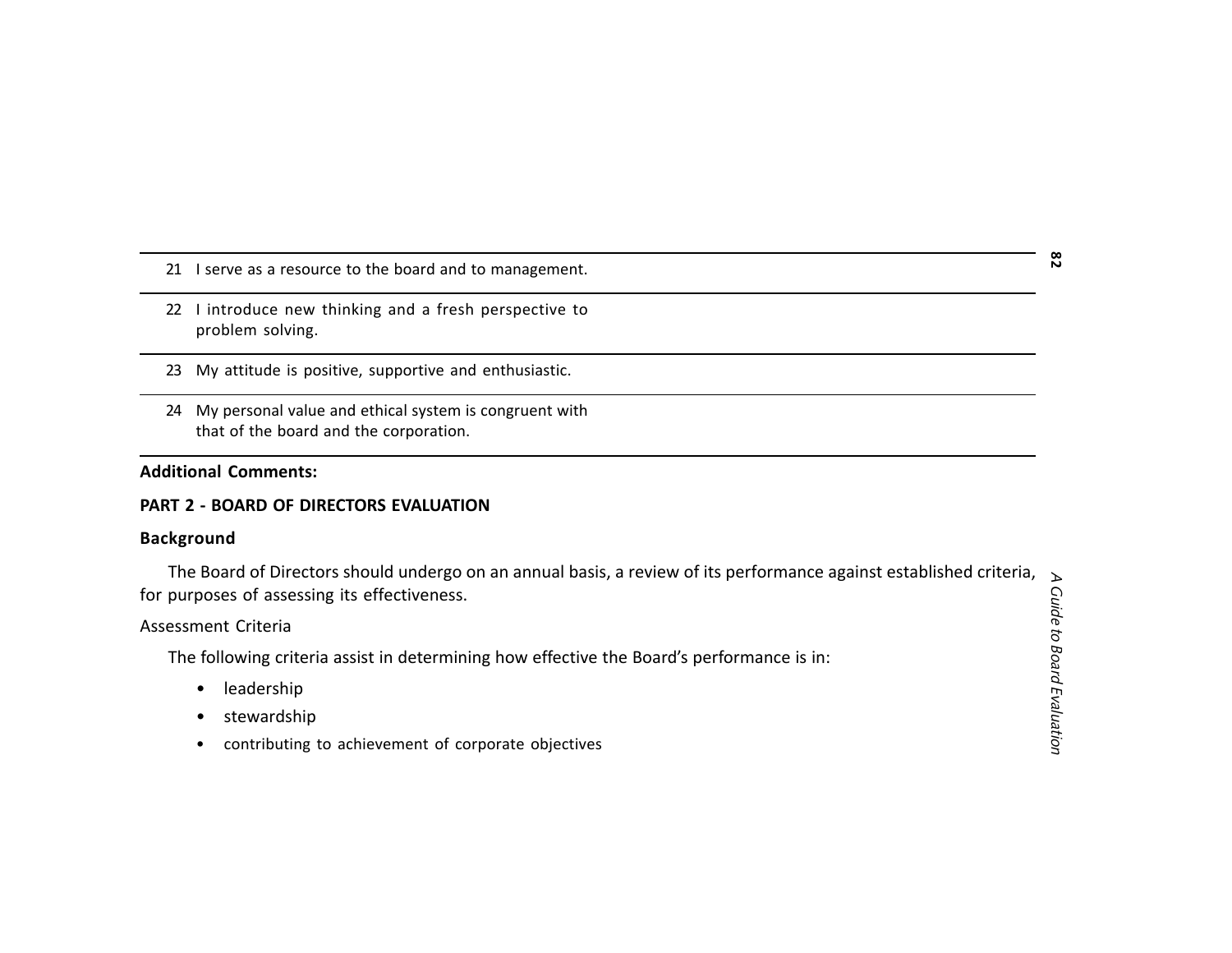- 
- 
- 
- timely resolution of issues at meetings<br>• communications of expectations & concerns clearly<br>• obtain adequate, relevant & timely information<br>• review & approval of stategic and operational plans, objectives, budgets<br>• re
- 
- 
- 
- 
- 
- 
- 
- 
- 
- 
- 
- review of corporation's ethical conduct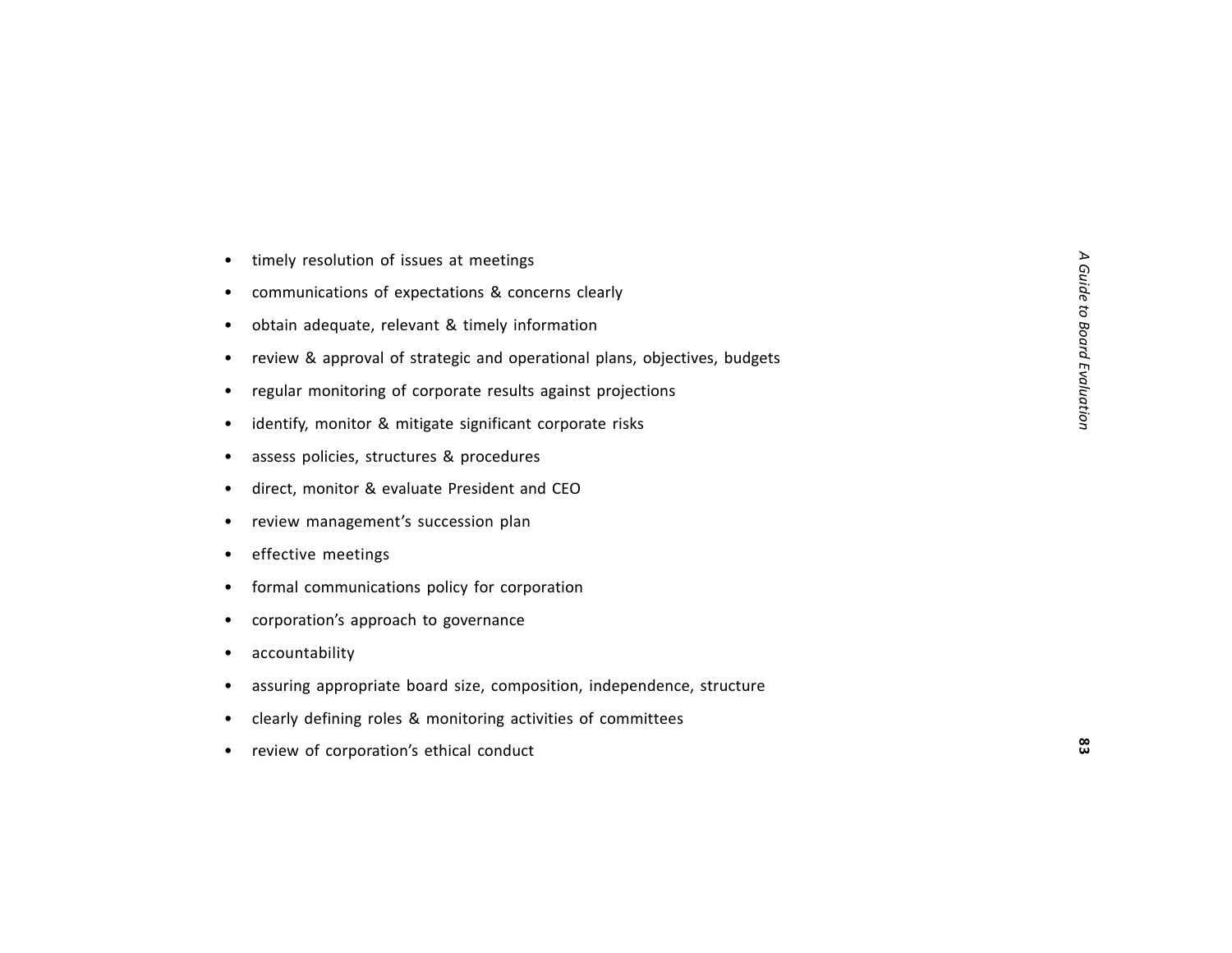|              | PART 2 BOARD OF DIRECTORS EVALUATION                                                                                                                              |                             |                |                |                   |                           |
|--------------|-------------------------------------------------------------------------------------------------------------------------------------------------------------------|-----------------------------|----------------|----------------|-------------------|---------------------------|
|              | <b>Rating Scale</b>                                                                                                                                               |                             |                |                |                   |                           |
|              | On a scale from 1 to 5 with 1 being "Strongly Disagree" and 5 being "Very Strongly Agree" please rate the<br>Board's performance against the following criteria.  |                             |                |                |                   |                           |
|              | Note: Additional comments are welcome.                                                                                                                            |                             |                |                |                   |                           |
|              | Assessment Criteria                                                                                                                                               | Strongly<br><b>Disagree</b> | Disagree       | Agree          | Strongly<br>Agree | Very<br>Strongly<br>Agree |
|              |                                                                                                                                                                   | 1                           | $\overline{2}$ | $\mathfrak{Z}$ | 4                 | 5                         |
|              | <b>Strategic Plan and Performance</b>                                                                                                                             |                             |                |                |                   |                           |
| $\mathbf{1}$ | The Board understands the vision, mission and<br>objectives of Genome Canada.                                                                                     |                             |                |                |                   |                           |
|              | 2 The Board is involved in the strategic planning process,<br>including corporate goals, objectives and overall<br>operating and financial plans to achieve them. |                             |                |                |                   |                           |
| 3            | The Board focuses on strategic issues and regularly<br>assesses performance against its strategic plans and<br>goals.                                             |                             |                |                |                   |                           |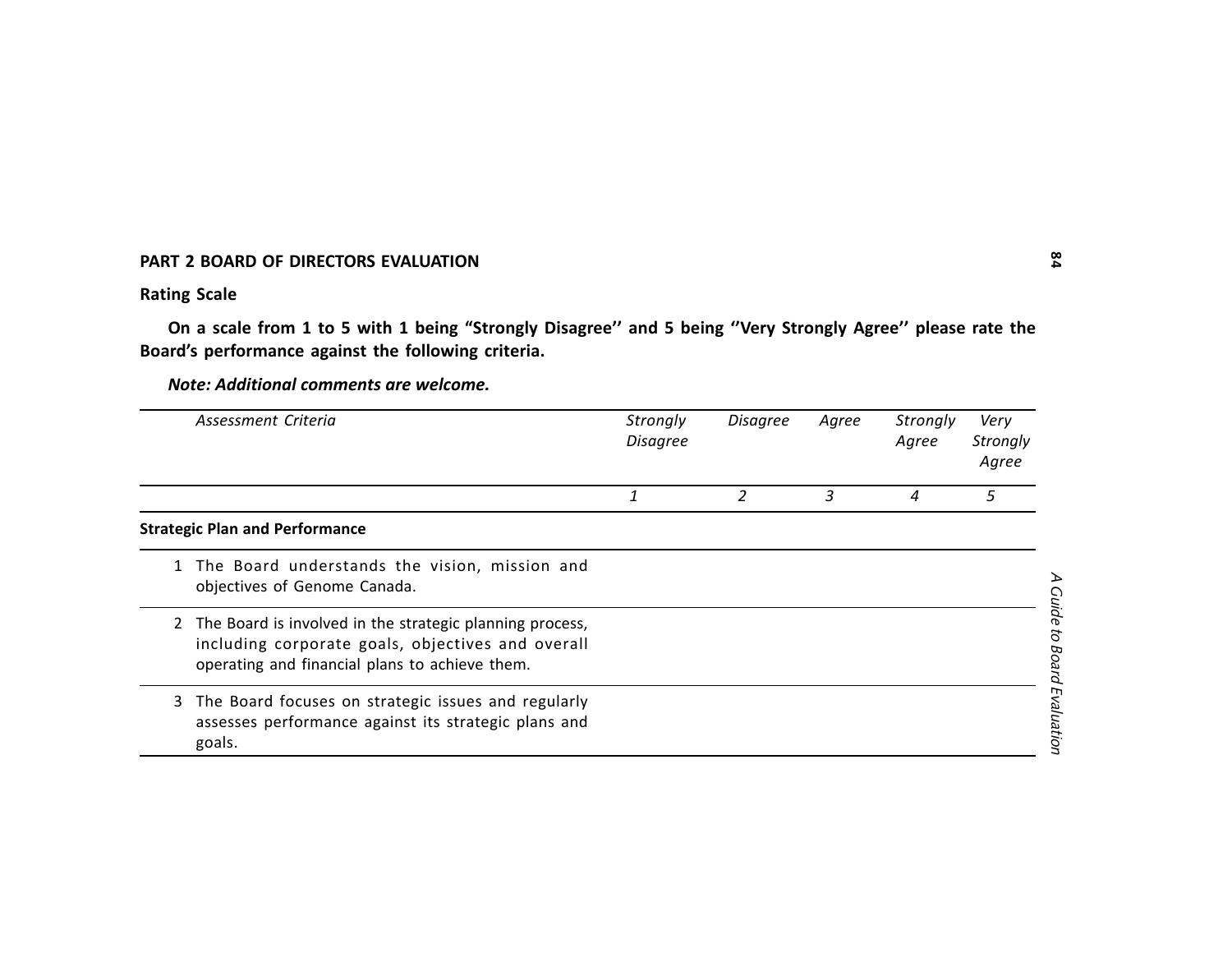|     | The Board monitors financial and other indicators<br>throughout the year, and takes appropriate action as<br>required.                                            | Guide to   |   |
|-----|-------------------------------------------------------------------------------------------------------------------------------------------------------------------|------------|---|
| 5.  | The Board regularly assesses strategic and operating<br>risks and takes appropriate action as required.                                                           | Board      |   |
| 6   | The Board understands the legal requirements and<br>obligations under which they act as a Board; i.e., bylaws,<br>funding agreement, corporate governance manual. | Evaluatior |   |
|     | 7 The Board has adopted and maintains a senior<br>management succession planning process and is<br>satisfied with succession planning for the CEO.                |            |   |
| 8   | The Board appropriately relates the compensation of<br>the president and CEO to performance.                                                                      |            |   |
| 9   | The Board is diligent in verifying the integrity of its<br>financial and management controls and systems.                                                         |            |   |
| 10. | The Board is made aware of Genome Canada's<br>communications with key stakeholders; i.e. media,<br>government, general public.                                    |            |   |
|     | <b>Additional Comments:</b>                                                                                                                                       |            | œ |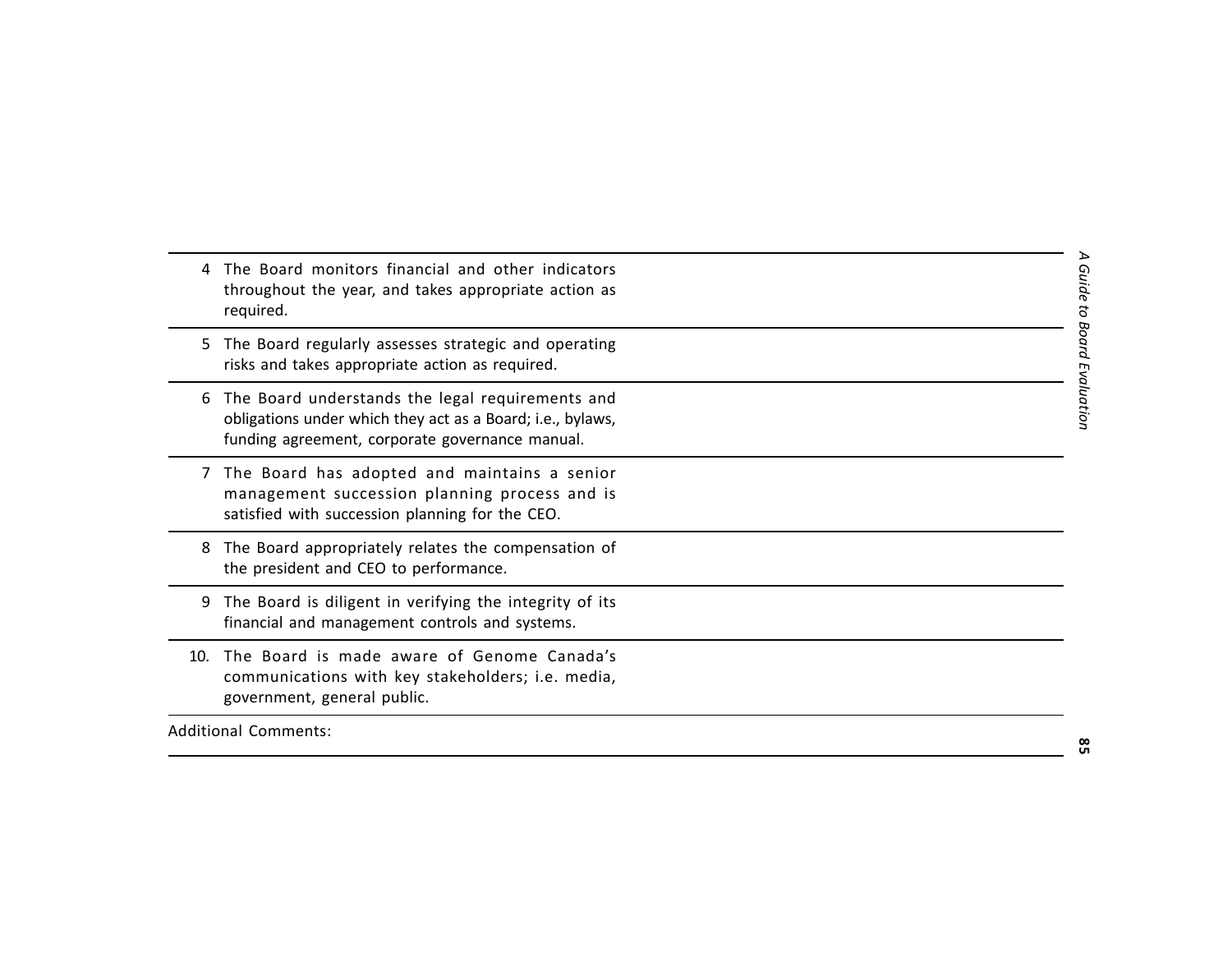|  |  |  |  |  |  |  | <b>Management Interaction</b> |  |
|--|--|--|--|--|--|--|-------------------------------|--|
|--|--|--|--|--|--|--|-------------------------------|--|

- 
- 
- 
- 
- 

## B**oard of Director Operations**

**Management Interaction**<br>
11 The Board has sufficient formal and informal contact<br>
with the President and CEO.<br>
12 The Board has sufficient formal and informal contact<br>
12 The Board has the function independently of<br>
Mana 16 The Board has an effective process for maintaining its size and compositions to provide appropriate expertise and experience to meet the best interests of Genome Canada.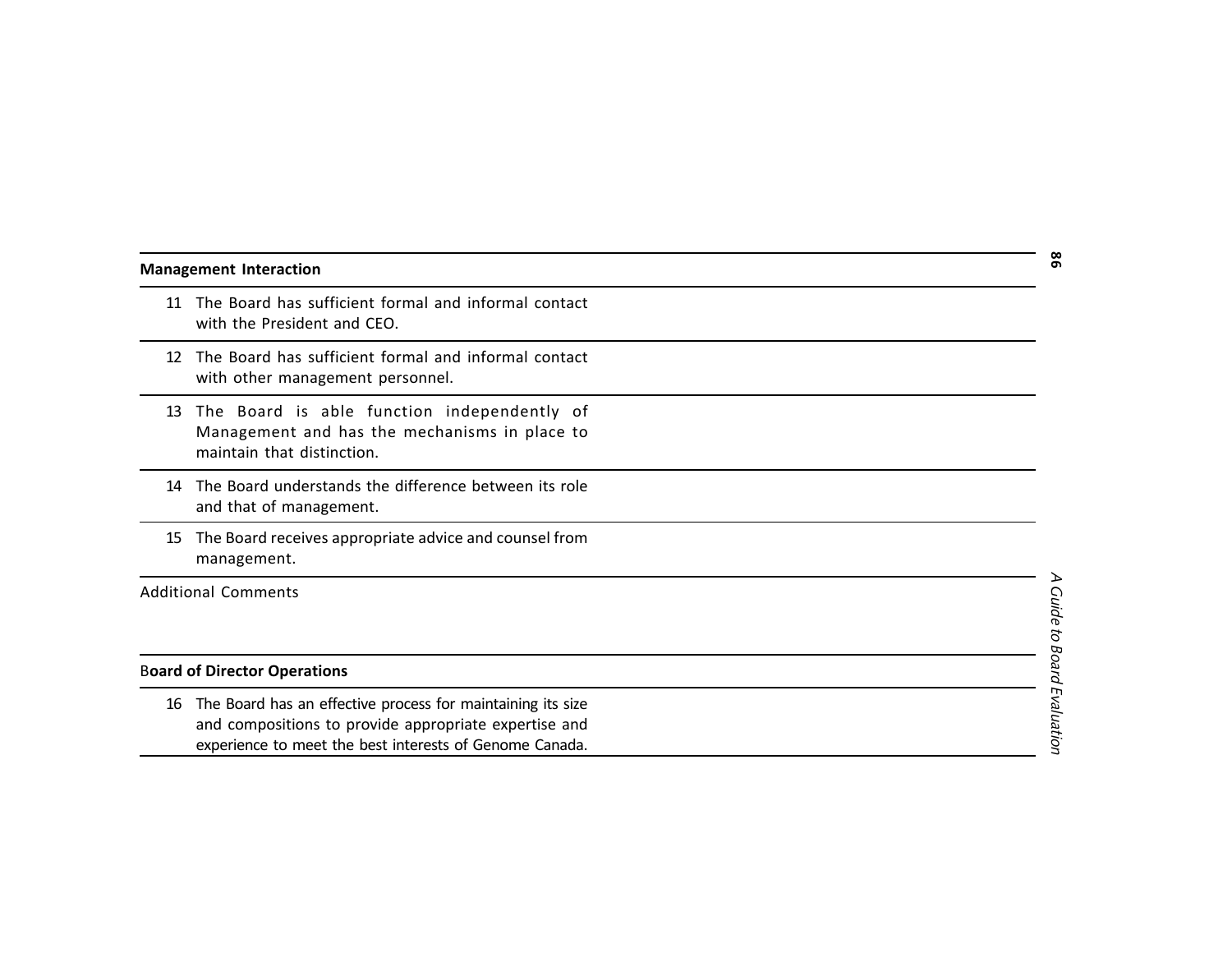- 17 The Board has an adequate process for orientating and<br>
educating new Directors.<br>
18 The number and length of Board meetings is<br>
appropriate.<br>
19 The amount of time spent on discussions on strategic<br>
and general Sisues i
	-
	-
	-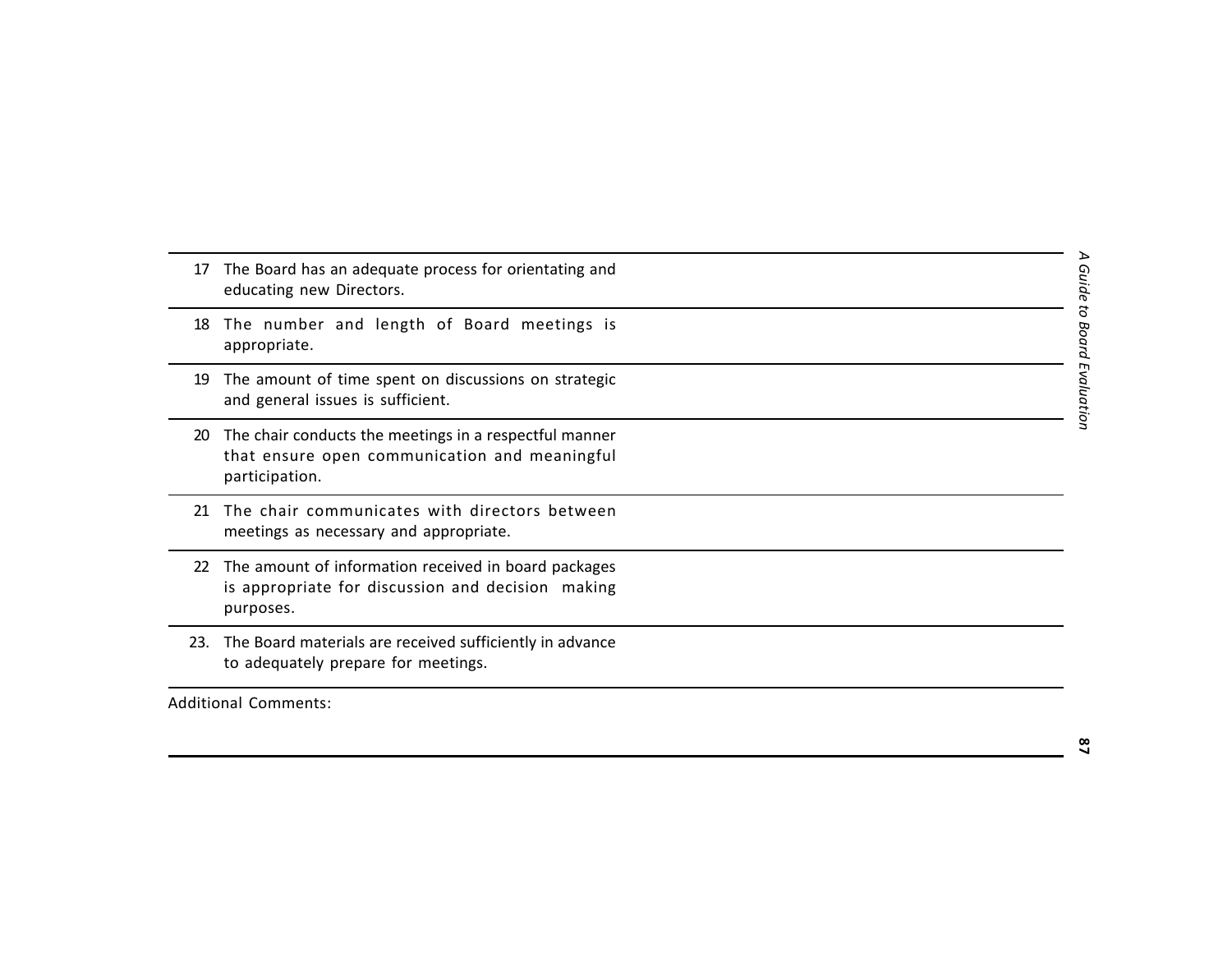| Committee Structure ° Executive ° Audit ° Investment ° Election ° Corporate Governance ° Compensation |  |  |  |  |
|-------------------------------------------------------------------------------------------------------|--|--|--|--|
|                                                                                                       |  |  |  |  |

- 
- Committee Structure "Executive "Audit" Investment "Election "Corporate Governance "Compensation<br>
24 The Committee structure is appropriate.<br>
25 The delegation of responsibilities by the Board to its<br>
committee is appropri
	-
	-
	-
	-
	-
	-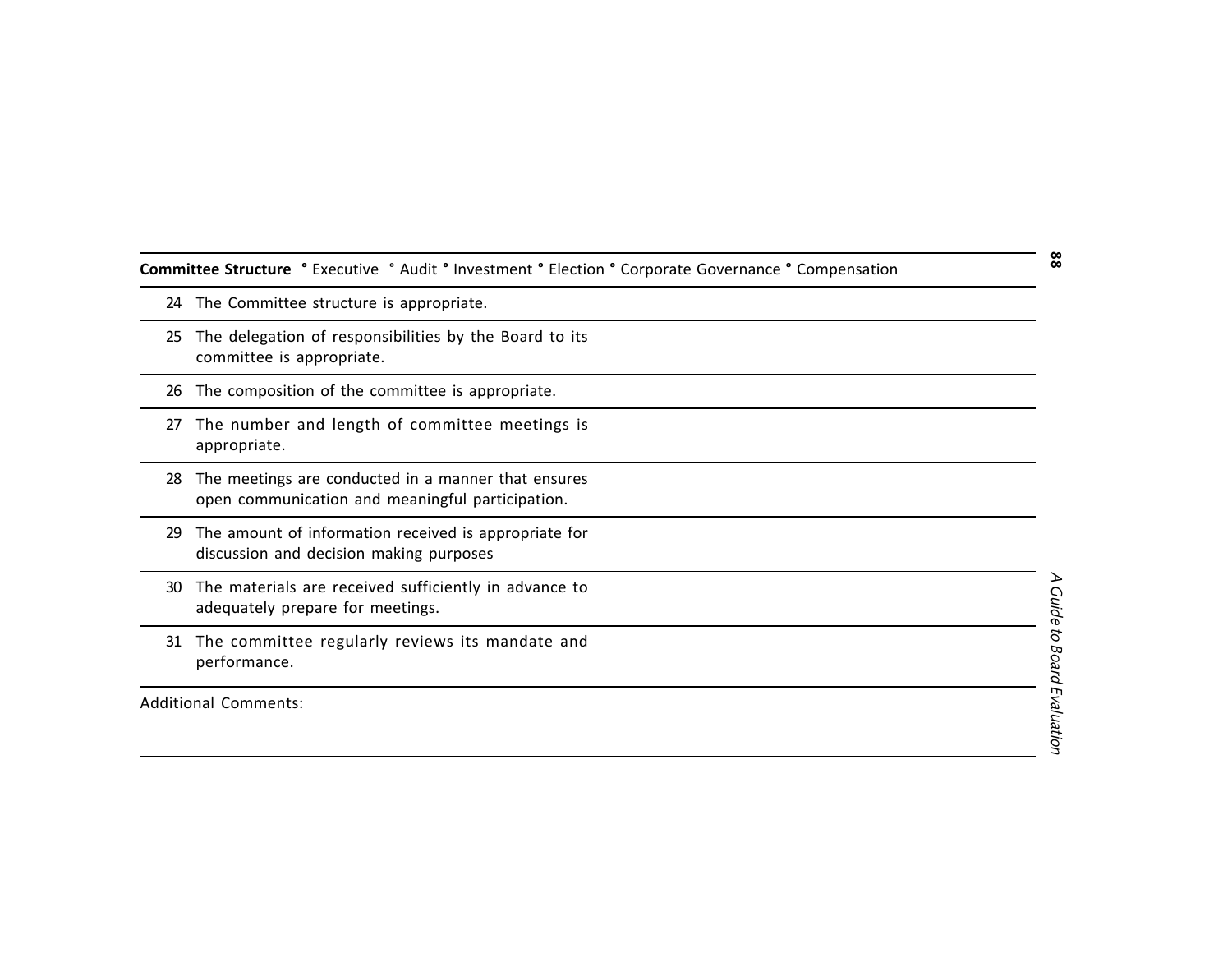|    | List the top three priorities requiring attention in order for the Board of Directors to function more effectively.                                                       |
|----|---------------------------------------------------------------------------------------------------------------------------------------------------------------------------|
|    | 1                                                                                                                                                                         |
|    | 2                                                                                                                                                                         |
|    | 3                                                                                                                                                                         |
|    |                                                                                                                                                                           |
| ** | The document is a copyright of Genome Canada. The document is available at http://www.genomecanada.ca/medias/PDF/<br>EN/GenomeCanadaBoardDirectorsAnnualQuestionnaire.pdf |
|    | The right to produce the document is received from the organisation.                                                                                                      |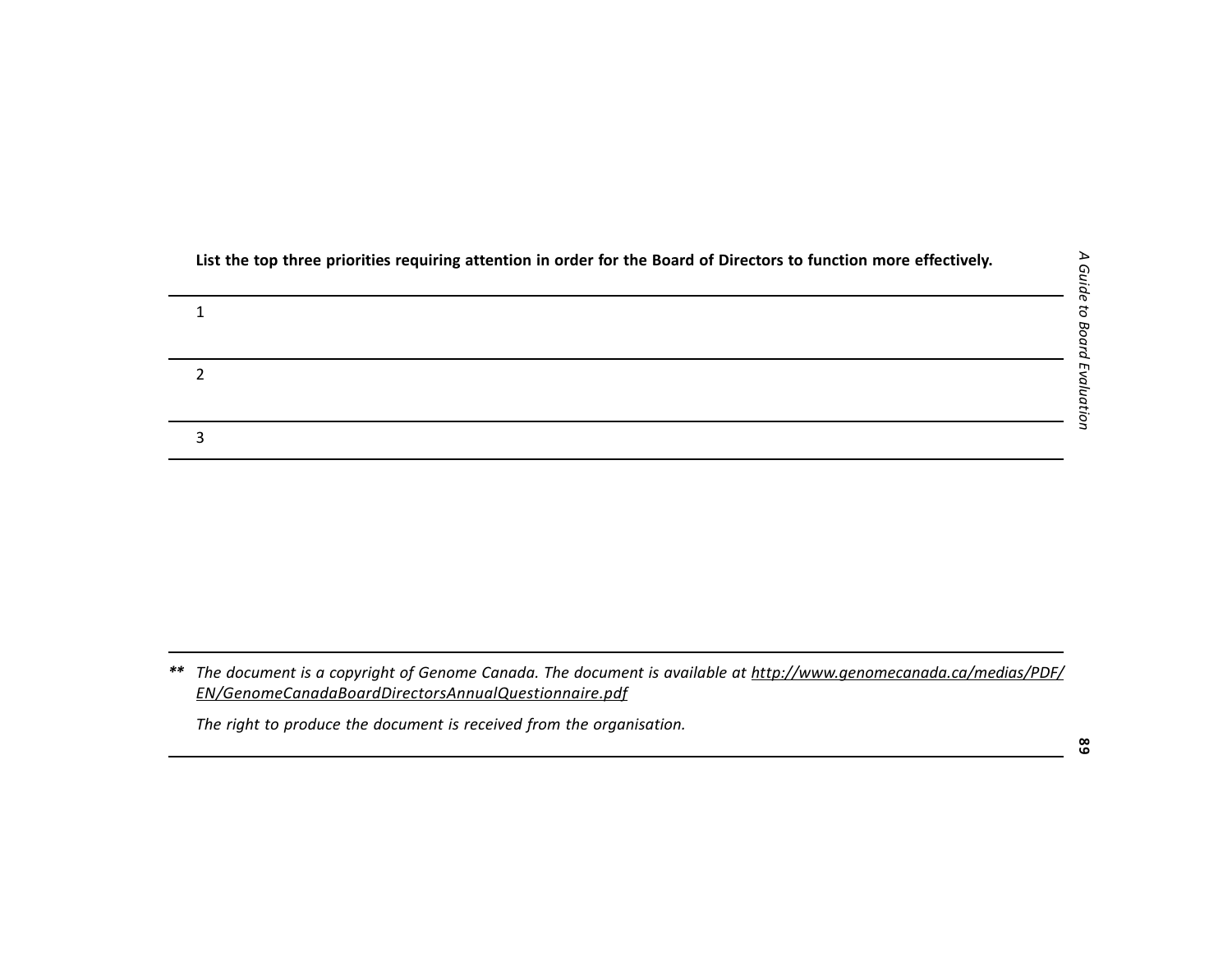|    | <b>SAMPLE III</b>                                                                                                                                                                                                       |               |   |   |                |            |                                                   | ိ                   |
|----|-------------------------------------------------------------------------------------------------------------------------------------------------------------------------------------------------------------------------|---------------|---|---|----------------|------------|---------------------------------------------------|---------------------|
|    | <b>KPMG</b>                                                                                                                                                                                                             |               |   |   |                |            |                                                   |                     |
|    | AUDIT COMMITTEE INSTITUTE, IRELAND***                                                                                                                                                                                   |               |   |   |                |            |                                                   |                     |
|    | More Satisfied 1 2 3 (Tick any one)                                                                                                                                                                                     |               |   |   |                |            |                                                   |                     |
|    | Less satisfied 4 5 (Tick any one)                                                                                                                                                                                       |               |   |   |                |            |                                                   |                     |
|    | A. Creating an effective board                                                                                                                                                                                          | $\mathcal{I}$ | 2 | 3 | $\overline{4}$ | $\sqrt{5}$ | What could the board do<br>better or differently? |                     |
|    | 1. Are you satisfied that the board has clearly documented its role<br>and responsibilities (e.g. schedule of matters reserved for the<br>board, split of the chairman's role and that of the CEO)?                     |               |   |   |                |            |                                                   |                     |
| 2. | Are you satisfied that board members, both individually and<br>collectively, understand what is expected of them (e.g. determining<br>the company's strategic aims)?                                                    |               |   |   |                |            |                                                   | ℶ<br><b>Guide</b>   |
| 3. | Are you satisfied that all non executive directors are independent<br>of the organisation's management and exercise their own<br>judgement; voice their own opinions; and act freely from any<br>conflicts of interest? |               |   |   |                |            |                                                   | to Board Evaluation |
|    | 4. Are you satisfied with the process by which board members are<br>appointed?                                                                                                                                          |               |   |   |                |            |                                                   |                     |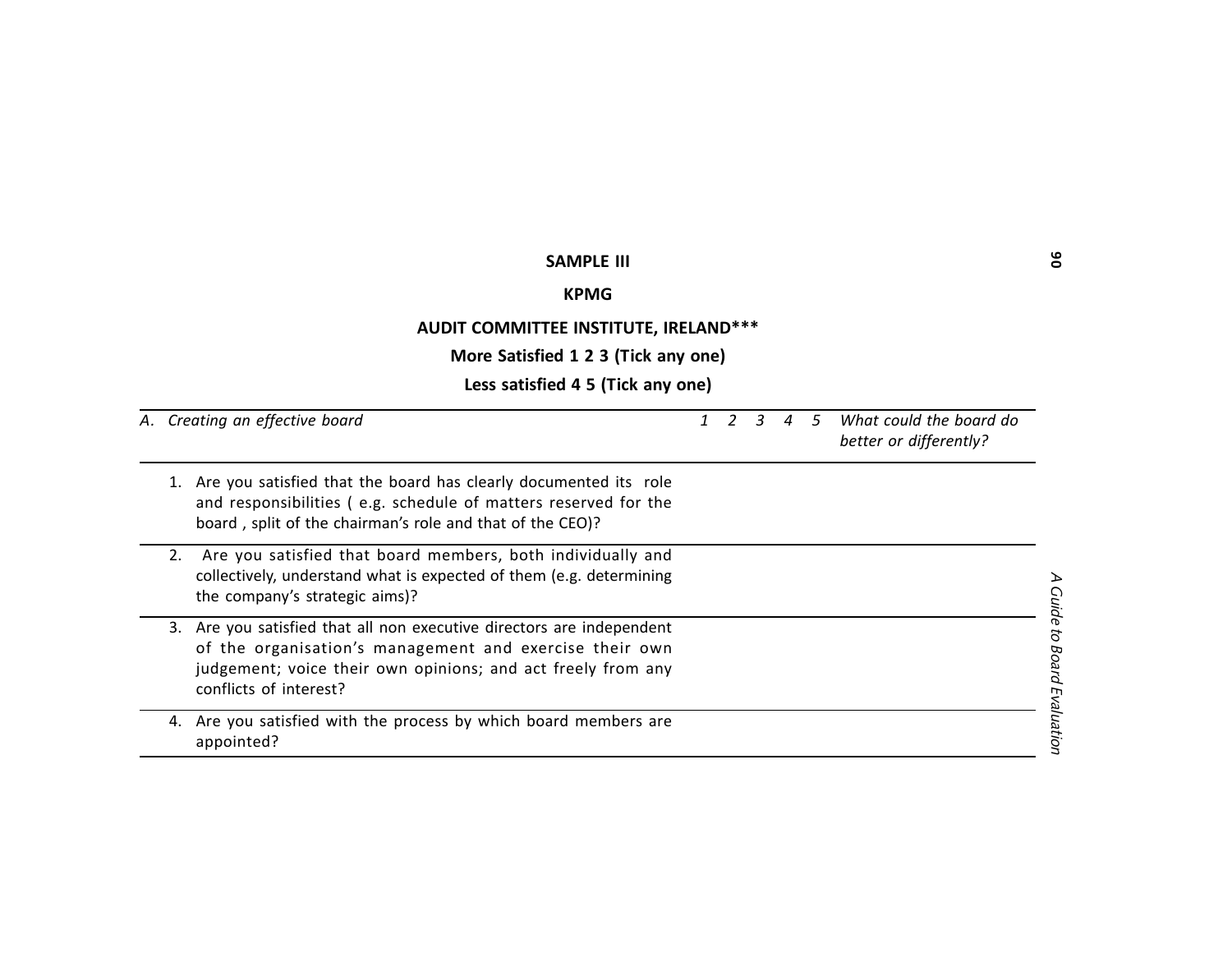|     | 5. Are you satisfied with the appropriateness of the succession plans<br>in place?                                                                                                                     | <b>Guide</b> |
|-----|--------------------------------------------------------------------------------------------------------------------------------------------------------------------------------------------------------|--------------|
| 6.  | Are you satisfied that board members, as a whole, have sufficient<br>skills, experience, time and resources to undertake their duties?                                                                 | Board        |
| 7.  | Are you satisfied that there is sufficient diversity in the<br>boardroom<br>(e.g. diversity of experience, balance between non<br>executive and<br>executive director is appropriate)?                 | aluatior     |
|     | 8. Are you satisfied that board members have a sufficient<br>understanding of the organisation and the sector in which it<br>operates?                                                                 |              |
| 9.  | Are you satisfied that all board member demonstrate the highest<br>level of integrity (including maintaining utmost confidentiality and<br>identifying disclosing and managing conflicts of interest). |              |
| 10. | Are you satisfied with the level of 'secretarial support' placed at<br>the board's disposal?                                                                                                           |              |
| 11. | Are you satisfied with the process in place to make funds available<br>to the board to take independent legal, accounting or other advice<br>when it reasonably believes it necessary to do so?        |              |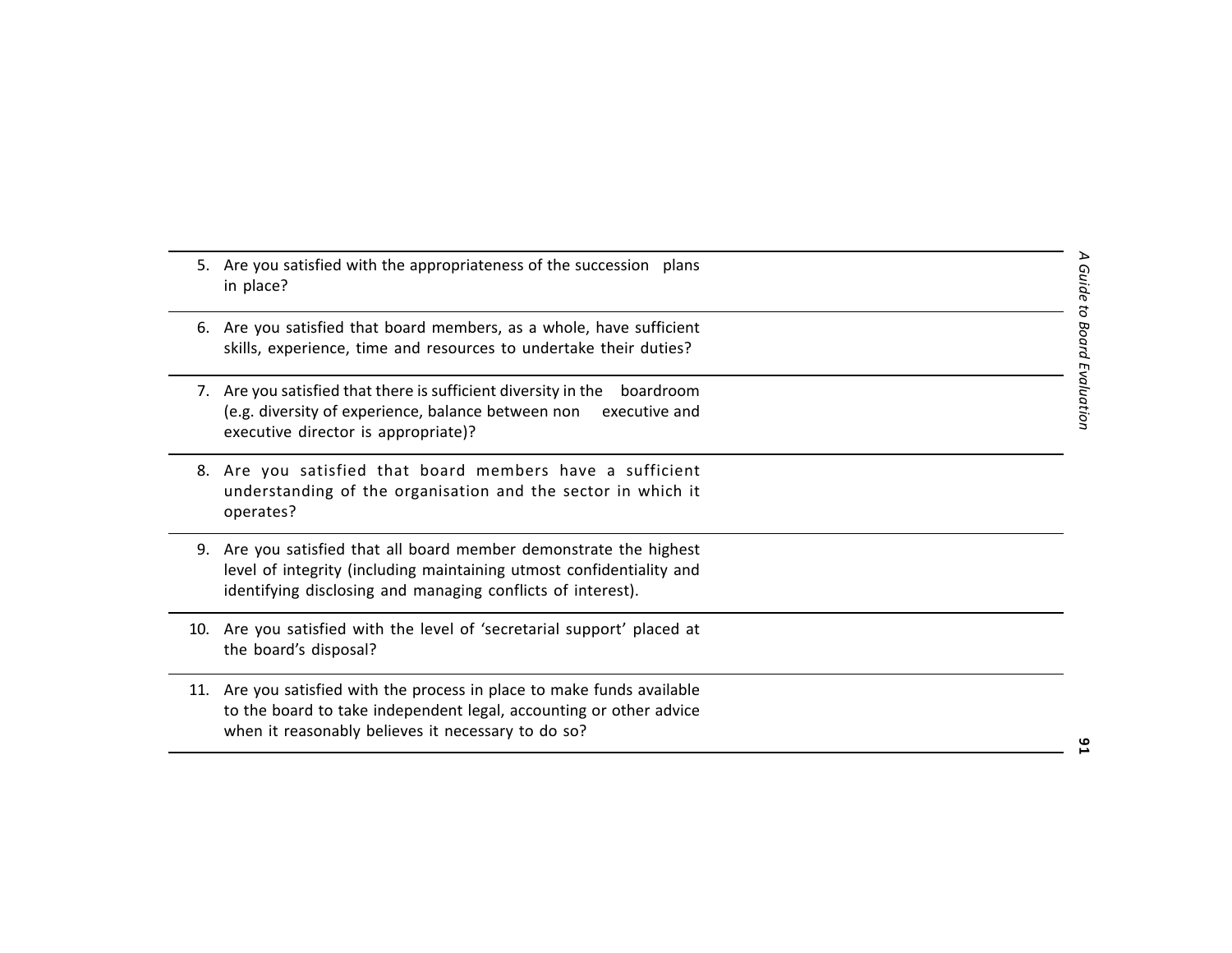|    | B. Running an effective board                                                                                                                                                                                                                                                                                                                       |  | 3 | $\boldsymbol{4}$ | -5 | What could the board do<br>better or differently? | $\overline{N}$      |
|----|-----------------------------------------------------------------------------------------------------------------------------------------------------------------------------------------------------------------------------------------------------------------------------------------------------------------------------------------------------|--|---|------------------|----|---------------------------------------------------|---------------------|
| 1. | Are you satisfied that the board has in place a set of objectives that<br>seek to enhance its effectiveness?                                                                                                                                                                                                                                        |  |   |                  |    |                                                   |                     |
|    | 2. Are you satisfied with the chairman's leadership style (e.g., are<br>they decisive, open minded and courteous; do they set a good<br>example, allow members to contribute and hold members to high<br>standards; do they relate well to other members/attendees, deal<br>effectively with dissent and work constructively towards<br>consensus)? |  |   |                  |    |                                                   |                     |
|    | 3. Are you satisfied that the board's workload is dealt with effectively?                                                                                                                                                                                                                                                                           |  |   |                  |    |                                                   |                     |
|    | 4. Are you satisfied that board members work together constructively<br>as a team?                                                                                                                                                                                                                                                                  |  |   |                  |    |                                                   | <b>Guide</b>        |
| 5. | Are you satisfied that board meetings are conducted in a manner<br>which encourages open discussion, healthy debate and allows each<br>board member to clearly add value to discussion and decisions?                                                                                                                                               |  |   |                  |    |                                                   | to Board Evaluation |
| 6. | Are board meetings conducted in an atmosphere of creative<br>tension?                                                                                                                                                                                                                                                                               |  |   |                  |    |                                                   |                     |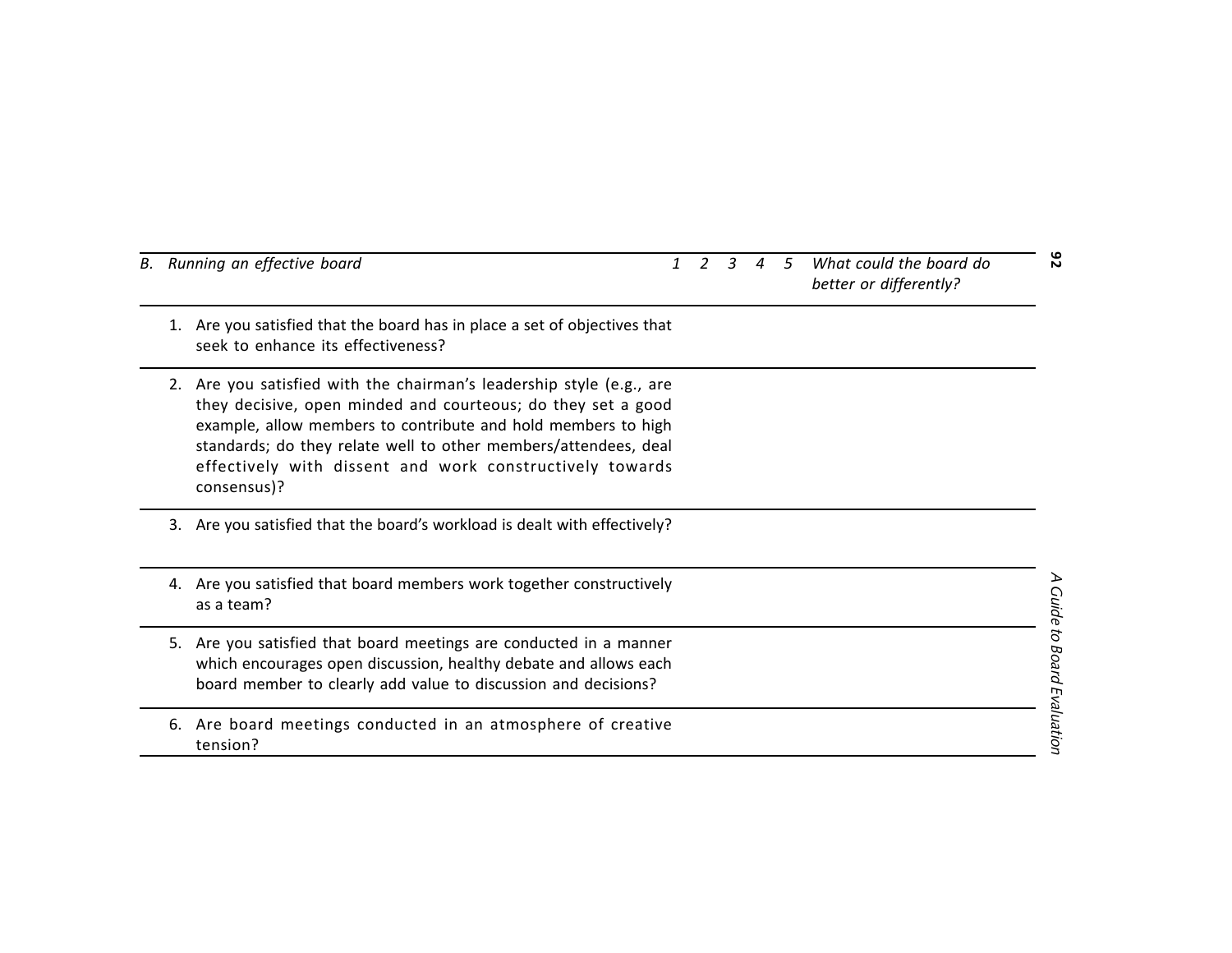| 7. Are you satisfied that the relationship between a) the board and b)<br>the CEO, CFO and members of the senior management team strikes<br>the right balance between challenge and mutuality?                                                    | Guide to            |
|---------------------------------------------------------------------------------------------------------------------------------------------------------------------------------------------------------------------------------------------------|---------------------|
| 8. Are you satisfied that the board's discussions enhance the quality<br>of management's decision making (e.g.: does the board engage<br>those reporting to the board in dialogue that stimulates and<br>enhance their thinking and performance)? | pupo;<br>Evaluatioi |
| 9. Are you satisfied that the board's schedule of matters is up to date<br>and regularly reviewed?                                                                                                                                                |                     |
| 10. Are you satisfied that the board's meeting arrangements (e.g.,<br>frequency, timing, duration, venue and format) enhance its<br>effectiveness?                                                                                                |                     |
| 11. Are you satisfied that the board's meeting agenda has sufficient<br>input from all board members?                                                                                                                                             |                     |
| 12. Are you satisfied that board meetings allow sufficient time for the<br>discussion of substantive matters?                                                                                                                                     |                     |
| 13. Are you satisfied that board meeting agendas and related<br>background information are circulated in a timely manner to enable<br>full and proper consideration to be given to the important issues?                                          |                     |
|                                                                                                                                                                                                                                                   |                     |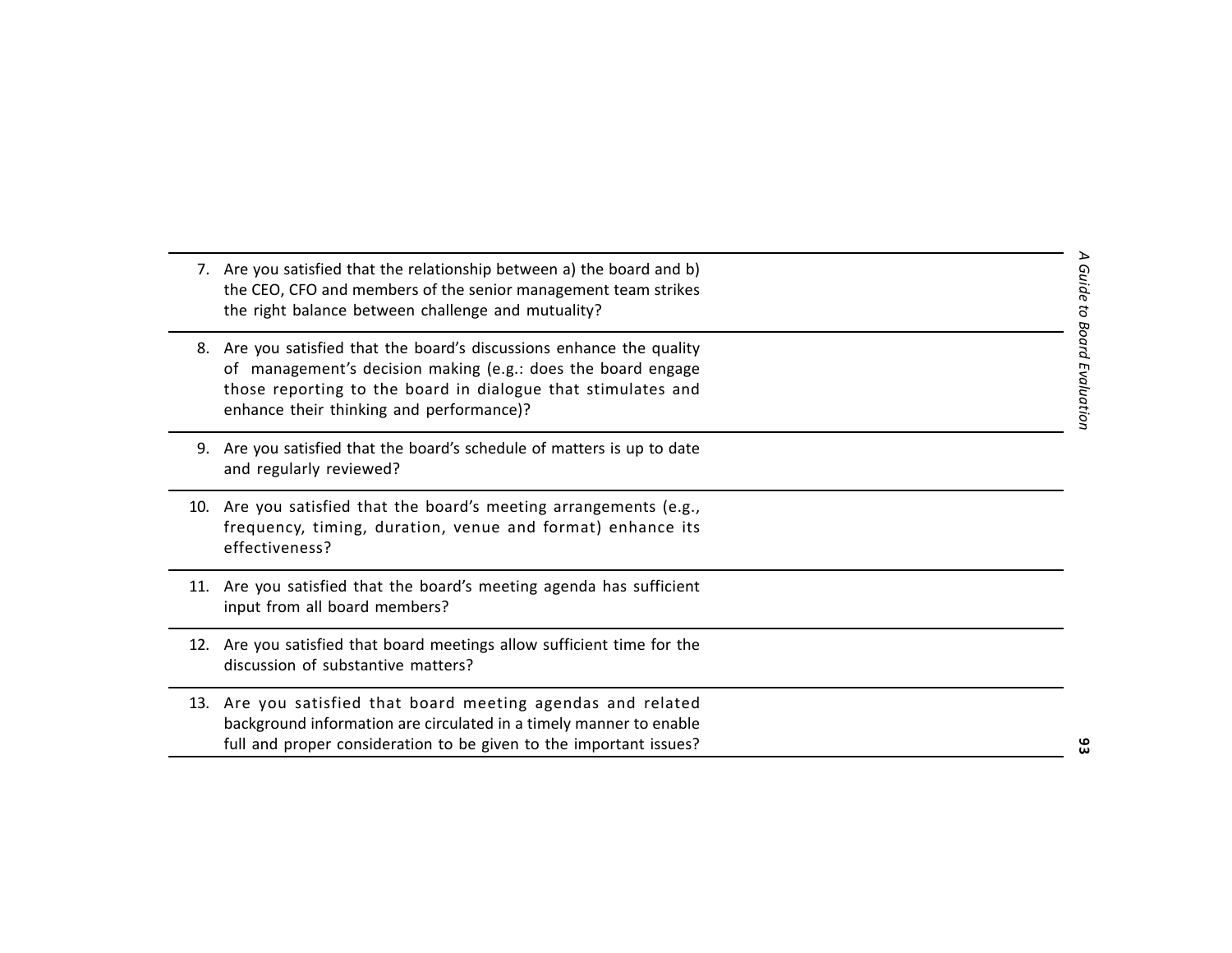|     | 14. Are you satisfied with the quality of the board papers (e.g., not<br>overly lengthy and clearly explain the key issues and priorities)?                                                                                                                            |                  |
|-----|------------------------------------------------------------------------------------------------------------------------------------------------------------------------------------------------------------------------------------------------------------------------|------------------|
| 15. | Are you satisfied that the board has the appropriate committees<br>with necessary chargers?                                                                                                                                                                            |                  |
| 16. | Are you satisfied that the board is adequately informed of each<br>committee's activities?                                                                                                                                                                             |                  |
| 17. | Are you satisfied that private meetings without the executive<br>directors present are useful?                                                                                                                                                                         |                  |
| 18. | Are you satisfied that the board's meeting minutes are clear,<br>accurate, consistent, complete and timely?                                                                                                                                                            |                  |
| 19. | Are you satisfied that outstanding actions arising from board<br>meetings are properly followed up?                                                                                                                                                                    | Juide to         |
| 20. | Are you satisfied that the processes in place for ensuring the board<br>is kept fully informed on all material matters between meetings<br>(including appropriate external information e.g. emerging risks and<br>material regulatory changes) is working effectively? | Board Evaluation |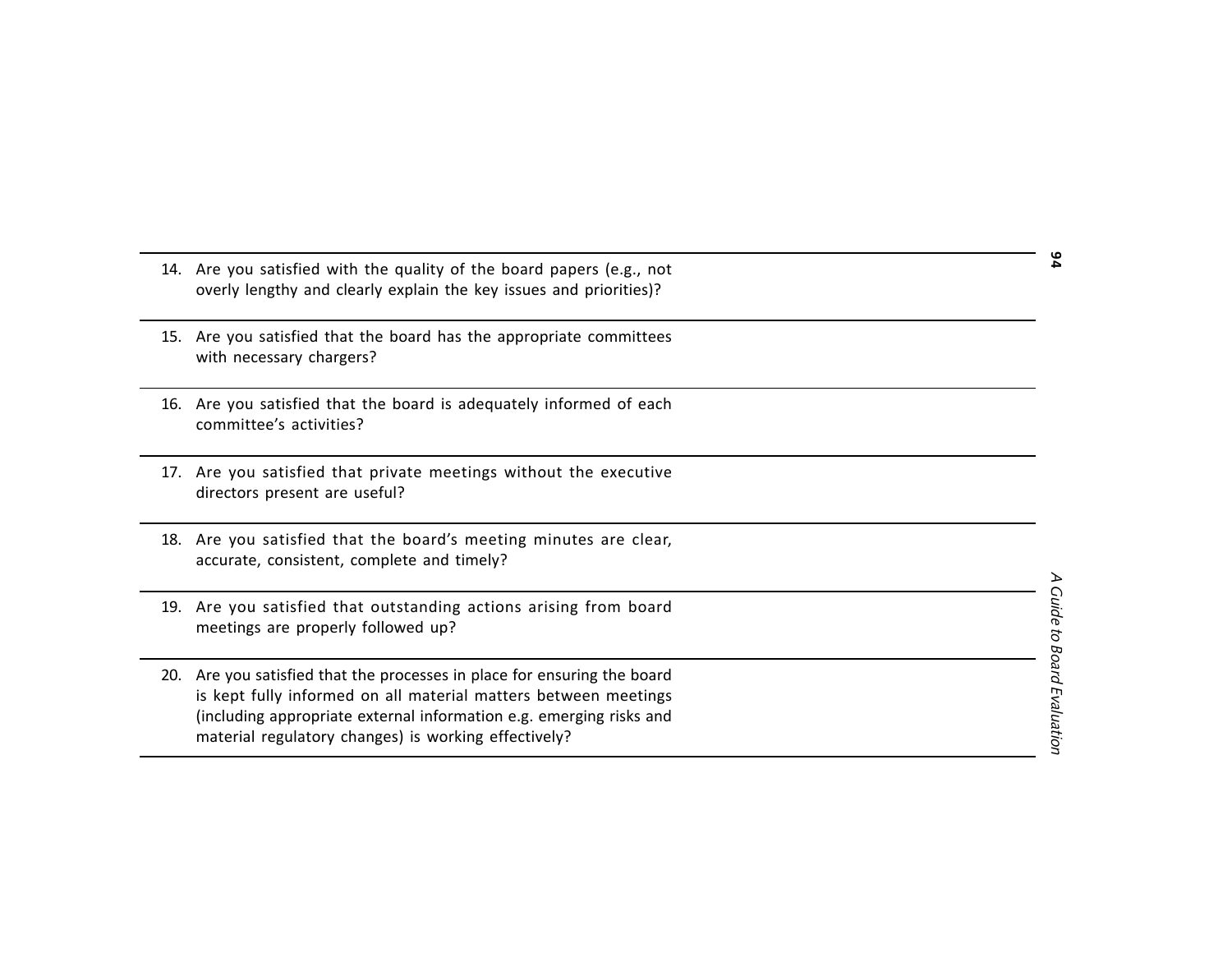| C. Professional development                                                                                                                                                                                                                                                 | $\mathbf{1}$ | $\overline{2}$ | $\overline{3}$ | $\overline{A}$ | $\overline{5}$ | What could the board do<br>better or differently? |
|-----------------------------------------------------------------------------------------------------------------------------------------------------------------------------------------------------------------------------------------------------------------------------|--------------|----------------|----------------|----------------|----------------|---------------------------------------------------|
| 1. Are you satisfied that new board members are given an appropriate<br>induction programme covering issues like: the role of the director;<br>its terms of references; members' expected time commitment; an<br>overview of the organisation and its strategic objectives? |              |                |                |                |                |                                                   |
| Are you satisfied with timeliness and appropriateness of ongoing<br>2.<br>professional development received by the board (e.g. regulatory<br>matters director's liability)?                                                                                                 |              |                |                |                |                |                                                   |
| Are you satisfied that board members are afforded appropriate<br>3.<br>opportunities to attend formal courses and conferences, internal<br>talks and seminars, and briefings by external advisers such as the<br>organisation's auditors and lawyers?                       |              |                |                |                |                |                                                   |
| Are you satisfied that any induction and professional development<br>4.<br>programmes adequately equip board members to understand the<br>business environment in which organisation operates?                                                                              |              |                |                |                |                |                                                   |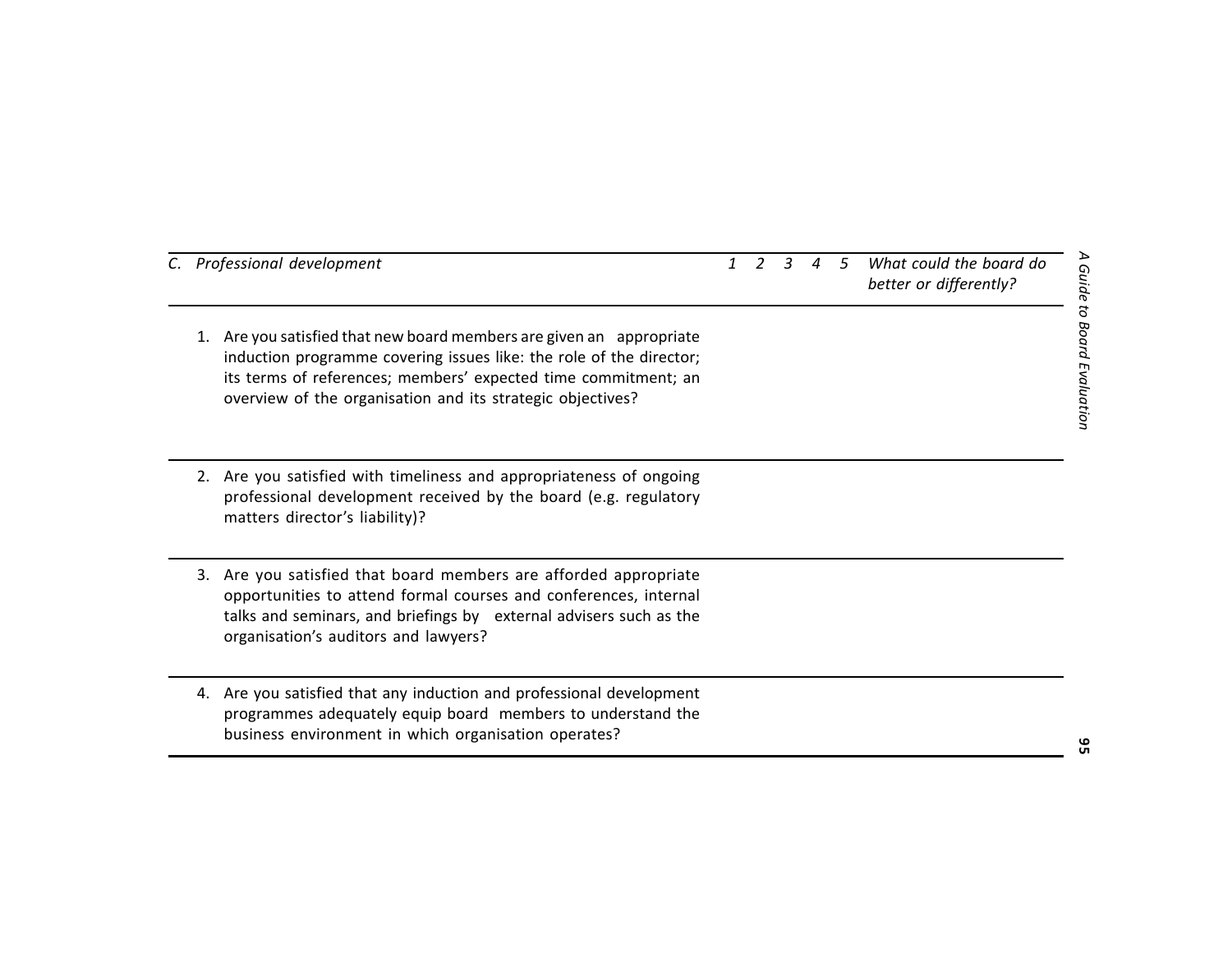| D. Strategic foresight                                                                                                                                                                        |  | $\overline{a}$ | 5 | What could the board do<br>better or differently? | თ                                |
|-----------------------------------------------------------------------------------------------------------------------------------------------------------------------------------------------|--|----------------|---|---------------------------------------------------|----------------------------------|
| Are you satisfied that the board devotes significant time to<br>1.<br>determining (via management and other sources) the emerging<br>issues that could affect the organisation in the future? |  |                |   |                                                   |                                  |
| Are you satisfied that the board has a good understanding of the<br>company's key drivers of performance?                                                                                     |  |                |   |                                                   |                                  |
| Are you satisfied that the board appropriately uses scenario<br>3.<br>planning as a fundamental process in the evaluation of strategic<br>risks?                                              |  |                |   |                                                   |                                  |
| 4. Are you satisfied that the majority of the board's time is spent on<br>issues relating to the strategic direction and not day-to-day<br>management responsibilities?                       |  |                |   |                                                   |                                  |
| Are you satisfied that the organisation's purpose (mission) and<br>5.<br>vision been defined and clearly communicated to all levels within<br>the organisation?                               |  |                |   |                                                   | <b>Guide to Board Evaluation</b> |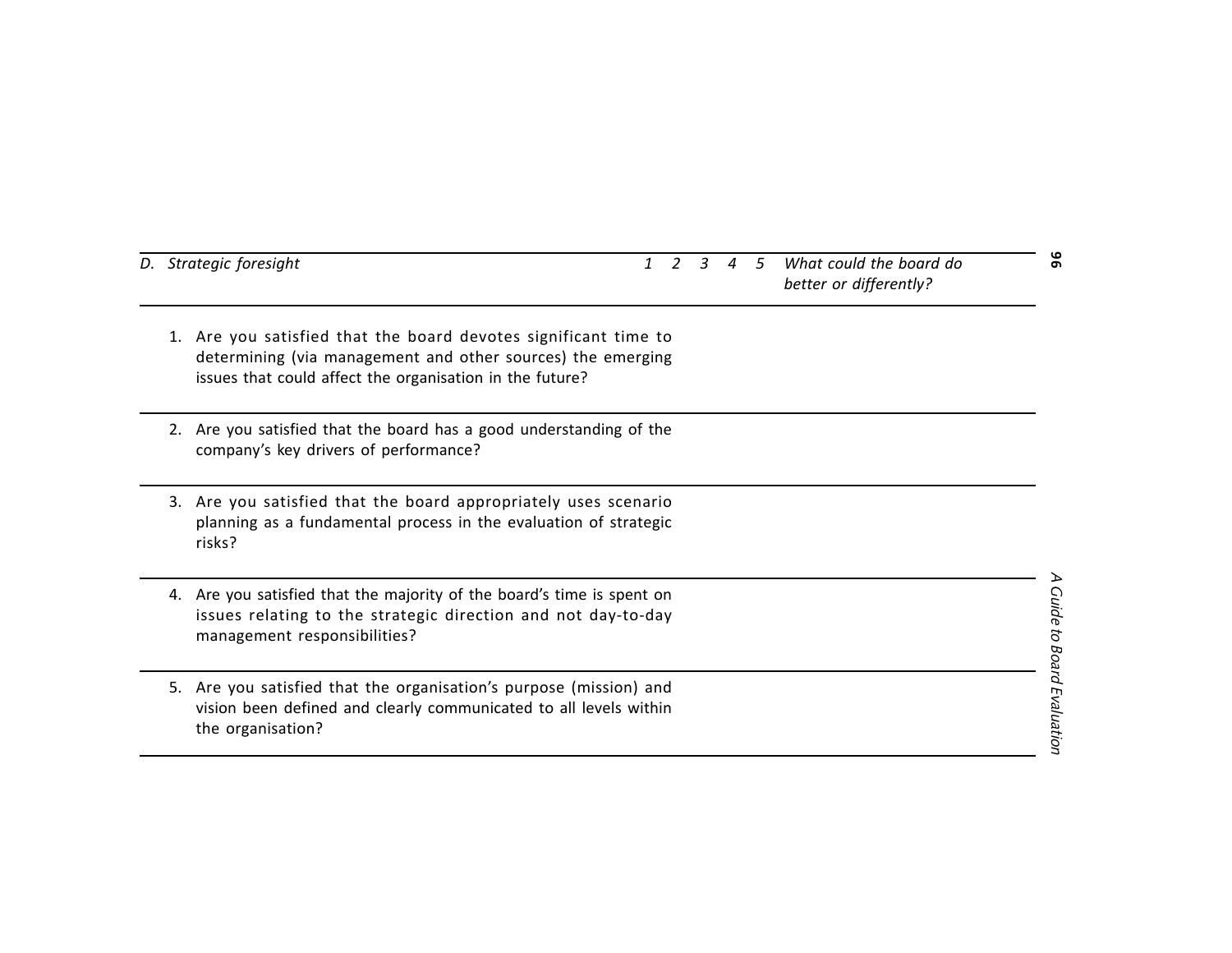| E. Stewardship                                                                                                                                                                | $\mathcal{I}$ | 2 | $\mathcal{R}$ | $\overline{A}$ | $-5$ | What could the board do<br>better or differently? |
|-------------------------------------------------------------------------------------------------------------------------------------------------------------------------------|---------------|---|---------------|----------------|------|---------------------------------------------------|
| 1. Are you satisfied that the board understands and fulfils its<br>stewardship role?                                                                                          |               |   |               |                |      |                                                   |
| Are you satisfied that the company's risk management processes<br>provide to the board a full understanding of<br>the high risk issues<br>that could impact the organisation? |               |   |               |                |      |                                                   |
| Are you satisfied that the board understands the details of the<br>3.<br>control assurance framework including reporting scope and<br>timeliness?                             |               |   |               |                |      |                                                   |
| 4. Are you satisfied that board members are fully informed in relation<br>to the issues not covered by the existing Directors and Officers<br>Insurance?                      |               |   |               |                |      |                                                   |
| Are you satisfied that there is an adequate policy in place for dealing<br>5.<br>with potential conflicts of interest and confidential information?                           |               |   |               |                |      |                                                   |
|                                                                                                                                                                               |               |   |               |                |      |                                                   |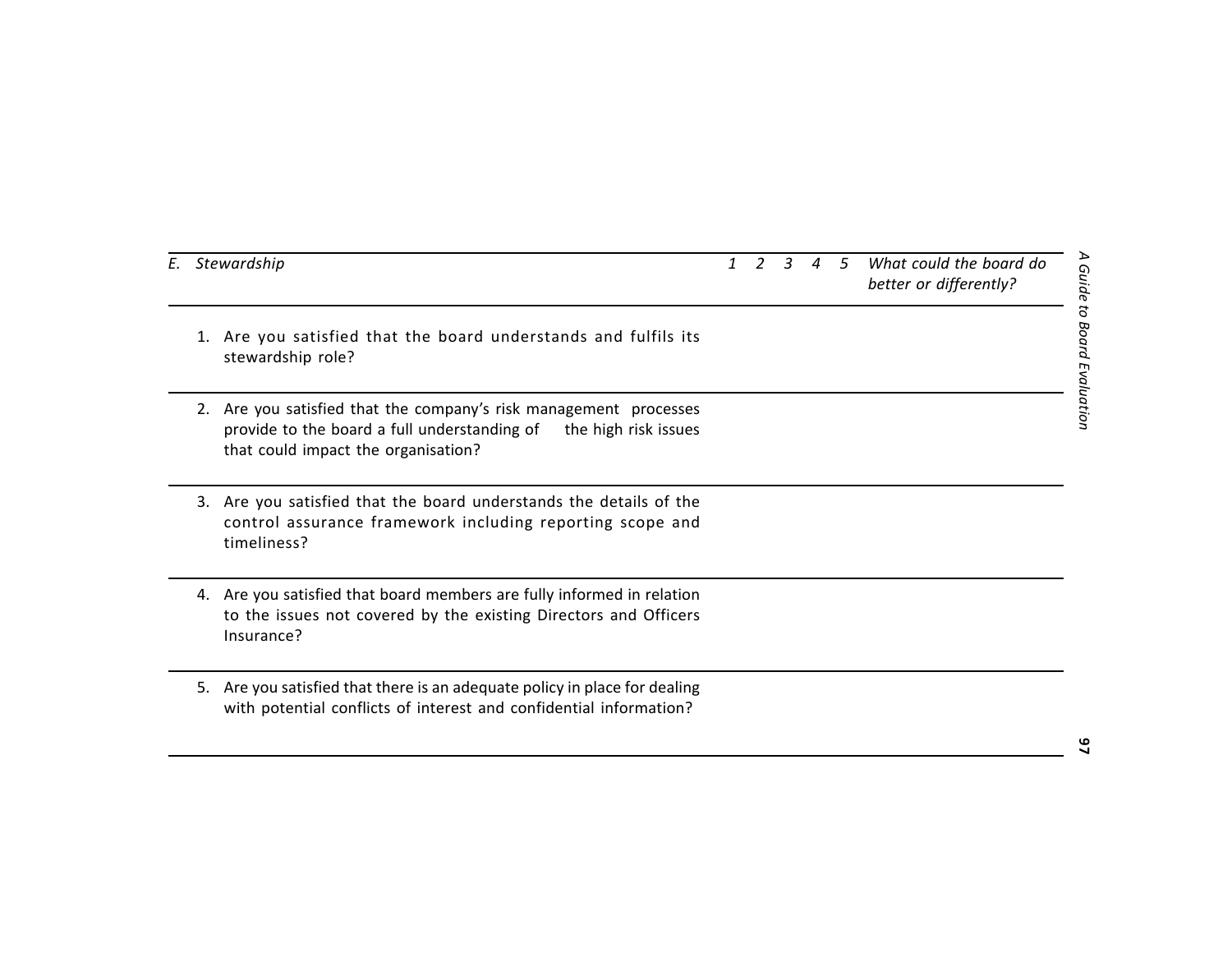|    | F. Performance evaluation                                                                                                                                      | $\mathbf{1}$ | $\mathcal{R}$ | 4 5 | What could the board do<br>better or differently? | $\frac{6}{8}$                    |
|----|----------------------------------------------------------------------------------------------------------------------------------------------------------------|--------------|---------------|-----|---------------------------------------------------|----------------------------------|
|    | 1. Are you satisfied that your existing range of financial and non-<br>financial performance measures are board enough to monitor<br>management's performance? |              |               |     |                                                   |                                  |
|    | 2. Are you satisfied that your existing performance measures are<br>linked to the organisation's strategy?                                                     |              |               |     |                                                   |                                  |
| 3. | Are you satisfied that the organisation's performance is adequately<br>benchmarked against its peers?                                                          |              |               |     |                                                   |                                  |
| 4. | Are you satisfied that management's remuneration is appropriately<br>linked to the organisation's performance and an appropriate peer<br>group?                |              |               |     |                                                   |                                  |
| 5. | Are you satisfied that the board has in place an appropriate process<br>for regular board, committee and individual board member<br>evaluation?                |              |               |     |                                                   |                                  |
|    | 6. Are you satisfied that all actions arising from performance<br>evaluation are followed up?                                                                  |              |               |     |                                                   | <b>Guide to Board Evaluation</b> |
|    | 7. Are you satisfied that the board performance assessment process<br>enhances board effectiveness?                                                            |              |               |     |                                                   |                                  |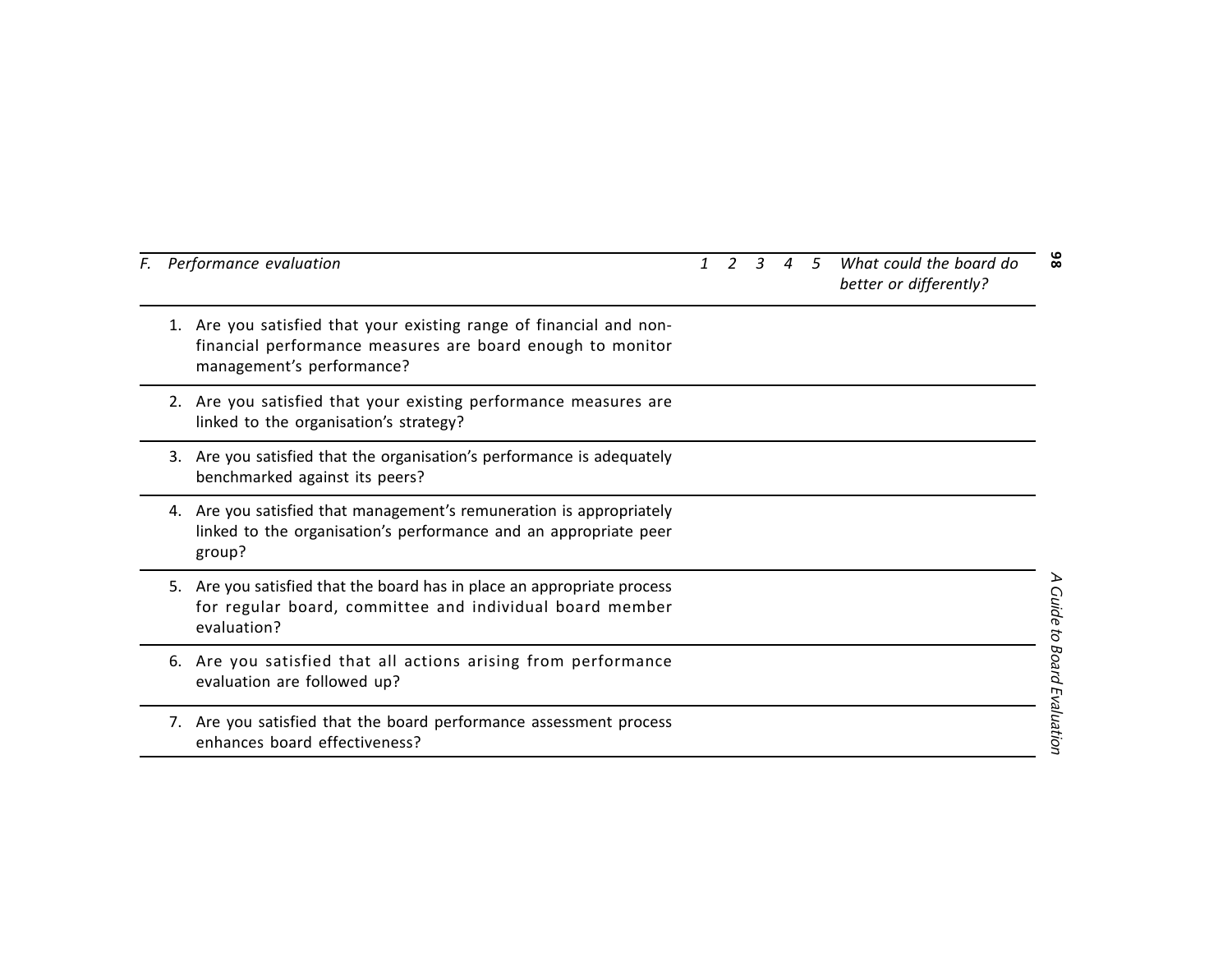| G. Managing management                                                                                                                                             | $\mathcal{I}$ | $\overline{\phantom{a}}$ | $\mathbf{R}$ | $\boldsymbol{\varLambda}$ | .5 | What could the board do<br>better or differently? |
|--------------------------------------------------------------------------------------------------------------------------------------------------------------------|---------------|--------------------------|--------------|---------------------------|----|---------------------------------------------------|
| Are you satisfied that the board has an agreed process to adequately<br>1.<br>support the CEO?                                                                     |               |                          |              |                           |    |                                                   |
| 2. Are you satisfied that the board has in place a rigorous process to<br>evaluate the performance of the CEO, with input from all non<br>executive board members? |               |                          |              |                           |    |                                                   |
| 3. Are you satisfied that the board is appropriately engaged in CEO/<br>senior management succession planning?                                                     |               |                          |              |                           |    |                                                   |
| 4. Are you satisfied that there are appropriate delegation authorities<br>in place for management and that they are regularly reviewed?                            |               |                          |              |                           |    |                                                   |
| Are you satisfied that the organisation's culture encourages board<br>5.<br>members to discuss agenda and other issues with senior<br>management?                  |               |                          |              |                           |    |                                                   |
| Are you satisfied that bad news is communicated to the board as it<br>6.<br>arises?                                                                                |               |                          |              |                           |    |                                                   |
| 7. Are you satisfied that the CEO and senior management receive<br>constructive support from the board?                                                            |               |                          |              |                           |    |                                                   |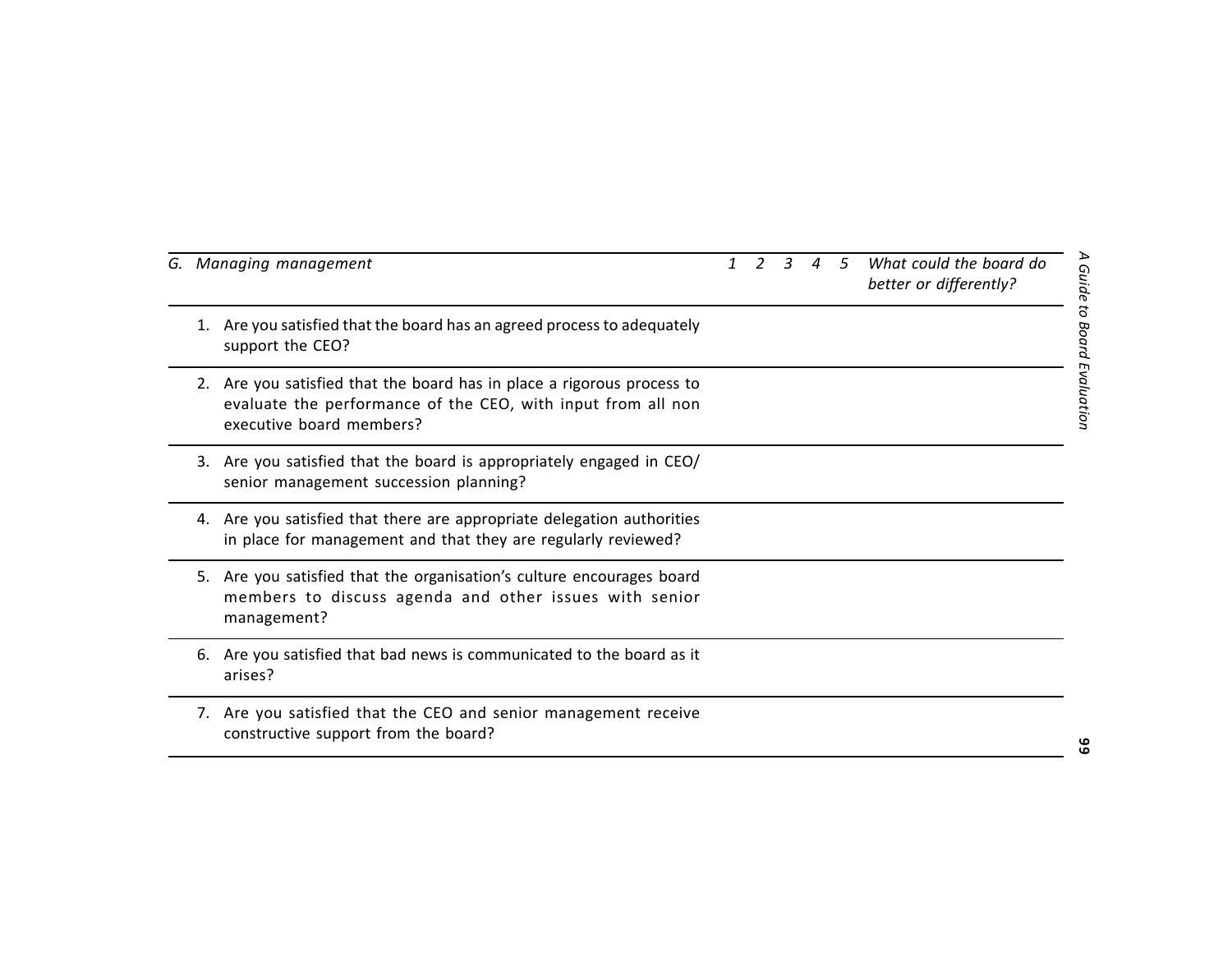| Н. | Value creation                                                                                                                                                                               |  | 3 | 5 | What could the board do<br>better or differently? | <b>00T</b>                  |
|----|----------------------------------------------------------------------------------------------------------------------------------------------------------------------------------------------|--|---|---|---------------------------------------------------|-----------------------------|
|    | Are you satisfied that the board has clearly identified the<br>1.<br>organisation's major stakeholders and the 'value' each requires?                                                        |  |   |   |                                                   |                             |
|    | 2. Are you satisfied that there are systems in place to allow the board<br>to measure whether the organisation is creating or destroying major<br>stakeholder value?                         |  |   |   |                                                   |                             |
|    | Are financial and non financial value drivers in place to focus on the<br>3.<br>enhancement of value ?                                                                                       |  |   |   |                                                   |                             |
|    | Is your existing decision making process (including the present<br>4.<br>structure of management proposals) adequate to properly assess<br>whether proposals create major stakeholder value? |  |   |   |                                                   |                             |
|    | Is your organisation creating major stakeholder value?<br>5.                                                                                                                                 |  |   |   |                                                   |                             |
|    | Does the board/ management have adequate mechanisms for<br>6.<br>communicating with major stakeholders?                                                                                      |  |   |   |                                                   | A Guide to Board Evaluation |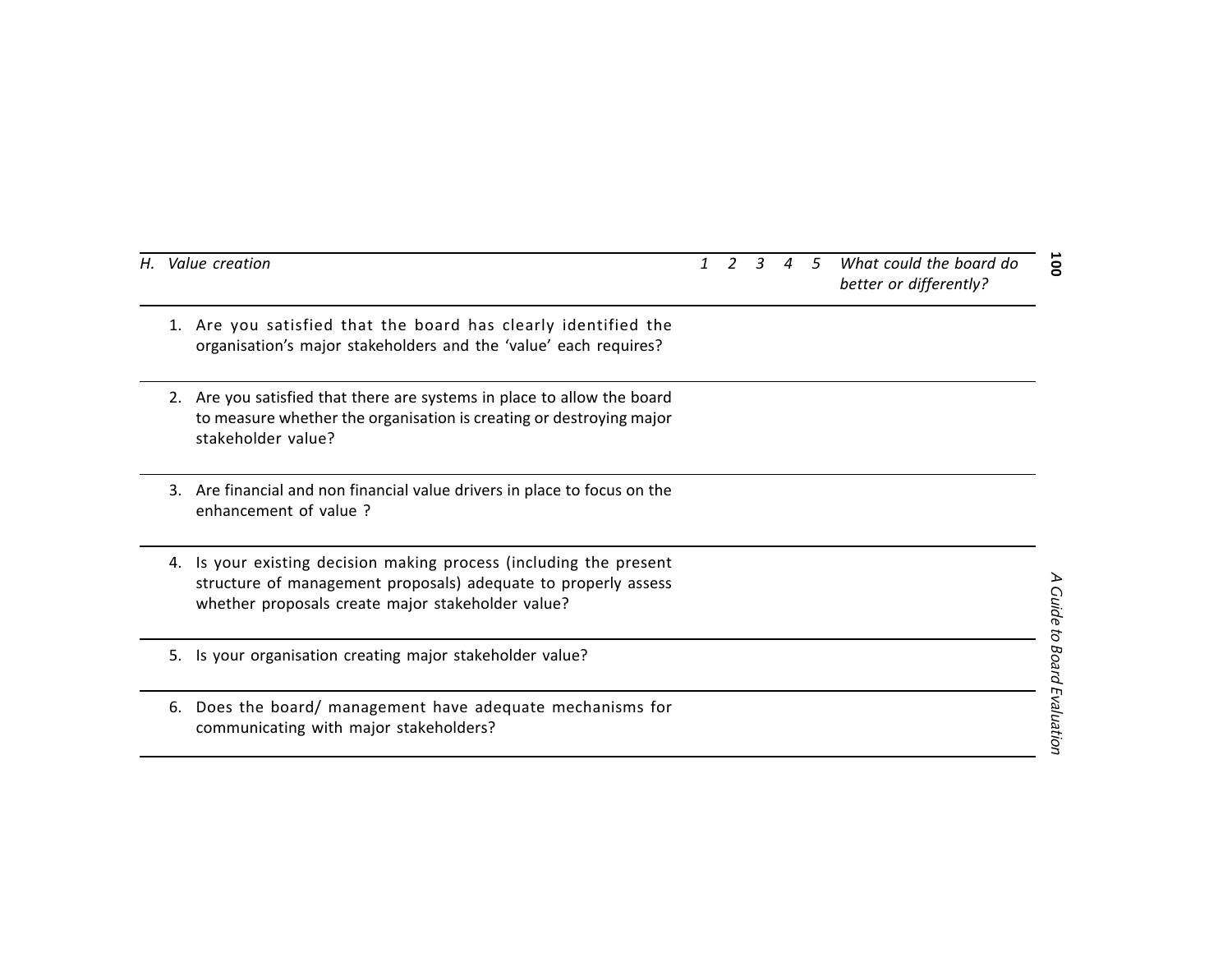- 
- 
- For the counter of differently?<br>
1 Corporate culture<br>
1 Constantion's purpose, vision and strategic plan is reflected in<br>
1 Constantion's purpose, vision and strategic plan is reflected in<br>
actions taken in the boardroom?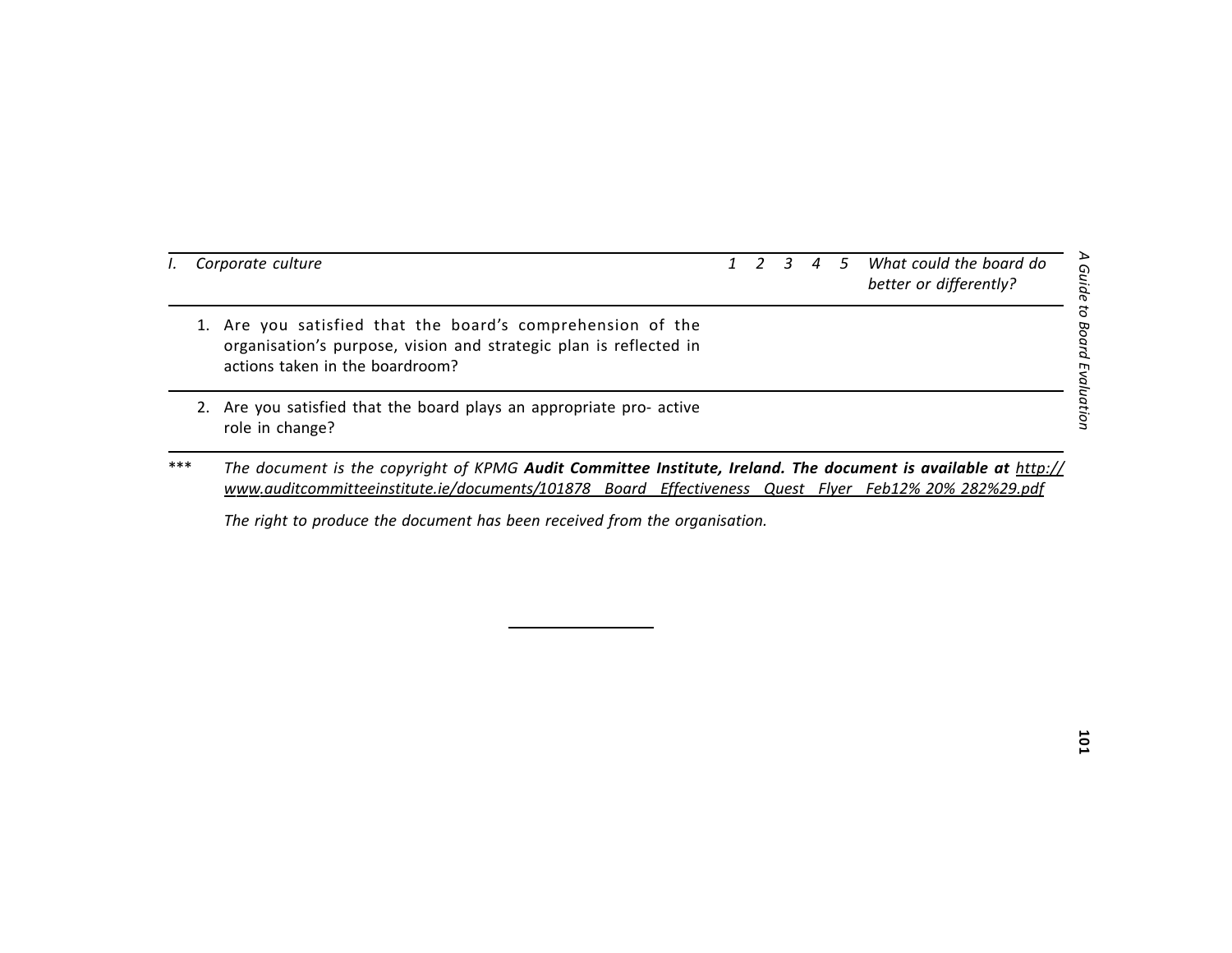# **Bibliography**

- 1. Board Assessment: Designing the Process by Beverly Behan (The Corporate Board–November/December 2004) https:// www.corporateboard.com/Pdfs/0411-Behan.pdf)
- 2. Corporate Governance : Beyond Letters ICSI Publication
- 3. Evaluation Questionnaires provided by Balrampur Chini Mills Limited
- 4. Beyond the Basics Getting the Most From Board Evaluations: Spencer Stuart (https://www.spencerstuart.com/~/media/ PDF%20Files/Research%20and%20Insight%20PDFs/ Cornerstone-of-the-Board\_01Apr2004.pdf)
- 5. Enhancing Board effectiveness : A round Table Discussion: Spencer Stuart (https://www.spencerstuart.com/~/media/ PDF%20Files/Research%20and%20Insight%20PDFs/ Enhancing-board-effectiveness-A-roundtablediscussion\_29Nov2007.pdf)
- 6. Board Performance Evaluation, Private (Private Sector Opinion): Issue 9, A Global Corporate Governance Forum Publication
- 8. Review of the Role and Effective Functioning of Non-Executive Directors, Derek Higgs, January 2003
- 9. ICGN Global Governance Principles 2014
- 10. Code of Corporate Governance, May 2012
- 11. The UK Corporate Governance Code, 2014
- 12. Global Principles of Accountable Corporate Governance, 2014
- 13. ASX Corporate Governance Council-Corporate Governance Principles and Recommendations, 2014